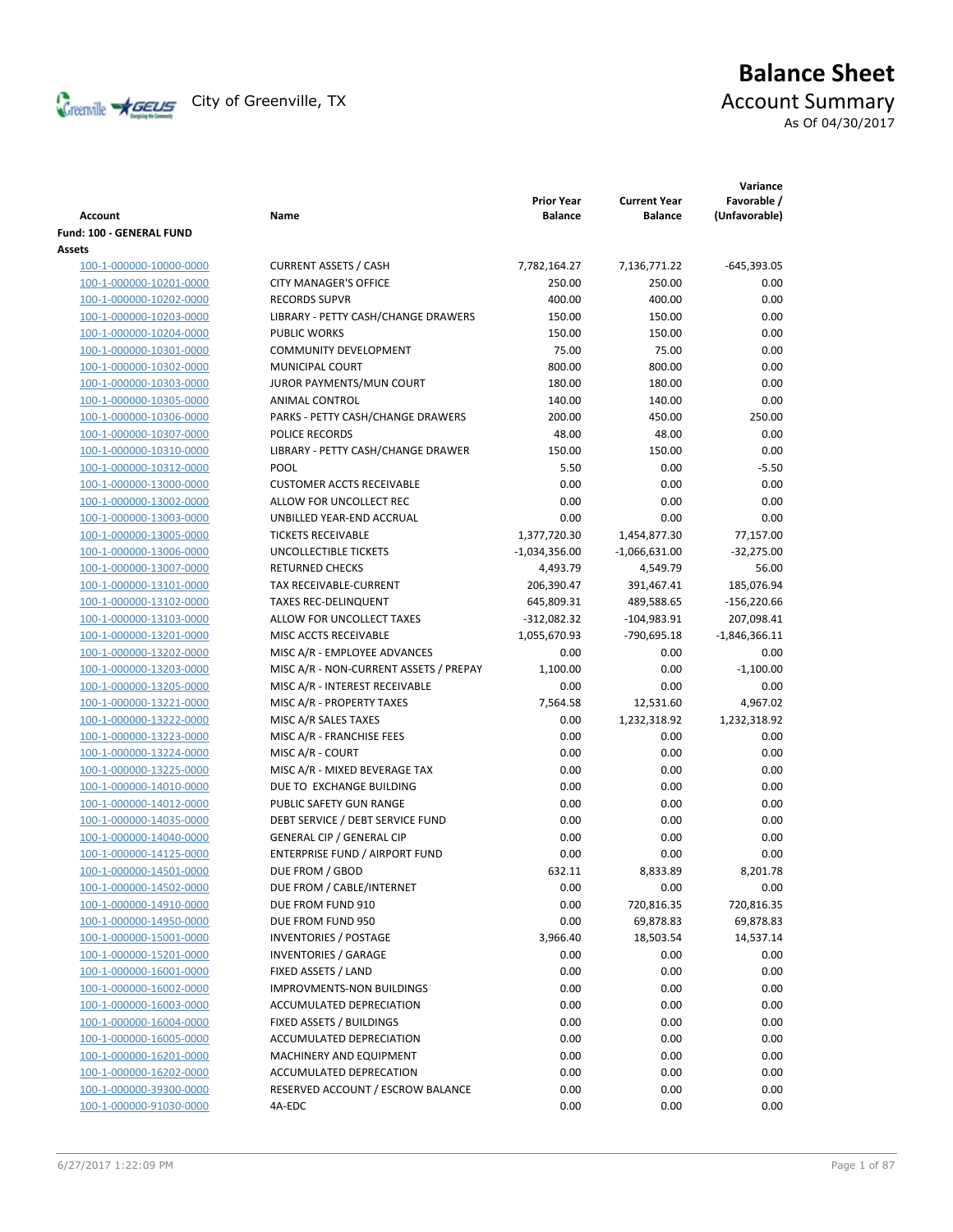**Variance**

|                         |                                                        | <b>Prior Year</b> | <b>Current Year</b> | vanance<br>Favorable / |
|-------------------------|--------------------------------------------------------|-------------------|---------------------|------------------------|
| <b>Account</b>          | Name                                                   | <b>Balance</b>    | <b>Balance</b>      | (Unfavorable)          |
| 100-1-000000-91410-0000 | <b>INVENTORY / MATERIALS &amp; SUPPLIES</b>            | 0.00              | 0.00                | 0.00                   |
| 100-1-000000-91410-0700 | <b>INVENTORY / PAPER STOCK</b>                         | 0.00              | 0.00                | 0.00                   |
| 100-1-000000-91430-0000 | NON-CURRENT ASSETS / PREPAYMENTS                       | 0.00              | 0.00                | 0.00                   |
|                         | <b>Total Assets:</b>                                   | 9,741,622.34      | 9,580,620.41        | $-161,001.93$          |
| Liability               |                                                        |                   |                     |                        |
| 100-1-000000-20101-0000 | <b>ACCOUNTS PAYABLE</b>                                | $-50.00$          | 0.00                | $-50.00$               |
| 100-1-000000-20102-0000 | <b>CREDIT CARD PAYABLE</b>                             | 0.00              | 0.00                | 0.00                   |
| 100-1-000000-20103-0000 | ACCRUED ACCOUNTS PAYABLE                               | 11,560.60         | 29,682.60           | $-18,122.00$           |
| 100-1-000000-20114-0000 | <b>INVESTMENT ADVISORY FEES</b>                        | 0.00              | 0.00                | 0.00                   |
| 100-1-000000-20115-0000 | PD EMP COMMISSION                                      | 937.56            | 115.43              | 822.13                 |
| 100-1-000000-20116-0000 | POLICE DONATIONS                                       | 11,582.06         | 15,909.17           | $-4,327.11$            |
| 100-1-000000-20117-0000 | <b>FIRE DONATIONS</b>                                  | 9,668.12          | 11,093.66           | $-1,425.54$            |
| 100-1-000000-20118-0000 | <b>COMBAT CHALLENGE</b>                                | 6,361.27          | 6,361.27            | 0.00                   |
| 100-1-000000-20119-0000 | <b>CEMETERIES DONATIONS</b>                            | 61.79             | 61.79               | 0.00                   |
| 100-1-000000-20120-0000 | <b>LIBRARY DONATIONS</b>                               | 14,667.43         | 13,972.43           | 695.00                 |
| 100-1-000000-20121-0000 | ANIMAL SHELTER DONATIONS                               | 1,095.85          | 640.85              | 455.00                 |
| 100-1-000000-20122-0000 | <b>PARKS DONATIONS</b>                                 | 2,000.00          | 7,252.03            | $-5,252.03$            |
| 100-1-000000-20125-0000 | SALES TAX PAYABLE / IN THE CITY                        | 10.08             | 10.97               | $-0.89$                |
| 100-1-000000-20127-0000 | STATE COURT COST/FEE PAYB                              | 15,612.93         | 30,092.70           | $-14,479.77$           |
| 100-1-000000-20128-0000 | SEATBELT& CHILD RESTRAINT                              | 6,067.82          | 7,499.11            | $-1,431.29$            |
| 100-1-000000-20129-0000 | MUNICIPAL COURT CLEARING                               | 896.00            | 0.00                | 896.00                 |
| 100-1-000000-20130-0000 | <b>3RD PARTY FTA FEE PAYABLE</b>                       | 534.93            | $-10.35$            | 545.28                 |
| 100-1-000000-20131-0000 | <b>REFUNDS / OVERPAYMENTS</b>                          | $-100.00$         | $-122.70$           | 22.70                  |
| 100-1-000000-20132-0000 | <b>COURT COLL AGENCY FEES</b>                          | 549.44            | 129.09              | 420.35                 |
| 100-1-000000-20136-0000 | ATTORNEY COLLECTION FEES                               | 0.00              | 0.00                | 0.00                   |
| 100-1-000000-20137-0000 | PLAT FILING FEES PAYABLE                               | 18,658.74         | 21,765.74           | $-3,107.00$            |
| 100-1-000000-20138-0000 | COMMUNITY DEV TRUST ACCT                               | 1,153.50          | 2,303.50            | $-1,150.00$            |
| 100-1-000000-20139-0000 | RETAINAGES PAYABLE                                     | 0.00              | 0.00                | 0.00                   |
| 100-1-000000-20141-0000 | <b>TELEPHONE CLEARING</b>                              | 16,651.45         | $-637.25$           | 17,288.70              |
| 100-1-000000-20143-0000 | POLICE PROPERTY ROOM CLEARING                          | 10,775.99         | 10,775.99           | 0.00                   |
| 100-1-000000-20146-0000 | MAIN ST / FARMERS MRKT RESALE                          | 100.12            | 434.12              | $-334.00$              |
| 100-1-000000-20155-0000 | MAIN STREET - DONATIONS                                | 1,538.42          | 2,006.52            | $-468.10$              |
| 100-1-000000-20160-0000 | UNAPPLIED CREDIT                                       | 0.00              | 0.00                | 0.00                   |
| 100-1-000000-20201-0000 | <b>DEFERRED REVENUE</b>                                | 0.00              | 0.00                | 0.00                   |
| 100-1-000000-20203-0000 |                                                        |                   |                     |                        |
| 100-1-000000-20204-0000 | DEFERRED TAX REVENUE<br><b>DEFERRED TICKET REVENUE</b> | 528,648.26        | 764,602.95          | -235,954.69            |
|                         |                                                        | 286,137.30        | 323,539.30          | $-37,402.00$           |
| 100-1-000000-21040-0000 | DUE TO / GENERAL CIP FUND                              | 0.00              | 0.00<br>0.00        | 0.00<br>0.00           |
| 100-1-000000-21201-0000 | DUE TO / CENTRAL SERVICE FUND                          | 0.00              |                     |                        |
| 100-1-000000-21401-0000 | DUE TO / ELECTRIC OPERATING FUND                       | 0.00              | 0.00                | 0.00                   |
| 100-1-000000-21506-0000 | DUE TO / 4A-EDC                                        | 1,729.56          | 1,705.81            | 23.75                  |
| 100-1-000000-21507-0000 | DUE TO / BOARD OF DEVELOPMENT                          | 0.00              | 0.00                | 0.00                   |
| 100-1-000000-22001-0000 | SALARIES PAYABLE                                       | 532,230.43        | 490,669.47          | 41,560.96              |
| 100-1-000000-23001-0000 | CAPITAL LEASE PAYABLE                                  | 0.00              | 0.00                | 0.00                   |
| 100-1-000000-23101-0000 | CAPITAL LEASE PAYABLE                                  | 0.00              | 0.00                | 0.00                   |
| 100-1-000000-24001-0000 | O/S CHECKS PAYABLE                                     | 0.00              | 0.00                | 0.00                   |
| 100-1-000000-24004-0000 | <b>INTEREST PAYABLE ON DEP</b>                         | 0.00              | 0.00                | 0.00                   |
| 100-1-000000-24007-0000 | <b>BILLED DEPOSITS SUSPENSE</b>                        | 0.00              | 0.00                | 0.00                   |
| 100-1-000000-24008-0000 | <b>CUSTOMER DEPOSITS / ANIMAL SHELTER</b>              | 0.00              | 0.00                | 0.00                   |
| 100-1-000000-24009-0000 | <b>LIBRARY MEETING ROOM DEPOSITS</b>                   | 501.20            | 501.20              | 0.00                   |
| 100-1-000000-24010-0000 | <b>CIVIC CENTER DEPOSITS</b>                           | 0.00              | 0.00                | 0.00                   |
| 100-1-000000-24011-0000 | <b>AUDITORIUM DEPOSITS</b>                             | 0.00              | 0.00                | 0.00                   |
| 100-1-000000-26001-0000 | <b>COMPENSATED ABSENCES PAY</b>                        | 0.00              | 0.00                | 0.00                   |
| 100-1-000000-29000-0000 | MISC LIABILITY - GREENVILLE ENERGY LLC                 | 0.00              | 0.00                | 0.00                   |
| 100-1-000000-29001-0000 | RESALE                                                 | 0.00              | 0.00                | 0.00                   |
| 100-1-000000-29300-0000 | <b>ENCUMBRANCE SUMMARY</b>                             | 0.00              | 0.00                | 0.00                   |
| 100-1-000000-29400-0000 | RESERVED ACCOUNT / ENCUMBRANCES                        | 0.00              | 0.00                | 0.00                   |
| 100-1-000000-29400-0900 | RESERVED ACCOUNT / ENCUMBRANCES                        | 0.00              | 0.00                | 0.00                   |
| 100-1-000000-92190-1202 | <b>LABORATORY CLEARING</b>                             | 0.00              | 0.00                | 0.00                   |
|                         |                                                        |                   |                     |                        |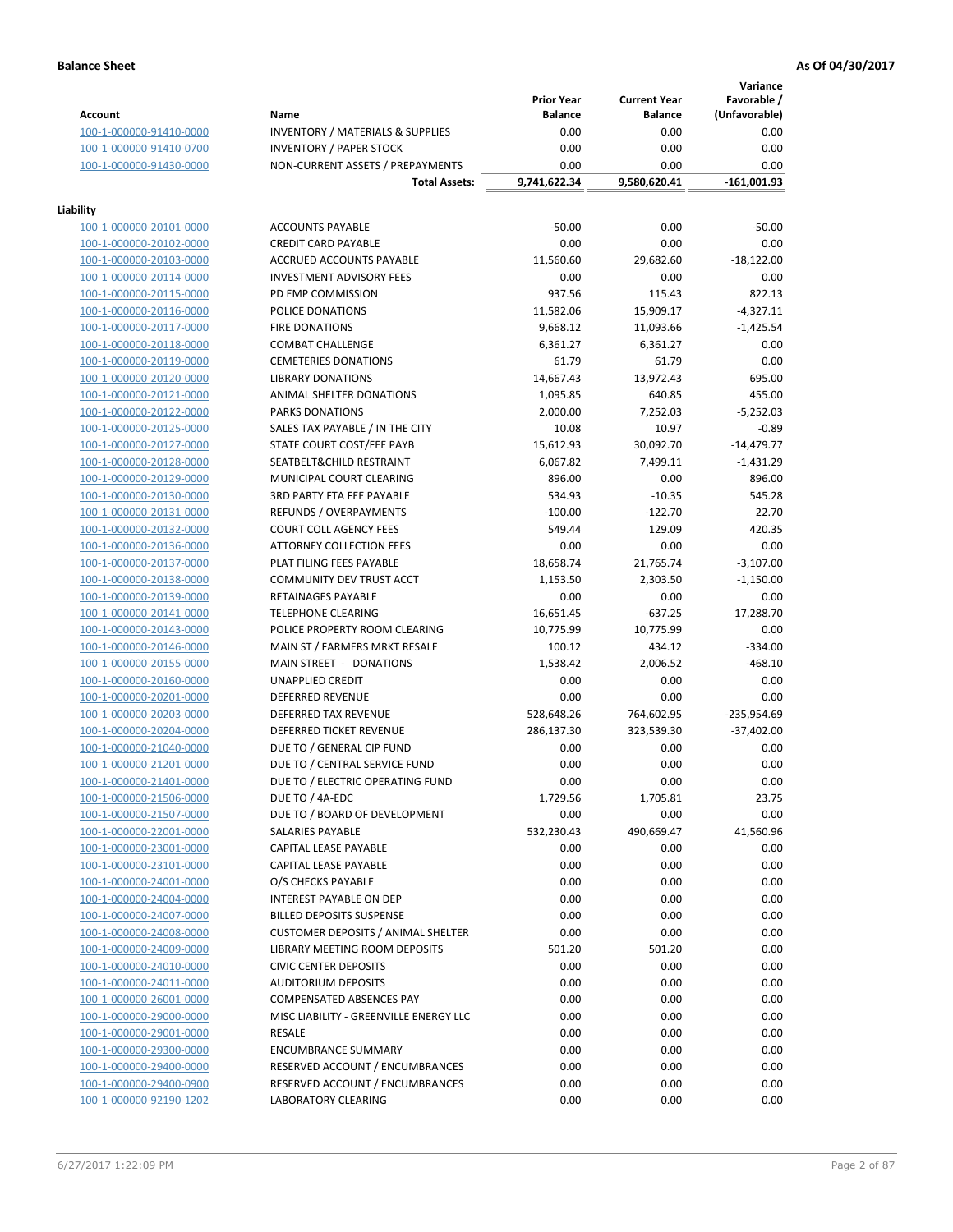| Account                        | Name                                                     | <b>Prior Year</b><br><b>Balance</b> | <b>Current Year</b><br><b>Balance</b> | Variance<br>Favorable /<br>(Unfavorable) |
|--------------------------------|----------------------------------------------------------|-------------------------------------|---------------------------------------|------------------------------------------|
| 100-1-000000-92191-0000        | <b>SPONSORS - PARKS</b>                                  | 0.00                                | 0.00                                  | 0.00                                     |
| 100-1-000000-92200-0000        | <b>MISCELLANEOUS LIABILITIES</b>                         | 0.00                                | 0.00                                  | 0.00                                     |
| 100-1-000000-92270-1600        | <b>CREDIT CARD FEES PAYABLE</b>                          | 0.00                                | 0.00                                  | 0.00                                     |
|                                | <b>Total Liability:</b>                                  | 1,479,580.85                        | 1,740,355.40                          | $-260,774.55$                            |
| <b>Equity</b>                  |                                                          |                                     |                                       |                                          |
| 100-1-000000-39000-0000        | UNRESERVED-FUND BALANCE                                  | 5,954,215.54                        | 6,245,857.42                          | 291,641.88                               |
|                                | <b>Total Beginning Equity:</b>                           | 5,954,215.54                        | 6,245,857.42                          | 291,641.88                               |
| <b>Total Revenue</b>           |                                                          | 15,191,402.91                       | 13,927,490.98                         | $-1,263,911.93$                          |
| <b>Total Expense</b>           |                                                          | 12,883,576.96                       | 12,333,083.30                         | 550,493.66                               |
| Revenues Over/(Under) Expenses |                                                          | 2,307,825.95                        | 1,594,407.68                          | $-713,418.27$                            |
|                                | <b>Total Equity and Current Surplus (Deficit):</b>       | 8,262,041.49                        | 7,840,265.10                          | -421,776.39                              |
|                                | Total Liabilities, Equity and Current Surplus (Deficit): | 9,741,622.34                        | 9,580,620.50                          | $-161,001.84$                            |

**\*\*\*Warning: Account Authorization is turned on. Please run the Unauthorized Account Listing Report to see if you are out of balance due to missing accounts \*\*\***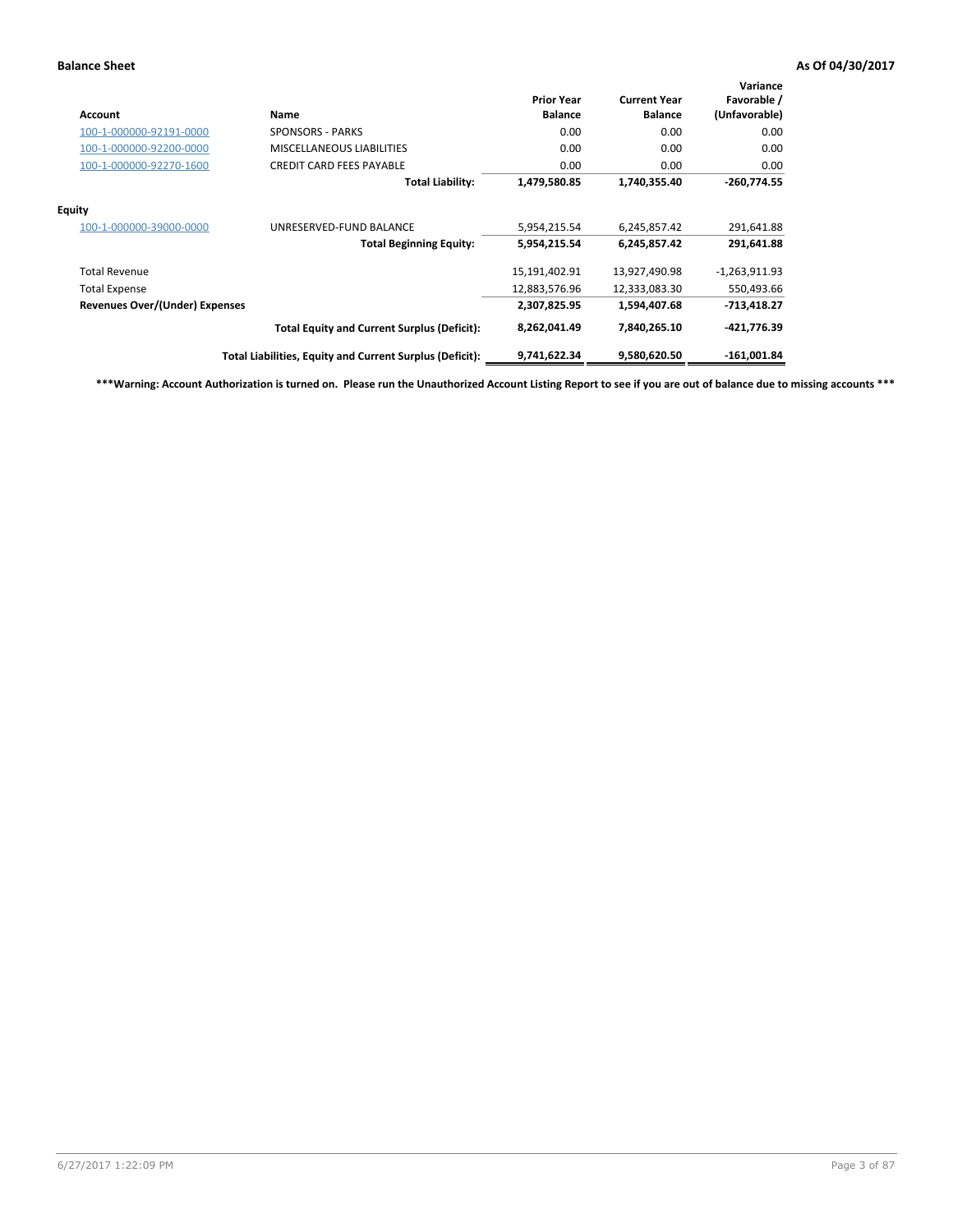| Account                                                   | <b>Name</b>                                              | <b>Prior Year</b><br><b>Balance</b> | <b>Current Year</b><br><b>Balance</b> | Variance<br>Favorable /<br>(Unfavorable) |
|-----------------------------------------------------------|----------------------------------------------------------|-------------------------------------|---------------------------------------|------------------------------------------|
| <b>Fund: 101 - MUNICIPAL COURT BUILDING SECURITY FEES</b> |                                                          |                                     |                                       |                                          |
| Assets                                                    |                                                          |                                     |                                       |                                          |
| 101-1-000000-10000-0000                                   | <b>CURRENT ASSETS / CASH</b>                             | 36,936.56                           | 45,725.14                             | 8,788.58                                 |
| 101-1-000000-13201-0000                                   | MISC ACCTS RECEIVABLE                                    | 0.00                                | 0.00                                  | 0.00                                     |
| 101-1-000000-13203-0000                                   | NON-CURRENT ASSETS / PREPAYMENTS                         | 0.00                                | 0.00                                  | 0.00                                     |
| 101-1-000000-13205-0000                                   | <b>INTEREST RECEIVABLE</b>                               | 0.00                                | 0.00                                  | 0.00                                     |
|                                                           | <b>Total Assets:</b>                                     | 36,936.56                           | 45,725.14                             | 8,788.58                                 |
| Liability                                                 |                                                          |                                     |                                       |                                          |
| 101-1-000000-20101-0000                                   | <b>ACCOUNTS PAYABLE</b>                                  | 0.00                                | 0.00                                  | 0.00                                     |
| 101-1-000000-20102-0000                                   | <b>CREDIT CARD PAYABLE</b>                               | 0.00                                | 0.00                                  | 0.00                                     |
| 101-1-000000-20103-0000                                   | <b>ACCRUED ACCOUNTS PAYABLE</b>                          | 0.00                                | 0.00                                  | 0.00                                     |
| 101-1-000000-29300-0000                                   | <b>ENCUMBRANCE SUMMARY</b>                               | 0.00                                | 0.00                                  | 0.00                                     |
| 101-1-000000-29400-0000                                   | RESERVED ACCOUNT / ENCUMBRANCES                          | 0.00                                | 0.00                                  | 0.00                                     |
|                                                           | <b>Total Liability:</b>                                  | 0.00                                | 0.00                                  | 0.00                                     |
| <b>Equity</b>                                             |                                                          |                                     |                                       |                                          |
| 101-1-000000-39000-0000                                   | UNRESERVED-FUND BALANCE                                  | 32,257.51                           | 40,094.13                             | 7,836.62                                 |
|                                                           | <b>Total Beginning Equity:</b>                           | 32,257.51                           | 40.094.13                             | 7,836.62                                 |
| <b>Total Revenue</b>                                      |                                                          | 4.710.83                            | 5,647.77                              | 936.94                                   |
| <b>Total Expense</b>                                      |                                                          | 31.78                               | 16.76                                 | 15.02                                    |
| Revenues Over/(Under) Expenses                            |                                                          | 4,679.05                            | 5,631.01                              | 951.96                                   |
|                                                           | <b>Total Equity and Current Surplus (Deficit):</b>       | 36,936.56                           | 45,725.14                             | 8,788.58                                 |
|                                                           | Total Liabilities, Equity and Current Surplus (Deficit): | 36,936.56                           | 45,725.14                             | 8,788.58                                 |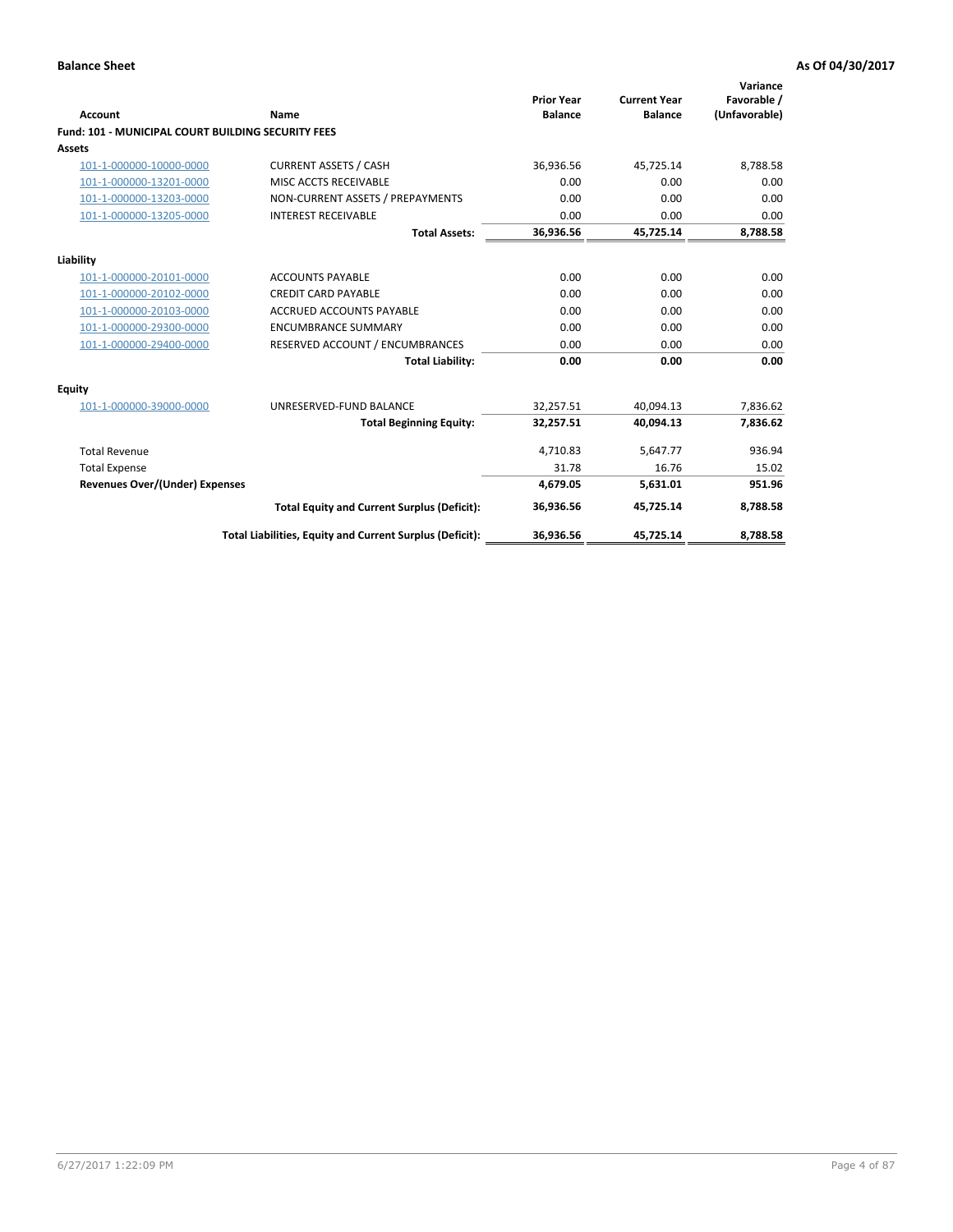| <b>Account</b>                               | <b>Name</b>                                              | <b>Prior Year</b><br><b>Balance</b> | <b>Current Year</b><br><b>Balance</b> | Variance<br>Favorable /<br>(Unfavorable) |
|----------------------------------------------|----------------------------------------------------------|-------------------------------------|---------------------------------------|------------------------------------------|
| <b>Fund: 102 - MUNICIPAL COURT TECH FUND</b> |                                                          |                                     |                                       |                                          |
| Assets                                       |                                                          |                                     |                                       |                                          |
| 102-1-000000-10000-0000                      | <b>CURRENT ASSETS / CASH</b>                             | 6,320.09                            | 17,991.63                             | 11,671.54                                |
| 102-1-000000-13201-0000                      | MISC ACCTS RECEIVABLE                                    | 0.00                                | 0.00                                  | 0.00                                     |
|                                              | <b>Total Assets:</b>                                     | 6,320.09                            | 17,991.63                             | 11,671.54                                |
| Liability                                    |                                                          |                                     |                                       |                                          |
| 102-1-000000-20101-0000                      | <b>ACCOUNTS PAYABLE</b>                                  | 0.00                                | 0.00                                  | 0.00                                     |
| 102-1-000000-20102-0000                      | <b>CREDIT CARD PAYABLE</b>                               | 0.00                                | 0.00                                  | 0.00                                     |
| 102-1-000000-20103-0000                      | <b>ACCRUED ACCOUNTS PAYABLE</b>                          | 0.00                                | 0.00                                  | 0.00                                     |
| 102-1-000000-23001-0000                      | <b>CAPITAL LEASE PAYABLE</b>                             | 0.00                                | 0.00                                  | 0.00                                     |
| 102-1-000000-23101-0000                      | <b>CAPITAL LEASE PAYABLE</b>                             | 0.00                                | 0.00                                  | 0.00                                     |
| 102-1-000000-29300-0000                      | <b>ENCUMBRANCE SUMMARY</b>                               | 0.00                                | 0.00                                  | 0.00                                     |
| 102-1-000000-29400-0000                      | RESERVED ACCOUNT / ENCUMBRANCES                          | 0.00                                | 0.00                                  | 0.00                                     |
|                                              | <b>Total Liability:</b>                                  | 0.00                                | 0.00                                  | 0.00                                     |
| Equity                                       |                                                          |                                     |                                       |                                          |
| 102-1-000000-39000-0000                      | UNRESERVED-FUND BALANCE                                  | 6,761.69                            | 10,478.37                             | 3,716.68                                 |
|                                              | <b>Total Beginning Equity:</b>                           | 6,761.69                            | 10,478.37                             | 3,716.68                                 |
| <b>Total Revenue</b>                         |                                                          | 6,185.75                            | 7,518.38                              | 1,332.63                                 |
| <b>Total Expense</b>                         |                                                          | 6,627.35                            | 5.12                                  | 6,622.23                                 |
| <b>Revenues Over/(Under) Expenses</b>        |                                                          | $-441.60$                           | 7,513.26                              | 7,954.86                                 |
|                                              | <b>Total Equity and Current Surplus (Deficit):</b>       | 6,320.09                            | 17,991.63                             | 11,671.54                                |
|                                              | Total Liabilities, Equity and Current Surplus (Deficit): | 6,320.09                            | 17,991.63                             | 11,671.54                                |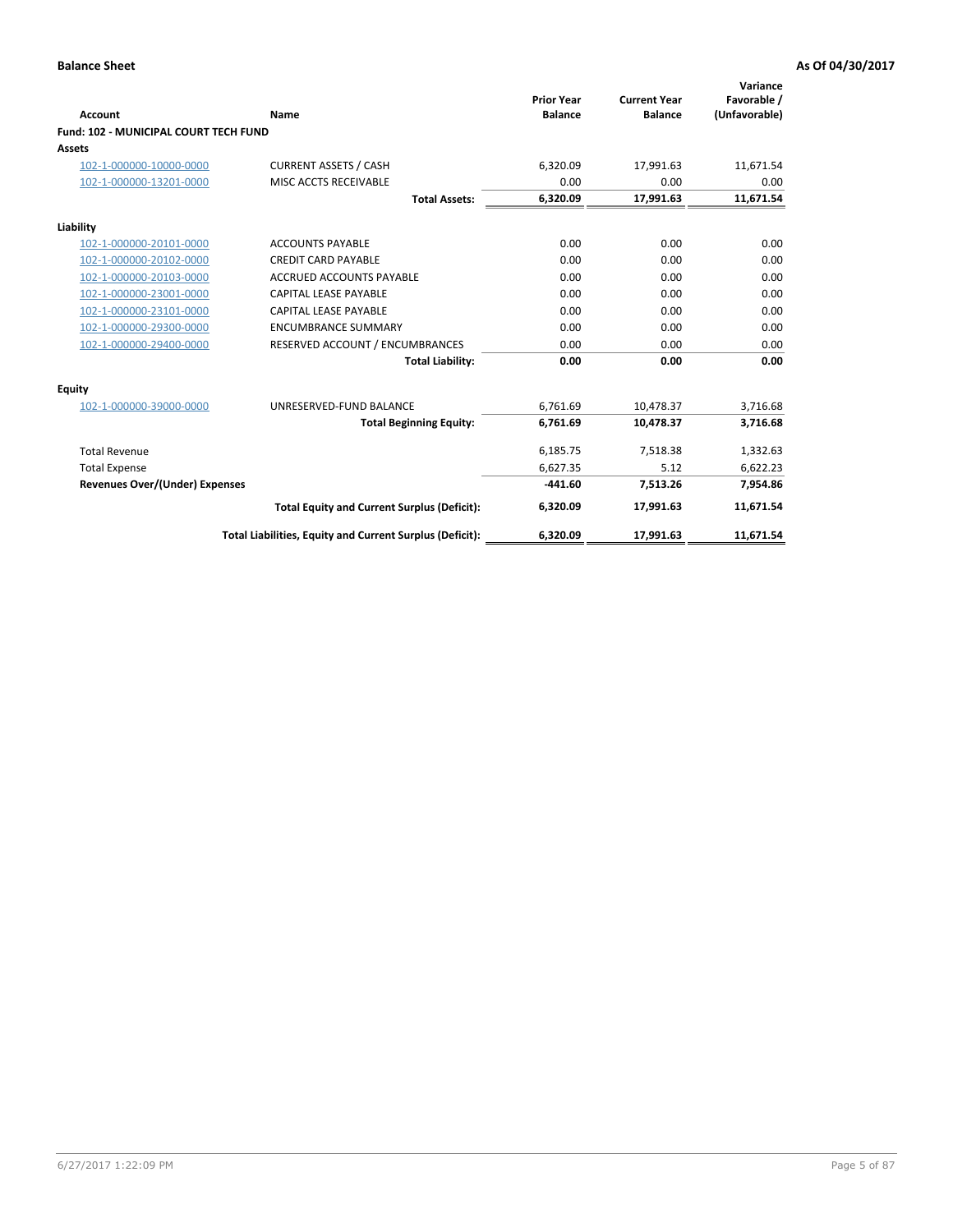| Account                                              | <b>Name</b>                                              | <b>Prior Year</b><br><b>Balance</b> | <b>Current Year</b><br><b>Balance</b> | Variance<br>Favorable /<br>(Unfavorable) |
|------------------------------------------------------|----------------------------------------------------------|-------------------------------------|---------------------------------------|------------------------------------------|
| <b>Fund: 103 - MUNICIPAL COURT CHILD SAFETY FUND</b> |                                                          |                                     |                                       |                                          |
| <b>Assets</b>                                        |                                                          |                                     |                                       |                                          |
| 103-1-000000-10000-0000                              | <b>CURRENT ASSETS / CASH</b>                             | 16,346.81                           | 11,307.13                             | $-5,039.68$                              |
| 103-1-000000-13201-0000                              | MISC ACCTS RECEIVABLE                                    | 0.00                                | 0.00                                  | 0.00                                     |
| 103-1-000000-13203-0000                              | NON-CURRENT ASSETS / PREPAYMENTS                         | 0.00                                | 0.00                                  | 0.00                                     |
| 103-1-000000-13205-0000                              | <b>INTEREST RECEIVABLE</b>                               | 0.00                                | 0.00                                  | 0.00                                     |
|                                                      | <b>Total Assets:</b>                                     | 16,346.81                           | 11,307.13                             | $-5,039.68$                              |
| Liability                                            |                                                          |                                     |                                       |                                          |
| 103-1-000000-20101-0000                              | <b>ACCOUNTS PAYABLE</b>                                  | 0.00                                | 0.00                                  | 0.00                                     |
| 103-1-000000-20103-0000                              | <b>ACCRUED ACCOUNTS PAYABLE</b>                          | 0.00                                | 0.00                                  | 0.00                                     |
|                                                      | <b>Total Liability:</b>                                  | 0.00                                | 0.00                                  | 0.00                                     |
| <b>Equity</b>                                        |                                                          |                                     |                                       |                                          |
| 103-1-000000-39000-0000                              | UNRESERVED-FUND BALANCE                                  | 6,984.63                            | 9,909.90                              | 2,925.27                                 |
|                                                      | <b>Total Beginning Equity:</b>                           | 6,984.63                            | 9.909.90                              | 2,925.27                                 |
| <b>Total Revenue</b>                                 |                                                          | 15,112.53                           | 14,366.16                             | $-746.37$                                |
| <b>Total Expense</b>                                 |                                                          | 5,750.35                            | 12,968.93                             | $-7,218.58$                              |
| Revenues Over/(Under) Expenses                       |                                                          | 9,362.18                            | 1,397.23                              | $-7,964.95$                              |
|                                                      | <b>Total Equity and Current Surplus (Deficit):</b>       | 16,346.81                           | 11,307.13                             | $-5,039.68$                              |
|                                                      | Total Liabilities, Equity and Current Surplus (Deficit): | 16,346.81                           | 11,307.13                             | $-5.039.68$                              |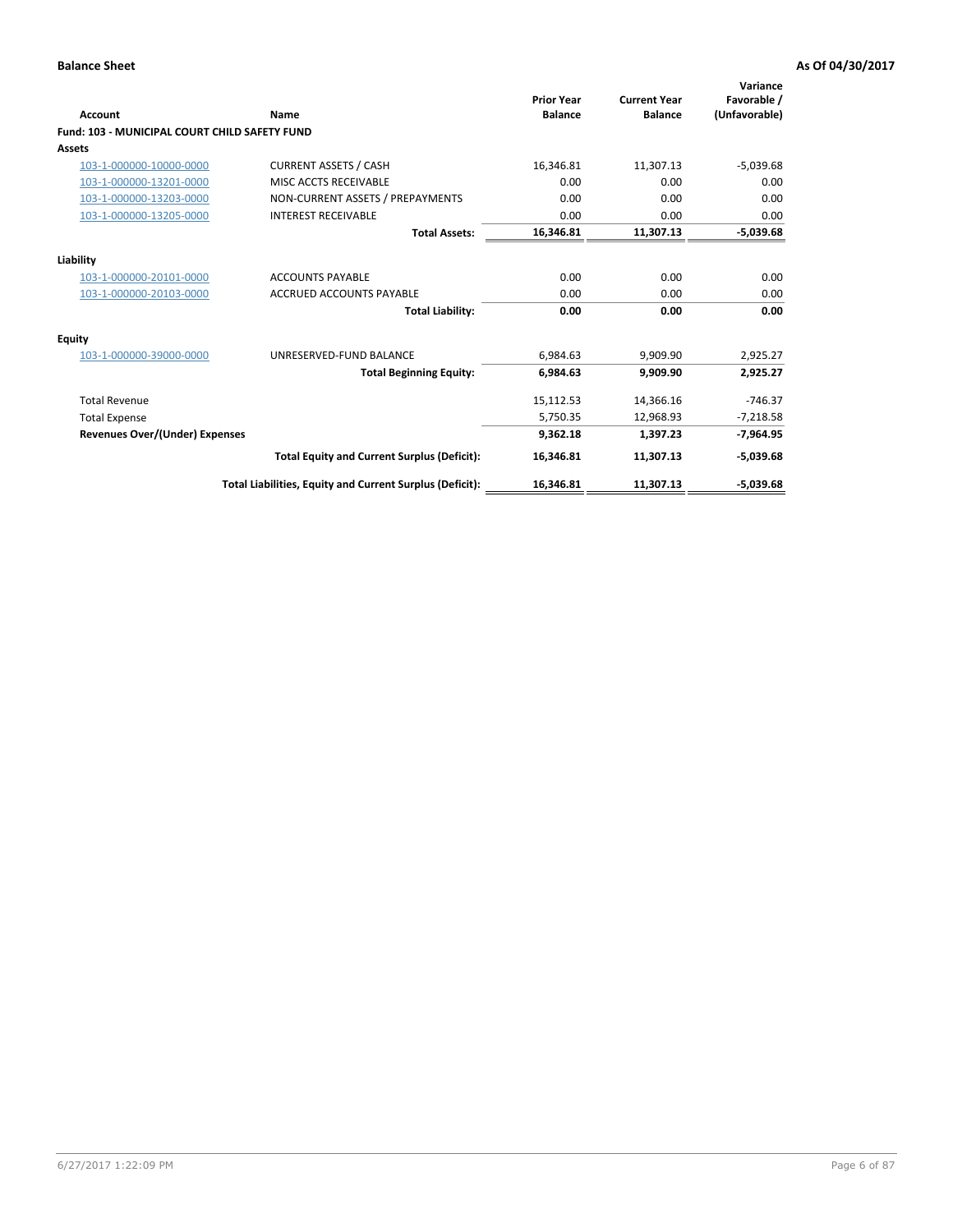|                                           |                                                          | <b>Prior Year</b> | <b>Current Year</b> | Variance<br>Favorable / |
|-------------------------------------------|----------------------------------------------------------|-------------------|---------------------|-------------------------|
| <b>Account</b>                            | Name                                                     | <b>Balance</b>    | <b>Balance</b>      | (Unfavorable)           |
| <b>Fund: 110 - EXCHANGE BUILDING FUND</b> |                                                          |                   |                     |                         |
| Assets                                    |                                                          |                   |                     |                         |
| 110-1-000000-10000-0000                   | <b>CURRENT ASSETS / CASH</b>                             | $-377,227.11$     | $-533,349.75$       | $-156, 122.64$          |
| 110-1-000000-13201-0000                   | MISC ACCTS RECEIVABLE                                    | 0.00              | 0.00                | 0.00                    |
| 110-1-000000-13203-0000                   | NON-CURRENT ASSETS / PREPAYMENTS                         | 0.00              | 0.00                | 0.00                    |
| 110-1-000000-13205-0000                   | <b>INTEREST RECEIVABLE</b>                               | 0.00              | 0.00                | 0.00                    |
| 110-1-000000-14100-0000                   | DUE FROM FUND 100                                        | 0.00              | 0.00                | 0.00                    |
| 110-1-000000-16001-0000                   | FIXED ASSETS / LAND                                      | 0.00              | 0.00                | 0.00                    |
| 110-1-000000-16002-0000                   | <b>IMPROVMENTS-NON BUILDINGS</b>                         | 0.00              | 0.00                | 0.00                    |
| 110-1-000000-16003-0000                   | ACCUMULATED DEPRECIATION                                 | 0.00              | 0.00                | 0.00                    |
| 110-1-000000-16004-0000                   | FIXED ASSETS / BUILDINGS                                 | 0.00              | 0.00                | 0.00                    |
| 110-1-000000-16005-0000                   | ACCUMULATED DEPRECIATION                                 | 0.00              | 0.00                | 0.00                    |
| 110-1-000000-16201-0000                   | MACHINERY AND EQUIPMENT                                  | 0.00              | 0.00                | 0.00                    |
| 110-1-000000-16202-0000                   | ACCUMULATED DEPRECATION                                  | 0.00              | 0.00                | 0.00                    |
| 110-1-000000-16301-0000                   | FIXED ASSETS / C W I P                                   | 0.00              | 0.00                | 0.00                    |
|                                           | <b>Total Assets:</b>                                     | $-377,227.11$     | $-533,349.75$       | $-156, 122.64$          |
| Liability                                 |                                                          |                   |                     |                         |
| 110-1-000000-20101-0000                   | <b>ACCOUNTS PAYABLE</b>                                  | 0.00              | 0.00                | 0.00                    |
| 110-1-000000-20102-0000                   | <b>CREDIT CARD PAYABLE</b>                               | 0.00              | 0.00                | 0.00                    |
| 110-1-000000-20103-0000                   | ACCRUED ACCOUNTS PAYABLE                                 | 0.00              | 0.00                | 0.00                    |
| 110-1-000000-20109-0000                   | MISCELLANEOUS LIABILITIES                                | 0.00              | 0.00                | 0.00                    |
| 110-1-000000-20110-0000                   | REVENUE BONDS PAYABLE                                    | 0.00              | 0.00                | 0.00                    |
| 110-1-000000-20112-0000                   | <b>ACCRUED INTEREST PAYABLE</b>                          | 0.00              | 0.00                | 0.00                    |
| 110-1-000000-20141-0000                   | <b>TELEPHONE CLEARING</b>                                | 0.00              | 0.00                | 0.00                    |
| 110-1-000000-20160-0000                   | <b>UNAPPLIED CREDIT</b>                                  | 0.00              | 0.00                | 0.00                    |
| 110-1-000000-20201-0000                   | <b>DEFERRED REVENUE</b>                                  | 0.00              | 0.00                | 0.00                    |
| 110-1-000000-21001-0000                   | <b>GENERAL FUND / GENERAL FUND</b>                       | 0.00              | 0.00                | 0.00                    |
| 110-1-000000-22001-0000                   | SALARIES PAYABLE                                         | 1,025.56          | 0.00                | 1,025.56                |
| 110-1-000000-22002-0000                   | <b>VACATION/SICK PAYABLE</b>                             | 0.00              | 0.00                | 0.00                    |
| 110-1-000000-26001-0000                   | <b>OBLIG FOR COMP ABSENCES</b>                           | 0.00              | 0.00                | 0.00                    |
| 110-1-000000-26102-0000                   | REVENUE BONDS PAYABLE                                    | 0.00              | 0.00                | 0.00                    |
| 110-1-000000-27001-0000                   | <b>CONTRIBUTED CAPITAL</b>                               | 0.00              | 0.00                | 0.00                    |
| 110-1-000000-29300-0000                   | <b>ENCUMBRANCE SUMMARY</b>                               | 0.00              | 0.00                | 0.00                    |
| 110-1-000000-29400-0100                   | RESERVED ACCOUNT / ENCUMBRANCES                          | 0.00              | 0.00                | 0.00                    |
|                                           | <b>Total Liability:</b>                                  | 1.025.56          | 0.00                | 1,025.56                |
|                                           |                                                          |                   |                     |                         |
| <b>Equity</b>                             |                                                          |                   |                     |                         |
| 110-1-000000-39000-0000                   | UNRESERVED-FUND BALANCE                                  | 0.00              | 0.00                | 0.00                    |
| 110-1-000000-39100-0000                   | UNRESERVED-RET. EARNINGS                                 | $-202,154.21$     | -533,357.14         | -331,202.93             |
|                                           | <b>Total Beginning Equity:</b>                           | $-202,154.21$     | -533,357.14         | -331,202.93             |
| <b>Total Revenue</b>                      |                                                          | 95,539.76         | 12.61               | $-95,527.15$            |
| <b>Total Expense</b>                      |                                                          | 271,638.22        | 5.22                | 271,633.00              |
| <b>Revenues Over/(Under) Expenses</b>     |                                                          | -176,098.46       | 7.39                | 176,105.85              |
|                                           | <b>Total Equity and Current Surplus (Deficit):</b>       | -378,252.67       | -533,349.75         | -155,097.08             |
|                                           | Total Liabilities, Equity and Current Surplus (Deficit): | $-377,227.11$     | -533,349.75         | $-156, 122.64$          |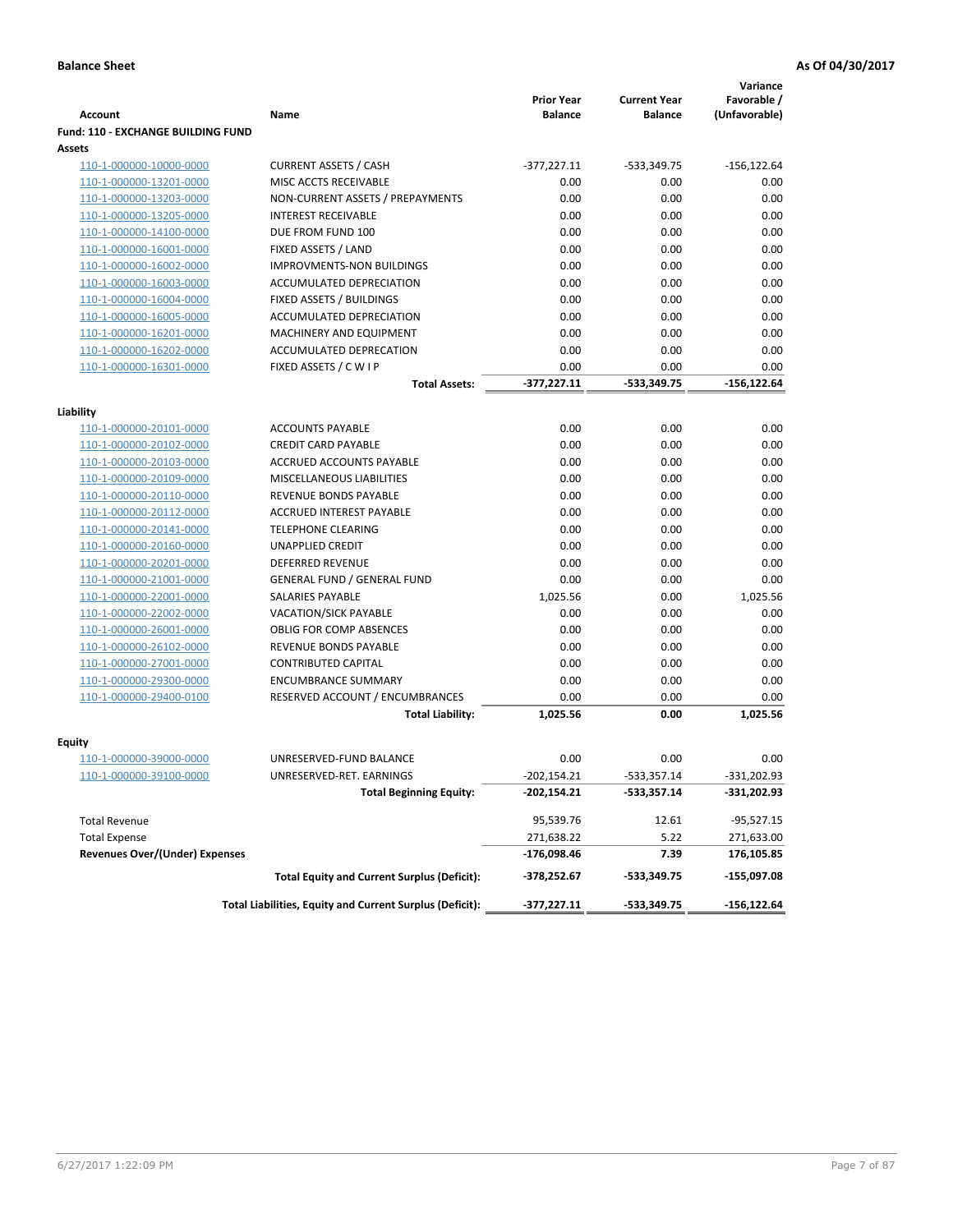|                                               |                                                          | <b>Prior Year</b> | <b>Current Year</b> | Variance<br>Favorable / |
|-----------------------------------------------|----------------------------------------------------------|-------------------|---------------------|-------------------------|
| Account                                       | Name                                                     | <b>Balance</b>    | <b>Balance</b>      | (Unfavorable)           |
| <b>Fund: 111 - RECREATION ACTIVITIES FUND</b> |                                                          |                   |                     |                         |
| Assets                                        |                                                          |                   |                     |                         |
| 111-1-000000-10000-0000                       | <b>CURRENT ASSETS / CASH</b>                             | $-11,343.90$      | $-6,202.93$         | 5,140.97                |
| 111-1-000000-10313-0000                       | <b>CHANGE DRAWER - PARK CONCESSIONS</b>                  | 250.00            | 0.00                | $-250.00$               |
| 111-1-000000-13201-0000                       | MISC ACCTS RECEIVABLE                                    | 0.00              | 0.00                | 0.00                    |
| 111-1-000000-13205-0000                       | <b>INTEREST RECEIVABLE</b>                               | 0.00              | 0.00                | 0.00                    |
|                                               | <b>Total Assets:</b>                                     | $-11,093.90$      | $-6,202.93$         | 4,890.97                |
| Liability                                     |                                                          |                   |                     |                         |
| 111-1-000000-20101-0000                       | <b>ACCOUNTS PAYABLE</b>                                  | 0.00              | 0.00                | 0.00                    |
| 111-1-000000-20102-0000                       | <b>CREDIT CARD PAYABLE</b>                               | 0.00              | 0.00                | 0.00                    |
| 111-1-000000-20103-0000                       | <b>ACCRUED ACCOUNTS PAYABLE</b>                          | 0.00              | 0.00                | 0.00                    |
| 111-1-000000-20125-0000                       | SALES TAX PAYABLE / IN THE CITY                          | 1,724.65          | 325.10              | 1,399.55                |
| 111-1-000000-20160-0000                       | <b>UNAPPLIED CREDIT</b>                                  | 0.00              | 0.00                | 0.00                    |
| 111-1-000000-20201-0000                       | <b>DEFERRED REVENUE</b>                                  | 0.00              | 0.00                | 0.00                    |
| 111-1-000000-22001-0000                       | <b>SALARIES PAYABLE</b>                                  | 55.94             | 0.00                | 55.94                   |
| 111-1-000000-29300-0000                       | <b>ENCUMBRANCE SUMMARY</b>                               | 0.00              | 0.00                | 0.00                    |
| 111-1-000000-29400-0100                       | RESERVED ACCOUNT / ENCUMBRANCES                          | 0.00              | 0.00                | 0.00                    |
|                                               | <b>Total Liability:</b>                                  | 1,780.59          | 325.10              | 1,455.49                |
| <b>Equity</b>                                 |                                                          |                   |                     |                         |
| 111-1-000000-39000-0000                       | UNRESERVED-FUND BALANCE                                  | $-14,042.32$      | $-21,137.22$        | $-7,094.90$             |
| 111-1-000000-39100-0000                       | UNRESERVED-RET. EARNINGS                                 | 0.00              | 0.00                | 0.00                    |
|                                               | <b>Total Beginning Equity:</b>                           | $-14,042.32$      | $-21,137.22$        | $-7,094.90$             |
| <b>Total Revenue</b>                          |                                                          | 74,934.88         | 104,424.27          | 29,489.39               |
| <b>Total Expense</b>                          |                                                          | 73,767.05         | 89,815.08           | $-16,048.03$            |
| <b>Revenues Over/(Under) Expenses</b>         |                                                          | 1,167.83          | 14,609.19           | 13,441.36               |
|                                               | <b>Total Equity and Current Surplus (Deficit):</b>       | $-12,874.49$      | $-6,528.03$         | 6,346.46                |
|                                               | Total Liabilities, Equity and Current Surplus (Deficit): | $-11,093.90$      | $-6,202.93$         | 4,890.97                |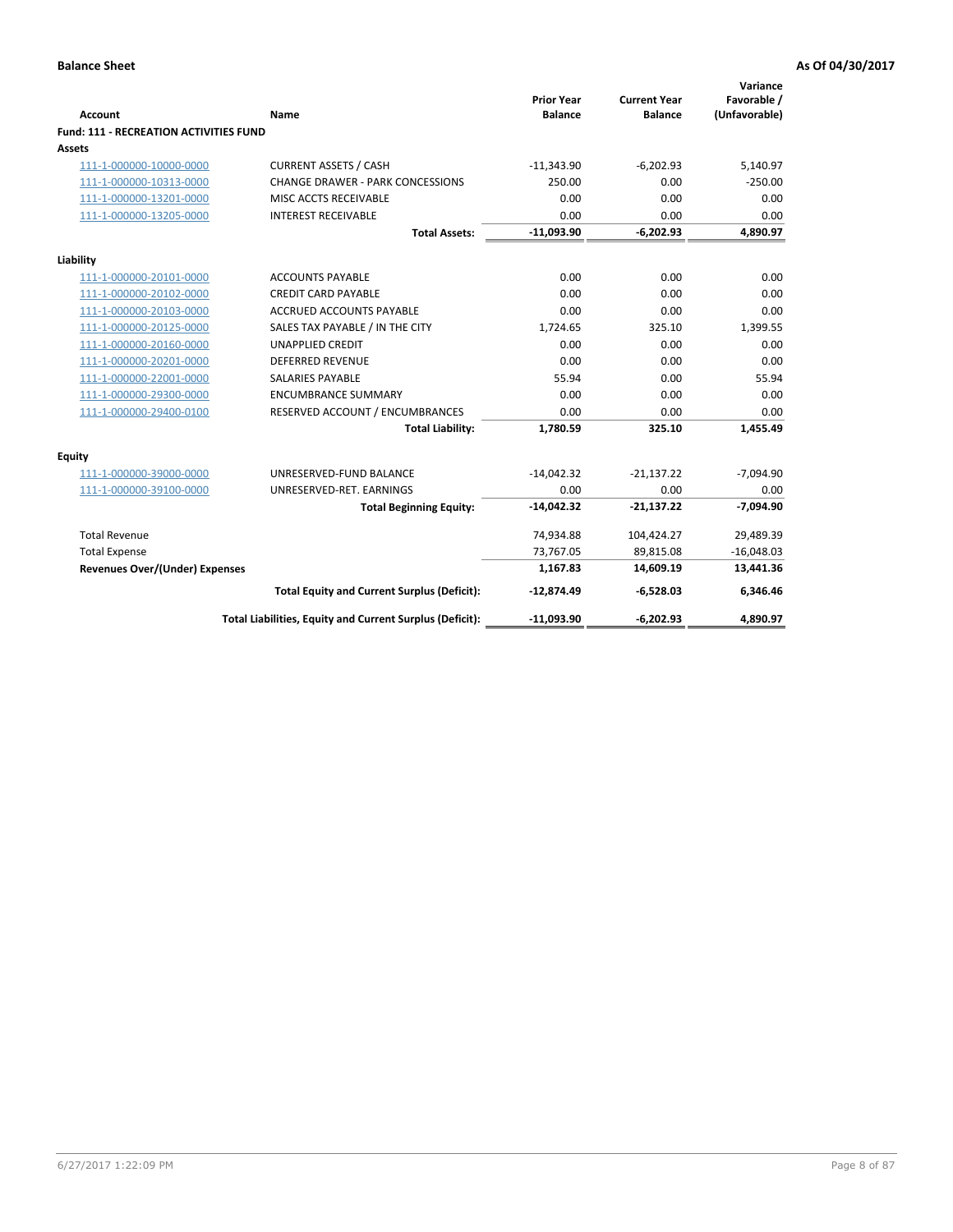|                                       |                                                          |                                     |                                       | Variance                     |
|---------------------------------------|----------------------------------------------------------|-------------------------------------|---------------------------------------|------------------------------|
| <b>Account</b>                        | Name                                                     | <b>Prior Year</b><br><b>Balance</b> | <b>Current Year</b><br><b>Balance</b> | Favorable /<br>(Unfavorable) |
| Fund: 112 - GUN RANGE FUND            |                                                          |                                     |                                       |                              |
| <b>Assets</b>                         |                                                          |                                     |                                       |                              |
| 112-1-000000-10000-0000               | <b>CURRENT ASSETS / CASH</b>                             | 23,784.60                           | 27,284.69                             | 3,500.09                     |
| 112-1-000000-13201-0000               | MISC ACCTS RECEIVABLE                                    | 0.00                                | 0.00                                  | 0.00                         |
|                                       | <b>Total Assets:</b>                                     | 23,784.60                           | 27,284.69                             | 3,500.09                     |
| Liability                             |                                                          |                                     |                                       |                              |
| 112-1-000000-20101-0000               | <b>ACCOUNTS PAYABLE</b>                                  | 0.00                                | 0.00                                  | 0.00                         |
| 112-1-000000-20103-0000               | <b>ACCRUED ACCOUNTS PAYABLE</b>                          | 0.00                                | 0.00                                  | 0.00                         |
| 112-1-000000-20160-0000               | <b>UNAPPLIED CREDIT</b>                                  | 0.00                                | 0.00                                  | 0.00                         |
| 112-1-000000-21001-0000               | <b>GENERAL FUND / GENERAL FUND</b>                       | 0.00                                | 0.00                                  | 0.00                         |
| 112-1-000000-29300-0000               | <b>ENCUMBRANCE SUMMARY</b>                               | 0.00                                | 0.00                                  | 0.00                         |
| 112-1-000000-29400-0100               | RESERVED ACCOUNT / ENCUMBRANCES                          | 0.00                                | 0.00                                  | 0.00                         |
|                                       | <b>Total Liability:</b>                                  | 0.00                                | 0.00                                  | 0.00                         |
| <b>Equity</b>                         |                                                          |                                     |                                       |                              |
| 112-1-000000-39000-0000               | UNRESERVED-FUND BALANCE                                  | 22,713.63                           | 26,256.56                             | 3,542.93                     |
| 112-1-000000-39100-0000               | UNRESERVED-RET. EARNINGS                                 | 0.00                                | 0.00                                  | 0.00                         |
|                                       | <b>Total Beginning Equity:</b>                           | 22.713.63                           | 26,256.56                             | 3,542.93                     |
| <b>Total Revenue</b>                  |                                                          | 1,582.37                            | 1,458.80                              | $-123.57$                    |
| <b>Total Expense</b>                  |                                                          | 511.40                              | 430.67                                | 80.73                        |
| <b>Revenues Over/(Under) Expenses</b> |                                                          | 1,070.97                            | 1,028.13                              | $-42.84$                     |
|                                       | <b>Total Equity and Current Surplus (Deficit):</b>       | 23,784.60                           | 27,284.69                             | 3,500.09                     |
|                                       | Total Liabilities, Equity and Current Surplus (Deficit): | 23,784.60                           | 27,284.69                             | 3,500.09                     |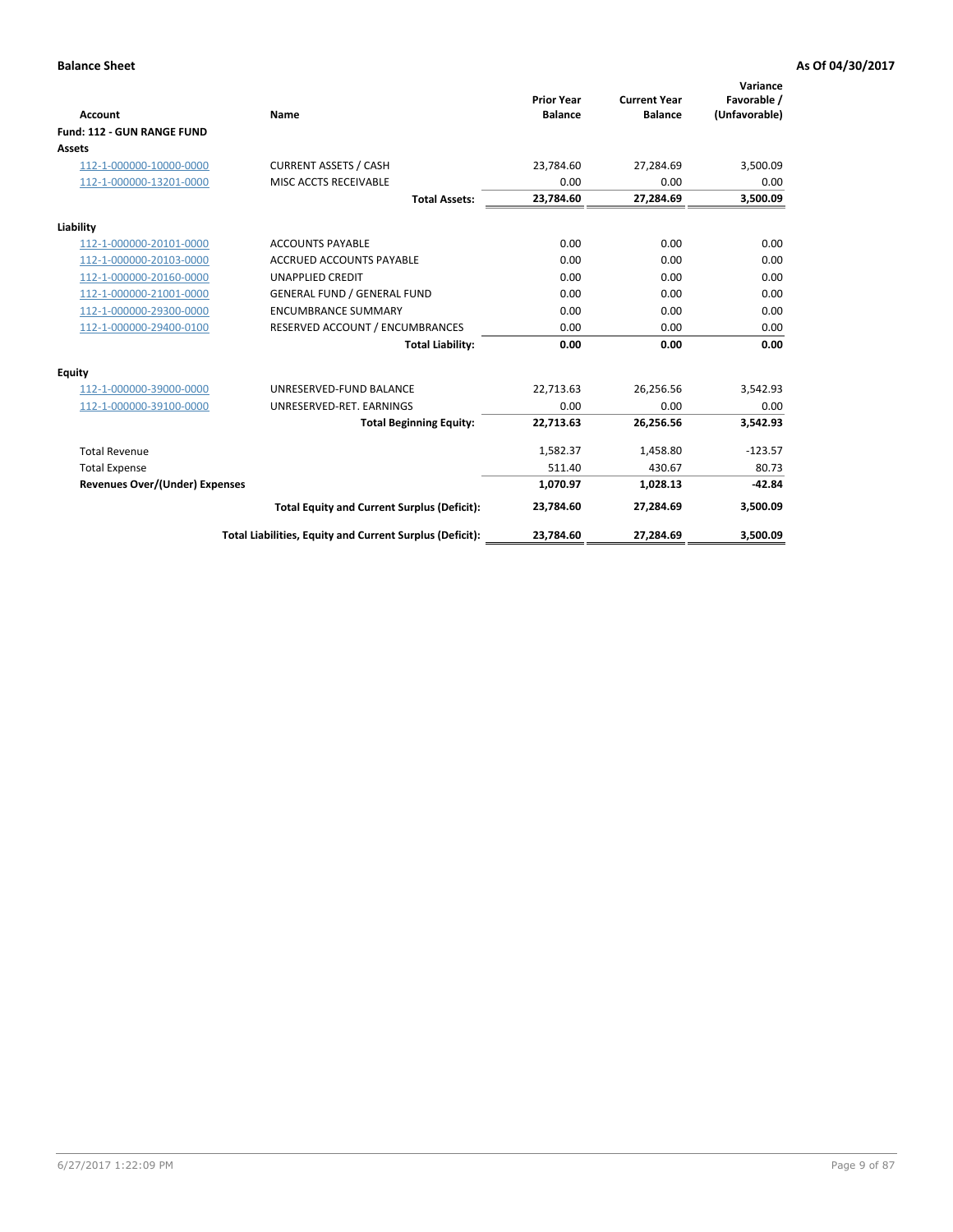| <b>Account</b>                               | <b>Name</b>                                                   | <b>Prior Year</b><br><b>Balance</b> | <b>Current Year</b><br><b>Balance</b> | Variance<br>Favorable /<br>(Unfavorable) |
|----------------------------------------------|---------------------------------------------------------------|-------------------------------------|---------------------------------------|------------------------------------------|
| Fund: 113 - HOTEL / MOTEL OCCUPANCY TAX FUND |                                                               |                                     |                                       |                                          |
| Assets                                       |                                                               |                                     |                                       |                                          |
| 113-1-000000-10000-0000                      | <b>CURRENT ASSETS / CASH</b>                                  | 342,007.97                          | 505,300.83                            | 163,292.86                               |
| 113-1-000000-13101-0000                      | TAX RECEIVABLE-CURRENT                                        | 0.00                                | 0.00                                  | 0.00                                     |
| 113-1-000000-13201-0000                      | MISC ACCTS RECEIVABLE                                         | 0.00                                | 0.00                                  | 0.00                                     |
| 113-1-000000-13202-0000                      | <b>EMPLOYEE ADVANCES</b>                                      | 0.00                                | 0.00                                  | 0.00                                     |
| 113-1-000000-13203-0000                      | NON-CURRENT ASSETS / PREPAYMENTS                              | 0.00                                | 0.00                                  | 0.00                                     |
| 113-1-000000-13205-0000                      | <b>INTEREST RECEIVABLE</b>                                    | 0.00                                | 0.00                                  | 0.00                                     |
|                                              | <b>Total Assets:</b>                                          | 342,007.97                          | 505,300.83                            | 163,292.86                               |
|                                              |                                                               |                                     |                                       |                                          |
| Liability                                    |                                                               |                                     | 0.00                                  |                                          |
| 113-1-000000-20101-0000                      | <b>ACCOUNTS PAYABLE</b>                                       | 0.00                                |                                       | 0.00                                     |
| 113-1-000000-20102-0000                      | <b>CREDIT CARD PAYABLE</b><br><b>ACCRUED ACCOUNTS PAYABLE</b> | 0.00<br>0.00                        | 0.00<br>0.00                          | 0.00<br>0.00                             |
| 113-1-000000-20103-0000                      |                                                               |                                     |                                       |                                          |
| 113-1-000000-20144-0000                      | SPECIAL EVENT DONATIONS                                       | 0.00                                | 0.00                                  | 0.00                                     |
| 113-1-000000-22001-0000                      | <b>SALARIES PAYABLE</b>                                       | 1,360.32                            | 1,622.86                              | $-262.54$                                |
| 113-1-000000-24001-0000                      | O/S CHECKS PAYABLE                                            | 0.00                                | 0.00                                  | 0.00                                     |
| 113-1-000000-29300-0000                      | <b>ENCUMBRANCE SUMMARY</b>                                    | 0.00                                | 0.00                                  | 0.00                                     |
| 113-1-000000-29400-0100                      | RESERVED ACCOUNT / ENCUMBRANCES                               | 0.00                                | 0.00                                  | 0.00                                     |
|                                              | <b>Total Liability:</b>                                       | 1,360.32                            | 1,622.86                              | $-262.54$                                |
| Equity                                       |                                                               |                                     |                                       |                                          |
| 113-1-000000-39000-0000                      | UNRESERVED-FUND BALANCE                                       | 347,652.06                          | 417,432.34                            | 69,780.28                                |
|                                              | <b>Total Beginning Equity:</b>                                | 347,652.06                          | 417,432.34                            | 69,780.28                                |
| <b>Total Revenue</b>                         |                                                               | 296,760.83                          | 342,462.32                            | 45,701.49                                |
| <b>Total Expense</b>                         |                                                               | 303,765.24                          | 256,216.69                            | 47,548.55                                |
| Revenues Over/(Under) Expenses               |                                                               | $-7,004.41$                         | 86,245.63                             | 93,250.04                                |
|                                              | <b>Total Equity and Current Surplus (Deficit):</b>            | 340,647.65                          | 503,677.97                            | 163,030.32                               |
|                                              | Total Liabilities, Equity and Current Surplus (Deficit):      | 342,007.97                          | 505,300.83                            | 163,292.86                               |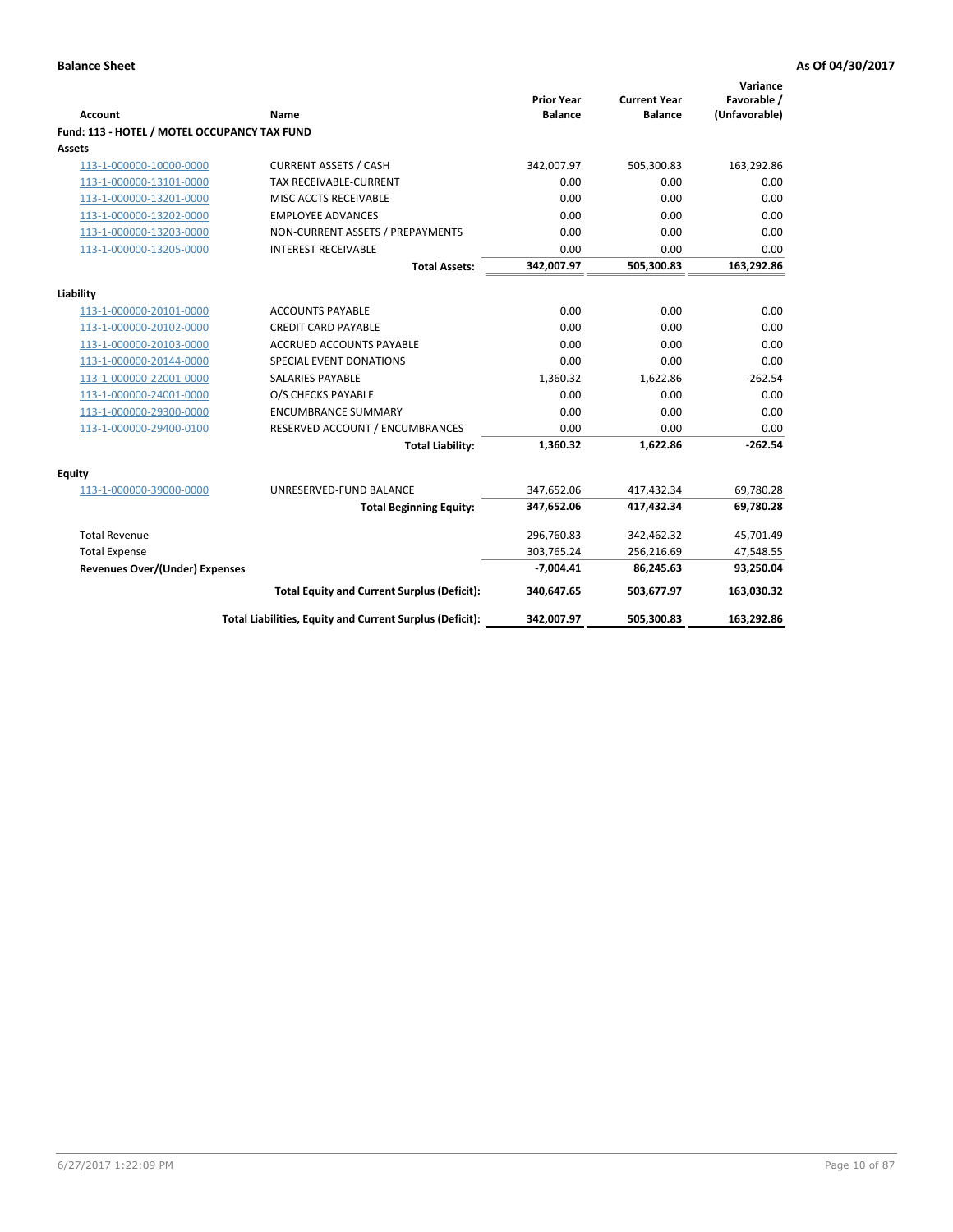| <b>Account</b>                                     | Name                                                     | <b>Prior Year</b><br><b>Balance</b> | <b>Current Year</b><br><b>Balance</b> | Variance<br>Favorable /<br>(Unfavorable) |
|----------------------------------------------------|----------------------------------------------------------|-------------------------------------|---------------------------------------|------------------------------------------|
| <b>Fund: 114 - VENUE MANAGEMENT FUND</b><br>Assets |                                                          |                                     |                                       |                                          |
| 114-1-000000-10000-0000                            | <b>CURRENT ASSETS / CASH</b>                             | $-171,729.21$                       | $-228,014.78$                         | $-56,285.57$                             |
| 114-1-000000-10311-0000                            | CASH / PETTY CASH/CHANGE DRAWERS                         | 200.00                              | 200.00                                | 0.00                                     |
| 114-1-000000-13201-0000                            | MISC ACCTS RECEIVABLE                                    | 0.00                                | 0.00                                  | 0.00                                     |
| 114-1-000000-13203-0000                            | NON-CURRENT ASSETS / PREPAYMENTS                         | 0.00                                | 0.00                                  | 0.00                                     |
| 114-1-000000-13205-0000                            | <b>INTEREST RECEIVABLE</b>                               | 0.00                                | 0.00                                  | 0.00                                     |
|                                                    | <b>Total Assets:</b>                                     | $-171,529.21$                       | $-227,814.78$                         | $-56,285.57$                             |
|                                                    |                                                          |                                     |                                       |                                          |
| Liability                                          |                                                          |                                     |                                       |                                          |
| 114-1-000000-20101-0000                            | <b>ACCOUNTS PAYABLE</b>                                  | 0.00                                | 0.00                                  | 0.00                                     |
| 114-1-000000-20102-0000                            | <b>CREDIT CARD PAYABLE</b>                               | 0.00                                | 0.00                                  | 0.00                                     |
| 114-1-000000-20103-0000                            | ACCRUED ACCOUNTS PAYABLE                                 | 0.00                                | 0.00                                  | 0.00                                     |
| 114-1-000000-20125-0000                            | SALES TAX PAYABLE / IN THE CITY                          | 113.36                              | 0.00                                  | 113.36                                   |
| 114-1-000000-20150-0000                            | <b>TICKET SALE SHARING</b>                               | 120.00                              | 7,938.74                              | $-7,818.74$                              |
| 114-1-000000-20151-0000                            | <b>SOUND &amp; LIGHTING</b>                              | 0.00                                | 0.00                                  | 0.00                                     |
| 114-1-000000-20160-0000                            | <b>UNAPPLIED CREDIT</b>                                  | 0.00                                | 0.00                                  | 0.00                                     |
| 114-1-000000-20201-0000                            | <b>DEFERRED REVENUE</b>                                  | 0.00                                | 0.00                                  | 0.00                                     |
| 114-1-000000-22001-0000                            | <b>SALARIES PAYABLE</b>                                  | 1,072.95                            | 1,082.08                              | $-9.13$                                  |
| 114-1-000000-24010-0000                            | <b>CIVIC CENTER DEPOSITS</b>                             | 4,830.00                            | 6,150.00                              | $-1,320.00$                              |
| 114-1-000000-24012-0000                            | <b>AUDITORIUM DEPOSITS</b>                               | 4,000.00                            | 6,000.00                              | $-2,000.00$                              |
| 114-1-000000-29300-0000                            | <b>ENCUMBRANCE SUMMARY</b>                               | 0.00                                | 0.00                                  | 0.00                                     |
| 114-1-000000-29400-0000                            | RESERVED ACCOUNT / ENCUMBRANCES                          | 0.00                                | 0.00                                  | 0.00                                     |
|                                                    | <b>Total Liability:</b>                                  | 10,136.31                           | 21,170.82                             | $-11,034.51$                             |
| Equity                                             |                                                          |                                     |                                       |                                          |
| 114-1-000000-39000-0000                            | UNRESERVED-FUND BALANCE                                  | $-114,485.64$                       | $-196,531.63$                         | $-82,045.99$                             |
|                                                    | <b>Total Beginning Equity:</b>                           | $-114,485.64$                       | $-196,531.63$                         | $-82,045.99$                             |
| <b>Total Revenue</b>                               |                                                          | 137,477.91                          | 104,972.23                            | $-32,505.68$                             |
| <b>Total Expense</b>                               |                                                          | 204,657.79                          | 157,426.20                            | 47,231.59                                |
| <b>Revenues Over/(Under) Expenses</b>              |                                                          | $-67,179.88$                        | $-52,453.97$                          | 14,725.91                                |
|                                                    | <b>Total Equity and Current Surplus (Deficit):</b>       | $-181,665.52$                       | $-248,985.60$                         | $-67,320.08$                             |
|                                                    | Total Liabilities, Equity and Current Surplus (Deficit): | $-171,529.21$                       | $-227.814.78$                         | $-56.285.57$                             |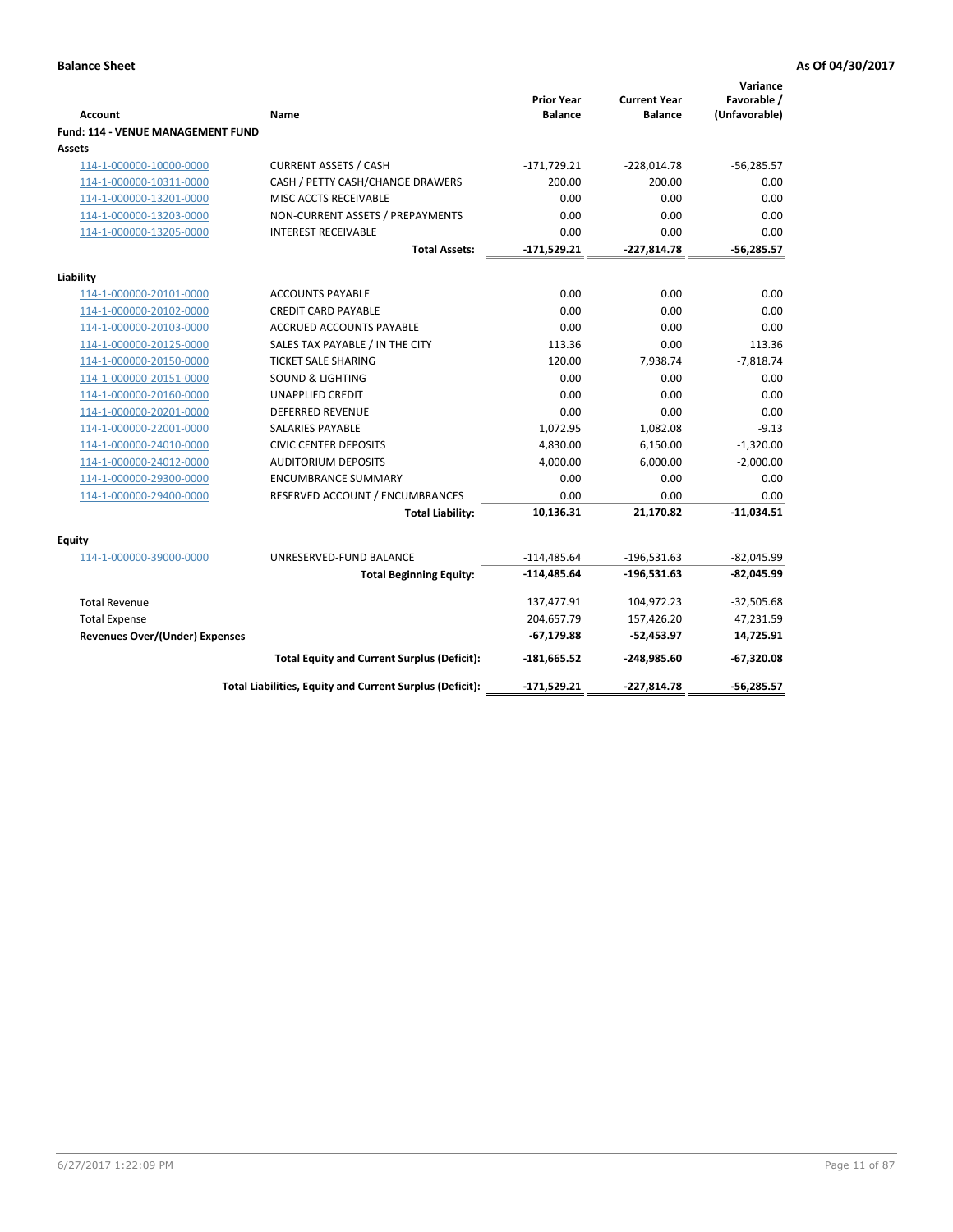| <b>Account</b>                        | <b>Name</b>                                              | <b>Prior Year</b><br><b>Balance</b> | <b>Current Year</b><br><b>Balance</b> | Variance<br>Favorable /<br>(Unfavorable) |
|---------------------------------------|----------------------------------------------------------|-------------------------------------|---------------------------------------|------------------------------------------|
| Fund: 115 - TIRZ FUND                 |                                                          |                                     |                                       |                                          |
| <b>Assets</b>                         |                                                          |                                     |                                       |                                          |
| 115-1-000000-10000-0000               | <b>CURRENT ASSETS / CASH</b>                             | 0.00                                | 0.00                                  | 0.00                                     |
| 115-1-000000-13101-0000               | <b>TAX RECEIVABLE-CURRENT</b>                            | 0.00                                | 0.00                                  | 0.00                                     |
| 115-1-000000-13102-0000               | <b>TAXES REC-DELINQUENT</b>                              | 0.00                                | 0.00                                  | 0.00                                     |
| 115-1-000000-13103-0000               | ALLOW FOR UNCOLLECT TAXES                                | 0.00                                | 0.00                                  | 0.00                                     |
| 115-1-000000-13201-0000               | MISC ACCTS RECEIVABLE                                    | 0.00                                | 0.00                                  | 0.00                                     |
| 115-1-000000-13205-0000               | <b>INTEREST RECEIVABLE</b>                               | 0.00                                | 0.00                                  | 0.00                                     |
|                                       | <b>Total Assets:</b>                                     | 0.00                                | 0.00                                  | 0.00                                     |
| Liability                             |                                                          |                                     |                                       |                                          |
| 115-1-000000-20101-0000               | <b>ACCOUNTS PAYABLE</b>                                  | 0.00                                | 0.00                                  | 0.00                                     |
| 115-1-000000-20103-0000               | <b>ACCRUED ACCOUNTS PAYABLE</b>                          | 0.00                                | 0.00                                  | 0.00                                     |
| 115-1-000000-20203-0000               | <b>DEFERRED TAX REVENUE</b>                              | 0.00                                | 0.00                                  | 0.00                                     |
| 115-1-000000-29300-0000               | <b>ENCUMBRANCE SUMMARY</b>                               | 0.00                                | 0.00                                  | 0.00                                     |
| 115-1-000000-29400-0100               | RESERVED ACCOUNT / ENCUMBRANCES                          | 0.00                                | 0.00                                  | 0.00                                     |
|                                       | <b>Total Liability:</b>                                  | 0.00                                | 0.00                                  | 0.00                                     |
| <b>Equity</b>                         |                                                          |                                     |                                       |                                          |
| 115-1-000000-39000-0000               | UNRESERVED-FUND BALANCE                                  | 0.00                                | 0.00                                  | 0.00                                     |
| 115-1-000000-39100-0000               | UNRESERVED-RET. EARNINGS                                 | 0.00                                | 0.00                                  | 0.00                                     |
|                                       | <b>Total Beginning Equity:</b>                           | 0.00                                | 0.00                                  | 0.00                                     |
| <b>Total Revenue</b>                  |                                                          | 0.00                                | 0.00                                  | 0.00                                     |
| <b>Total Expense</b>                  |                                                          | 0.00                                | 0.00                                  | 0.00                                     |
| <b>Revenues Over/(Under) Expenses</b> |                                                          | 0.00                                | 0.00                                  | 0.00                                     |
|                                       | <b>Total Equity and Current Surplus (Deficit):</b>       | 0.00                                | 0.00                                  | 0.00                                     |
|                                       | Total Liabilities, Equity and Current Surplus (Deficit): | 0.00                                | 0.00                                  | 0.00                                     |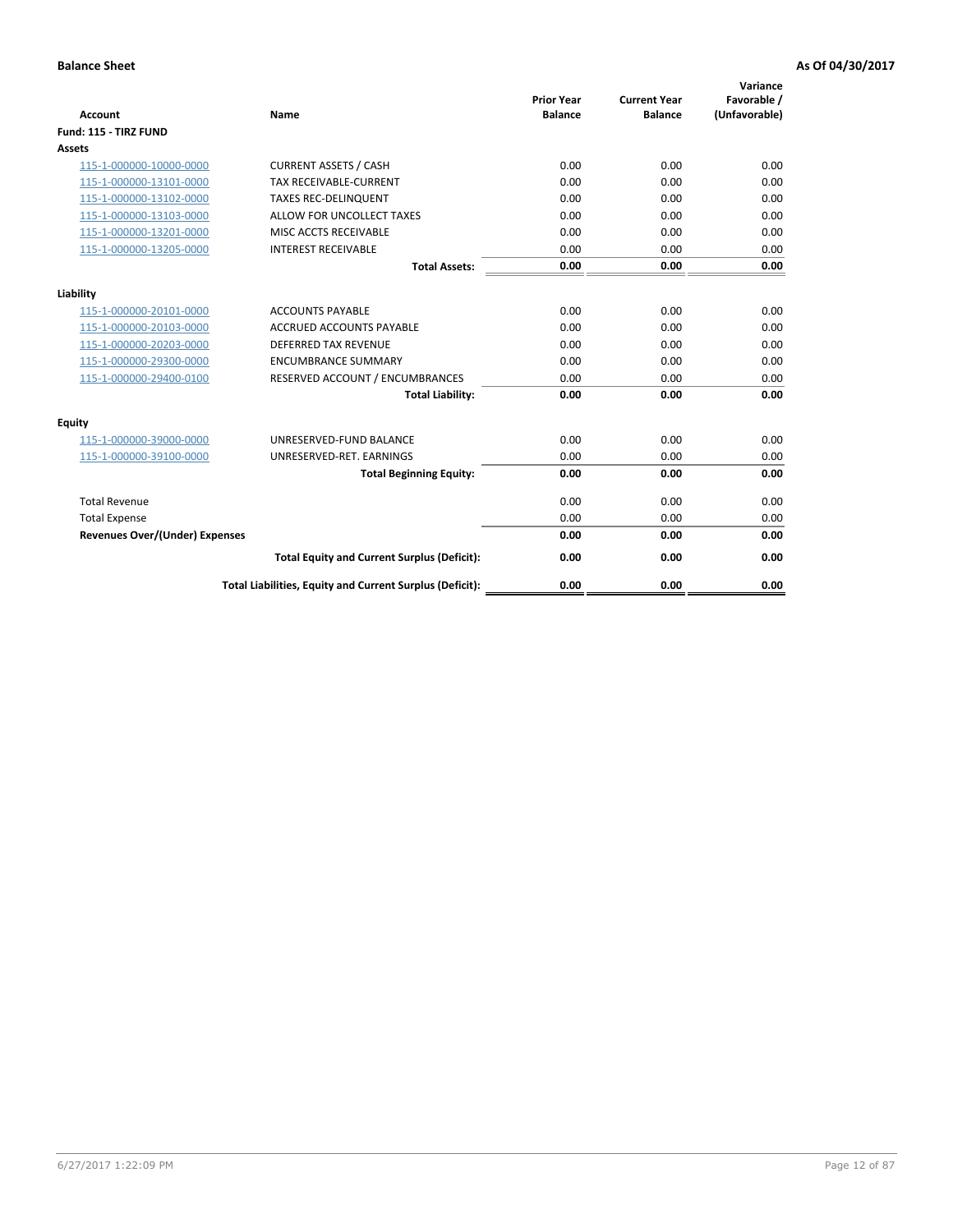| <b>Account</b>                        | Name                                                     | <b>Prior Year</b><br><b>Balance</b> | <b>Current Year</b><br><b>Balance</b> | Variance<br>Favorable /<br>(Unfavorable) |
|---------------------------------------|----------------------------------------------------------|-------------------------------------|---------------------------------------|------------------------------------------|
| Fund: 116 - ROADWAY IMPACT FEE 1      |                                                          |                                     |                                       |                                          |
| Assets                                |                                                          |                                     |                                       |                                          |
| 116-1-000000-10000-0000               | <b>CURRENT ASSETS / CASH</b>                             | 13,105.46                           | 13,119.98                             | 14.52                                    |
| 116-1-000000-13201-0000               | MISC ACCTS RECEIVABLE                                    | 0.00                                | 0.00                                  | 0.00                                     |
| 116-1-000000-13205-0000               | <b>INTEREST RECEIVABLE</b>                               | 0.00                                | 0.00                                  | 0.00                                     |
|                                       | <b>Total Assets:</b>                                     | 13,105.46                           | 13,119.98                             | 14.52                                    |
| Liability                             |                                                          |                                     |                                       |                                          |
| 116-1-000000-20101-0000               | <b>ACCOUNTS PAYABLE</b>                                  | 0.00                                | 0.00                                  | 0.00                                     |
| 116-1-000000-20103-0000               | <b>ACCRUED ACCOUNTS PAYABLE</b>                          | 0.00                                | 0.00                                  | 0.00                                     |
|                                       | <b>Total Liability:</b>                                  | 0.00                                | 0.00                                  | 0.00                                     |
| <b>Equity</b>                         |                                                          |                                     |                                       |                                          |
| 116-1-000000-39000-0000               | UNRESERVED-FUND BALANCE                                  | 0.00                                | 0.00                                  | 0.00                                     |
| 116-1-000000-39100-0000               | UNRESERVED-RET. EARNINGS                                 | 13,089.18                           | 13,121.26                             | 32.08                                    |
|                                       | <b>Total Beginning Equity:</b>                           | 13,089.18                           | 13,121.26                             | 32.08                                    |
| <b>Total Revenue</b>                  |                                                          | 28.12                               | 3.98                                  | $-24.14$                                 |
| <b>Total Expense</b>                  |                                                          | 11.84                               | 5.26                                  | 6.58                                     |
| <b>Revenues Over/(Under) Expenses</b> |                                                          | 16.28                               | $-1.28$                               | $-17.56$                                 |
|                                       | <b>Total Equity and Current Surplus (Deficit):</b>       | 13,105.46                           | 13,119.98                             | 14.52                                    |
|                                       | Total Liabilities, Equity and Current Surplus (Deficit): | 13,105.46                           | 13,119.98                             | 14.52                                    |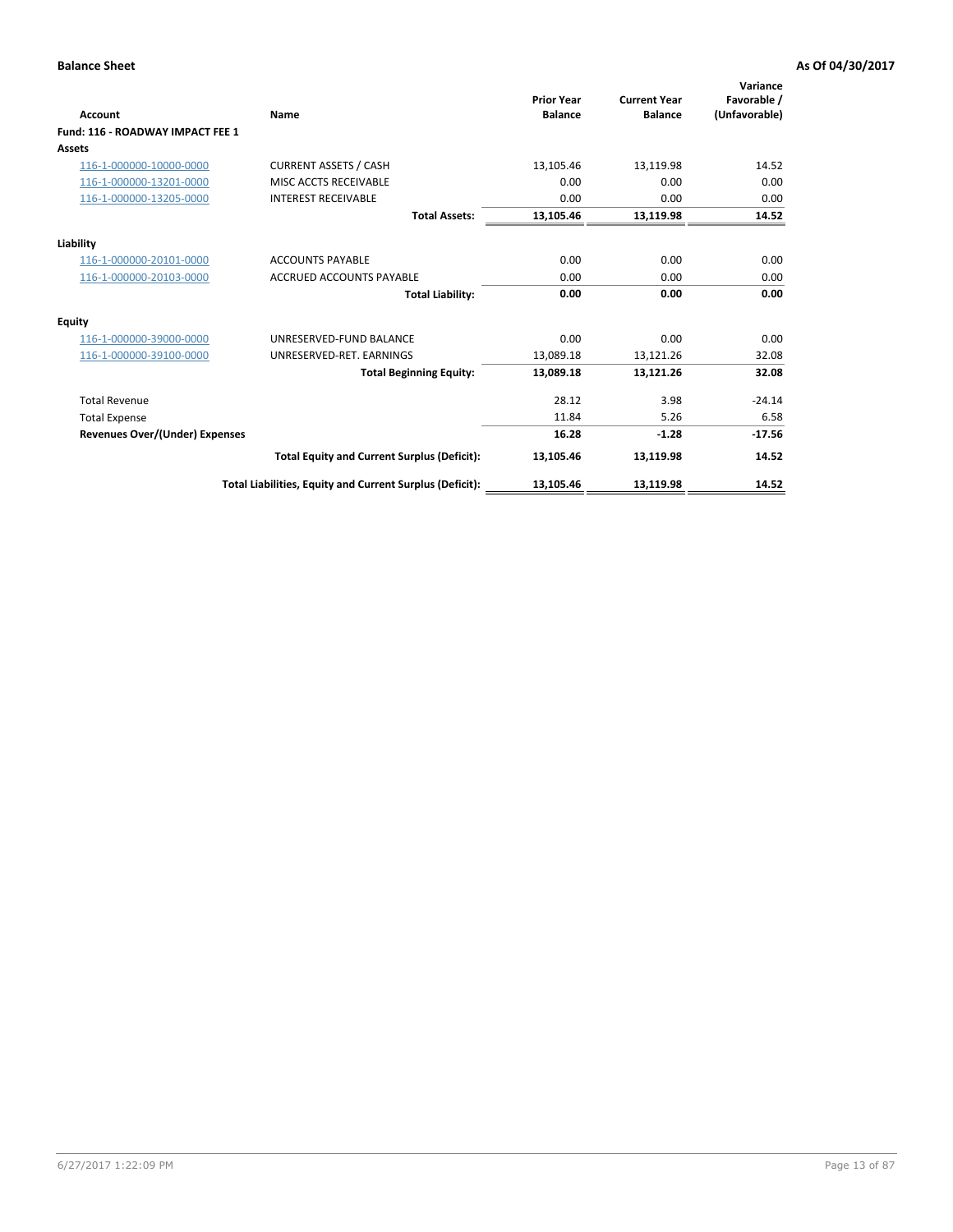| <b>Account</b>                        | Name                                                     | <b>Prior Year</b><br><b>Balance</b> | <b>Current Year</b><br><b>Balance</b> | Variance<br>Favorable /<br>(Unfavorable) |
|---------------------------------------|----------------------------------------------------------|-------------------------------------|---------------------------------------|------------------------------------------|
| Fund: 117 - ROADWAY IMPACT FEE 2      |                                                          |                                     |                                       |                                          |
| Assets                                |                                                          |                                     |                                       |                                          |
| 117-1-000000-10000-0000               | <b>CURRENT ASSETS / CASH</b>                             | 64.66                               | 64.79                                 | 0.13                                     |
| 117-1-000000-13201-0000               | MISC ACCTS RECEIVABLE                                    | 0.00                                | 0.00                                  | 0.00                                     |
| 117-1-000000-13205-0000               | <b>INTEREST RECEIVABLE</b>                               | 0.00                                | 0.00                                  | 0.00                                     |
|                                       | <b>Total Assets:</b>                                     | 64.66                               | 64.79                                 | 0.13                                     |
| Liability                             |                                                          |                                     |                                       |                                          |
| 117-1-000000-20101-0000               | <b>ACCOUNTS PAYABLE</b>                                  | 0.00                                | 0.00                                  | 0.00                                     |
| 117-1-000000-20103-0000               | <b>ACCRUED ACCOUNTS PAYABLE</b>                          | 0.00                                | 0.00                                  | 0.00                                     |
|                                       | <b>Total Liability:</b>                                  | 0.00                                | 0.00                                  | 0.00                                     |
| <b>Equity</b>                         |                                                          |                                     |                                       |                                          |
| 117-1-000000-39000-0000               | UNRESERVED-FUND BALANCE                                  | 0.00                                | 0.00                                  | 0.00                                     |
| 117-1-000000-39100-0000               | UNRESERVED-RET. EARNINGS                                 | 64.58                               | 64.77                                 | 0.19                                     |
|                                       | <b>Total Beginning Equity:</b>                           | 64.58                               | 64.77                                 | 0.19                                     |
| <b>Total Revenue</b>                  |                                                          | 0.14                                | 0.02                                  | $-0.12$                                  |
| <b>Total Expense</b>                  |                                                          | 0.06                                | 0.00                                  | 0.06                                     |
| <b>Revenues Over/(Under) Expenses</b> |                                                          | 0.08                                | 0.02                                  | $-0.06$                                  |
|                                       | <b>Total Equity and Current Surplus (Deficit):</b>       | 64.66                               | 64.79                                 | 0.13                                     |
|                                       | Total Liabilities, Equity and Current Surplus (Deficit): | 64.66                               | 64.79                                 | 0.13                                     |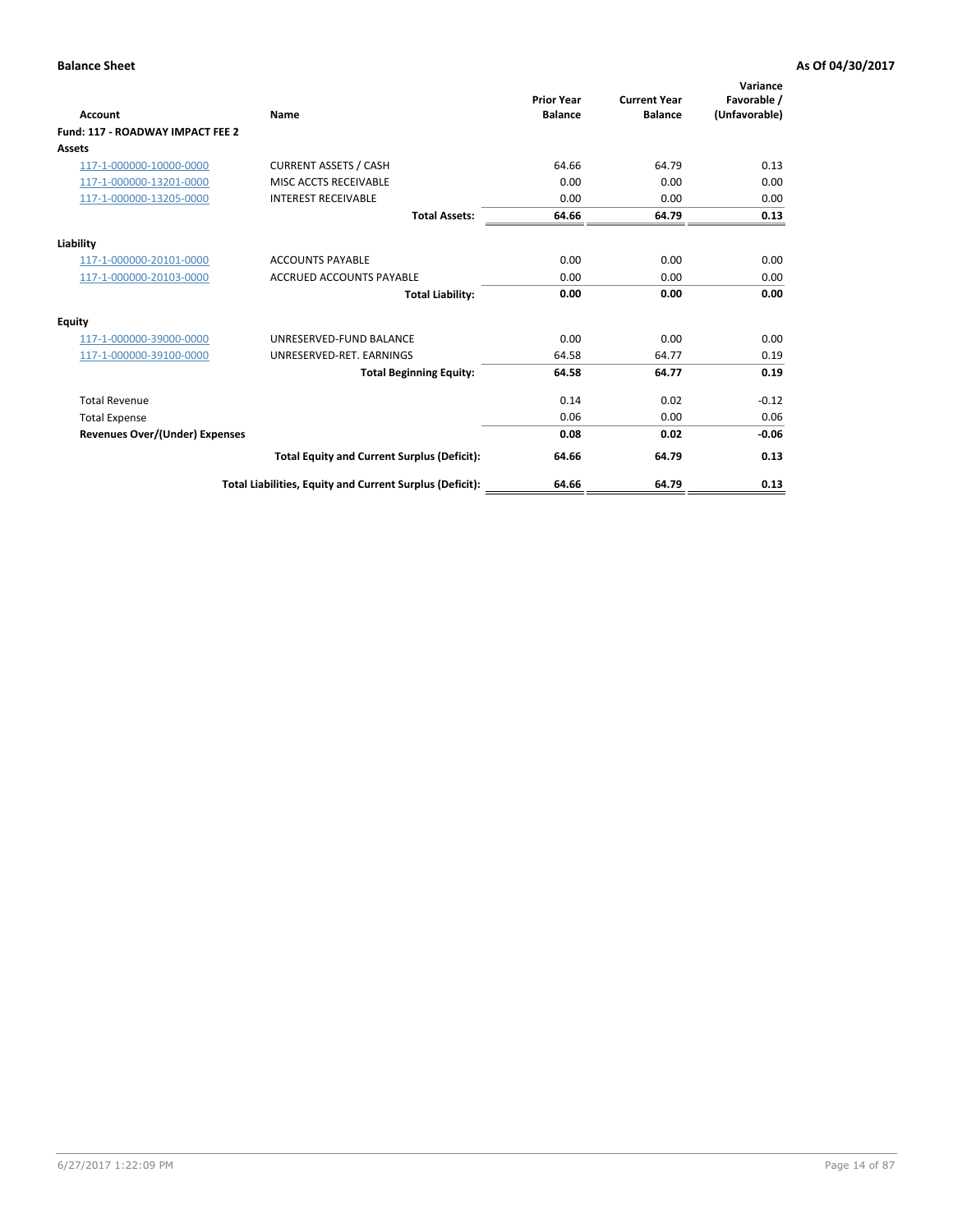| <b>Account</b>                        | Name                                                     | <b>Prior Year</b><br><b>Balance</b> | <b>Current Year</b><br><b>Balance</b> | Variance<br>Favorable /<br>(Unfavorable) |
|---------------------------------------|----------------------------------------------------------|-------------------------------------|---------------------------------------|------------------------------------------|
| Fund: 118 - ROADWAY IMPACT FEE 3      |                                                          |                                     |                                       |                                          |
| Assets                                |                                                          |                                     |                                       |                                          |
| 118-1-000000-10000-0000               | <b>CURRENT ASSETS / CASH</b>                             | 109.78                              | 109.93                                | 0.15                                     |
| 118-1-000000-13201-0000               | MISC ACCTS RECEIVABLE                                    | 0.00                                | 0.00                                  | 0.00                                     |
| 118-1-000000-13205-0000               | <b>INTEREST RECEIVABLE</b>                               | 0.00                                | 0.00                                  | 0.00                                     |
|                                       | <b>Total Assets:</b>                                     | 109.78                              | 109.93                                | 0.15                                     |
| Liability                             |                                                          |                                     |                                       |                                          |
| 118-1-000000-20101-0000               | <b>ACCOUNTS PAYABLE</b>                                  | 0.00                                | 0.00                                  | 0.00                                     |
| 118-1-000000-20103-0000               | <b>ACCRUED ACCOUNTS PAYABLE</b>                          | 0.00                                | 0.00                                  | 0.00                                     |
|                                       | <b>Total Liability:</b>                                  | 0.00                                | 0.00                                  | 0.00                                     |
| <b>Equity</b>                         |                                                          |                                     |                                       |                                          |
| 118-1-000000-39000-0000               | UNRESERVED-FUND BALANCE                                  | 0.00                                | 0.00                                  | 0.00                                     |
| 118-1-000000-39100-0000               | UNRESERVED-RET. EARNINGS                                 | 109.62                              | 109.92                                | 0.30                                     |
|                                       | <b>Total Beginning Equity:</b>                           | 109.62                              | 109.92                                | 0.30                                     |
| <b>Total Revenue</b>                  |                                                          | 0.24                                | 0.04                                  | $-0.20$                                  |
| <b>Total Expense</b>                  |                                                          | 0.08                                | 0.03                                  | 0.05                                     |
| <b>Revenues Over/(Under) Expenses</b> |                                                          | 0.16                                | 0.01                                  | $-0.15$                                  |
|                                       | <b>Total Equity and Current Surplus (Deficit):</b>       | 109.78                              | 109.93                                | 0.15                                     |
|                                       | Total Liabilities, Equity and Current Surplus (Deficit): | 109.78                              | 109.93                                | 0.15                                     |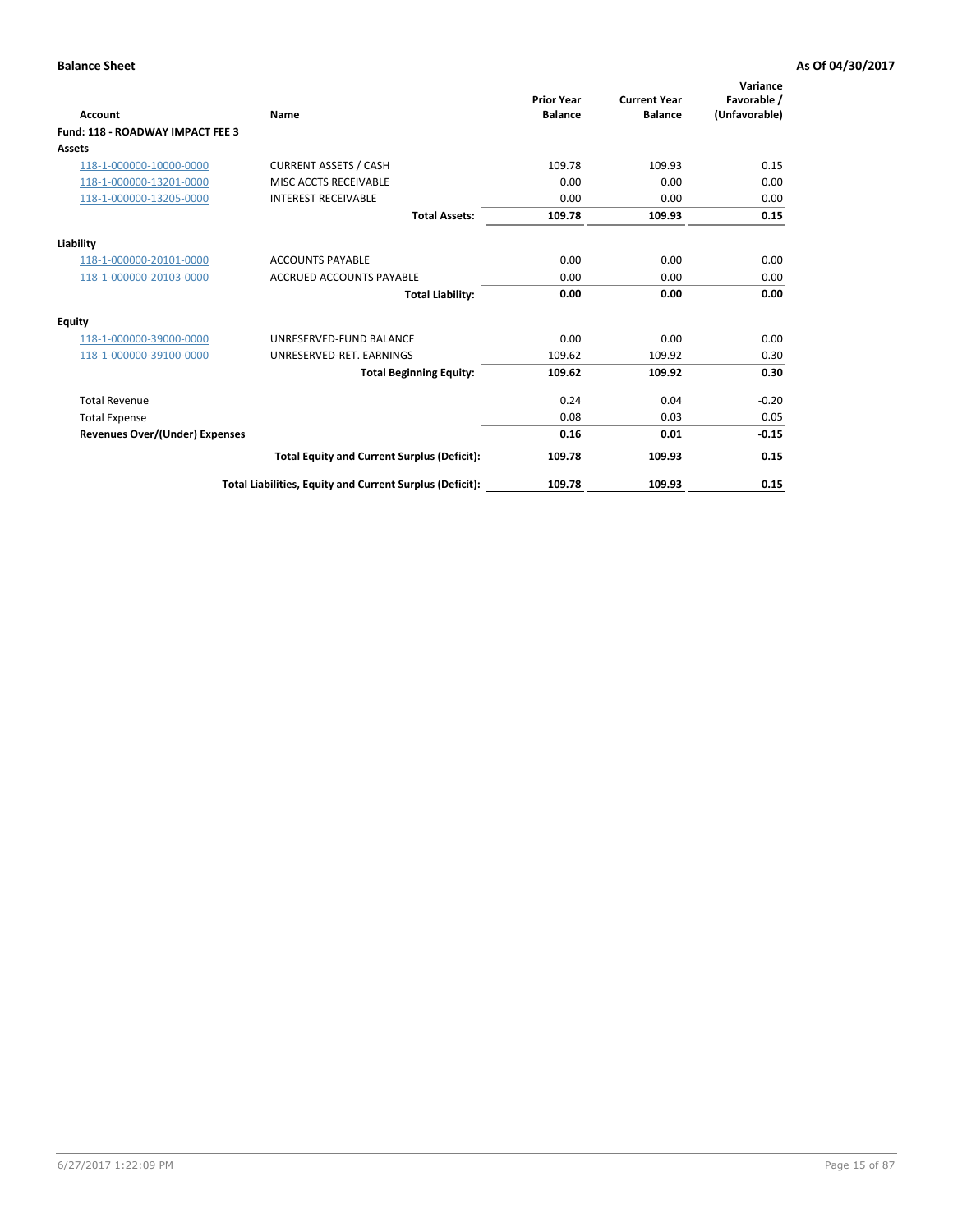| Account                               | Name                                                     | <b>Prior Year</b><br><b>Balance</b> | <b>Current Year</b><br><b>Balance</b> | Variance<br>Favorable /<br>(Unfavorable) |
|---------------------------------------|----------------------------------------------------------|-------------------------------------|---------------------------------------|------------------------------------------|
| Fund: 119 - ROADWAY IMPACT FEE 4      |                                                          |                                     |                                       |                                          |
| Assets                                |                                                          |                                     |                                       |                                          |
| 119-1-000000-10000-0000               | <b>CURRENT ASSETS / CASH</b>                             | 4.63                                | 4.63                                  | 0.00                                     |
| 119-1-000000-13201-0000               | <b>MISC ACCTS RECEIVABLE</b>                             | 0.00                                | 0.00                                  | 0.00                                     |
| 119-1-000000-13205-0000               | <b>INTEREST RECEIVABLE</b>                               | 0.00                                | 0.00                                  | 0.00                                     |
|                                       | <b>Total Assets:</b>                                     | 4.63                                | 4.63                                  | 0.00                                     |
| Liability                             |                                                          |                                     |                                       |                                          |
| 119-1-000000-20101-0000               | <b>ACCOUNTS PAYABLE</b>                                  | 0.00                                | 0.00                                  | 0.00                                     |
| 119-1-000000-20103-0000               | <b>ACCRUED ACCOUNTS PAYABLE</b>                          | 0.00                                | 0.00                                  | 0.00                                     |
|                                       | <b>Total Liability:</b>                                  | 0.00                                | 0.00                                  | 0.00                                     |
| Equity                                |                                                          |                                     |                                       |                                          |
| 119-1-000000-39000-0000               | UNRESERVED-FUND BALANCE                                  | 0.00                                | 0.00                                  | 0.00                                     |
| 119-1-000000-39100-0000               | UNRESERVED-RET. EARNINGS                                 | 4.62                                | 4.63                                  | 0.01                                     |
|                                       | <b>Total Beginning Equity:</b>                           | 4.62                                | 4.63                                  | 0.01                                     |
| <b>Total Revenue</b>                  |                                                          | 0.01                                | 0.00                                  | $-0.01$                                  |
| <b>Total Expense</b>                  |                                                          | 0.00                                | 0.00                                  | 0.00                                     |
| <b>Revenues Over/(Under) Expenses</b> |                                                          | 0.01                                | 0.00                                  | $-0.01$                                  |
|                                       | <b>Total Equity and Current Surplus (Deficit):</b>       | 4.63                                | 4.63                                  | 0.00                                     |
|                                       | Total Liabilities, Equity and Current Surplus (Deficit): | 4.63                                | 4.63                                  | 0.00                                     |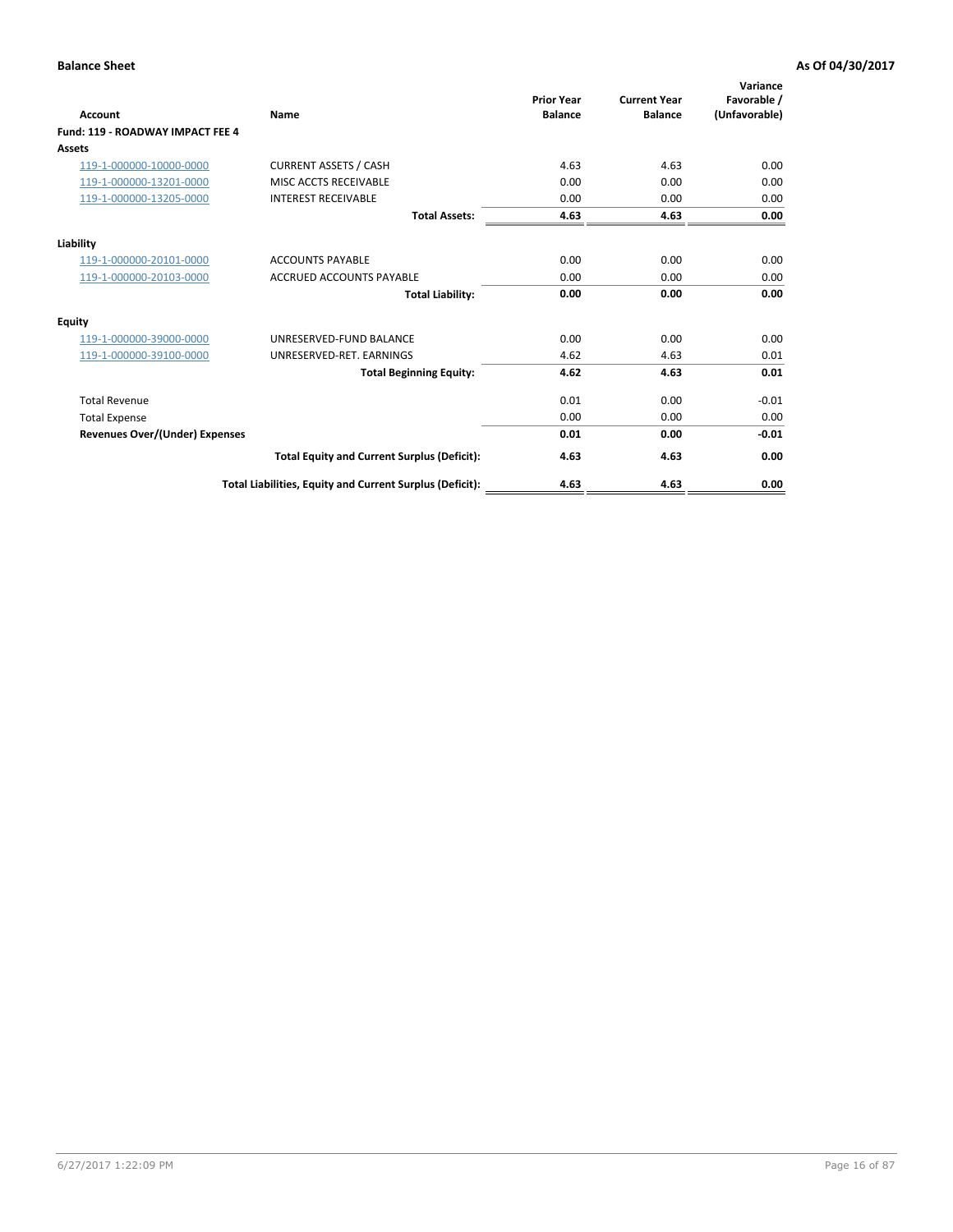| Account                                                  | Name                                                     | <b>Prior Year</b><br><b>Balance</b> | <b>Current Year</b><br><b>Balance</b> | Variance<br>Favorable /<br>(Unfavorable) |
|----------------------------------------------------------|----------------------------------------------------------|-------------------------------------|---------------------------------------|------------------------------------------|
| <b>Fund: 120 - BROWNSFIELD HAZARDOUS WASTE EPA GRANT</b> |                                                          |                                     |                                       |                                          |
| <b>Assets</b>                                            |                                                          |                                     |                                       |                                          |
| 120-1-000000-10000-0000                                  | <b>CURRENT ASSETS / CASH</b>                             | 0.00                                | 0.00                                  | 0.00                                     |
| 120-1-000000-13201-0000                                  | MISC ACCTS RECEIVABLE                                    | 0.00                                | 0.00                                  | 0.00                                     |
|                                                          | <b>Total Assets:</b>                                     | 0.00                                | 0.00                                  | 0.00                                     |
| Liability                                                |                                                          |                                     |                                       |                                          |
| 120-1-000000-20101-0000                                  | <b>ACCOUNTS PAYABLE</b>                                  | 0.00                                | 0.00                                  | 0.00                                     |
| 120-1-000000-20102-0000                                  | <b>CREDIT CARD PAYABLE</b>                               | 0.00                                | 0.00                                  | 0.00                                     |
| 120-1-000000-20902-0000                                  | <b>DEFERRED GRANT REVENUE</b>                            | 0.00                                | 0.00                                  | 0.00                                     |
| 120-1-000000-29300-0000                                  | <b>ENCUMBRANCE SUMMARY</b>                               | 0.00                                | 0.00                                  | 0.00                                     |
| 120-1-000000-29400-0000                                  | RESERVED ACCOUNT / ENCUMBRANCES                          | 0.00                                | 0.00                                  | 0.00                                     |
|                                                          | <b>Total Liability:</b>                                  | 0.00                                | 0.00                                  | 0.00                                     |
| <b>Equity</b>                                            |                                                          |                                     |                                       |                                          |
| 120-1-000000-39000-0000                                  | UNRESERVED-FUND BALANCE                                  | 0.00                                | 0.00                                  | 0.00                                     |
|                                                          | <b>Total Beginning Equity:</b>                           | 0.00                                | 0.00                                  | 0.00                                     |
| <b>Total Revenue</b>                                     |                                                          | 0.00                                | 0.00                                  | 0.00                                     |
| <b>Total Expense</b>                                     |                                                          | 0.00                                | 0.00                                  | 0.00                                     |
| <b>Revenues Over/(Under) Expenses</b>                    |                                                          | 0.00                                | 0.00                                  | 0.00                                     |
|                                                          | <b>Total Equity and Current Surplus (Deficit):</b>       | 0.00                                | 0.00                                  | 0.00                                     |
|                                                          | Total Liabilities, Equity and Current Surplus (Deficit): | 0.00                                | 0.00                                  | 0.00                                     |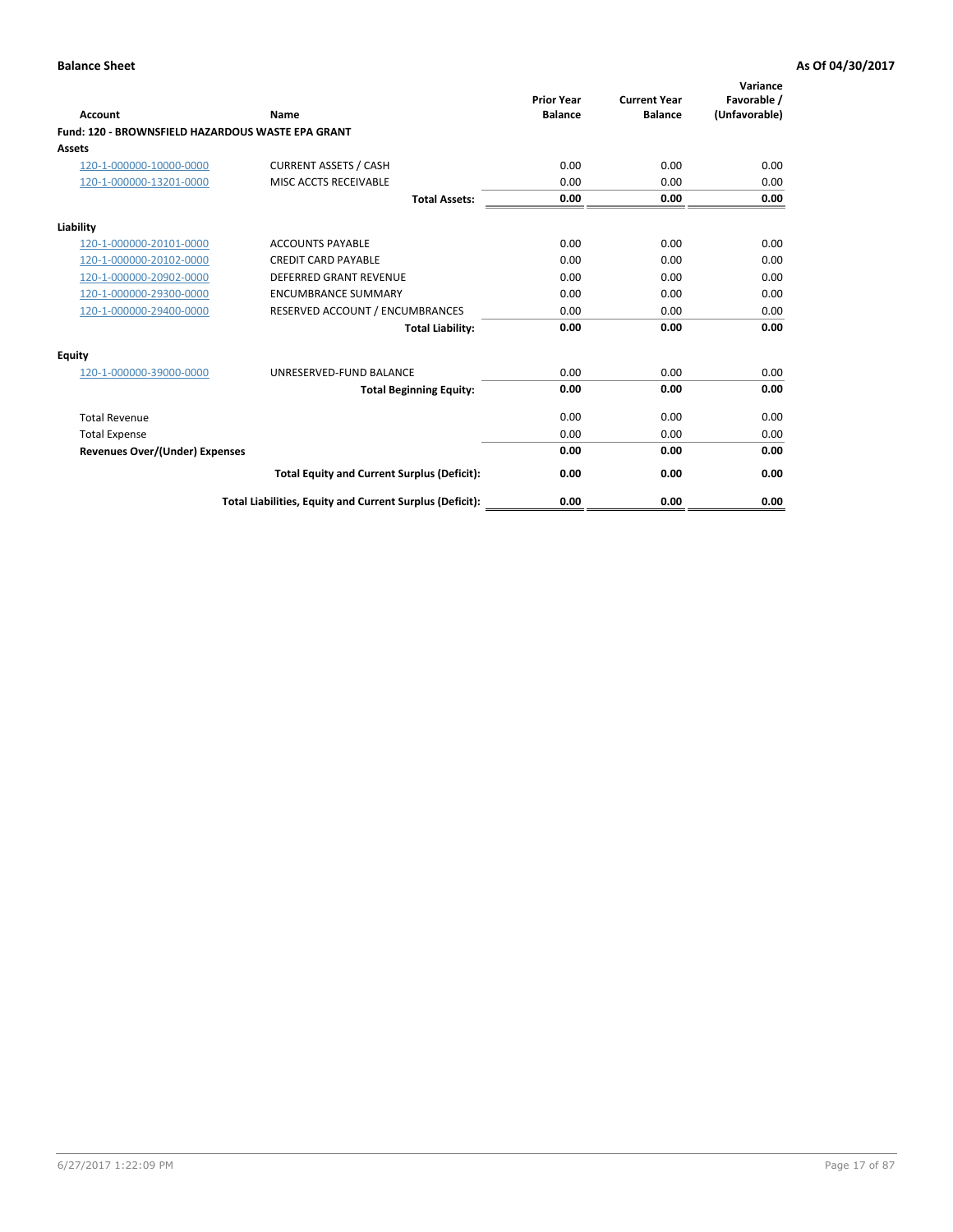| Account                                     | Name                                                     | <b>Prior Year</b><br><b>Balance</b> | <b>Current Year</b><br><b>Balance</b> | Variance<br>Favorable /<br>(Unfavorable) |
|---------------------------------------------|----------------------------------------------------------|-------------------------------------|---------------------------------------|------------------------------------------|
| Fund: 121 - BROWNSFIELD PETROLEUM EPA GRANT |                                                          |                                     |                                       |                                          |
| <b>Assets</b>                               |                                                          |                                     |                                       |                                          |
| 121-1-000000-10000-0000                     | <b>CURRENT ASSETS / CASH</b>                             | 0.00                                | 0.00                                  | 0.00                                     |
| 121-1-000000-13201-0000                     | <b>MISC ACCTS RECEIVABLE</b>                             | 0.00                                | 0.00                                  | 0.00                                     |
|                                             | <b>Total Assets:</b>                                     | 0.00                                | 0.00                                  | 0.00                                     |
| Liability                                   |                                                          |                                     |                                       |                                          |
| 121-1-000000-20101-0000                     | <b>ACCOUNTS PAYABLE</b>                                  | 0.00                                | 0.00                                  | 0.00                                     |
| 121-1-000000-20102-0000                     | <b>CREDIT CARD PAYABLE</b>                               | 0.00                                | 0.00                                  | 0.00                                     |
| 121-1-000000-20103-0000                     | <b>ACCRUED ACCOUNTS PAYABLE</b>                          | 0.00                                | 0.00                                  | 0.00                                     |
| 121-1-000000-20902-0000                     | <b>DEFERRED GRANT REVENUE</b>                            | 0.00                                | 0.00                                  | 0.00                                     |
| 121-1-000000-29300-0000                     | <b>ENCUMBRANCE SUMMARY</b>                               | 0.00                                | 0.00                                  | 0.00                                     |
| 121-1-000000-29400-0000                     | RESERVED ACCOUNT / ENCUMBRANCES                          | 0.00                                | 0.00                                  | 0.00                                     |
|                                             | <b>Total Liability:</b>                                  | 0.00                                | 0.00                                  | 0.00                                     |
| <b>Equity</b>                               |                                                          |                                     |                                       |                                          |
| 121-1-000000-39000-0000                     | UNRESERVED-FUND BALANCE                                  | 15.82                               | 0.00                                  | $-15.82$                                 |
|                                             | <b>Total Beginning Equity:</b>                           | 15.82                               | 0.00                                  | $-15.82$                                 |
| <b>Total Revenue</b>                        |                                                          | $-15.82$                            | 0.00                                  | 15.82                                    |
| <b>Total Expense</b>                        |                                                          | 0.00                                | 0.00                                  | 0.00                                     |
| <b>Revenues Over/(Under) Expenses</b>       |                                                          | $-15.82$                            | 0.00                                  | 15.82                                    |
|                                             | <b>Total Equity and Current Surplus (Deficit):</b>       | 0.00                                | 0.00                                  | 0.00                                     |
|                                             | Total Liabilities, Equity and Current Surplus (Deficit): | 0.00                                | 0.00                                  | 0.00                                     |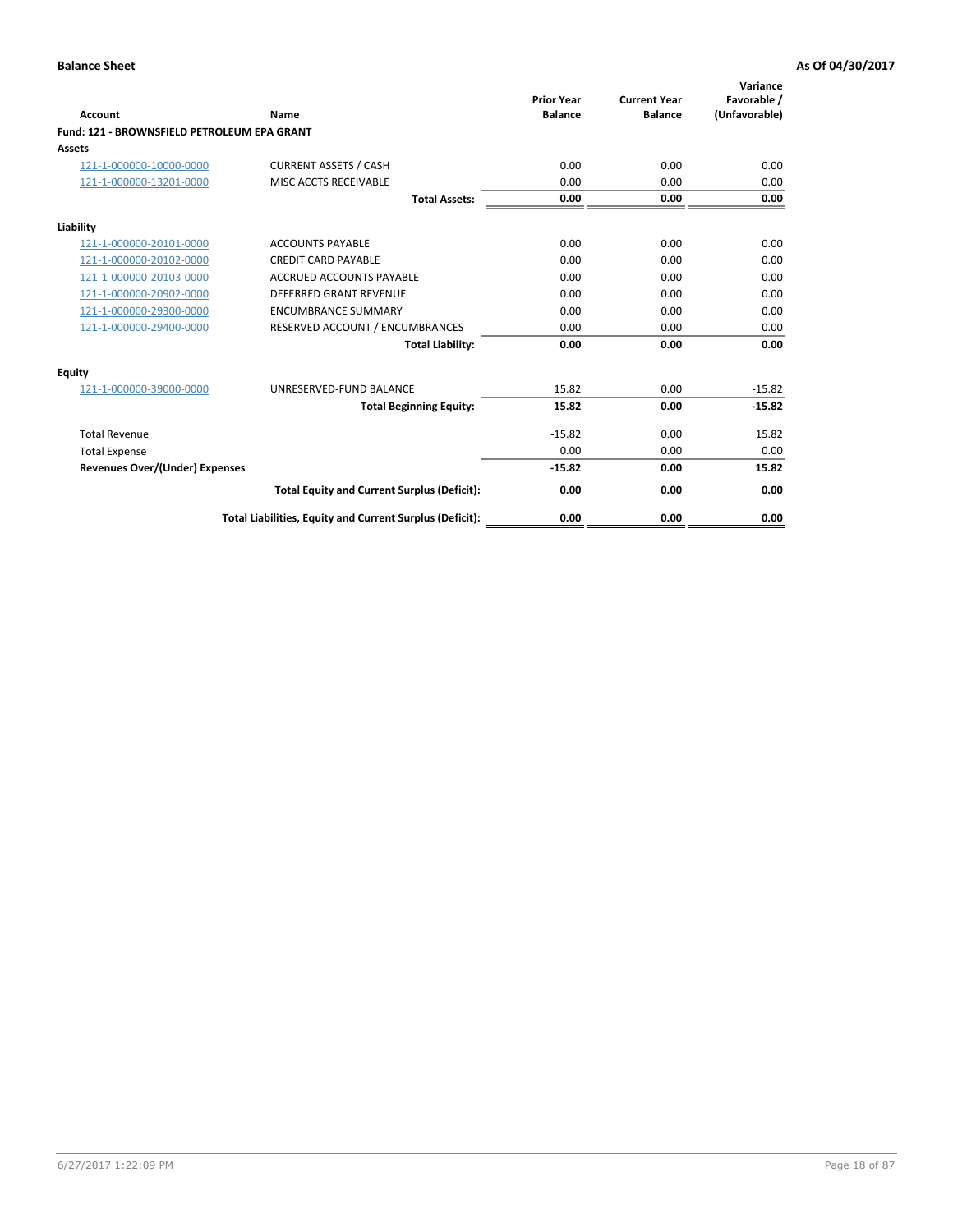| <b>Account</b>                                     | Name                                                     | <b>Prior Year</b><br><b>Balance</b> | <b>Current Year</b><br><b>Balance</b> | Variance<br>Favorable /<br>(Unfavorable) |
|----------------------------------------------------|----------------------------------------------------------|-------------------------------------|---------------------------------------|------------------------------------------|
| Fund: 122 - COPS HIRING PROGRAM GRANT 2010UMWX0308 |                                                          |                                     |                                       |                                          |
| Assets                                             |                                                          |                                     |                                       |                                          |
| 122-1-000000-10000-0000                            | <b>CURRENT ASSETS / CASH</b>                             | 0.00                                | 0.00                                  | 0.00                                     |
| 122-1-000000-13201-0000                            | MISC ACCTS RECEIVABLE                                    | 0.00                                | 0.00                                  | 0.00                                     |
|                                                    | <b>Total Assets:</b>                                     | 0.00                                | 0.00                                  | 0.00                                     |
| Liability                                          |                                                          |                                     |                                       |                                          |
| 122-1-000000-20101-0000                            | <b>ACCOUNTS PAYABLE</b>                                  | 0.00                                | 0.00                                  | 0.00                                     |
| 122-1-000000-20102-0000                            | <b>CREDIT CARD PAYABLE</b>                               | 0.00                                | 0.00                                  | 0.00                                     |
| 122-1-000000-20103-0000                            | <b>ACCRUED ACCOUNTS PAYABLE</b>                          | 0.00                                | 0.00                                  | 0.00                                     |
| 122-1-000000-20902-0000                            | <b>DEFERRED GRANT REVENUE</b>                            | 0.00                                | 0.00                                  | 0.00                                     |
|                                                    | <b>Total Liability:</b>                                  | 0.00                                | 0.00                                  | 0.00                                     |
| Equity                                             |                                                          |                                     |                                       |                                          |
| 122-1-000000-39000-0000                            | UNRESERVED-FUND BALANCE                                  | 0.00                                | 0.00                                  | 0.00                                     |
|                                                    | <b>Total Beginning Equity:</b>                           | 0.00                                | 0.00                                  | 0.00                                     |
| <b>Total Revenue</b>                               |                                                          | 0.00                                | 0.00                                  | 0.00                                     |
| <b>Total Expense</b>                               |                                                          | 0.00                                | 0.00                                  | 0.00                                     |
| <b>Revenues Over/(Under) Expenses</b>              |                                                          | 0.00                                | 0.00                                  | 0.00                                     |
|                                                    | <b>Total Equity and Current Surplus (Deficit):</b>       | 0.00                                | 0.00                                  | 0.00                                     |
|                                                    | Total Liabilities, Equity and Current Surplus (Deficit): | 0.00                                | 0.00                                  | 0.00                                     |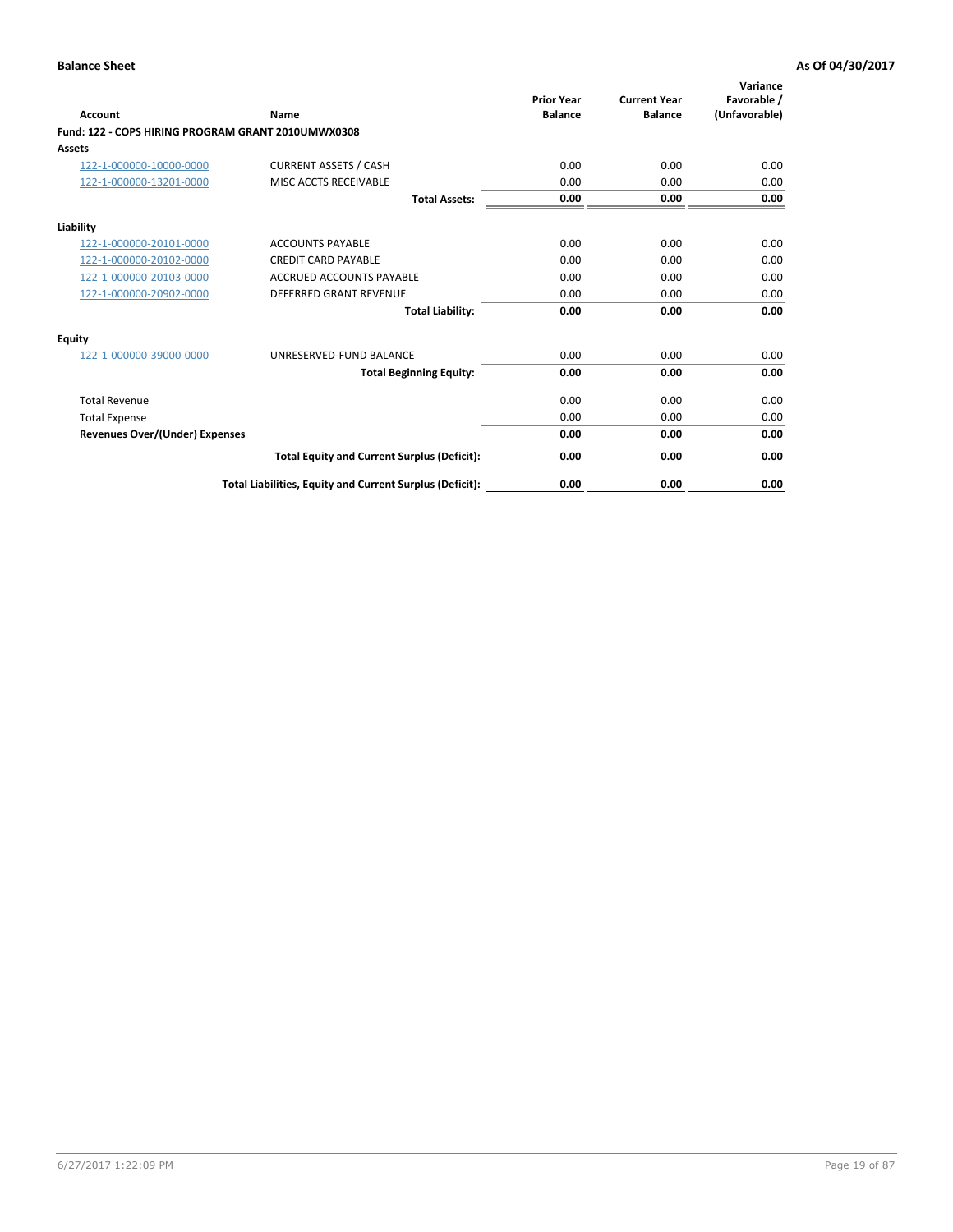|                                       |                                                                           | <b>Prior Year</b> | <b>Current Year</b> | Variance<br>Favorable / |
|---------------------------------------|---------------------------------------------------------------------------|-------------------|---------------------|-------------------------|
| Account                               | Name                                                                      | <b>Balance</b>    | <b>Balance</b>      | (Unfavorable)           |
|                                       | <b>Fund: 123 - PTRAIN - POLICE REIMBURSEMENT GRANTS &amp; CONT EDUCAT</b> |                   |                     |                         |
| <b>Assets</b>                         |                                                                           |                   |                     |                         |
| 123-1-000000-10000-0000               | <b>CURRENT ASSETS / CASH</b>                                              | 7,042.34          | 9,928.73            | 2,886.39                |
| 123-1-000000-13201-0000               | MISC ACCTS RECEIVABLE                                                     | 0.00              | 0.00                | 0.00                    |
|                                       | <b>Total Assets:</b>                                                      | 7,042.34          | 9,928.73            | 2,886.39                |
| Liability                             |                                                                           |                   |                     |                         |
| 123-1-000000-20101-0000               | <b>ACCOUNTS PAYABLE</b>                                                   | 0.00              | 0.00                | 0.00                    |
| 123-1-000000-20102-0000               | <b>CREDIT CARD PAYABLE</b>                                                | 0.00              | 0.00                | 0.00                    |
| 123-1-000000-20103-0000               | <b>ACCRUED ACCOUNTS PAYABLE</b>                                           | 0.00              | 0.00                | 0.00                    |
|                                       | <b>Total Liability:</b>                                                   | 0.00              | 0.00                | 0.00                    |
| <b>Equity</b>                         |                                                                           |                   |                     |                         |
| 123-1-000000-39000-0000               | UNRESERVED-FUND BALANCE                                                   | 8,071.25          | 6,800.59            | $-1,270.66$             |
|                                       | <b>Total Beginning Equity:</b>                                            | 8,071.25          | 6.800.59            | $-1,270.66$             |
| <b>Total Revenue</b>                  |                                                                           | 8,694.83          | 4,677.57            | $-4,017.26$             |
| <b>Total Expense</b>                  |                                                                           | 9.723.74          | 1.549.43            | 8,174.31                |
| <b>Revenues Over/(Under) Expenses</b> |                                                                           | $-1,028.91$       | 3,128.14            | 4,157.05                |
|                                       | <b>Total Equity and Current Surplus (Deficit):</b>                        | 7,042.34          | 9,928.73            | 2,886.39                |
|                                       | Total Liabilities, Equity and Current Surplus (Deficit):                  | 7,042.34          | 9,928.73            | 2,886.39                |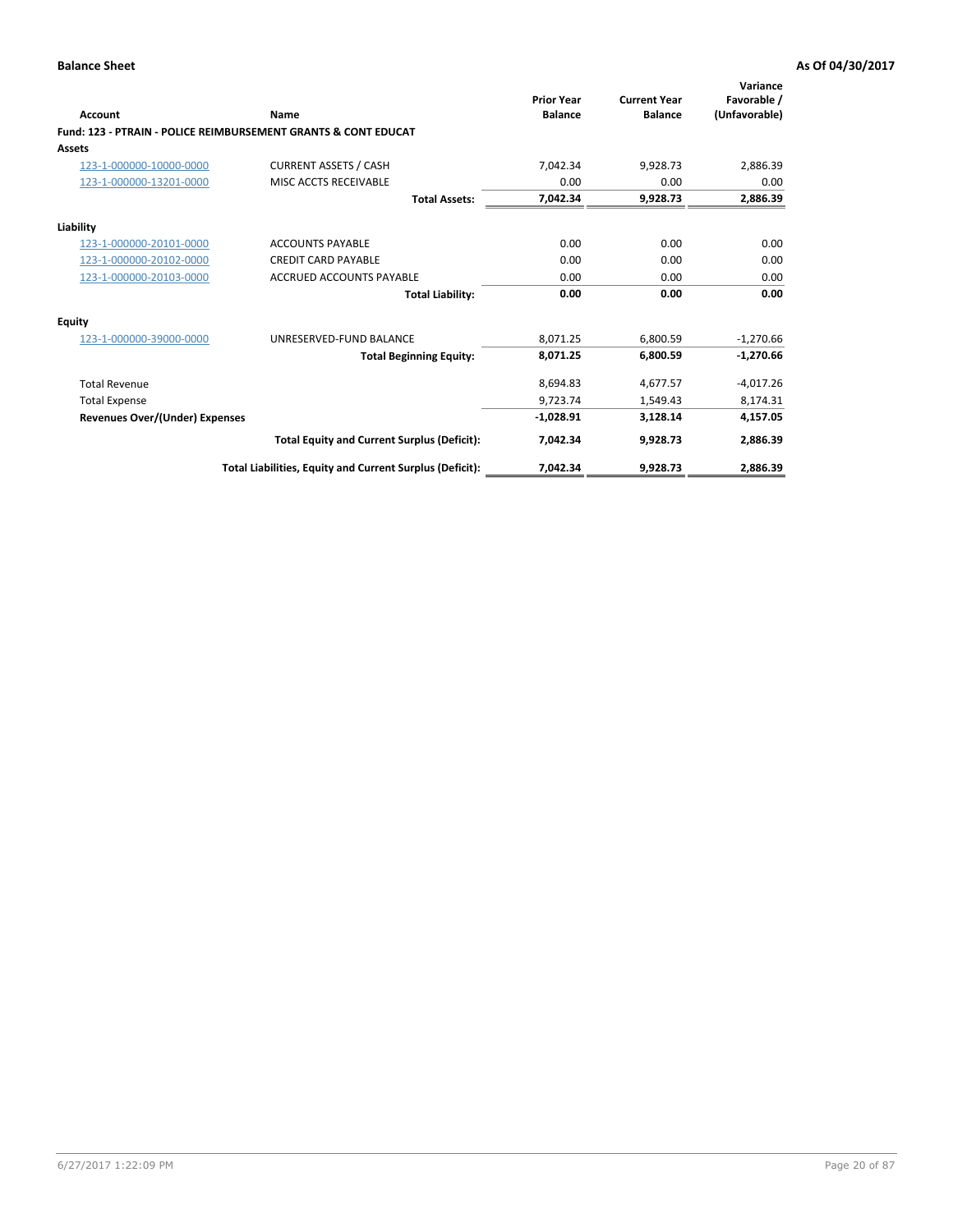| Account                               | Name                                                     | <b>Prior Year</b><br><b>Balance</b> | <b>Current Year</b><br><b>Balance</b> | Variance<br>Favorable /<br>(Unfavorable) |
|---------------------------------------|----------------------------------------------------------|-------------------------------------|---------------------------------------|------------------------------------------|
| Fund: 124 - FIRE HAZMAT GRANT         |                                                          |                                     |                                       |                                          |
| Assets                                |                                                          |                                     |                                       |                                          |
| 124-1-000000-10000-0000               | <b>CURRENT ASSETS / CASH</b>                             | 0.00                                | 0.00                                  | 0.00                                     |
| 124-1-000000-13201-0000               | MISC ACCTS RECEIVABLE                                    | 0.00                                | 0.00                                  | 0.00                                     |
| 124-1-000000-13205-0000               | <b>INTEREST RECEIVABLE</b>                               | 0.00                                | 0.00                                  | 0.00                                     |
|                                       | <b>Total Assets:</b>                                     | 0.00                                | 0.00                                  | 0.00                                     |
| Liability                             |                                                          |                                     |                                       |                                          |
| 124-1-000000-20101-0000               | <b>ACCOUNTS PAYABLE</b>                                  | 0.00                                | 0.00                                  | 0.00                                     |
| 124-1-000000-20102-0000               | <b>CREDIT CARD PAYABLE</b>                               | 0.00                                | 0.00                                  | 0.00                                     |
| 124-1-000000-20902-0000               | <b>DEFERRED GRANT REVENUE</b>                            | 0.00                                | 0.00                                  | 0.00                                     |
| 124-1-000000-21001-0000               | <b>GENERAL FUND / GENERAL FUND</b>                       | 0.00                                | 0.00                                  | 0.00                                     |
| 124-1-000000-29300-0000               | <b>ENCUMBRANCE SUMMARY</b>                               | 0.00                                | 0.00                                  | 0.00                                     |
| 124-1-000000-29400-0000               | RESERVED ACCOUNT / ENCUMBRANCES                          | 0.00                                | 0.00                                  | 0.00                                     |
|                                       | <b>Total Liability:</b>                                  | 0.00                                | 0.00                                  | 0.00                                     |
| Equity                                |                                                          |                                     |                                       |                                          |
| 124-1-000000-39000-0000               | UNRESERVED-FUND BALANCE                                  | 0.00                                | 0.00                                  | 0.00                                     |
|                                       | <b>Total Beginning Equity:</b>                           | 0.00                                | 0.00                                  | 0.00                                     |
| <b>Total Revenue</b>                  |                                                          | 0.00                                | 0.00                                  | 0.00                                     |
| <b>Total Expense</b>                  |                                                          | 0.00                                | 0.00                                  | 0.00                                     |
| <b>Revenues Over/(Under) Expenses</b> |                                                          | 0.00                                | 0.00                                  | 0.00                                     |
|                                       | <b>Total Equity and Current Surplus (Deficit):</b>       | 0.00                                | 0.00                                  | 0.00                                     |
|                                       | Total Liabilities, Equity and Current Surplus (Deficit): | 0.00                                | 0.00                                  | 0.00                                     |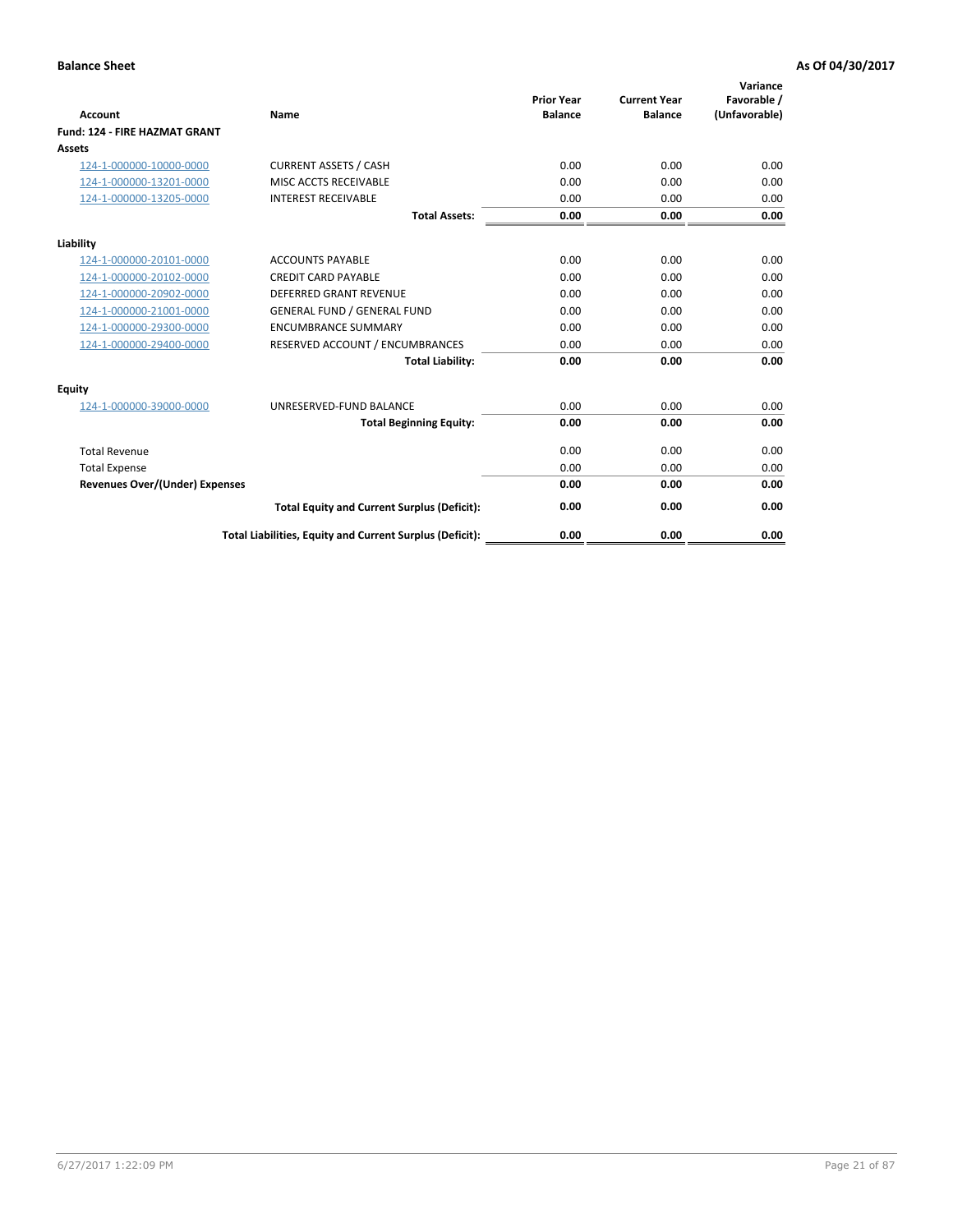| Account                                                   | Name                                                     | <b>Prior Year</b><br><b>Balance</b> | <b>Current Year</b><br><b>Balance</b> | Variance<br>Favorable /<br>(Unfavorable) |
|-----------------------------------------------------------|----------------------------------------------------------|-------------------------------------|---------------------------------------|------------------------------------------|
| <b>Fund: 125 - TRAINING &amp; HUMANITIES TEXAS GRANTS</b> |                                                          |                                     |                                       |                                          |
| <b>Assets</b>                                             |                                                          |                                     |                                       |                                          |
| 125-1-000000-10000-0000                                   | <b>CURRENT ASSETS / CASH</b>                             | 0.00                                | 0.00                                  | 0.00                                     |
| 125-1-000000-13205-0000                                   | <b>INTEREST RECEIVABLE</b>                               | 0.00                                | 0.00                                  | 0.00                                     |
|                                                           | <b>Total Assets:</b>                                     | 0.00                                | 0.00                                  | 0.00                                     |
| Liability                                                 |                                                          |                                     |                                       |                                          |
| 125-1-000000-20101-0000                                   | <b>ACCOUNTS PAYABLE</b>                                  | 0.00                                | 0.00                                  | 0.00                                     |
| 125-1-000000-20102-0000                                   | <b>CREDIT CARD PAYABLE</b>                               | 0.00                                | 0.00                                  | 0.00                                     |
| 125-1-000000-20103-0000                                   | <b>ACCRUED ACCOUNTS PAYABLE</b>                          | 0.00                                | 0.00                                  | 0.00                                     |
| 125-1-000000-20902-0000                                   | DEFERRED GRANT REVENUE                                   | 0.00                                | 0.00                                  | 0.00                                     |
| 125-1-000000-29300-0000                                   | <b>ENCUMBRANCE SUMMARY</b>                               | 0.00                                | 0.00                                  | 0.00                                     |
| 125-1-000000-29400-0000                                   | RESERVED ACCOUNT / ENCUMBRANCES                          | 0.00                                | 0.00                                  | 0.00                                     |
|                                                           | <b>Total Liability:</b>                                  | 0.00                                | 0.00                                  | 0.00                                     |
| <b>Equity</b>                                             |                                                          |                                     |                                       |                                          |
| 125-1-000000-39000-0000                                   | UNRESERVED-FUND BALANCE                                  | 0.00                                | 0.00                                  | 0.00                                     |
|                                                           | <b>Total Beginning Equity:</b>                           | 0.00                                | 0.00                                  | 0.00                                     |
| <b>Total Revenue</b>                                      |                                                          | 0.00                                | 0.00                                  | 0.00                                     |
| <b>Total Expense</b>                                      |                                                          | 0.00                                | 0.00                                  | 0.00                                     |
| <b>Revenues Over/(Under) Expenses</b>                     |                                                          | 0.00                                | 0.00                                  | 0.00                                     |
|                                                           | <b>Total Equity and Current Surplus (Deficit):</b>       | 0.00                                | 0.00                                  | 0.00                                     |
|                                                           | Total Liabilities, Equity and Current Surplus (Deficit): | 0.00                                | 0.00                                  | 0.00                                     |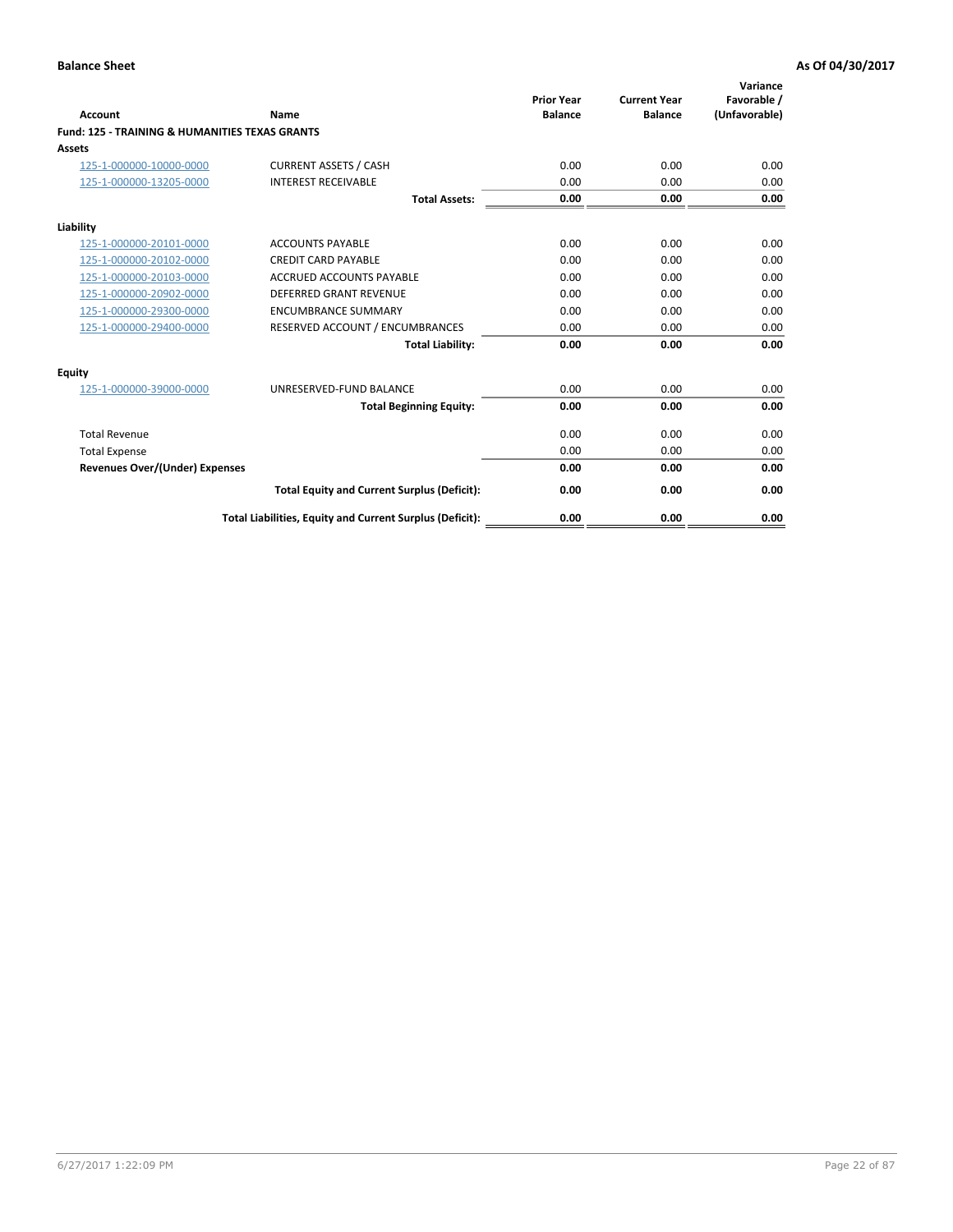| Account                                | Name                                                     | <b>Prior Year</b><br><b>Balance</b> | <b>Current Year</b><br><b>Balance</b> | Variance<br>Favorable /<br>(Unfavorable) |
|----------------------------------------|----------------------------------------------------------|-------------------------------------|---------------------------------------|------------------------------------------|
| <b>Fund: 126 - TIFMAS MOBILIZATION</b> |                                                          |                                     |                                       |                                          |
| Assets                                 |                                                          |                                     |                                       |                                          |
| 126-1-000000-10000-0000                | <b>CURRENT ASSETS / CASH</b>                             | 0.00                                | $-521.73$                             | $-521.73$                                |
| 126-1-000000-13201-0000                | MISC ACCTS RECEIVABLE                                    | 0.00                                | 0.00                                  | 0.00                                     |
|                                        | <b>Total Assets:</b>                                     | 0.00                                | $-521.73$                             | $-521.73$                                |
| Liability                              |                                                          |                                     |                                       |                                          |
| 126-1-000000-20101-0000                | <b>ACCOUNTS PAYABLE</b>                                  | 0.00                                | 0.00                                  | 0.00                                     |
| 126-1-000000-20102-0000                | <b>CREDIT CARD PAYABLE</b>                               | 0.00                                | 0.00                                  | 0.00                                     |
| 126-1-000000-39100-0000                | UNRESERVED-RET. EARNINGS                                 | 0.00                                | 0.00                                  | 0.00                                     |
|                                        | <b>Total Liability:</b>                                  | 0.00                                | 0.00                                  | 0.00                                     |
| Equity                                 |                                                          |                                     |                                       |                                          |
| 126-1-000000-39000-0000                | UNRESERVED-FUND BALANCE                                  | 0.00                                | $-421.74$                             | $-421.74$                                |
|                                        | <b>Total Beginning Equity:</b>                           | 0.00                                | $-421.74$                             | $-421.74$                                |
| <b>Total Revenue</b>                   |                                                          | 0.00                                | 0.00                                  | 0.00                                     |
| <b>Total Expense</b>                   |                                                          | 0.00                                | 99.99                                 | $-99.99$                                 |
| Revenues Over/(Under) Expenses         |                                                          | 0.00                                | $-99.99$                              | $-99.99$                                 |
|                                        | <b>Total Equity and Current Surplus (Deficit):</b>       | 0.00                                | $-521.73$                             | $-521.73$                                |
|                                        | Total Liabilities, Equity and Current Surplus (Deficit): | 0.00                                | $-521.73$                             | $-521.73$                                |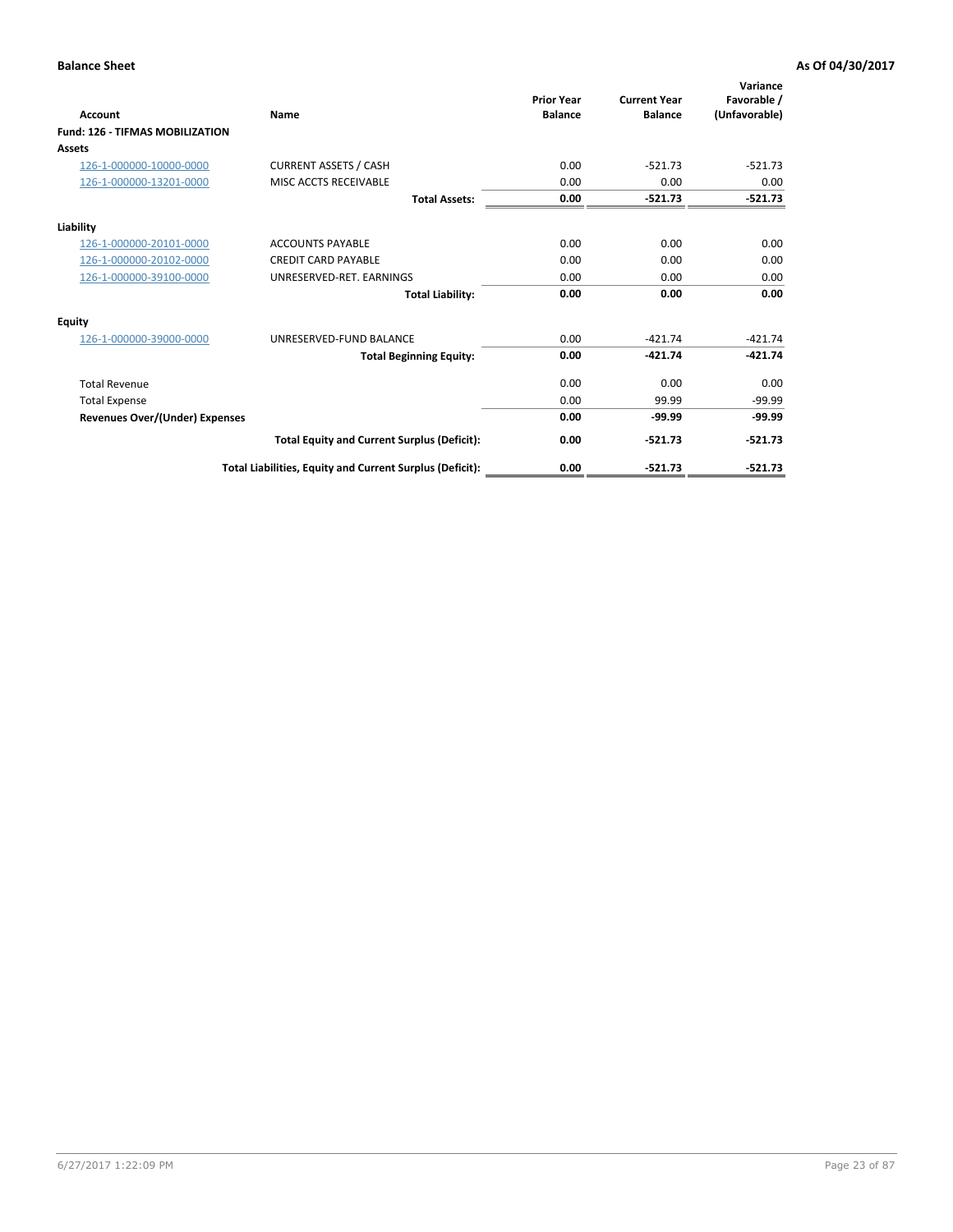| <b>Account</b>                        | Name                                                     | <b>Prior Year</b><br><b>Balance</b> | <b>Current Year</b><br><b>Balance</b> | Variance<br>Favorable /<br>(Unfavorable) |
|---------------------------------------|----------------------------------------------------------|-------------------------------------|---------------------------------------|------------------------------------------|
| Fund: 127 - FIRE GRANT                |                                                          |                                     |                                       |                                          |
| Assets                                |                                                          |                                     |                                       |                                          |
| 127-1-000000-10000-0000               | <b>CURRENT ASSETS / CASH</b>                             | 0.00                                | 0.00                                  | 0.00                                     |
| 127-1-000000-13201-0000               | MISC ACCTS RECEIVABLE                                    | 0.00                                | 0.00                                  | 0.00                                     |
|                                       | <b>Total Assets:</b>                                     | 0.00                                | 0.00                                  | 0.00                                     |
| Liability                             |                                                          |                                     |                                       |                                          |
| 127-1-000000-20101-0000               | <b>ACCOUNTS PAYABLE</b>                                  | 0.00                                | 0.00                                  | 0.00                                     |
|                                       | <b>Total Liability:</b>                                  | 0.00                                | 0.00                                  | 0.00                                     |
| <b>Equity</b>                         |                                                          |                                     |                                       |                                          |
| 127-1-000000-39000-0000               | UNRESERVED-FUND BALANCE                                  | 0.00                                | 0.00                                  | 0.00                                     |
|                                       | <b>Total Beginning Equity:</b>                           | 0.00                                | 0.00                                  | 0.00                                     |
| <b>Total Revenue</b>                  |                                                          | 0.00                                | 0.00                                  | 0.00                                     |
| <b>Total Expense</b>                  |                                                          | 0.00                                | 0.00                                  | 0.00                                     |
| <b>Revenues Over/(Under) Expenses</b> |                                                          | 0.00                                | 0.00                                  | 0.00                                     |
|                                       | <b>Total Equity and Current Surplus (Deficit):</b>       | 0.00                                | 0.00                                  | 0.00                                     |
|                                       | Total Liabilities, Equity and Current Surplus (Deficit): | 0.00                                | 0.00                                  | 0.00                                     |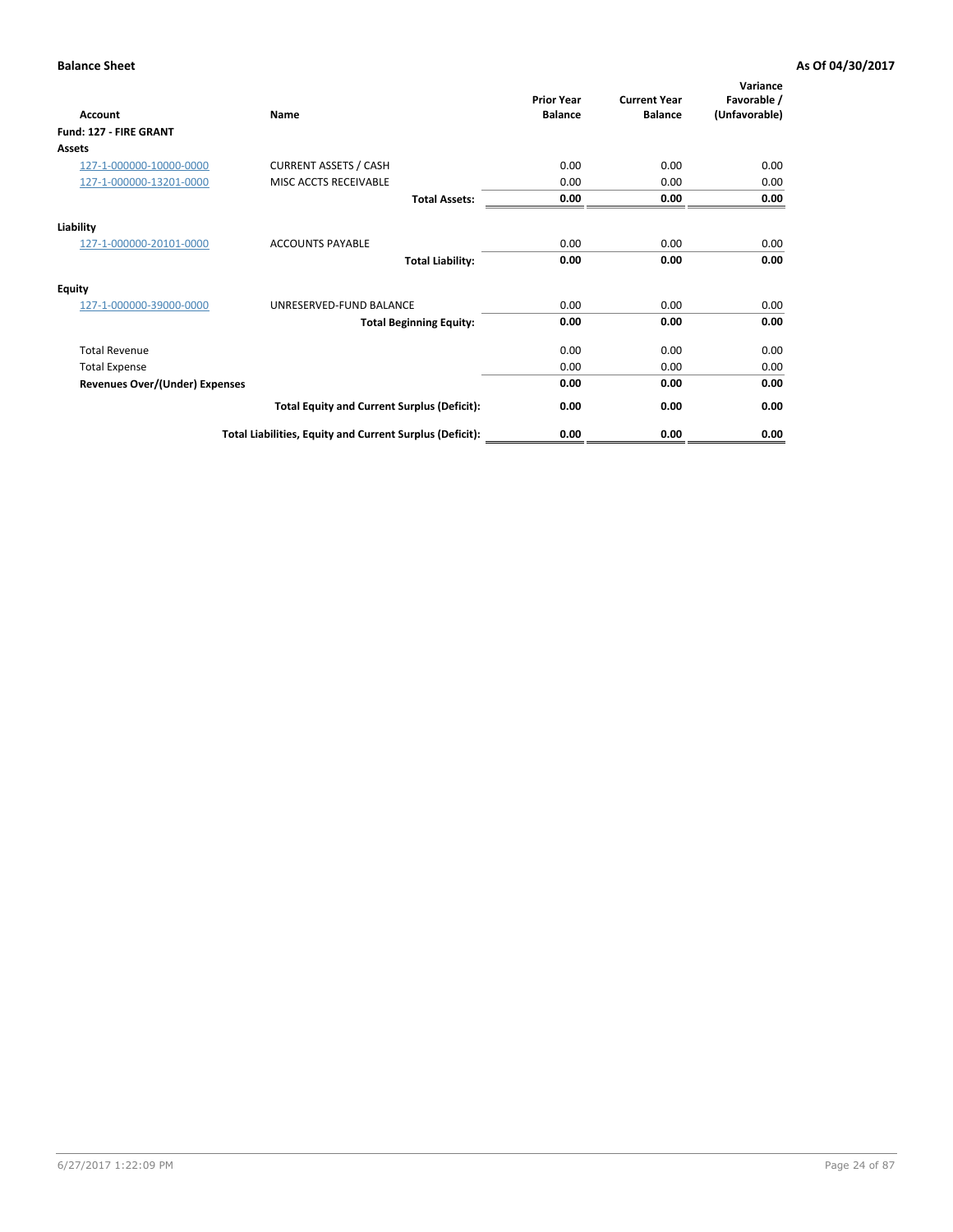| <b>Account</b>                        | Name                                                     | <b>Prior Year</b><br><b>Balance</b> | <b>Current Year</b><br><b>Balance</b> | Variance<br>Favorable /<br>(Unfavorable) |
|---------------------------------------|----------------------------------------------------------|-------------------------------------|---------------------------------------|------------------------------------------|
| Fund: 140 - DEBT SERVICE FUND         |                                                          |                                     |                                       |                                          |
| Assets                                |                                                          |                                     |                                       |                                          |
| 140-1-000000-10000-0000               | <b>CURRENT ASSETS / CASH</b>                             | 397,016.24                          | 558,300.04                            | 161,283.80                               |
| 140-1-000000-12101-0000               | <b>BOND ISSUANCE COSTS</b>                               | 0.00                                | 0.00                                  | 0.00                                     |
| 140-1-000000-13101-0000               | TAX RECEIVABLE-CURRENT                                   | 93,867.34                           | 108,980.03                            | 15,112.69                                |
| 140-1-000000-13102-0000               | <b>TAXES REC-DELINQUENT</b>                              | 178,563.50                          | 182,637.31                            | 4,073.81                                 |
| 140-1-000000-13103-0000               | ALLOW FOR UNCOLLECT TAXES                                | $-126,663.48$                       | $-45,509.29$                          | 81,154.19                                |
| 140-1-000000-13203-0000               | NON-CURRENT ASSETS / PREPAYMENTS                         | 0.00                                | 0.00                                  | 0.00                                     |
| 140-1-000000-13205-0000               | <b>INTEREST RECEIVABLE</b>                               | 0.00                                | 0.00                                  | 0.00                                     |
| 140-1-000000-13221-0000               | MISC A/R - PROPERTY TAXES                                | 3,368.68                            | 15,343.77                             | 11,975.09                                |
|                                       | <b>Total Assets:</b>                                     | 546,152.28                          | 819,751.86                            | 273,599.58                               |
| Liability                             |                                                          |                                     |                                       |                                          |
| 140-1-000000-20101-0000               | <b>ACCOUNTS PAYABLE</b>                                  | 0.00                                | 0.00                                  | 0.00                                     |
| 140-1-000000-20102-0000               | <b>CREDIT CARD PAYABLE</b>                               | 0.00                                | 0.00                                  | 0.00                                     |
| 140-1-000000-20103-0000               | ACCRUED ACCOUNTS PAYABLE                                 | 0.00                                | 0.00                                  | 0.00                                     |
| 140-1-000000-20108-0000               | <b>MATURED BONDS PAYABLE</b>                             | 0.00                                | 0.00                                  | 0.00                                     |
| 140-1-000000-20111-0000               | MATURED INTEREST PAYABLE                                 | 0.00                                | 0.00                                  | 0.00                                     |
| 140-1-000000-20112-0000               | <b>ACCRUED INTEREST PAYABLE</b>                          | 0.00                                | 0.00                                  | 0.00                                     |
| 140-1-000000-20203-0000               | <b>DEFERRED TAX REVENUE</b>                              | 141,223.82                          | 241,564.51                            | $-100,340.69$                            |
| 140-1-000000-21001-0000               | <b>GENERAL FUND / GENERAL FUND</b>                       | 0.00                                | 0.00                                  | 0.00                                     |
| 140-1-000000-21040-0000               | DUE TO / GENERAL CIP FUND                                | 0.00                                | 0.00                                  | 0.00                                     |
| 140-1-000000-29300-0000               | <b>ENCUMBRANCE SUMMARY</b>                               | 0.00                                | 0.00                                  | 0.00                                     |
| 140-1-000000-29400-0000               | RESERVED ACCOUNT / ENCUMBRANCES                          | 0.00                                | 0.00                                  | 0.00                                     |
|                                       | <b>Total Liability:</b>                                  | 141,223.82                          | 241,564.51                            | $-100,340.69$                            |
| Equity                                |                                                          |                                     |                                       |                                          |
| 140-1-000000-39000-0000               | UNRESERVED-FUND BALANCE                                  | 452,712.07                          | 602,995.37                            | 150,283.30                               |
|                                       | <b>Total Beginning Equity:</b>                           | 452,712.07                          | 602,995.37                            | 150,283.30                               |
| <b>Total Revenue</b>                  |                                                          | 5,145,346.91                        | 5,341,197.41                          | 195,850.50                               |
| <b>Total Expense</b>                  |                                                          | 5,193,130.52                        | 5,366,005.43                          | $-172,874.91$                            |
| <b>Revenues Over/(Under) Expenses</b> |                                                          | -47,783.61                          | -24,808.02                            | 22,975.59                                |
|                                       | <b>Total Equity and Current Surplus (Deficit):</b>       | 404.928.46                          | 578.187.35                            | 173,258.89                               |
|                                       | Total Liabilities, Equity and Current Surplus (Deficit): | 546,152.28                          | 819,751.86                            | 273,599.58                               |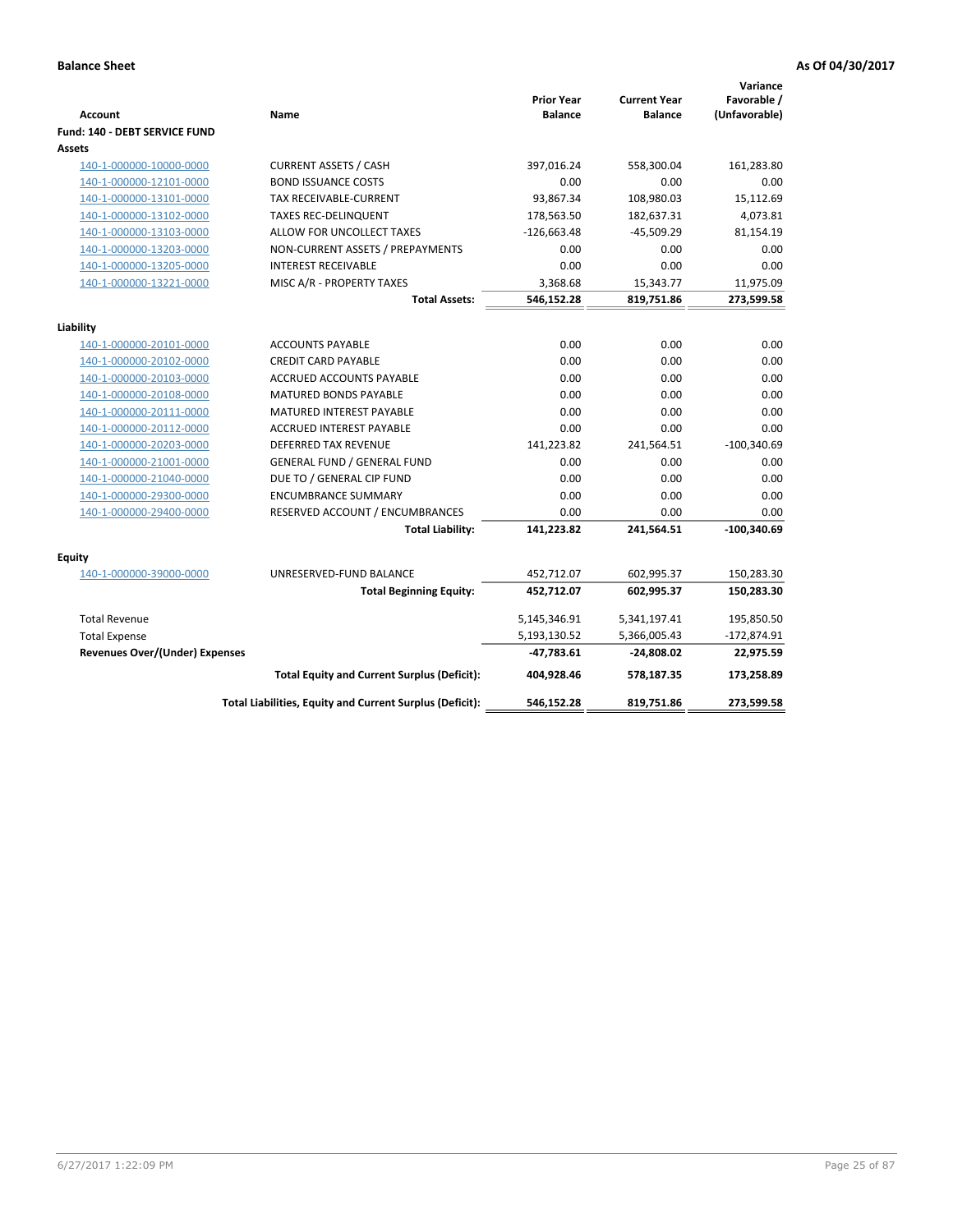| Favorable /<br><b>Prior Year</b><br><b>Current Year</b><br>(Unfavorable)<br><b>Account</b><br><b>Balance</b><br><b>Balance</b><br>Name<br><b>Fund: 160 - GENERAL CAPITAL IMPROVEMENT FUND</b><br>Assets<br><b>CURRENT ASSETS / CASH</b><br>2,968,025.36<br>160-1-000000-10000-0000<br>-890,488.05<br>$-3,858,513.41$<br>2002 CO'S<br>283,099.97<br>243,714.43<br>$-39,385.54$<br>160-1-000000-11402-0000<br>160-1-000000-11514-0000<br>1,903,826.03<br>$-347,067.57$<br>EXCHANGE BLDG - TX DAILY ACCOUNT 1157<br>2,250,893.60<br>0.00<br>160-1-000000-11517-0000<br><b>EXCHANGE BLDG - TX TERM</b><br>0.00<br>0.00<br>160-1-000000-11520-0000<br><b>CERTIFICATES OF DEPOSIT</b><br>300,000.00<br>300,000.00<br>0.00<br>$-86,782.55$<br>160-1-000000-11602-0000<br>2001 CO<br>87,827.26<br>1,044.71<br>160-1-000000-11603-0000<br>2001-A CO'S<br>73,315.63<br>73,651.48<br>335.85<br>160-1-000000-13201-0000<br>0.00<br>0.00<br>0.00<br>MISC ACCTS RECEIVABLE<br>160-1-000000-13205-0000<br><b>INTEREST RECEIVABLE</b><br>0.00<br>0.00<br>0.00<br>DEBT SERVICE / DEBT SERVICE FUND<br>0.00<br>0.00<br>0.00<br>160-1-000000-14035-0000<br>5,963,161.82<br>1,631,748.60<br>$-4,331,413.22$<br><b>Total Assets:</b><br>Liability<br><b>ACCOUNTS PAYABLE</b><br>0.00<br>0.00<br>0.00<br>160-1-000000-20101-0000<br>0.00<br><b>CREDIT CARD PAYABLE</b><br>0.00<br>0.00<br>160-1-000000-20102-0000<br>160-1-000000-20103-0000<br>ACCRUED ACCOUNTS PAYABLE<br>0.00<br>0.00<br>0.00<br><b>DEVELOPERS ESCROW</b><br>4,861.10<br>0.00<br>4,861.10<br>160-1-000000-20113-0000<br>18,957.50<br>156,363.57<br>$-137,406.07$<br>160-1-000000-20139-0000<br><b>RETAINAGES PAYABLE</b><br><b>DEFERRED GRANT REVENUE</b><br>0.00<br>0.00<br>0.00<br>160-1-000000-20902-0000<br>160-1-000000-21001-0000<br><b>GENERAL FUND / GENERAL FUND</b><br>0.00<br>0.00<br>0.00<br>DEBT SERVICE / DUE TO DEBT SERVICE<br>160-1-000000-21035-0000<br>0.00<br>0.00<br>0.00<br>ENTERPRISE / WTR/WWTR UTILITY FUND<br>0.00<br>0.00<br>160-1-000000-21101-0000<br>0.00<br><b>ENCUMBRANCE SUMMARY</b><br>0.00<br>0.00<br>0.00<br>160-1-000000-29300-0000<br>RESERVED ACCOUNT / ENCUMBRANCES<br>0.00<br>0.00<br>160-1-000000-29400-0100<br>0.00<br>156,363.57<br>$-132,544.97$<br><b>Total Liability:</b><br>23,818.60<br>Equity<br>160-1-000000-39000-0000<br>UNRESERVED-FUND BALANCE<br>2,596,830.34<br>2,786,709.99<br>5,383,540.33<br>2,786,709.99<br>5,383,540.33<br>2,596,830.34<br><b>Total Beginning Equity:</b><br><b>Total Revenue</b><br>4,254,218.69<br>$-1,271,375.08$<br>-5,525,593.77<br><b>Total Expense</b><br>1,101,585.46<br>2,636,780.22<br>$-1,535,194.76$<br>Revenues Over/(Under) Expenses<br>3,152,633.23<br>-3,908,155.30<br>-7,060,788.53<br>$-4,463,958.19$<br><b>Total Equity and Current Surplus (Deficit):</b><br>5,939,343.22<br>1,475,385.03<br>Total Liabilities, Equity and Current Surplus (Deficit):<br>5,963,161.82<br>1,631,748.60<br>-4,331,413.22 |  |  | Variance |
|-------------------------------------------------------------------------------------------------------------------------------------------------------------------------------------------------------------------------------------------------------------------------------------------------------------------------------------------------------------------------------------------------------------------------------------------------------------------------------------------------------------------------------------------------------------------------------------------------------------------------------------------------------------------------------------------------------------------------------------------------------------------------------------------------------------------------------------------------------------------------------------------------------------------------------------------------------------------------------------------------------------------------------------------------------------------------------------------------------------------------------------------------------------------------------------------------------------------------------------------------------------------------------------------------------------------------------------------------------------------------------------------------------------------------------------------------------------------------------------------------------------------------------------------------------------------------------------------------------------------------------------------------------------------------------------------------------------------------------------------------------------------------------------------------------------------------------------------------------------------------------------------------------------------------------------------------------------------------------------------------------------------------------------------------------------------------------------------------------------------------------------------------------------------------------------------------------------------------------------------------------------------------------------------------------------------------------------------------------------------------------------------------------------------------------------------------------------------------------------------------------------------------------------------------------------------------------------------------------------------------------------------------------------------------------------------------------------------------------------------------------------------------------------------------------------------------------------------------------------------------------------------------------------------------------------------------------|--|--|----------|
|                                                                                                                                                                                                                                                                                                                                                                                                                                                                                                                                                                                                                                                                                                                                                                                                                                                                                                                                                                                                                                                                                                                                                                                                                                                                                                                                                                                                                                                                                                                                                                                                                                                                                                                                                                                                                                                                                                                                                                                                                                                                                                                                                                                                                                                                                                                                                                                                                                                                                                                                                                                                                                                                                                                                                                                                                                                                                                                                                       |  |  |          |
|                                                                                                                                                                                                                                                                                                                                                                                                                                                                                                                                                                                                                                                                                                                                                                                                                                                                                                                                                                                                                                                                                                                                                                                                                                                                                                                                                                                                                                                                                                                                                                                                                                                                                                                                                                                                                                                                                                                                                                                                                                                                                                                                                                                                                                                                                                                                                                                                                                                                                                                                                                                                                                                                                                                                                                                                                                                                                                                                                       |  |  |          |
|                                                                                                                                                                                                                                                                                                                                                                                                                                                                                                                                                                                                                                                                                                                                                                                                                                                                                                                                                                                                                                                                                                                                                                                                                                                                                                                                                                                                                                                                                                                                                                                                                                                                                                                                                                                                                                                                                                                                                                                                                                                                                                                                                                                                                                                                                                                                                                                                                                                                                                                                                                                                                                                                                                                                                                                                                                                                                                                                                       |  |  |          |
|                                                                                                                                                                                                                                                                                                                                                                                                                                                                                                                                                                                                                                                                                                                                                                                                                                                                                                                                                                                                                                                                                                                                                                                                                                                                                                                                                                                                                                                                                                                                                                                                                                                                                                                                                                                                                                                                                                                                                                                                                                                                                                                                                                                                                                                                                                                                                                                                                                                                                                                                                                                                                                                                                                                                                                                                                                                                                                                                                       |  |  |          |
|                                                                                                                                                                                                                                                                                                                                                                                                                                                                                                                                                                                                                                                                                                                                                                                                                                                                                                                                                                                                                                                                                                                                                                                                                                                                                                                                                                                                                                                                                                                                                                                                                                                                                                                                                                                                                                                                                                                                                                                                                                                                                                                                                                                                                                                                                                                                                                                                                                                                                                                                                                                                                                                                                                                                                                                                                                                                                                                                                       |  |  |          |
|                                                                                                                                                                                                                                                                                                                                                                                                                                                                                                                                                                                                                                                                                                                                                                                                                                                                                                                                                                                                                                                                                                                                                                                                                                                                                                                                                                                                                                                                                                                                                                                                                                                                                                                                                                                                                                                                                                                                                                                                                                                                                                                                                                                                                                                                                                                                                                                                                                                                                                                                                                                                                                                                                                                                                                                                                                                                                                                                                       |  |  |          |
|                                                                                                                                                                                                                                                                                                                                                                                                                                                                                                                                                                                                                                                                                                                                                                                                                                                                                                                                                                                                                                                                                                                                                                                                                                                                                                                                                                                                                                                                                                                                                                                                                                                                                                                                                                                                                                                                                                                                                                                                                                                                                                                                                                                                                                                                                                                                                                                                                                                                                                                                                                                                                                                                                                                                                                                                                                                                                                                                                       |  |  |          |
|                                                                                                                                                                                                                                                                                                                                                                                                                                                                                                                                                                                                                                                                                                                                                                                                                                                                                                                                                                                                                                                                                                                                                                                                                                                                                                                                                                                                                                                                                                                                                                                                                                                                                                                                                                                                                                                                                                                                                                                                                                                                                                                                                                                                                                                                                                                                                                                                                                                                                                                                                                                                                                                                                                                                                                                                                                                                                                                                                       |  |  |          |
|                                                                                                                                                                                                                                                                                                                                                                                                                                                                                                                                                                                                                                                                                                                                                                                                                                                                                                                                                                                                                                                                                                                                                                                                                                                                                                                                                                                                                                                                                                                                                                                                                                                                                                                                                                                                                                                                                                                                                                                                                                                                                                                                                                                                                                                                                                                                                                                                                                                                                                                                                                                                                                                                                                                                                                                                                                                                                                                                                       |  |  |          |
|                                                                                                                                                                                                                                                                                                                                                                                                                                                                                                                                                                                                                                                                                                                                                                                                                                                                                                                                                                                                                                                                                                                                                                                                                                                                                                                                                                                                                                                                                                                                                                                                                                                                                                                                                                                                                                                                                                                                                                                                                                                                                                                                                                                                                                                                                                                                                                                                                                                                                                                                                                                                                                                                                                                                                                                                                                                                                                                                                       |  |  |          |
|                                                                                                                                                                                                                                                                                                                                                                                                                                                                                                                                                                                                                                                                                                                                                                                                                                                                                                                                                                                                                                                                                                                                                                                                                                                                                                                                                                                                                                                                                                                                                                                                                                                                                                                                                                                                                                                                                                                                                                                                                                                                                                                                                                                                                                                                                                                                                                                                                                                                                                                                                                                                                                                                                                                                                                                                                                                                                                                                                       |  |  |          |
|                                                                                                                                                                                                                                                                                                                                                                                                                                                                                                                                                                                                                                                                                                                                                                                                                                                                                                                                                                                                                                                                                                                                                                                                                                                                                                                                                                                                                                                                                                                                                                                                                                                                                                                                                                                                                                                                                                                                                                                                                                                                                                                                                                                                                                                                                                                                                                                                                                                                                                                                                                                                                                                                                                                                                                                                                                                                                                                                                       |  |  |          |
|                                                                                                                                                                                                                                                                                                                                                                                                                                                                                                                                                                                                                                                                                                                                                                                                                                                                                                                                                                                                                                                                                                                                                                                                                                                                                                                                                                                                                                                                                                                                                                                                                                                                                                                                                                                                                                                                                                                                                                                                                                                                                                                                                                                                                                                                                                                                                                                                                                                                                                                                                                                                                                                                                                                                                                                                                                                                                                                                                       |  |  |          |
|                                                                                                                                                                                                                                                                                                                                                                                                                                                                                                                                                                                                                                                                                                                                                                                                                                                                                                                                                                                                                                                                                                                                                                                                                                                                                                                                                                                                                                                                                                                                                                                                                                                                                                                                                                                                                                                                                                                                                                                                                                                                                                                                                                                                                                                                                                                                                                                                                                                                                                                                                                                                                                                                                                                                                                                                                                                                                                                                                       |  |  |          |
|                                                                                                                                                                                                                                                                                                                                                                                                                                                                                                                                                                                                                                                                                                                                                                                                                                                                                                                                                                                                                                                                                                                                                                                                                                                                                                                                                                                                                                                                                                                                                                                                                                                                                                                                                                                                                                                                                                                                                                                                                                                                                                                                                                                                                                                                                                                                                                                                                                                                                                                                                                                                                                                                                                                                                                                                                                                                                                                                                       |  |  |          |
|                                                                                                                                                                                                                                                                                                                                                                                                                                                                                                                                                                                                                                                                                                                                                                                                                                                                                                                                                                                                                                                                                                                                                                                                                                                                                                                                                                                                                                                                                                                                                                                                                                                                                                                                                                                                                                                                                                                                                                                                                                                                                                                                                                                                                                                                                                                                                                                                                                                                                                                                                                                                                                                                                                                                                                                                                                                                                                                                                       |  |  |          |
|                                                                                                                                                                                                                                                                                                                                                                                                                                                                                                                                                                                                                                                                                                                                                                                                                                                                                                                                                                                                                                                                                                                                                                                                                                                                                                                                                                                                                                                                                                                                                                                                                                                                                                                                                                                                                                                                                                                                                                                                                                                                                                                                                                                                                                                                                                                                                                                                                                                                                                                                                                                                                                                                                                                                                                                                                                                                                                                                                       |  |  |          |
|                                                                                                                                                                                                                                                                                                                                                                                                                                                                                                                                                                                                                                                                                                                                                                                                                                                                                                                                                                                                                                                                                                                                                                                                                                                                                                                                                                                                                                                                                                                                                                                                                                                                                                                                                                                                                                                                                                                                                                                                                                                                                                                                                                                                                                                                                                                                                                                                                                                                                                                                                                                                                                                                                                                                                                                                                                                                                                                                                       |  |  |          |
|                                                                                                                                                                                                                                                                                                                                                                                                                                                                                                                                                                                                                                                                                                                                                                                                                                                                                                                                                                                                                                                                                                                                                                                                                                                                                                                                                                                                                                                                                                                                                                                                                                                                                                                                                                                                                                                                                                                                                                                                                                                                                                                                                                                                                                                                                                                                                                                                                                                                                                                                                                                                                                                                                                                                                                                                                                                                                                                                                       |  |  |          |
|                                                                                                                                                                                                                                                                                                                                                                                                                                                                                                                                                                                                                                                                                                                                                                                                                                                                                                                                                                                                                                                                                                                                                                                                                                                                                                                                                                                                                                                                                                                                                                                                                                                                                                                                                                                                                                                                                                                                                                                                                                                                                                                                                                                                                                                                                                                                                                                                                                                                                                                                                                                                                                                                                                                                                                                                                                                                                                                                                       |  |  |          |
|                                                                                                                                                                                                                                                                                                                                                                                                                                                                                                                                                                                                                                                                                                                                                                                                                                                                                                                                                                                                                                                                                                                                                                                                                                                                                                                                                                                                                                                                                                                                                                                                                                                                                                                                                                                                                                                                                                                                                                                                                                                                                                                                                                                                                                                                                                                                                                                                                                                                                                                                                                                                                                                                                                                                                                                                                                                                                                                                                       |  |  |          |
|                                                                                                                                                                                                                                                                                                                                                                                                                                                                                                                                                                                                                                                                                                                                                                                                                                                                                                                                                                                                                                                                                                                                                                                                                                                                                                                                                                                                                                                                                                                                                                                                                                                                                                                                                                                                                                                                                                                                                                                                                                                                                                                                                                                                                                                                                                                                                                                                                                                                                                                                                                                                                                                                                                                                                                                                                                                                                                                                                       |  |  |          |
|                                                                                                                                                                                                                                                                                                                                                                                                                                                                                                                                                                                                                                                                                                                                                                                                                                                                                                                                                                                                                                                                                                                                                                                                                                                                                                                                                                                                                                                                                                                                                                                                                                                                                                                                                                                                                                                                                                                                                                                                                                                                                                                                                                                                                                                                                                                                                                                                                                                                                                                                                                                                                                                                                                                                                                                                                                                                                                                                                       |  |  |          |
|                                                                                                                                                                                                                                                                                                                                                                                                                                                                                                                                                                                                                                                                                                                                                                                                                                                                                                                                                                                                                                                                                                                                                                                                                                                                                                                                                                                                                                                                                                                                                                                                                                                                                                                                                                                                                                                                                                                                                                                                                                                                                                                                                                                                                                                                                                                                                                                                                                                                                                                                                                                                                                                                                                                                                                                                                                                                                                                                                       |  |  |          |
|                                                                                                                                                                                                                                                                                                                                                                                                                                                                                                                                                                                                                                                                                                                                                                                                                                                                                                                                                                                                                                                                                                                                                                                                                                                                                                                                                                                                                                                                                                                                                                                                                                                                                                                                                                                                                                                                                                                                                                                                                                                                                                                                                                                                                                                                                                                                                                                                                                                                                                                                                                                                                                                                                                                                                                                                                                                                                                                                                       |  |  |          |
|                                                                                                                                                                                                                                                                                                                                                                                                                                                                                                                                                                                                                                                                                                                                                                                                                                                                                                                                                                                                                                                                                                                                                                                                                                                                                                                                                                                                                                                                                                                                                                                                                                                                                                                                                                                                                                                                                                                                                                                                                                                                                                                                                                                                                                                                                                                                                                                                                                                                                                                                                                                                                                                                                                                                                                                                                                                                                                                                                       |  |  |          |
|                                                                                                                                                                                                                                                                                                                                                                                                                                                                                                                                                                                                                                                                                                                                                                                                                                                                                                                                                                                                                                                                                                                                                                                                                                                                                                                                                                                                                                                                                                                                                                                                                                                                                                                                                                                                                                                                                                                                                                                                                                                                                                                                                                                                                                                                                                                                                                                                                                                                                                                                                                                                                                                                                                                                                                                                                                                                                                                                                       |  |  |          |
|                                                                                                                                                                                                                                                                                                                                                                                                                                                                                                                                                                                                                                                                                                                                                                                                                                                                                                                                                                                                                                                                                                                                                                                                                                                                                                                                                                                                                                                                                                                                                                                                                                                                                                                                                                                                                                                                                                                                                                                                                                                                                                                                                                                                                                                                                                                                                                                                                                                                                                                                                                                                                                                                                                                                                                                                                                                                                                                                                       |  |  |          |
|                                                                                                                                                                                                                                                                                                                                                                                                                                                                                                                                                                                                                                                                                                                                                                                                                                                                                                                                                                                                                                                                                                                                                                                                                                                                                                                                                                                                                                                                                                                                                                                                                                                                                                                                                                                                                                                                                                                                                                                                                                                                                                                                                                                                                                                                                                                                                                                                                                                                                                                                                                                                                                                                                                                                                                                                                                                                                                                                                       |  |  |          |
|                                                                                                                                                                                                                                                                                                                                                                                                                                                                                                                                                                                                                                                                                                                                                                                                                                                                                                                                                                                                                                                                                                                                                                                                                                                                                                                                                                                                                                                                                                                                                                                                                                                                                                                                                                                                                                                                                                                                                                                                                                                                                                                                                                                                                                                                                                                                                                                                                                                                                                                                                                                                                                                                                                                                                                                                                                                                                                                                                       |  |  |          |
|                                                                                                                                                                                                                                                                                                                                                                                                                                                                                                                                                                                                                                                                                                                                                                                                                                                                                                                                                                                                                                                                                                                                                                                                                                                                                                                                                                                                                                                                                                                                                                                                                                                                                                                                                                                                                                                                                                                                                                                                                                                                                                                                                                                                                                                                                                                                                                                                                                                                                                                                                                                                                                                                                                                                                                                                                                                                                                                                                       |  |  |          |
|                                                                                                                                                                                                                                                                                                                                                                                                                                                                                                                                                                                                                                                                                                                                                                                                                                                                                                                                                                                                                                                                                                                                                                                                                                                                                                                                                                                                                                                                                                                                                                                                                                                                                                                                                                                                                                                                                                                                                                                                                                                                                                                                                                                                                                                                                                                                                                                                                                                                                                                                                                                                                                                                                                                                                                                                                                                                                                                                                       |  |  |          |
|                                                                                                                                                                                                                                                                                                                                                                                                                                                                                                                                                                                                                                                                                                                                                                                                                                                                                                                                                                                                                                                                                                                                                                                                                                                                                                                                                                                                                                                                                                                                                                                                                                                                                                                                                                                                                                                                                                                                                                                                                                                                                                                                                                                                                                                                                                                                                                                                                                                                                                                                                                                                                                                                                                                                                                                                                                                                                                                                                       |  |  |          |
|                                                                                                                                                                                                                                                                                                                                                                                                                                                                                                                                                                                                                                                                                                                                                                                                                                                                                                                                                                                                                                                                                                                                                                                                                                                                                                                                                                                                                                                                                                                                                                                                                                                                                                                                                                                                                                                                                                                                                                                                                                                                                                                                                                                                                                                                                                                                                                                                                                                                                                                                                                                                                                                                                                                                                                                                                                                                                                                                                       |  |  |          |
|                                                                                                                                                                                                                                                                                                                                                                                                                                                                                                                                                                                                                                                                                                                                                                                                                                                                                                                                                                                                                                                                                                                                                                                                                                                                                                                                                                                                                                                                                                                                                                                                                                                                                                                                                                                                                                                                                                                                                                                                                                                                                                                                                                                                                                                                                                                                                                                                                                                                                                                                                                                                                                                                                                                                                                                                                                                                                                                                                       |  |  |          |
|                                                                                                                                                                                                                                                                                                                                                                                                                                                                                                                                                                                                                                                                                                                                                                                                                                                                                                                                                                                                                                                                                                                                                                                                                                                                                                                                                                                                                                                                                                                                                                                                                                                                                                                                                                                                                                                                                                                                                                                                                                                                                                                                                                                                                                                                                                                                                                                                                                                                                                                                                                                                                                                                                                                                                                                                                                                                                                                                                       |  |  |          |
|                                                                                                                                                                                                                                                                                                                                                                                                                                                                                                                                                                                                                                                                                                                                                                                                                                                                                                                                                                                                                                                                                                                                                                                                                                                                                                                                                                                                                                                                                                                                                                                                                                                                                                                                                                                                                                                                                                                                                                                                                                                                                                                                                                                                                                                                                                                                                                                                                                                                                                                                                                                                                                                                                                                                                                                                                                                                                                                                                       |  |  |          |
|                                                                                                                                                                                                                                                                                                                                                                                                                                                                                                                                                                                                                                                                                                                                                                                                                                                                                                                                                                                                                                                                                                                                                                                                                                                                                                                                                                                                                                                                                                                                                                                                                                                                                                                                                                                                                                                                                                                                                                                                                                                                                                                                                                                                                                                                                                                                                                                                                                                                                                                                                                                                                                                                                                                                                                                                                                                                                                                                                       |  |  |          |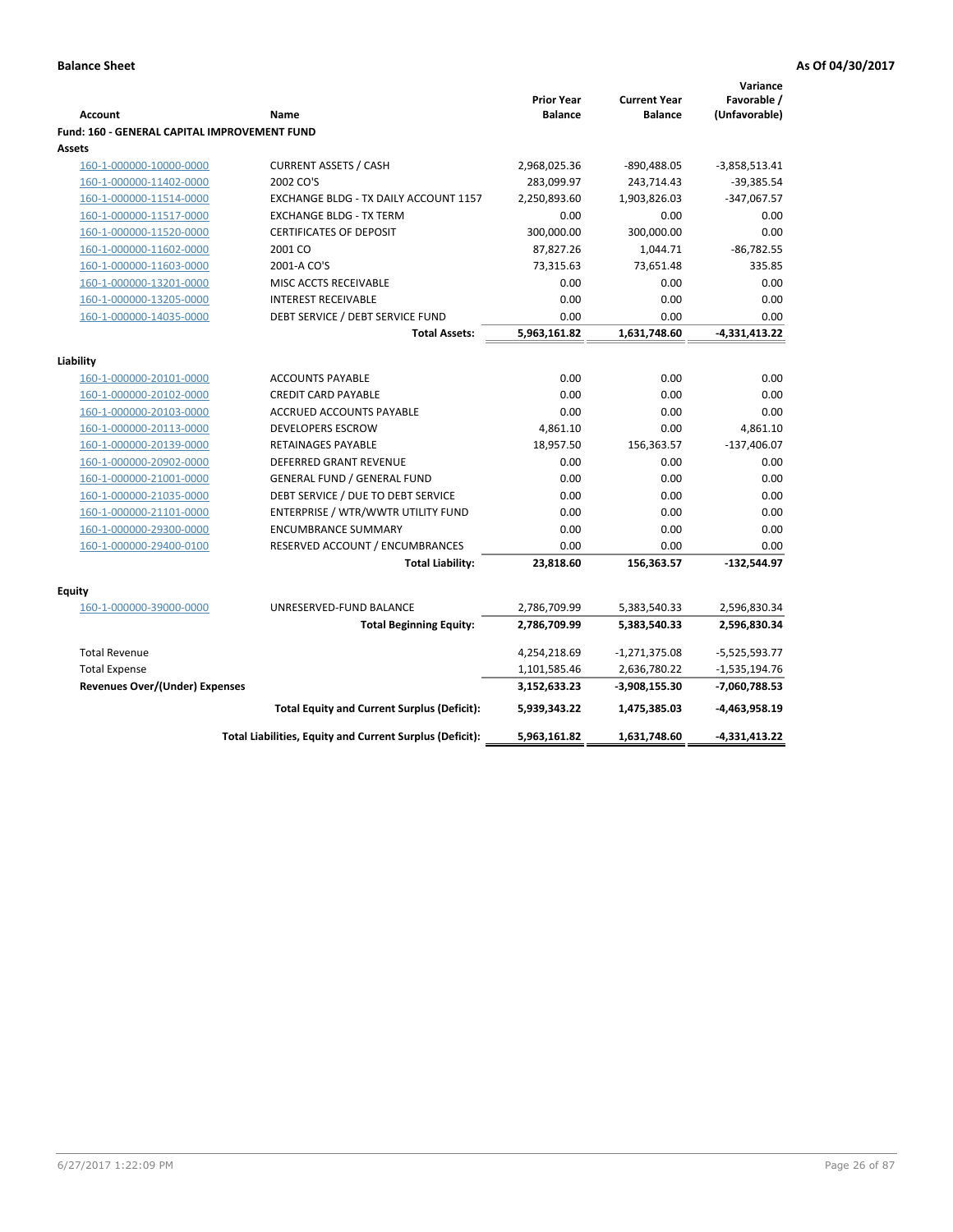| <b>Account</b>                       | Name                                                     | <b>Prior Year</b><br><b>Balance</b> | <b>Current Year</b><br><b>Balance</b> | Variance<br>Favorable /<br>(Unfavorable) |
|--------------------------------------|----------------------------------------------------------|-------------------------------------|---------------------------------------|------------------------------------------|
| Fund: 161 - STREET CONSTRUCTION FUND |                                                          |                                     |                                       |                                          |
| <b>Assets</b>                        |                                                          |                                     |                                       |                                          |
| 161-1-000000-10000-0000              | <b>CURRENT ASSETS / CASH</b>                             | 0.00                                | 845,072.54                            | 845,072.54                               |
| 161-1-000000-11003-0000              | 2010 CO'S                                                | 842,621.33                          | 0.00                                  | $-842,621.33$                            |
| 161-1-000000-13205-0000              | <b>INTEREST RECEIVABLE</b>                               | 0.00                                | 0.00                                  | 0.00                                     |
| 161-1-000000-14035-0000              | DEBT SERVICE / DEBT SERVICE FUND                         | 0.00                                | 0.00                                  | 0.00                                     |
|                                      | <b>Total Assets:</b>                                     | 842,621.33                          | 845,072.54                            | 2,451.21                                 |
| Liability                            |                                                          |                                     |                                       |                                          |
| 161-1-000000-20101-0000              | <b>ACCOUNTS PAYABLE</b>                                  | 0.00                                | 0.00                                  | 0.00                                     |
| 161-1-000000-20102-0000              | <b>CREDIT CARD PAYABLE</b>                               | 0.00                                | 0.00                                  | 0.00                                     |
| 161-1-000000-20103-0000              | <b>ACCRUED ACCOUNTS PAYABLE</b>                          | 0.00                                | 0.00                                  | 0.00                                     |
| 161-1-000000-20139-0000              | <b>RETAINAGES PAYABLE</b>                                | 0.00                                | 0.00                                  | 0.00                                     |
| 161-1-000000-21001-0000              | <b>GENERAL FUND / GENERAL FUND</b>                       | 0.00                                | 0.00                                  | 0.00                                     |
| 161-1-000000-21035-0000              | DEBT SERVICE / DUE TO DEBT SERVICE                       | 0.00                                | 0.00                                  | 0.00                                     |
| 161-1-000000-29300-0000              | <b>ENCUMBRANCE SUMMARY</b>                               | 0.00                                | 0.00                                  | 0.00                                     |
| 161-1-000000-29400-0100              | RESERVED ACCOUNT / ENCUMBRANCES                          | 0.00                                | 0.00                                  | 0.00                                     |
|                                      | <b>Total Liability:</b>                                  | 0.00                                | 0.00                                  | 0.00                                     |
| <b>Equity</b>                        |                                                          |                                     |                                       |                                          |
| 161-1-000000-39000-0000              | UNRESERVED-FUND BALANCE                                  | 840,690.20                          | 844,983.85                            | 4,293.65                                 |
|                                      | <b>Total Beginning Equity:</b>                           | 840,690.20                          | 844,983.85                            | 4,293.65                                 |
| <b>Total Revenue</b>                 |                                                          | 1,931.13                            | 255.54                                | $-1,675.59$                              |
| <b>Total Expense</b>                 |                                                          | 0.00                                | 166.85                                | $-166.85$                                |
| Revenues Over/(Under) Expenses       |                                                          | 1,931.13                            | 88.69                                 | $-1,842.44$                              |
|                                      | <b>Total Equity and Current Surplus (Deficit):</b>       | 842,621.33                          | 845,072.54                            | 2,451.21                                 |
|                                      | Total Liabilities, Equity and Current Surplus (Deficit): | 842,621.33                          | 845,072.54                            | 2,451.21                                 |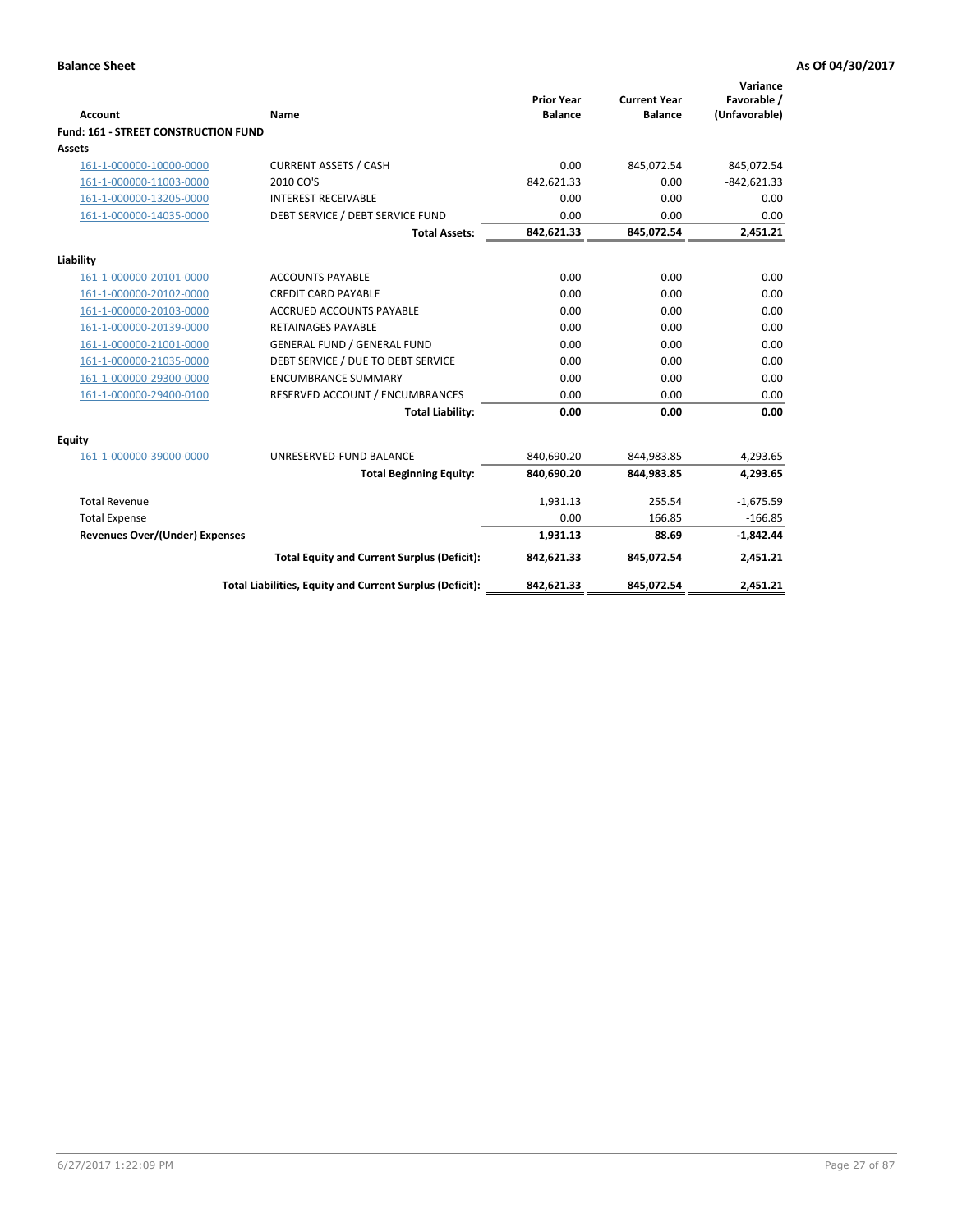| Account                                         | Name                                                     | <b>Prior Year</b><br><b>Balance</b> | <b>Current Year</b><br><b>Balance</b> | Variance<br>Favorable /<br>(Unfavorable) |
|-------------------------------------------------|----------------------------------------------------------|-------------------------------------|---------------------------------------|------------------------------------------|
| <b>Fund: 162 - GRAHAM PARK RENOVATIONS FUND</b> |                                                          |                                     |                                       |                                          |
| <b>Assets</b>                                   |                                                          |                                     |                                       |                                          |
| 162-1-000000-10000-0000                         | <b>CURRENT ASSETS / CASH</b>                             | 0.00                                | 0.00                                  | 0.00                                     |
| 162-1-000000-13201-0000                         | MISC ACCTS RECEIVABLE                                    | 0.00                                | 0.00                                  | 0.00                                     |
|                                                 | <b>Total Assets:</b>                                     | 0.00                                | 0.00                                  | 0.00                                     |
| Liability                                       |                                                          |                                     |                                       |                                          |
| 162-1-000000-20101-0000                         | <b>ACCOUNTS PAYABLE</b>                                  | 0.00                                | 0.00                                  | 0.00                                     |
| 162-1-000000-20139-0000                         | <b>RETAINAGES PAYABLE</b>                                | 0.00                                | 0.00                                  | 0.00                                     |
| 162-1-000000-20202-0000                         | <b>DEFERRED REVENUE</b>                                  | 0.00                                | 0.00                                  | 0.00                                     |
| 162-1-000000-29300-0000                         | <b>ENCUMBRANCE SUMMARY</b>                               | 0.00                                | 0.00                                  | 0.00                                     |
| 162-1-000000-29400-0000                         | RESERVED ACCOUNT / ENCUMBRANCES                          | 0.00                                | 0.00                                  | 0.00                                     |
|                                                 | <b>Total Liability:</b>                                  | 0.00                                | 0.00                                  | 0.00                                     |
| Equity                                          |                                                          |                                     |                                       |                                          |
| 162-1-000000-39000-0000                         | UNRESERVED-FUND BALANCE                                  | 0.00                                | 0.00                                  | 0.00                                     |
|                                                 | <b>Total Beginning Equity:</b>                           | 0.00                                | 0.00                                  | 0.00                                     |
| <b>Total Revenue</b>                            |                                                          | 0.00                                | 0.00                                  | 0.00                                     |
| <b>Total Expense</b>                            |                                                          | 0.00                                | 0.00                                  | 0.00                                     |
| <b>Revenues Over/(Under) Expenses</b>           |                                                          | 0.00                                | 0.00                                  | 0.00                                     |
|                                                 | <b>Total Equity and Current Surplus (Deficit):</b>       | 0.00                                | 0.00                                  | 0.00                                     |
|                                                 | Total Liabilities, Equity and Current Surplus (Deficit): | 0.00                                | 0.00                                  | 0.00                                     |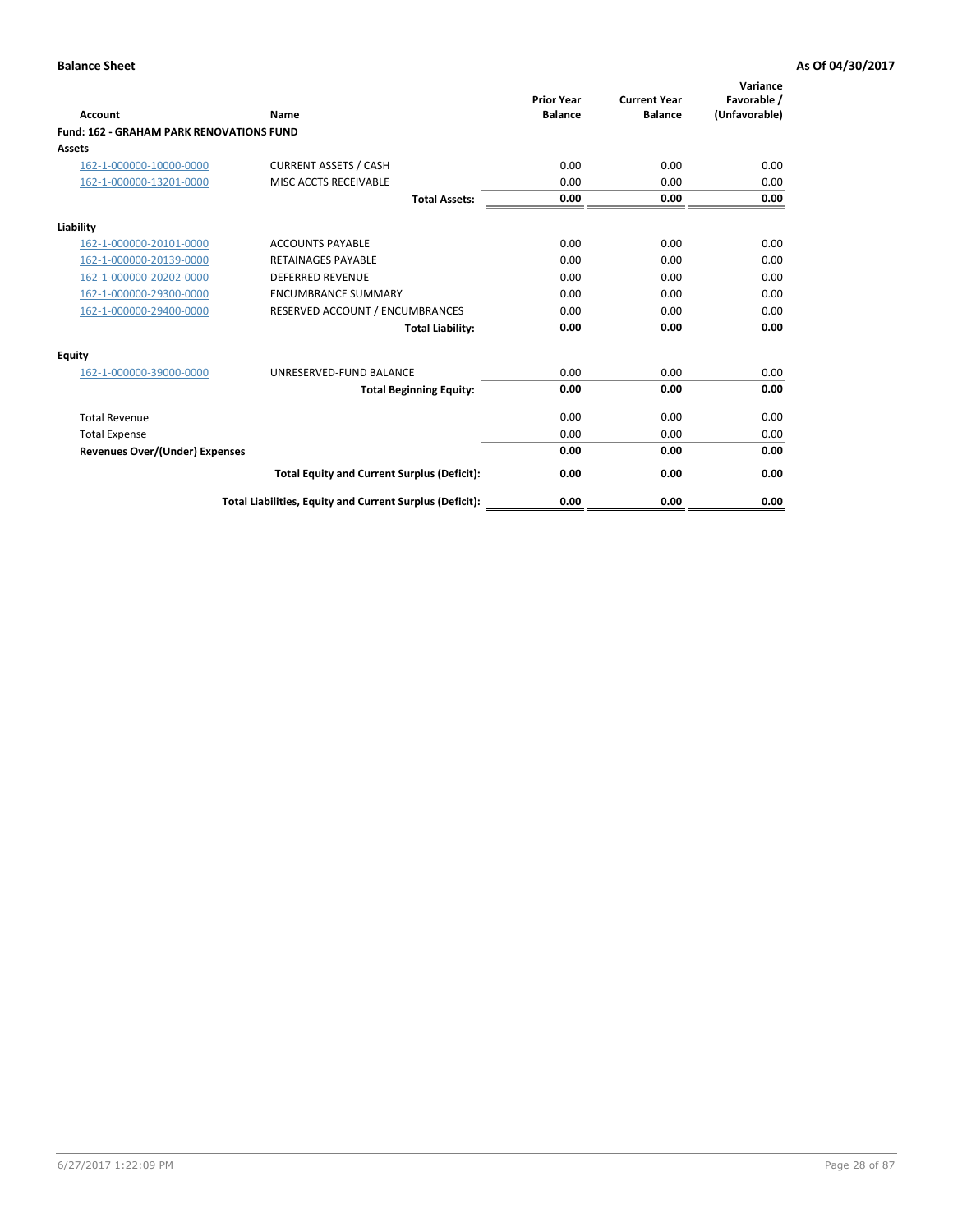| Account                               | Name                                                     | <b>Prior Year</b><br><b>Balance</b> | <b>Current Year</b><br><b>Balance</b> | Variance<br>Favorable /<br>(Unfavorable) |
|---------------------------------------|----------------------------------------------------------|-------------------------------------|---------------------------------------|------------------------------------------|
| Fund: 163 - SECO STIMULAS BLOCK GRANT |                                                          |                                     |                                       |                                          |
| <b>Assets</b>                         |                                                          |                                     |                                       |                                          |
| 163-1-000000-10000-0000               | <b>CURRENT ASSETS / CASH</b>                             | 0.00                                | 0.00                                  | 0.00                                     |
| 163-1-000000-13201-0000               | MISC ACCTS RECEIVABLE                                    | 0.00                                | 0.00                                  | 0.00                                     |
| 163-1-000000-13205-0000               | <b>INTEREST RECEIVABLE</b>                               | 0.00                                | 0.00                                  | 0.00                                     |
|                                       | <b>Total Assets:</b>                                     | 0.00                                | 0.00                                  | 0.00                                     |
| Liability                             |                                                          |                                     |                                       |                                          |
| 163-1-000000-20101-0000               | <b>ACCOUNTS PAYABLE</b>                                  | 0.00                                | 0.00                                  | 0.00                                     |
| 163-1-000000-20102-0000               | <b>CREDIT CARD PAYABLE</b>                               | 0.00                                | 0.00                                  | 0.00                                     |
| 163-1-000000-20103-0000               | <b>ACCRUED ACCOUNTS PAYABLE</b>                          | 0.00                                | 0.00                                  | 0.00                                     |
| 163-1-000000-20139-0000               | <b>RETAINAGES PAYABLE</b>                                | 0.00                                | 0.00                                  | 0.00                                     |
| 163-1-000000-20902-0000               | DEFERRED GRANT REVENUE                                   | 0.00                                | 0.00                                  | 0.00                                     |
| 163-1-000000-29300-0000               | <b>ENCUMBRANCE SUMMARY</b>                               | 0.00                                | 0.00                                  | 0.00                                     |
| 163-1-000000-29400-0100               | RESERVED ACCOUNT / ENCUMBRANCES                          | 0.00                                | 0.00                                  | 0.00                                     |
|                                       | <b>Total Liability:</b>                                  | 0.00                                | 0.00                                  | 0.00                                     |
| <b>Equity</b>                         |                                                          |                                     |                                       |                                          |
| 163-1-000000-39000-0000               | UNRESERVED-FUND BALANCE                                  | 0.00                                | 0.00                                  | 0.00                                     |
|                                       | <b>Total Beginning Equity:</b>                           | 0.00                                | 0.00                                  | 0.00                                     |
| <b>Total Revenue</b>                  |                                                          | 0.00                                | 0.00                                  | 0.00                                     |
| <b>Total Expense</b>                  |                                                          | 0.00                                | 0.00                                  | 0.00                                     |
| <b>Revenues Over/(Under) Expenses</b> |                                                          | 0.00                                | 0.00                                  | 0.00                                     |
|                                       | <b>Total Equity and Current Surplus (Deficit):</b>       | 0.00                                | 0.00                                  | 0.00                                     |
|                                       | Total Liabilities, Equity and Current Surplus (Deficit): | 0.00                                | 0.00                                  | 0.00                                     |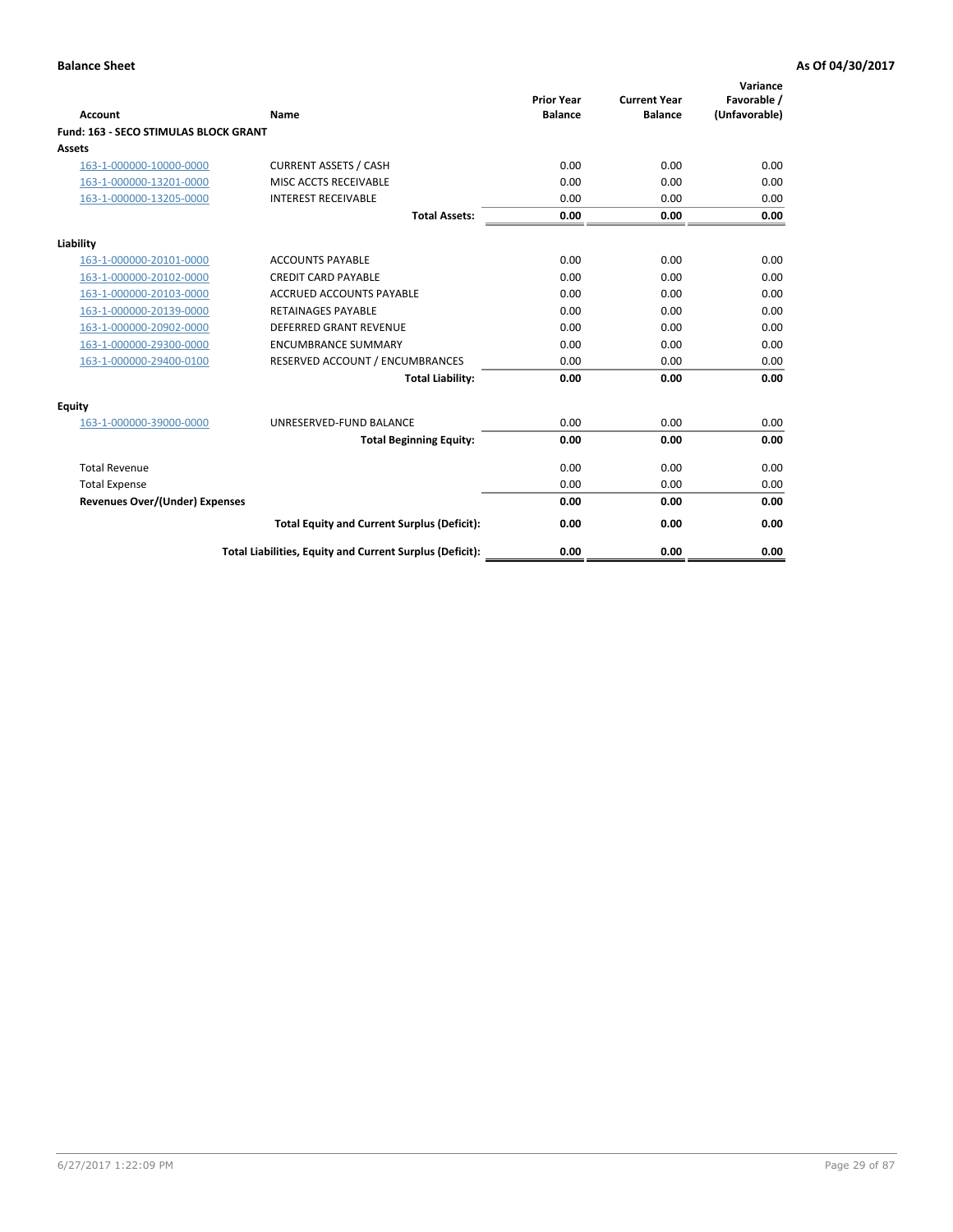| <b>Account</b>                        | Name                                                     | <b>Prior Year</b><br><b>Balance</b> | <b>Current Year</b><br><b>Balance</b> | Variance<br>Favorable /<br>(Unfavorable) |
|---------------------------------------|----------------------------------------------------------|-------------------------------------|---------------------------------------|------------------------------------------|
| Fund: 164 - 2013 CO CAPITAL FUND      |                                                          |                                     |                                       |                                          |
| Assets                                |                                                          |                                     |                                       |                                          |
| 164-1-000000-10000-0000               | <b>CURRENT ASSETS / CASH</b>                             | 0.00                                | 31,617.19                             | 31,617.19                                |
| 164-1-000000-11508-0000               | 2013 CO'S PROJ CONST                                     | 28,721.51                           | 1,978.04                              | $-26,743.47$                             |
| 164-1-000000-11509-0000               | 2013 CO'S DEBT SERVICE                                   | 4,715.77                            | 0.00                                  | $-4,715.77$                              |
| 164-1-000000-13205-0000               | <b>INTEREST RECEIVABLE</b>                               | 0.00                                | 0.00                                  | 0.00                                     |
| 164-1-000000-14035-0000               | DEBT SERVICE / DEBT SERVICE FUND                         | 0.00                                | 0.00                                  | 0.00                                     |
|                                       | <b>Total Assets:</b>                                     | 33,437.28                           | 33,595.23                             | 157.95                                   |
| Liability                             |                                                          |                                     |                                       |                                          |
| 164-1-000000-20101-0000               | <b>ACCOUNTS PAYABLE</b>                                  | 0.00                                | 0.00                                  | 0.00                                     |
| 164-1-000000-20102-0000               | <b>CREDIT CARD PAYABLE</b>                               | 0.00                                | 0.00                                  | 0.00                                     |
| 164-1-000000-20103-0000               | ACCRUED ACCOUNTS PAYABLE                                 | 0.00                                | 0.00                                  | 0.00                                     |
| 164-1-000000-20139-0000               | RETAINAGES PAYABLE                                       | 0.00                                | 0.00                                  | 0.00                                     |
| 164-1-000000-21001-0000               | <b>GENERAL FUND / GENERAL FUND</b>                       | 0.00                                | 0.00                                  | 0.00                                     |
| 164-1-000000-21035-0000               | DEBT SERVICE / DUE TO DEBT SERVICE                       | 0.00                                | 0.00                                  | 0.00                                     |
| 164-1-000000-29300-0000               | <b>ENCUMBRANCE SUMMARY</b>                               | 0.00                                | 0.00                                  | 0.00                                     |
| 164-1-000000-29400-0100               | RESERVED ACCOUNT / ENCUMBRANCES                          | 0.00                                | 0.00                                  | 0.00                                     |
|                                       | <b>Total Liability:</b>                                  | 0.00                                | 0.00                                  | 0.00                                     |
| Equity                                |                                                          |                                     |                                       |                                          |
| 164-1-000000-39000-0000               | UNRESERVED-FUND BALANCE                                  | 33,379.24                           | 33,501.36                             | 122.12                                   |
|                                       | <b>Total Beginning Equity:</b>                           | 33,379.24                           | 33,501.36                             | 122.12                                   |
| <b>Total Revenue</b>                  |                                                          | 58.04                               | 94.66                                 | 36.62                                    |
| <b>Total Expense</b>                  |                                                          | 0.00                                | 0.79                                  | $-0.79$                                  |
| <b>Revenues Over/(Under) Expenses</b> |                                                          | 58.04                               | 93.87                                 | 35.83                                    |
|                                       | <b>Total Equity and Current Surplus (Deficit):</b>       | 33,437.28                           | 33,595.23                             | 157.95                                   |
|                                       | Total Liabilities, Equity and Current Surplus (Deficit): | 33,437.28                           | 33,595.23                             | 157.95                                   |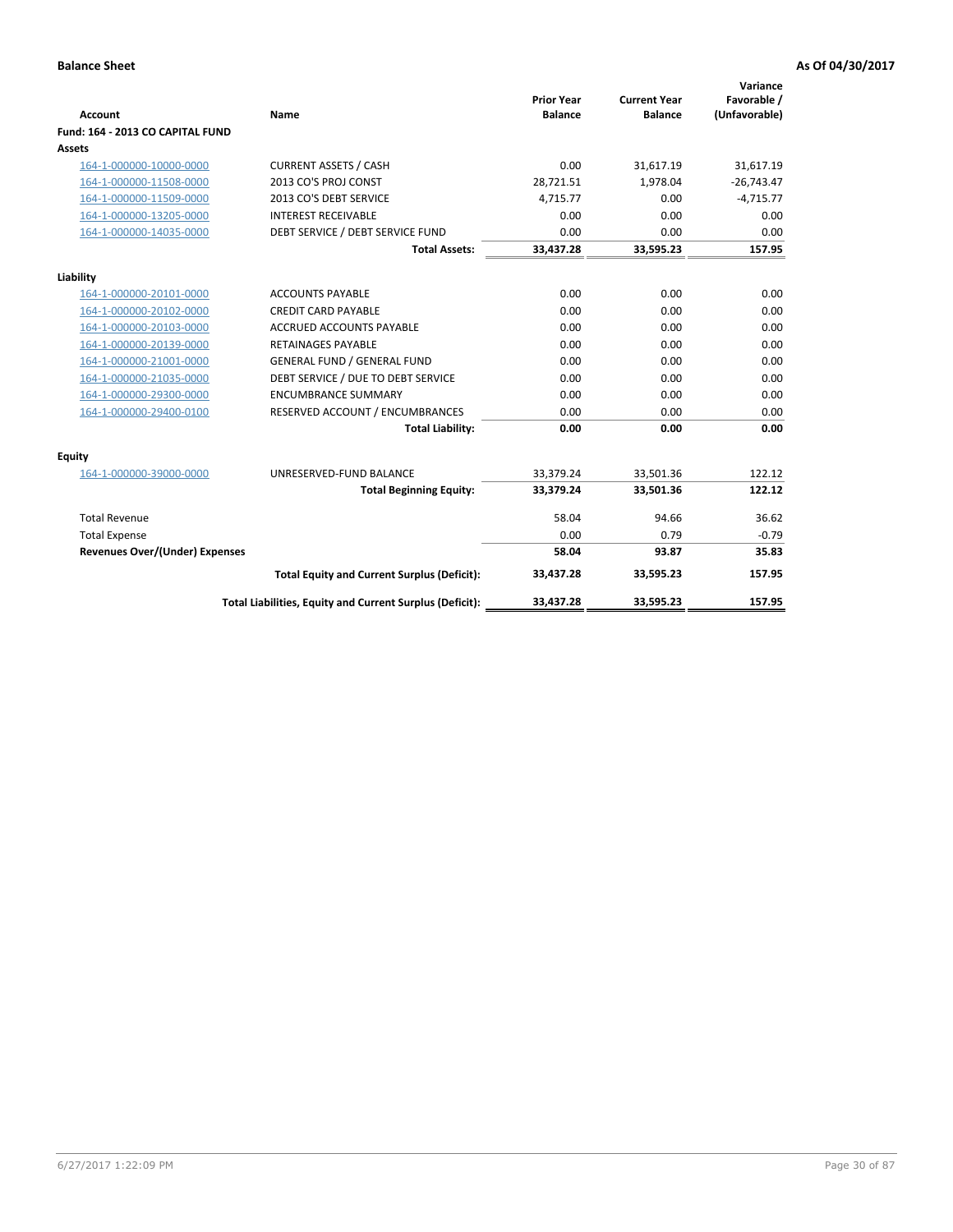| <b>Account</b>                        | Name                                                     | <b>Prior Year</b><br><b>Balance</b> | <b>Current Year</b><br><b>Balance</b> | Variance<br>Favorable /<br>(Unfavorable) |
|---------------------------------------|----------------------------------------------------------|-------------------------------------|---------------------------------------|------------------------------------------|
| Fund: 165 - 2014 GO FUND              |                                                          |                                     |                                       |                                          |
| Assets                                |                                                          |                                     |                                       |                                          |
| 165-1-000000-10000-0000               | <b>CURRENT ASSETS / CASH</b>                             | $-1,423,100.53$                     | $-1,076,333.13$                       | 346,767.40                               |
| 165-1-000000-11003-0000               | 2010 CO'S                                                | 0.00                                | 0.00                                  | 0.00                                     |
| 165-1-000000-11202-0000               | 2014 GO STREET BONDS                                     | 1,918,644.32                        | 0.00                                  | $-1,918,644.32$                          |
| 165-1-000000-11511-0000               | 2015 GO PROJECT CONSTRUCTION                             | 5,613,492.24                        | 2,741,194.25                          | $-2,872,297.99$                          |
| 165-1-000000-11520-0000               | <b>CERTIFICATES OF DEPOSIT</b>                           | 1,875,000.00                        | 0.00                                  | $-1,875,000.00$                          |
| 165-1-000000-11530-0000               | <b>TexasTERM CP</b>                                      | 0.00                                | 0.00                                  | 0.00                                     |
| 165-1-000000-13201-0000               | MISC ACCTS RECEIVABLE                                    | 0.00                                | 0.00                                  | 0.00                                     |
| 165-1-000000-13205-0000               | <b>INTEREST RECEIVABLE</b>                               | 0.00                                | 0.00                                  | 0.00                                     |
| 165-1-000000-14035-0000               | DEBT SERVICE / DEBT SERVICE FUND                         | 0.00                                | 0.00                                  | 0.00                                     |
|                                       | <b>Total Assets:</b>                                     | 7,984,036.03                        | 1,664,861.12                          | $-6,319,174.91$                          |
| Liability                             |                                                          |                                     |                                       |                                          |
| 165-1-000000-20101-0000               | <b>ACCOUNTS PAYABLE</b>                                  | 0.00                                | $-197,655.38$                         | 197,655.38                               |
| 165-1-000000-20102-0000               | <b>CREDIT CARD PAYABLE</b>                               | 0.00                                | 0.00                                  | 0.00                                     |
| 165-1-000000-20103-0000               | ACCRUED ACCOUNTS PAYABLE                                 | 0.00                                | 0.00                                  | 0.00                                     |
| 165-1-000000-20139-0000               | <b>RETAINAGES PAYABLE</b>                                | 202,694.54                          | 197,655.41                            | 5,039.13                                 |
| 165-1-000000-21001-0000               | <b>GENERAL FUND / GENERAL FUND</b>                       | 0.00                                | 0.00                                  | 0.00                                     |
| 165-1-000000-21035-0000               | DEBT SERVICE / DUE TO DEBT SERVICE                       | 0.00                                | 0.00                                  | 0.00                                     |
| 165-1-000000-29300-0000               | <b>ENCUMBRANCE SUMMARY</b>                               | 0.00                                | 0.00                                  | 0.00                                     |
| 165-1-000000-29400-0100               | RESERVED ACCOUNT / ENCUMBRANCES                          | 0.00                                | 0.00                                  | 0.00                                     |
|                                       | <b>Total Liability:</b>                                  | 202,694.54                          | 0.03                                  | 202,694.51                               |
| <b>Equity</b>                         |                                                          |                                     |                                       |                                          |
| 165-1-000000-39000-0000               | UNRESERVED-FUND BALANCE                                  | 8,706,752.14                        | 3,846,902.24                          | -4,859,849.90                            |
|                                       | <b>Total Beginning Equity:</b>                           | 8,706,752.14                        | 3,846,902.24                          | -4,859,849.90                            |
| <b>Total Revenue</b>                  |                                                          | 29,300.64                           | 28,436.99                             | $-863.65$                                |
| <b>Total Expense</b>                  |                                                          | 954,711.29                          | 2,210,478.14                          | $-1,255,766.85$                          |
| <b>Revenues Over/(Under) Expenses</b> |                                                          | $-925,410.65$                       | $-2,182,041.15$                       | $-1,256,630.50$                          |
|                                       | <b>Total Equity and Current Surplus (Deficit):</b>       | 7,781,341.49                        | 1,664,861.09                          | $-6,116,480.40$                          |
|                                       | Total Liabilities, Equity and Current Surplus (Deficit): | 7,984,036.03                        | 1,664,861.12                          | $-6,319,174.91$                          |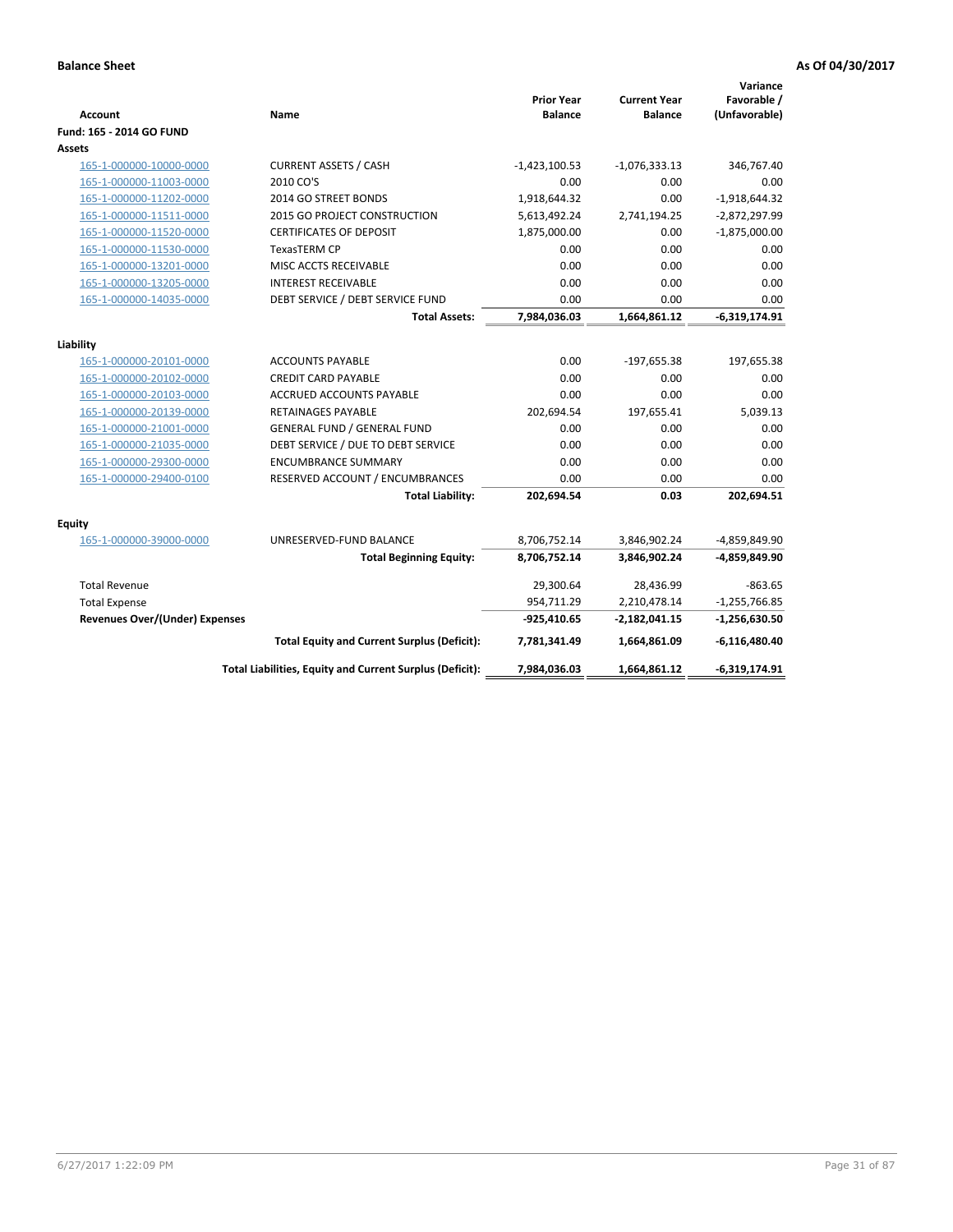| Account                                                      | Name                                                     | <b>Prior Year</b><br><b>Balance</b> | <b>Current Year</b><br><b>Balance</b> | Variance<br>Favorable /<br>(Unfavorable) |
|--------------------------------------------------------------|----------------------------------------------------------|-------------------------------------|---------------------------------------|------------------------------------------|
| <b>Fund: 170 - LAW ENFORCEMENT GRANT - CAPITAL PURCHASES</b> |                                                          |                                     |                                       |                                          |
| Assets                                                       |                                                          |                                     |                                       |                                          |
| 170-1-000000-10000-0000                                      | <b>CURRENT ASSETS / CASH</b>                             | 194.66                              | $-29,805.34$                          | $-30,000.00$                             |
| 170-1-000000-13201-0000                                      | MISC ACCTS RECEIVABLE                                    | 0.00                                | 0.00                                  | 0.00                                     |
|                                                              | <b>Total Assets:</b>                                     | 194.66                              | $-29,805.34$                          | $-30,000.00$                             |
| Liability                                                    |                                                          |                                     |                                       |                                          |
| 170-1-000000-20101-0000                                      | <b>ACCOUNTS PAYABLE</b>                                  | 0.00                                | 0.00                                  | 0.00                                     |
| 170-1-000000-20102-0000                                      | <b>CREDIT CARD PAYABLE</b>                               | 0.00                                | 0.00                                  | 0.00                                     |
| 170-1-000000-20103-0000                                      | <b>ACCRUED ACCOUNTS PAYABLE</b>                          | 0.00                                | 0.00                                  | 0.00                                     |
| 170-1-000000-20902-0000                                      | <b>DEFERRED GRANT REVENUE</b>                            | 0.00                                | 0.00                                  | 0.00                                     |
| 170-1-000000-21001-0000                                      | <b>GENERAL FUND / GENERAL FUND</b>                       | 0.00                                | 0.00                                  | 0.00                                     |
| 170-1-000000-24004-0000                                      | <b>INTEREST PAYABLE ON DEP</b>                           | 0.00                                | 0.00                                  | 0.00                                     |
| 170-1-000000-29300-0000                                      | <b>ENCUMBRANCE SUMMARY</b>                               | 0.00                                | 0.00                                  | 0.00                                     |
| 170-1-000000-29400-0000                                      | RESERVED ACCOUNT / ENCUMBRANCES                          | 0.00                                | 0.00                                  | 0.00                                     |
|                                                              | <b>Total Liability:</b>                                  | 0.00                                | 0.00                                  | 0.00                                     |
| <b>Equity</b>                                                |                                                          |                                     |                                       |                                          |
| 170-1-000000-39000-0000                                      | UNRESERVED-FUND BALANCE                                  | 194.66                              | 194.66                                | 0.00                                     |
|                                                              | <b>Total Beginning Equity:</b>                           | 194.66                              | 194.66                                | 0.00                                     |
| <b>Total Revenue</b>                                         |                                                          | 0.00                                | 0.00                                  | 0.00                                     |
| <b>Total Expense</b>                                         |                                                          | 0.00                                | 30,000.00                             | $-30,000.00$                             |
| <b>Revenues Over/(Under) Expenses</b>                        |                                                          | 0.00                                | $-30.000.00$                          | $-30,000.00$                             |
|                                                              | <b>Total Equity and Current Surplus (Deficit):</b>       | 194.66                              | $-29,805.34$                          | $-30,000.00$                             |
|                                                              | Total Liabilities, Equity and Current Surplus (Deficit): | 194.66                              | $-29,805.34$                          | $-30,000.00$                             |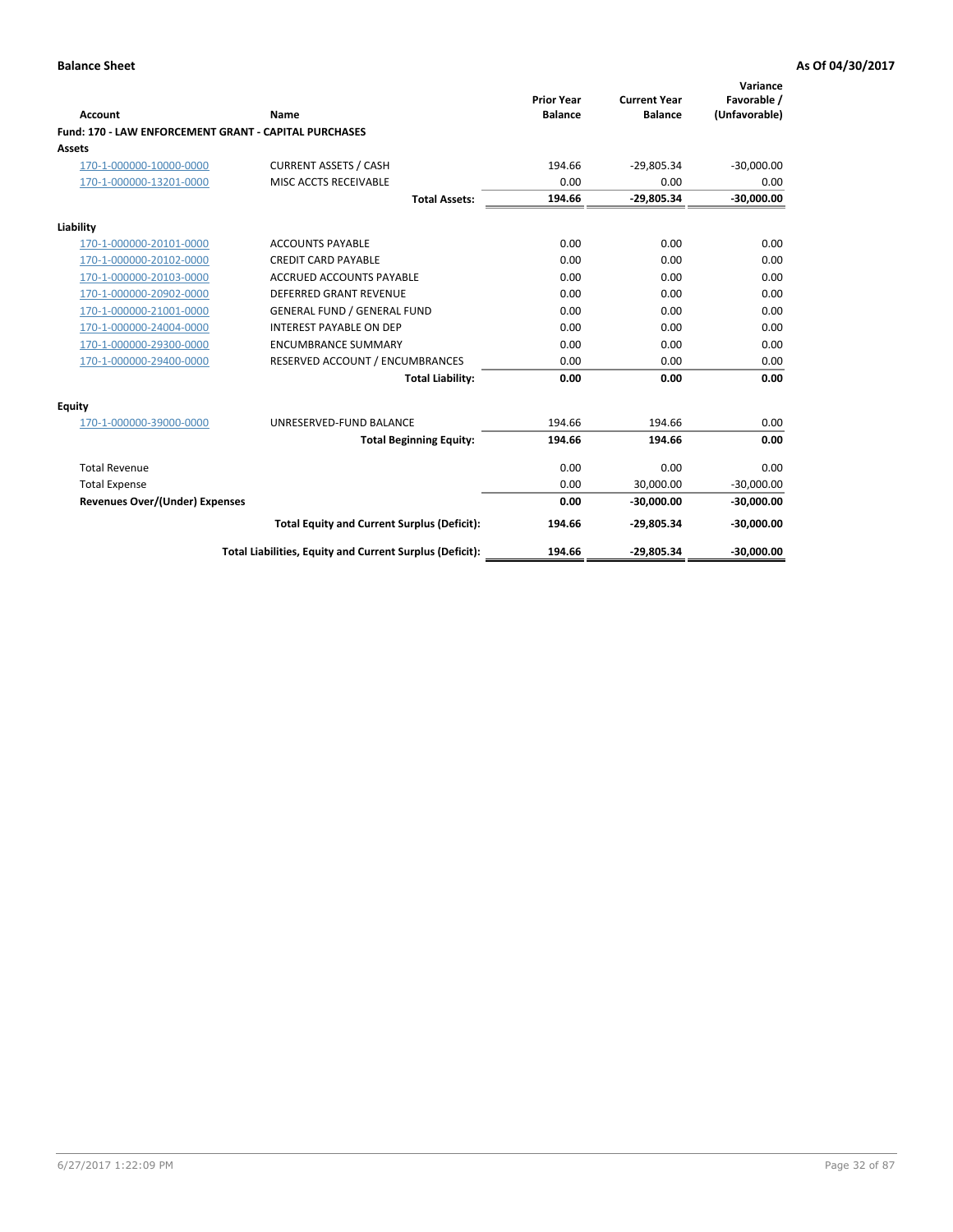| Account                                        | Name                                                     | <b>Prior Year</b><br><b>Balance</b> | <b>Current Year</b><br><b>Balance</b> | Variance<br>Favorable /<br>(Unfavorable) |
|------------------------------------------------|----------------------------------------------------------|-------------------------------------|---------------------------------------|------------------------------------------|
| <b>Fund: 171 - MAIN STREET SPECIAL REVENUE</b> |                                                          |                                     |                                       |                                          |
| Assets                                         |                                                          |                                     |                                       |                                          |
| 171-1-000000-10000-0000                        | <b>CURRENT ASSETS / CASH</b>                             | 50,802.28                           | 57,308.28                             | 6,506.00                                 |
| 171-1-000000-13201-0000                        | MISC ACCTS RECEIVABLE                                    | 0.00                                | 0.00                                  | 0.00                                     |
| 171-1-000000-13205-0000                        | <b>INTEREST RECEIVABLE</b>                               | 0.00                                | 0.00                                  | 0.00                                     |
|                                                | <b>Total Assets:</b>                                     | 50,802.28                           | 57,308.28                             | 6,506.00                                 |
| Liability                                      |                                                          |                                     |                                       |                                          |
| 171-1-000000-20101-0000                        | <b>ACCOUNTS PAYABLE</b>                                  | 0.00                                | 0.00                                  | 0.00                                     |
| 171-1-000000-20102-0000                        | <b>CREDIT CARD PAYABLE</b>                               | 0.00                                | 0.00                                  | 0.00                                     |
| 171-1-000000-20103-0000                        | <b>ACCRUED ACCOUNTS PAYABLE</b>                          | 0.00                                | 0.00                                  | 0.00                                     |
| 171-1-000000-20139-0000                        | <b>RETAINAGES PAYABLE</b>                                | 0.00                                | 0.00                                  | 0.00                                     |
| 171-1-000000-20902-0000                        | <b>DEFERRED GRANT REVENUE</b>                            | 0.00                                | 0.00                                  | 0.00                                     |
| 171-1-000000-29300-0000                        | <b>ENCUMBRANCE SUMMARY</b>                               | 0.00                                | 0.00                                  | 0.00                                     |
| 171-1-000000-29400-0100                        | RESERVED ACCOUNT / ENCUMBRANCES                          | 0.00                                | 0.00                                  | 0.00                                     |
|                                                | <b>Total Liability:</b>                                  | 0.00                                | 0.00                                  | 0.00                                     |
| <b>Equity</b>                                  |                                                          |                                     |                                       |                                          |
| 171-1-000000-39000-0000                        | UNRESERVED-FUND BALANCE                                  | 29,641.28                           | 37,308.28                             | 7,667.00                                 |
|                                                | <b>Total Beginning Equity:</b>                           | 29,641.28                           | 37,308.28                             | 7,667.00                                 |
| <b>Total Revenue</b>                           |                                                          | 25,000.00                           | 25,000.00                             | 0.00                                     |
| <b>Total Expense</b>                           |                                                          | 3,839.00                            | 5,000.00                              | $-1,161.00$                              |
| <b>Revenues Over/(Under) Expenses</b>          |                                                          | 21,161.00                           | 20,000.00                             | $-1,161.00$                              |
|                                                | <b>Total Equity and Current Surplus (Deficit):</b>       | 50,802.28                           | 57,308.28                             | 6,506.00                                 |
|                                                | Total Liabilities, Equity and Current Surplus (Deficit): | 50,802.28                           | 57,308.28                             | 6,506.00                                 |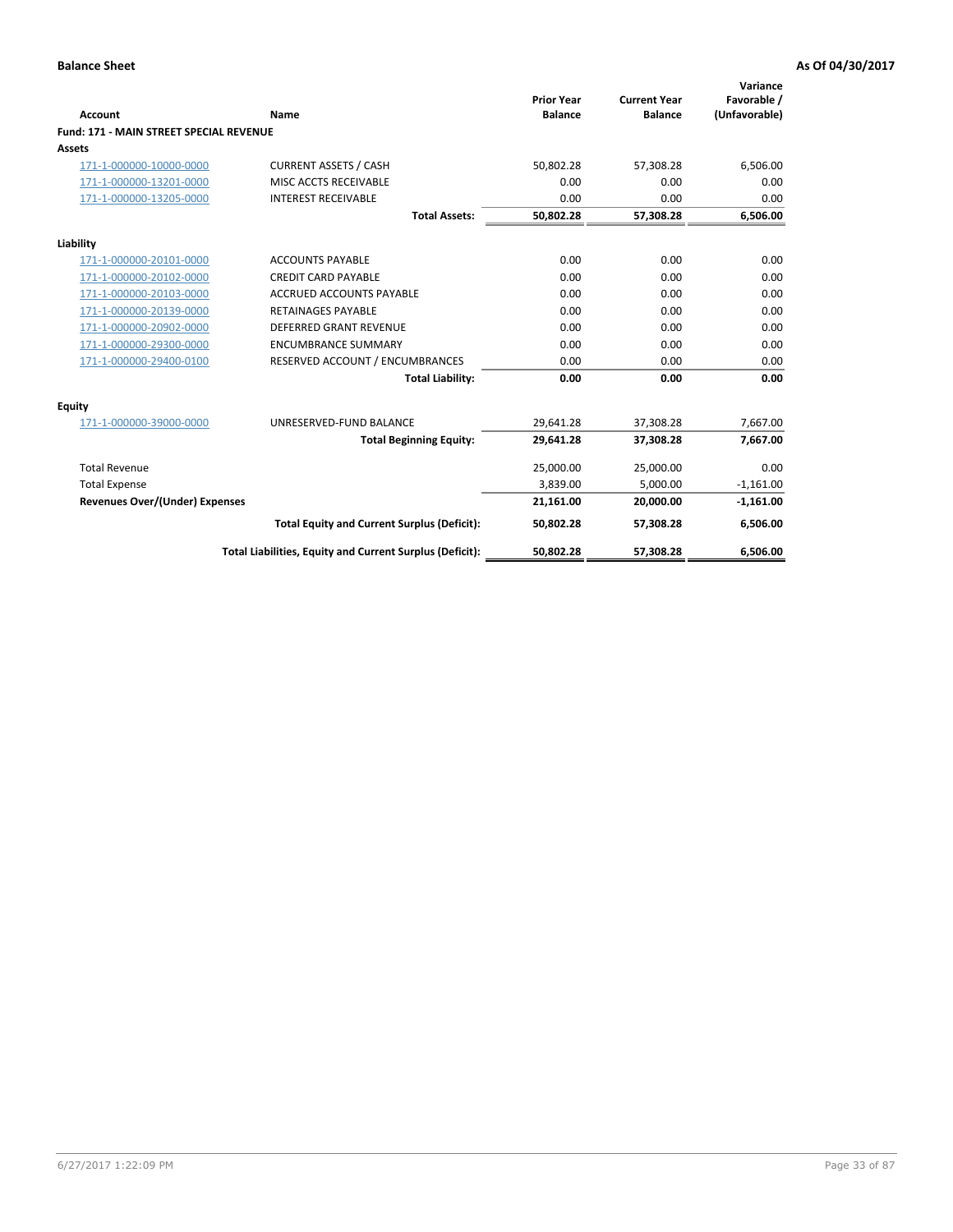|                                       |                                                          |                                     |                                       | Variance                     |
|---------------------------------------|----------------------------------------------------------|-------------------------------------|---------------------------------------|------------------------------|
| <b>Account</b>                        | <b>Name</b>                                              | <b>Prior Year</b><br><b>Balance</b> | <b>Current Year</b><br><b>Balance</b> | Favorable /<br>(Unfavorable) |
| <b>Fund: 172 - MINOR GRANTS FUND</b>  |                                                          |                                     |                                       |                              |
| <b>Assets</b>                         |                                                          |                                     |                                       |                              |
| 172-1-000000-10000-0000               | <b>CURRENT ASSETS / CASH</b>                             | 14,631.80                           | 1,112.53                              | $-13,519.27$                 |
| 172-1-000000-13201-0000               | MISC ACCTS RECEIVABLE                                    | 0.00                                | 0.00                                  | 0.00                         |
| 172-1-000000-13205-0000               | <b>INTEREST RECEIVABLE</b>                               | 0.00                                | 0.00                                  | 0.00                         |
|                                       | <b>Total Assets:</b>                                     | 14,631.80                           | 1,112.53                              | $-13,519.27$                 |
|                                       |                                                          |                                     |                                       |                              |
| Liability                             |                                                          |                                     |                                       |                              |
| 172-1-000000-20101-0000               | <b>ACCOUNTS PAYABLE</b>                                  | 0.00                                | 0.00                                  | 0.00                         |
| 172-1-000000-20102-0000               | <b>CREDIT CARD PAYABLE</b>                               | 0.00                                | 0.00                                  | 0.00                         |
| 172-1-000000-20103-0000               | <b>ACCRUED ACCOUNTS PAYABLE</b>                          | 0.00                                | 0.00                                  | 0.00                         |
| 172-1-000000-20902-0000               | <b>DEFERRED GRANT REVENUE</b>                            | 0.00                                | 0.00                                  | 0.00                         |
| 172-1-000000-29300-0000               | <b>ENCUMBRANCE SUMMARY</b>                               | 0.00                                | 0.00                                  | 0.00                         |
| 172-1-000000-29400-0000               | RESERVED ACCOUNT / ENCUMBRANCES                          | 0.00                                | 0.00                                  | 0.00                         |
|                                       | <b>Total Liability:</b>                                  | 0.00                                | 0.00                                  | 0.00                         |
| Equity                                |                                                          |                                     |                                       |                              |
| 172-1-000000-39000-0000               | UNRESERVED-FUND BALANCE                                  | 2,129.85                            | 2,962.31                              | 832.46                       |
|                                       | <b>Total Beginning Equity:</b>                           | 2,129.85                            | 2,962.31                              | 832.46                       |
| <b>Total Revenue</b>                  |                                                          | 15,666.83                           | 25,419.92                             | 9,753.09                     |
| <b>Total Expense</b>                  |                                                          | 3,164.88                            | 27.269.70                             | $-24,104.82$                 |
| <b>Revenues Over/(Under) Expenses</b> |                                                          | 12,501.95                           | $-1,849.78$                           | $-14,351.73$                 |
|                                       | <b>Total Equity and Current Surplus (Deficit):</b>       | 14.631.80                           | 1.112.53                              | $-13,519.27$                 |
|                                       | Total Liabilities, Equity and Current Surplus (Deficit): | 14,631.80                           | 1,112.53                              | $-13,519.27$                 |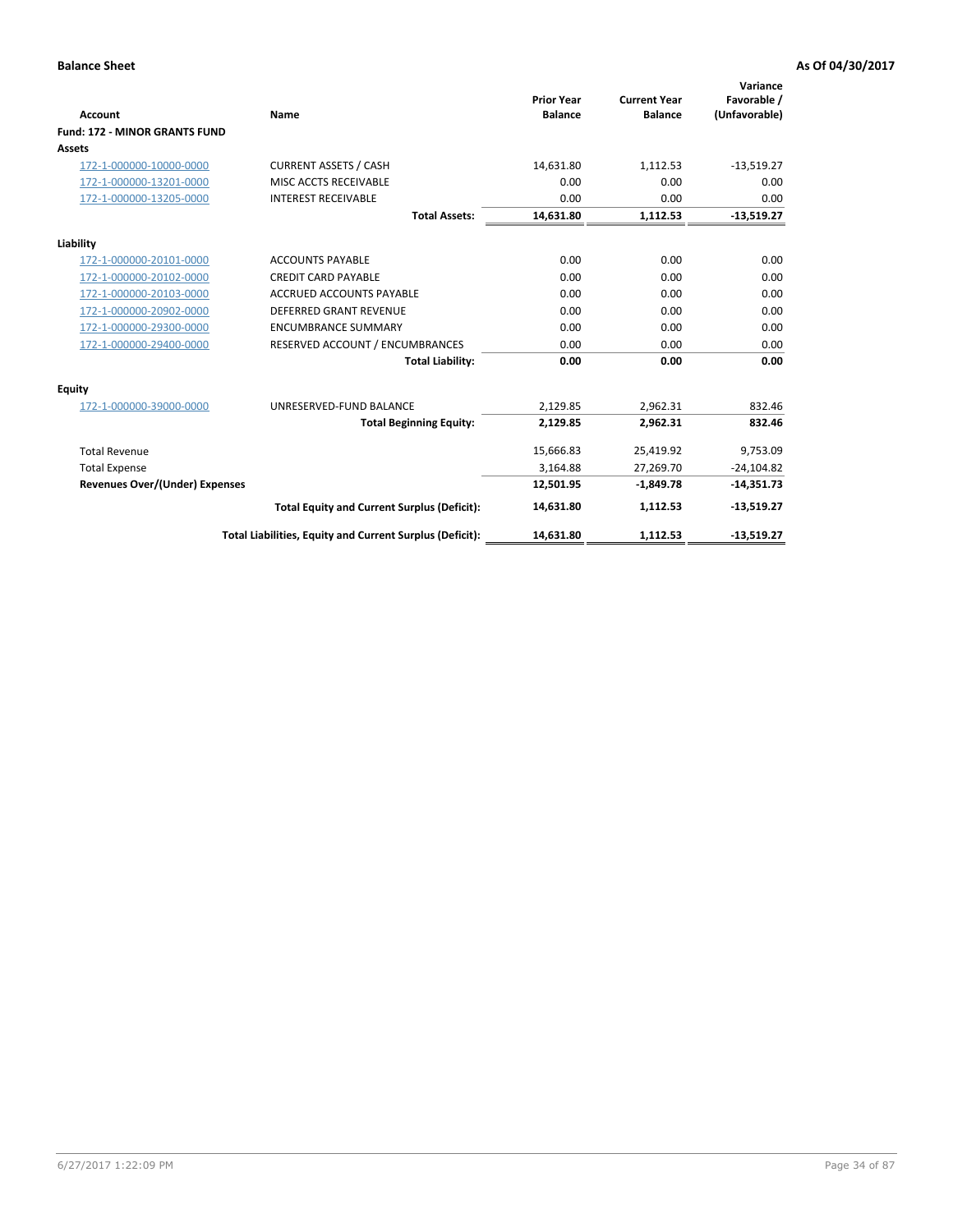| <b>Account</b>                         | <b>Name</b>                                              | <b>Prior Year</b><br><b>Balance</b> | <b>Current Year</b><br><b>Balance</b> | Variance<br>Favorable /<br>(Unfavorable) |
|----------------------------------------|----------------------------------------------------------|-------------------------------------|---------------------------------------|------------------------------------------|
| <b>Fund: 173 - FL YOUNG FOUNDATION</b> |                                                          |                                     |                                       |                                          |
| Assets                                 |                                                          |                                     |                                       |                                          |
| 173-1-000000-10000-0000                | <b>CURRENT ASSETS / CASH</b>                             | 0.00                                | 0.00                                  | 0.00                                     |
| 173-1-000000-13201-0000                | MISC ACCTS RECEIVABLE                                    | 0.00                                | 0.00                                  | 0.00                                     |
|                                        | <b>Total Assets:</b>                                     | 0.00                                | 0.00                                  | 0.00                                     |
| Liability                              |                                                          |                                     |                                       |                                          |
| 173-1-000000-20101-0000                | <b>ACCOUNTS PAYABLE</b>                                  | 0.00                                | 0.00                                  | 0.00                                     |
| 173-1-000000-20102-0000                | <b>CREDIT CARD PAYABLE</b>                               | 0.00                                | 0.00                                  | 0.00                                     |
| 173-1-000000-20902-0000                | <b>DEFERRED GRANT REVENUE</b>                            | 0.00                                | 0.00                                  | 0.00                                     |
| 173-1-000000-29300-0000                | <b>ENCUMBRANCE SUMMARY</b>                               | 0.00                                | 0.00                                  | 0.00                                     |
| 173-1-000000-29400-0000                | RESERVED ACCOUNT / ENCUMBRANCES                          | 0.00                                | 0.00                                  | 0.00                                     |
|                                        | <b>Total Liability:</b>                                  | 0.00                                | 0.00                                  | 0.00                                     |
| Equity                                 |                                                          |                                     |                                       |                                          |
| 173-1-000000-39000-0000                | UNRESERVED-FUND BALANCE                                  | 0.00                                | 0.00                                  | 0.00                                     |
|                                        | <b>Total Beginning Equity:</b>                           | 0.00                                | 0.00                                  | 0.00                                     |
| <b>Total Revenue</b>                   |                                                          | 0.00                                | 0.00                                  | 0.00                                     |
| <b>Total Expense</b>                   |                                                          | 0.00                                | 0.00                                  | 0.00                                     |
| <b>Revenues Over/(Under) Expenses</b>  |                                                          | 0.00                                | 0.00                                  | 0.00                                     |
|                                        | <b>Total Equity and Current Surplus (Deficit):</b>       | 0.00                                | 0.00                                  | 0.00                                     |
|                                        | Total Liabilities, Equity and Current Surplus (Deficit): | 0.00                                | 0.00                                  | 0.00                                     |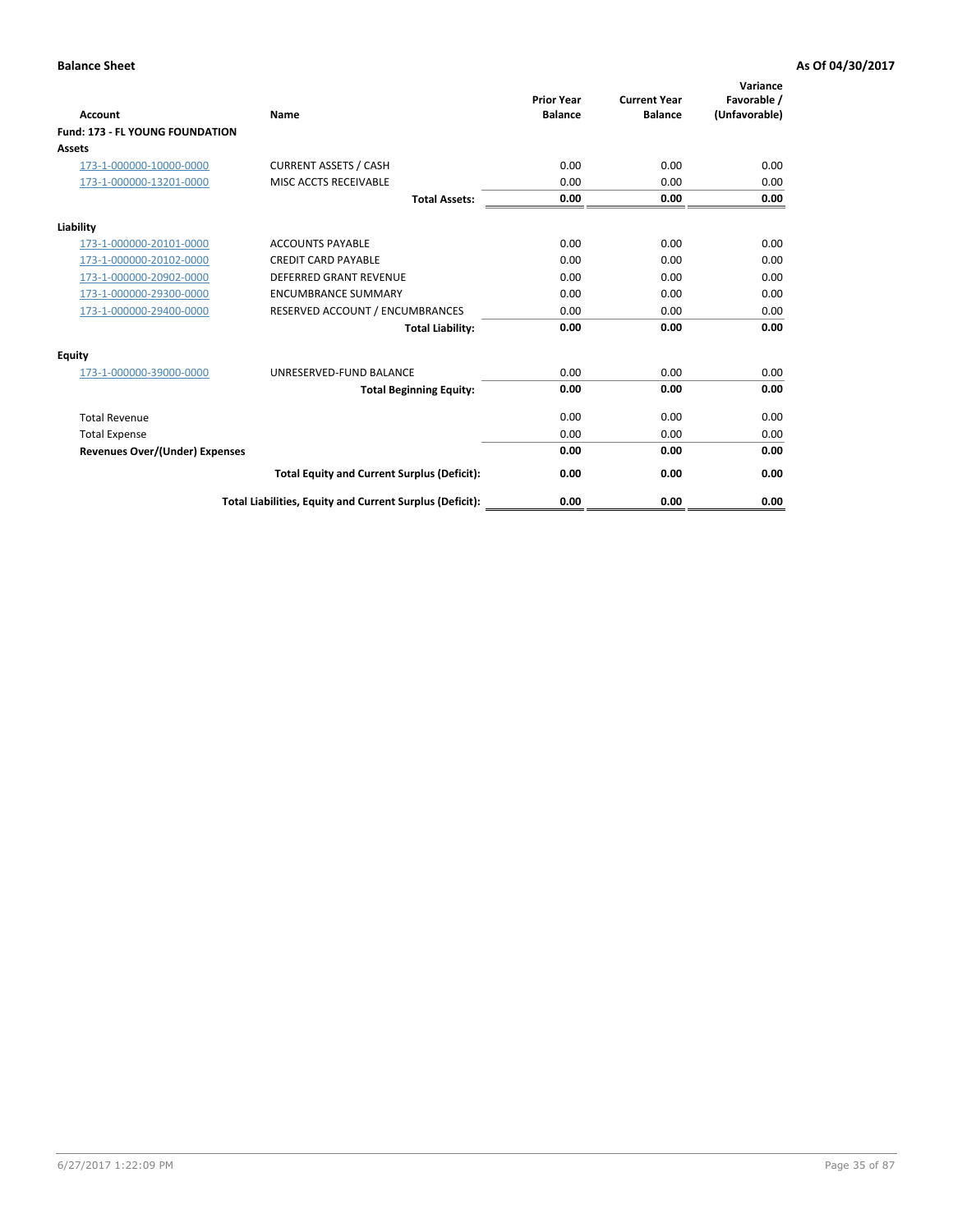| Account                               | Name                                                     | <b>Prior Year</b><br><b>Balance</b> | <b>Current Year</b><br><b>Balance</b> | Variance<br>Favorable /<br>(Unfavorable) |
|---------------------------------------|----------------------------------------------------------|-------------------------------------|---------------------------------------|------------------------------------------|
| Fund: 174 - FEMA GRANT                |                                                          |                                     |                                       |                                          |
| Assets                                |                                                          |                                     |                                       |                                          |
| 174-1-000000-10000-0000               | <b>CURRENT ASSETS / CASH</b>                             | 1.08                                | 71.08                                 | 70.00                                    |
| 174-1-000000-13201-0000               | MISC ACCTS RECEIVABLE                                    | 0.00                                | 0.00                                  | 0.00                                     |
| 174-1-000000-13205-0000               | <b>INTEREST RECEIVABLE</b>                               | 0.00                                | 0.00                                  | 0.00                                     |
|                                       | <b>Total Assets:</b>                                     | 1.08                                | 71.08                                 | 70.00                                    |
| Liability                             |                                                          |                                     |                                       |                                          |
| 174-1-000000-20101-0000               | <b>ACCOUNTS PAYABLE</b>                                  | 0.00                                | 0.00                                  | 0.00                                     |
| 174-1-000000-20102-0000               | <b>CREDIT CARD PAYABLE</b>                               | 0.00                                | 0.00                                  | 0.00                                     |
| 174-1-000000-20103-0000               | <b>ACCRUED ACCOUNTS PAYABLE</b>                          | 0.00                                | 0.00                                  | 0.00                                     |
| 174-1-000000-20902-0000               | <b>DEFERRED GRANT REVENUE</b>                            | 0.00                                | 0.00                                  | 0.00                                     |
| 174-1-000000-29300-0000               | <b>ENCUMBRANCE SUMMARY</b>                               | 0.00                                | 0.00                                  | 0.00                                     |
| 174-1-000000-29400-0000               | RESERVED ACCOUNT / ENCUMBRANCES                          | 0.00                                | 0.00                                  | 0.00                                     |
|                                       | <b>Total Liability:</b>                                  | 0.00                                | 0.00                                  | 0.00                                     |
| Equity                                |                                                          |                                     |                                       |                                          |
| 174-1-000000-39000-0000               | UNRESERVED-FUND BALANCE                                  | 1.08                                | 1.08                                  | 0.00                                     |
|                                       | <b>Total Beginning Equity:</b>                           | 1.08                                | 1.08                                  | 0.00                                     |
| <b>Total Revenue</b>                  |                                                          | 0.00                                | 182,810.00                            | 182,810.00                               |
| <b>Total Expense</b>                  |                                                          | 0.00                                | 182,740.00                            | $-182,740.00$                            |
| <b>Revenues Over/(Under) Expenses</b> |                                                          | 0.00                                | 70.00                                 | 70.00                                    |
|                                       | <b>Total Equity and Current Surplus (Deficit):</b>       | 1.08                                | 71.08                                 | 70.00                                    |
|                                       | Total Liabilities, Equity and Current Surplus (Deficit): | 1.08                                | 71.08                                 | 70.00                                    |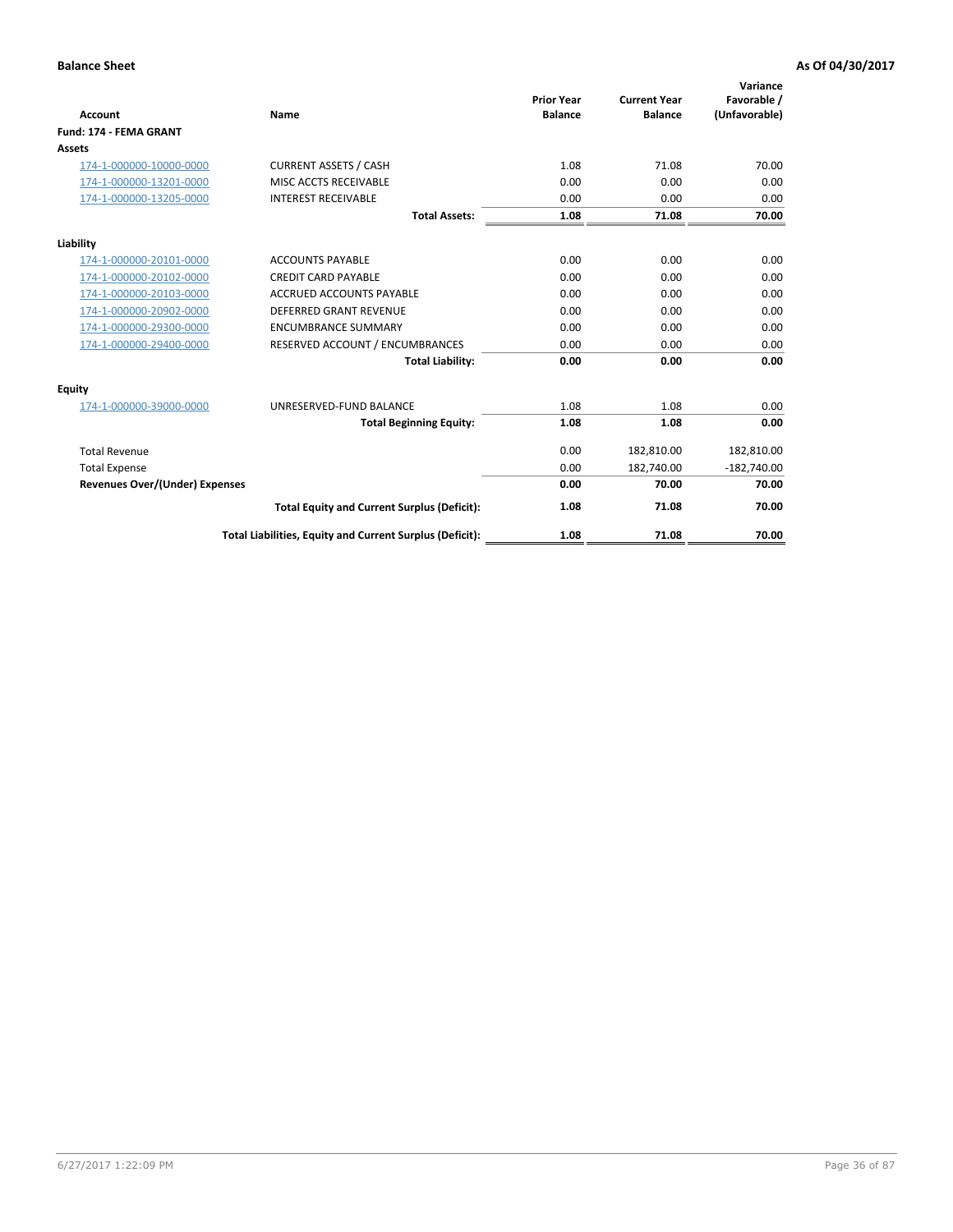| <b>Account</b>                             | Name                                                     | <b>Prior Year</b><br><b>Balance</b> | <b>Current Year</b><br><b>Balance</b> | Variance<br>Favorable /<br>(Unfavorable) |
|--------------------------------------------|----------------------------------------------------------|-------------------------------------|---------------------------------------|------------------------------------------|
| Fund: 175 - JUSTICE ASSISTANCE GRANT - JAG |                                                          |                                     |                                       |                                          |
| <b>Assets</b>                              |                                                          |                                     |                                       |                                          |
| 175-1-000000-10000-0000                    | <b>CURRENT ASSETS / CASH</b>                             | $-1.909.35$                         | 30.65                                 | 1,940.00                                 |
| 175-1-000000-13201-0000                    | <b>MISC ACCTS RECEIVABLE</b>                             | 0.00                                | 0.00                                  | 0.00                                     |
|                                            | <b>Total Assets:</b>                                     | $-1,909.35$                         | 30.65                                 | 1,940.00                                 |
| Liability                                  |                                                          |                                     |                                       |                                          |
| 175-1-000000-20101-0000                    | <b>ACCOUNTS PAYABLE</b>                                  | 0.00                                | 0.00                                  | 0.00                                     |
| 175-1-000000-20102-0000                    | <b>CREDIT CARD PAYABLE</b>                               | 0.00                                | 0.00                                  | 0.00                                     |
| 175-1-000000-20902-0000                    | <b>DEFERRED GRANT REVENUE</b>                            | 0.00                                | 0.00                                  | 0.00                                     |
| 175-1-000000-29300-0000                    | <b>ENCUMBRANCE SUMMARY</b>                               | 0.00                                | 0.00                                  | 0.00                                     |
| 175-1-000000-29400-0000                    | RESERVED ACCOUNT / ENCUMBRANCES                          | 0.00                                | 0.00                                  | 0.00                                     |
|                                            | <b>Total Liability:</b>                                  | 0.00                                | 0.00                                  | 0.00                                     |
| Equity                                     |                                                          |                                     |                                       |                                          |
| 175-1-000000-39000-0000                    | UNRESERVED-FUND BALANCE                                  | 30.65                               | 30.65                                 | 0.00                                     |
|                                            | <b>Total Beginning Equity:</b>                           | 30.65                               | 30.65                                 | 0.00                                     |
| <b>Total Revenue</b>                       |                                                          | 0.00                                | 6,165.00                              | 6,165.00                                 |
| <b>Total Expense</b>                       |                                                          | 1,940.00                            | 6,165.00                              | $-4,225.00$                              |
| <b>Revenues Over/(Under) Expenses</b>      |                                                          | $-1,940.00$                         | 0.00                                  | 1,940.00                                 |
|                                            | <b>Total Equity and Current Surplus (Deficit):</b>       | $-1,909.35$                         | 30.65                                 | 1,940.00                                 |
|                                            | Total Liabilities, Equity and Current Surplus (Deficit): | $-1,909.35$                         | 30.65                                 | 1.940.00                                 |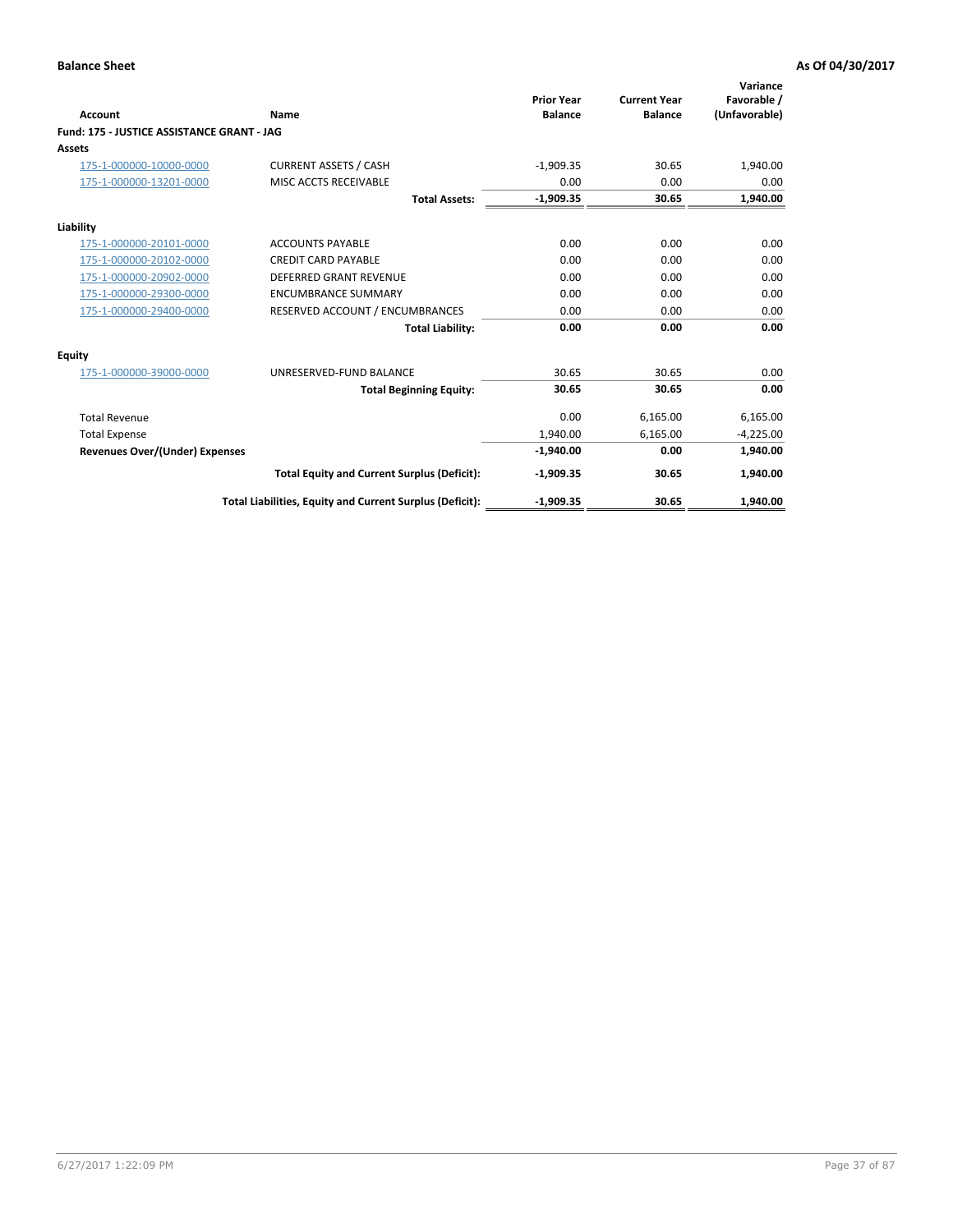| Account                               | Name                                                     | <b>Prior Year</b><br><b>Balance</b> | <b>Current Year</b><br><b>Balance</b> | Variance<br>Favorable /<br>(Unfavorable) |
|---------------------------------------|----------------------------------------------------------|-------------------------------------|---------------------------------------|------------------------------------------|
| Fund: 176 - HOME GRANT FUND           |                                                          |                                     |                                       |                                          |
| <b>Assets</b>                         |                                                          |                                     |                                       |                                          |
| 176-1-000000-10000-0000               | <b>CURRENT ASSETS / CASH</b>                             | 0.00                                | 0.00                                  | 0.00                                     |
| 176-1-000000-13201-0000               | MISC ACCTS RECEIVABLE                                    | 0.00                                | 0.00                                  | 0.00                                     |
| 176-1-000000-13205-0000               | <b>INTEREST RECEIVABLE</b>                               | 0.00                                | 0.00                                  | 0.00                                     |
|                                       | <b>Total Assets:</b>                                     | 0.00                                | 0.00                                  | 0.00                                     |
| Liability                             |                                                          |                                     |                                       |                                          |
| 176-1-000000-20101-0000               | <b>ACCOUNTS PAYABLE</b>                                  | 0.00                                | 0.00                                  | 0.00                                     |
| 176-1-000000-20102-0000               | <b>CREDIT CARD PAYABLE</b>                               | 0.00                                | 0.00                                  | 0.00                                     |
| 176-1-000000-20103-0000               | <b>ACCRUED ACCOUNTS PAYABLE</b>                          | 0.00                                | 0.00                                  | 0.00                                     |
| 176-1-000000-20902-0000               | <b>DEFERRED GRANT REVENUE</b>                            | 0.00                                | 0.00                                  | 0.00                                     |
| 176-1-000000-29300-0000               | <b>ENCUMBRANCE SUMMARY</b>                               | 0.00                                | 0.00                                  | 0.00                                     |
| 176-1-000000-29400-0000               | RESERVED ACCOUNT / ENCUMBRANCES                          | 0.00                                | 0.00                                  | 0.00                                     |
|                                       | <b>Total Liability:</b>                                  | 0.00                                | 0.00                                  | 0.00                                     |
| Equity                                |                                                          |                                     |                                       |                                          |
| 176-1-000000-39000-0000               | UNRESERVED-FUND BALANCE                                  | 0.00                                | 0.00                                  | 0.00                                     |
|                                       | <b>Total Beginning Equity:</b>                           | 0.00                                | 0.00                                  | 0.00                                     |
| <b>Total Revenue</b>                  |                                                          | 0.00                                | 0.00                                  | 0.00                                     |
| <b>Total Expense</b>                  |                                                          | 0.00                                | 0.00                                  | 0.00                                     |
| <b>Revenues Over/(Under) Expenses</b> |                                                          | 0.00                                | 0.00                                  | 0.00                                     |
|                                       | <b>Total Equity and Current Surplus (Deficit):</b>       | 0.00                                | 0.00                                  | 0.00                                     |
|                                       | Total Liabilities, Equity and Current Surplus (Deficit): | 0.00                                | 0.00                                  | 0.00                                     |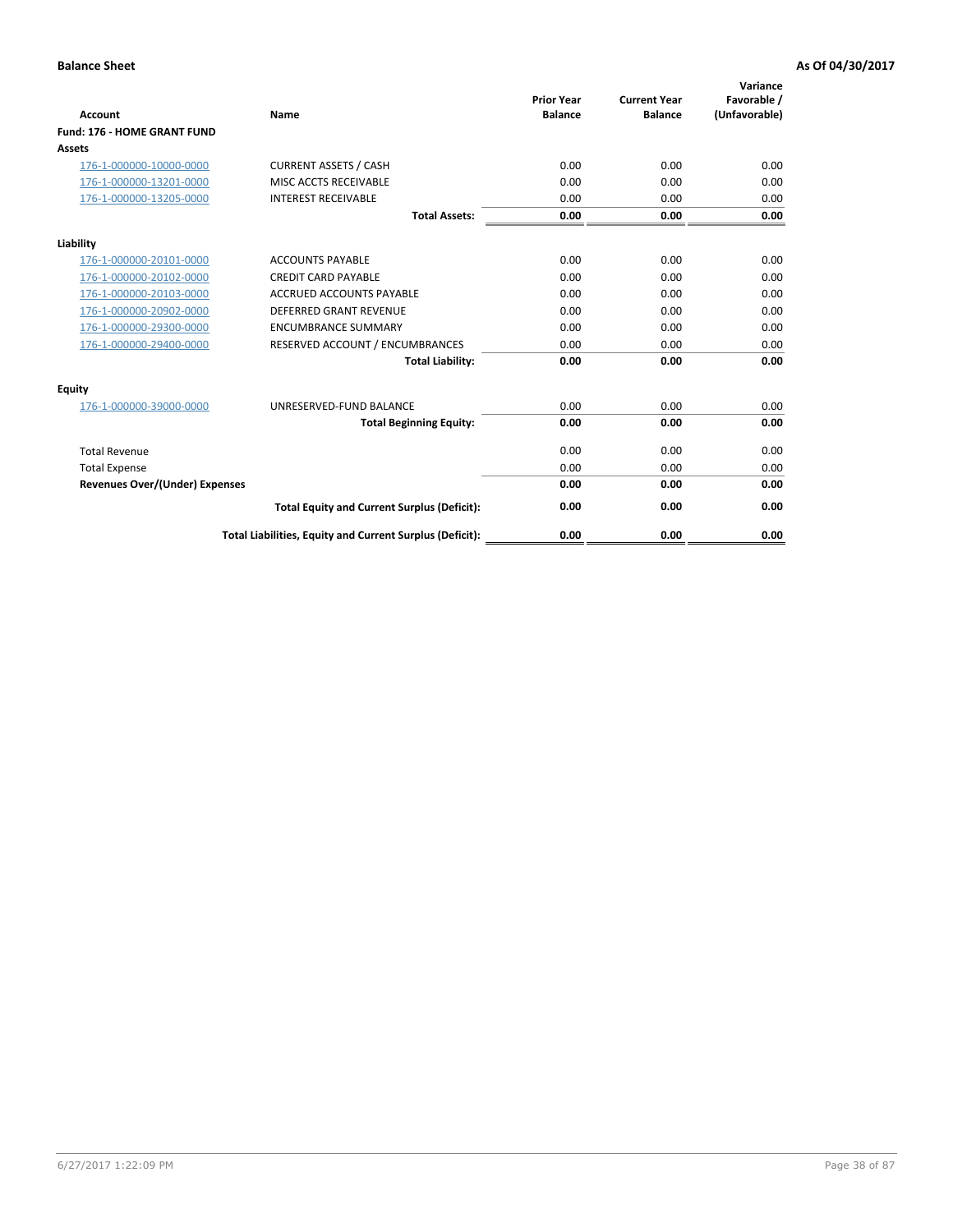| Account                                        | Name                                                     | <b>Prior Year</b><br><b>Balance</b> | <b>Current Year</b><br><b>Balance</b> | Variance<br>Favorable /<br>(Unfavorable) |
|------------------------------------------------|----------------------------------------------------------|-------------------------------------|---------------------------------------|------------------------------------------|
| <b>Fund: 177 - SAFE ROUTES TO SCHOOL GRANT</b> |                                                          |                                     |                                       |                                          |
| <b>Assets</b>                                  |                                                          |                                     |                                       |                                          |
| 177-1-000000-10000-0000                        | <b>CURRENT ASSETS / CASH</b>                             | 0.02                                | 0.02                                  | 0.00                                     |
| 177-1-000000-13201-0000                        | MISC ACCTS RECEIVABLE                                    | 0.00                                | 0.00                                  | 0.00                                     |
| 177-1-000000-13205-0000                        | <b>INTEREST RECEIVABLE</b>                               | 0.00                                | 0.00                                  | 0.00                                     |
|                                                | <b>Total Assets:</b>                                     | 0.02                                | 0.02                                  | 0.00                                     |
| Liability                                      |                                                          |                                     |                                       |                                          |
| 177-1-000000-20101-0000                        | <b>ACCOUNTS PAYABLE</b>                                  | 0.00                                | 0.00                                  | 0.00                                     |
| 177-1-000000-20102-0000                        | <b>CREDIT CARD PAYABLE</b>                               | 0.00                                | 0.00                                  | 0.00                                     |
| 177-1-000000-20139-0000                        | <b>RETAINAGES PAYABLE</b>                                | 0.00                                | 0.00                                  | 0.00                                     |
| 177-1-000000-20902-0000                        | <b>DEFERRED GRANT REVENUE</b>                            | 0.00                                | 0.00                                  | 0.00                                     |
|                                                | <b>Total Liability:</b>                                  | 0.00                                | 0.00                                  | 0.00                                     |
| Equity                                         |                                                          |                                     |                                       |                                          |
| 177-1-000000-39000-0000                        | UNRESERVED-FUND BALANCE                                  | 0.02                                | 0.02                                  | 0.00                                     |
|                                                | <b>Total Beginning Equity:</b>                           | 0.02                                | 0.02                                  | 0.00                                     |
| <b>Total Revenue</b>                           |                                                          | 0.00                                | 0.00                                  | 0.00                                     |
| <b>Total Expense</b>                           |                                                          | 0.00                                | 0.00                                  | 0.00                                     |
| <b>Revenues Over/(Under) Expenses</b>          |                                                          | 0.00                                | 0.00                                  | 0.00                                     |
|                                                | <b>Total Equity and Current Surplus (Deficit):</b>       | 0.02                                | 0.02                                  | 0.00                                     |
|                                                | Total Liabilities, Equity and Current Surplus (Deficit): | 0.02                                | 0.02                                  | 0.00                                     |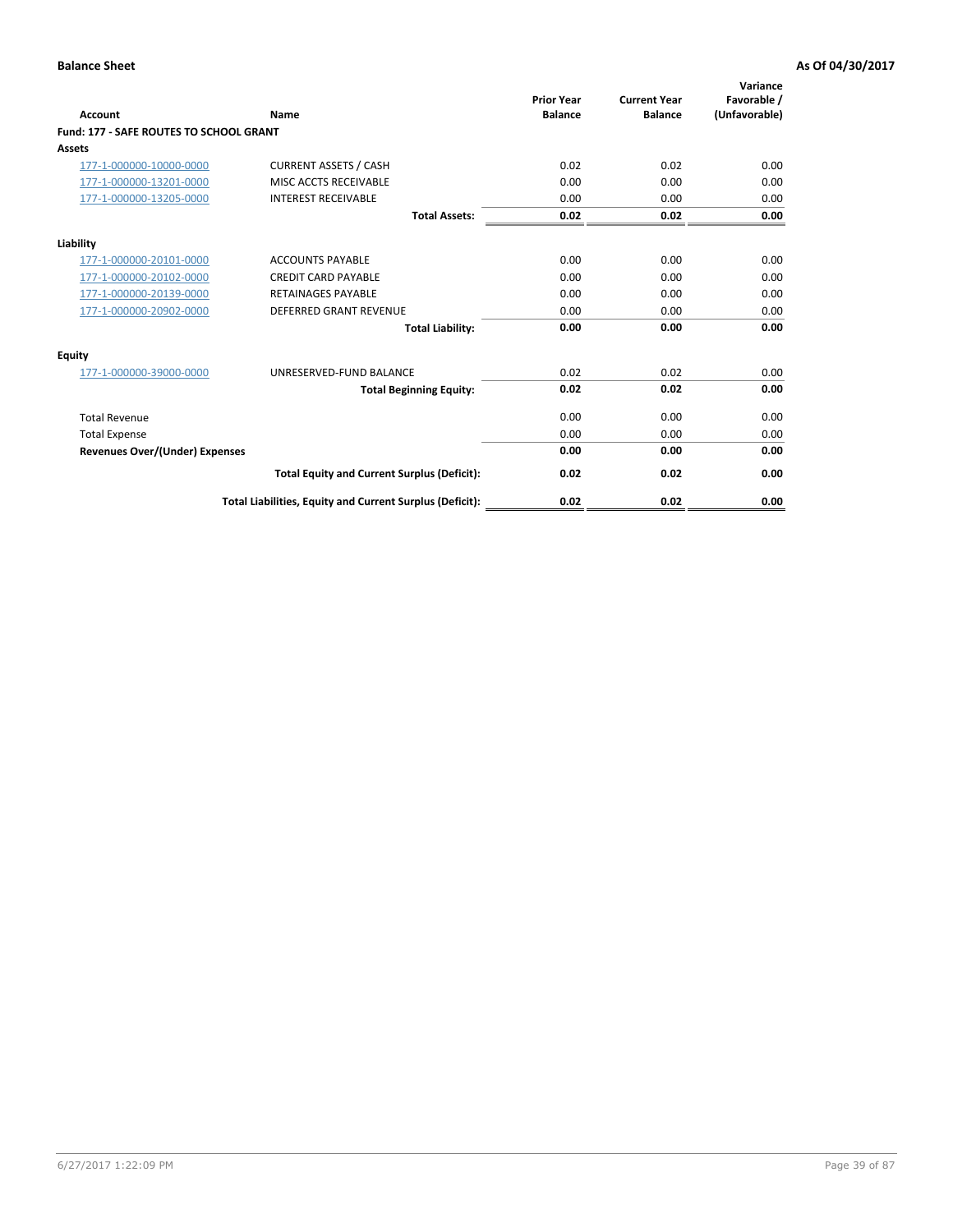| <b>Account</b>                 | Name                                                     | <b>Prior Year</b><br><b>Balance</b> | <b>Current Year</b><br><b>Balance</b> | Variance<br>Favorable /<br>(Unfavorable) |
|--------------------------------|----------------------------------------------------------|-------------------------------------|---------------------------------------|------------------------------------------|
| Fund: 190 - FIXED ASSETS       |                                                          |                                     |                                       |                                          |
| Assets                         |                                                          |                                     |                                       |                                          |
| 190-1-000000-10000-0000        | <b>CURRENT ASSETS / CASH</b>                             | 0.00                                | 4,371,956.00                          | 4,371,956.00                             |
| 190-1-000000-16001-0000        | FIXED ASSETS / LAND                                      | 1,432,334.75                        | 4,307,194.43                          | 2,874,859.68                             |
| 190-1-000000-16002-0000        | FIXED ASSETS / IMPROVMENTS-NON BUILDI                    | 8,469,732.94                        | 8,469,732.94                          | 0.00                                     |
| 190-1-000000-16003-0000        | ACCUM DEPR / IMPROVEMENTS- NON BUIL                      | $-3,471,050.55$                     | $-3,726,578.80$                       | $-255,528.25$                            |
| 190-1-000000-16004-0000        | FIXED ASSETS / BUILDINGS                                 | 23,501,256.14                       | 17,492,600.85                         | $-6,008,655.29$                          |
| 190-1-000000-16005-0000        | <b>ACCUM DEPR / BUILDINGS</b>                            | -7,547,999.04                       | $-6,272,081.85$                       | 1,275,917.19                             |
| 190-1-000000-16109-0000        | FIXED ASSETS / INFRASTRUCTURE                            | 36,030,072.95                       | 36,030,072.95                         | 0.00                                     |
| 190-1-000000-16110-0000        | ACCUM DEPR / INFRASTRUCTURE                              | $-16,216,860.87$                    | $-16,666,333.14$                      | $-449,472.27$                            |
| 190-1-000000-16201-0000        | FIXED ASSETS / MACHINERY AND EQUIPMEN                    | 6,012,215.41                        | 6,025,139.41                          | 12,924.00                                |
| 190-1-000000-16202-0000        | ACCUM DEPR / MACHINERY AND EQUIPMEI                      | -3,959,622.39                       | -4,273,806.33                         | $-314,183.94$                            |
| 190-1-000000-16205-0000        | FIXED ASSETS / SEIZURE FUNDED VEHICLES                   | 109,736.85                          | 109,736.85                            | 0.00                                     |
| 190-1-000000-16206-0000        | ACCUM DEPR / SEIZURE FUNDED VEHICLES                     | $-67,386.30$                        | -76,797.54                            | $-9,411.24$                              |
| 190-1-000000-16301-0000        | FIXED ASSETS / C W I P                                   | 2,161,466.35                        | 5,434,233.92                          | 3,272,767.57                             |
|                                | <b>Total Assets:</b>                                     | 46,453,896.24                       | 51,225,069.69                         | 4,771,173.45                             |
|                                |                                                          |                                     |                                       |                                          |
| Liability                      |                                                          |                                     |                                       |                                          |
| 190-1-000000-20101-0000        | <b>ACCOUNTS PAYABLE</b>                                  | 0.00                                | 0.00                                  | 0.00                                     |
| 190-1-000000-20102-0000        | <b>CREDIT CARD PAYABLE</b>                               | 0.00                                | 0.00                                  | 0.00                                     |
| 190-1-000000-27001-0000        | <b>CONTRIBUTED CAPITAL / DEVELOPERS</b>                  | 7,196,125.29                        | 7,196,125.29                          | 0.00                                     |
| 190-1-000000-27101-0000        | INVESTMENT IN GFA / GENERAL FUND                         | 2,194,657.07                        | 2,194,657.07                          | 0.00                                     |
| 190-1-000000-27102-0000        | SPECIAL REVENUE FUNDS                                    | 4,861,998.29                        | 4,861,998.29                          | 0.00                                     |
| 190-1-000000-27103-0000        | <b>GENERAL CIP FUND</b>                                  | 48,860,879.81                       | 55,066,479.06                         | $-6,205,599.25$                          |
| 190-1-000000-27104-0000        | PROPRIETARY FUNDS                                        | 13,885,324.34                       | 13,885,324.34                         | 0.00                                     |
| 190-1-000000-27105-0000        | <b>INTERNAL SERVICE FUNDS</b>                            | 0.00                                | 0.00                                  | 0.00                                     |
| 190-1-000000-27106-0000        | <b>EXPENDABLE TRUST FUNDS</b>                            | 0.00                                | 0.00                                  | 0.00                                     |
| 190-1-000000-27107-0000        | INVESTMENT IN GFA / SEIZURE FUNDS                        | 127,680.68                          | 127,680.68                            | 0.00                                     |
| 190-1-000000-27108-0000        | INVESTMENT IN GFA / FIRE DEPARTMEN                       | 0.00                                | 0.00                                  | 0.00                                     |
| 190-1-000000-27109-0000        | PARKS & RECREATION DEPT                                  | 0.00                                | 0.00                                  | 0.00                                     |
| 190-1-000000-27110-0000        | INVESTMENT IN GFA / 4A EDC                               | 524,560.49                          | 524,560.49                            | 0.00                                     |
| 190-1-000000-27201-0000        | CAFR USE / MUNICIPAL BUILDINGS                           | 1,862,037.81                        | 1,862,037.81                          | 0.00                                     |
| 190-1-000000-27202-0000        | CAFR USE / OTHER GENERAL GOVERNMEN                       | 363,987.04                          | 363,987.04                            | 0.00                                     |
| 190-1-000000-27203-0000        | CAFR USE / POLICE PROTECTION                             | 1,742,383.46                        | 1,742,383.46                          | 0.00                                     |
| 190-1-000000-27204-0000        | CAFR USE / FIRE PROTECTION                               | 2,609,936.84                        | 2,609,936.84                          | 0.00                                     |
| 190-1-000000-27205-0000        | CAFR USE / PUBLIC WORKS                                  | 2,509,263.59                        | 2,509,263.59                          | 0.00                                     |
| 190-1-000000-27206-0000        | CAFR USE / LIBRARIES                                     | 2,147,054.00                        | 2,147,054.00                          | 0.00                                     |
| 190-1-000000-27207-0000        | CAFR USE / RECREATION                                    | 4,153,623.63                        | 4,153,623.63                          | 0.00                                     |
| 190-1-000000-27208-0000        | CAFR USE / CEMETERY                                      | 246,894.00                          | 246,894.00                            | 0.00                                     |
| 190-1-000000-27209-0000        | CAFR USE / EXCHANGE BUILDING                             | 6,053,703.29                        | 6,053,703.29                          | 0.00                                     |
| 190-1-000000-27210-0000        | CAFR USE / INVESTMENT IN GFA                             | $-21,688,883.66$                    | $-21,688,883.66$                      | 0.00                                     |
| 190-1-000000-27301-0000        | DONATIONS/GRANTS                                         | 2,092,706.06                        | 2,092,706.06                          | 0.00                                     |
|                                | <b>Total Liability:</b>                                  | 79,743,932.03                       | 85,949,531.28                         | $-6,205,599.25$                          |
| <b>Equity</b>                  |                                                          |                                     |                                       |                                          |
| 190-1-000000-39000-0000        | UNRESERVED-FUND BALANCE                                  | -33,290,035.79                      | -34,858,988.31                        | -1,568,952.52                            |
|                                | <b>Total Beginning Equity:</b>                           | -33,290,035.79                      | -34,858,988.31                        | -1,568,952.52                            |
|                                |                                                          |                                     |                                       |                                          |
| <b>Total Expense</b>           |                                                          | 0.00                                | -134,526.72                           | 134,526.72                               |
| Revenues Over/(Under) Expenses |                                                          | 0.00                                | 134,526.72                            | 134,526.72                               |
|                                | <b>Total Equity and Current Surplus (Deficit):</b>       | -33,290,035.79                      | -34,724,461.59                        | -1,434,425.80                            |
|                                | Total Liabilities, Equity and Current Surplus (Deficit): | 46,453,896.24                       | 51,225,069.69                         | 4,771,173.45                             |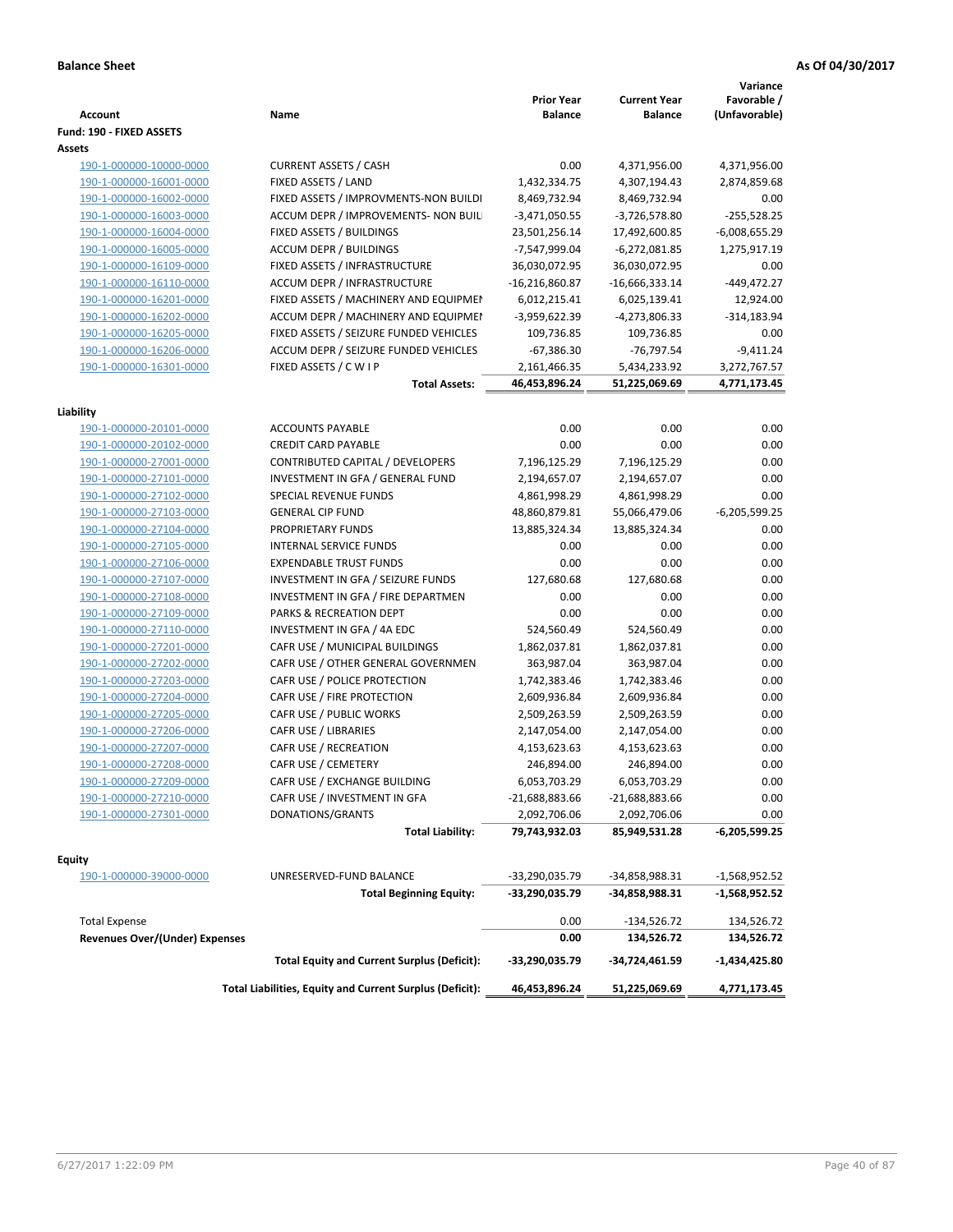| <b>Account</b>                        | Name                                                     | <b>Prior Year</b><br><b>Balance</b> | <b>Current Year</b><br><b>Balance</b> | Variance<br>Favorable /<br>(Unfavorable) |
|---------------------------------------|----------------------------------------------------------|-------------------------------------|---------------------------------------|------------------------------------------|
| <b>Fund: 191 - DEBT</b>               |                                                          |                                     |                                       |                                          |
| Assets                                |                                                          |                                     |                                       |                                          |
| 191-1-000000-12101-0000               | <b>BOND ISSUANCE COSTS</b>                               | 0.00                                | 0.00                                  | 0.00                                     |
| 191-1-000000-12201-0000               | DEFERRED CHARGES / BOND DISCOUNT                         | $-1,172,824.22$                     | $-1,044,044.26$                       | 128,779.96                               |
| 191-1-000000-14101-0000               | WTR/WWTR UTILITY FUND                                    | 0.00                                | 0.00                                  | 0.00                                     |
| 191-1-000000-17101-0000               | LONG-TERM DEBT / AMT TO BE PROVIDE                       | 7,551,515.46                        | 4,610,016.37                          | $-2,941,499.09$                          |
|                                       | <b>Total Assets:</b>                                     | 6,378,691.24                        | 3,565,972.11                          | $-2,812,719.13$                          |
| Liability                             |                                                          |                                     |                                       |                                          |
| 191-1-000000-20102-0000               | <b>CREDIT CARD PAYABLE</b>                               | 0.00                                | 0.00                                  | 0.00                                     |
| 191-1-000000-22002-0000               | VACATION/SICK PAYABLE                                    | 1,656,587.16                        | 1,631,580.90                          | 25,006.26                                |
| 191-1-000000-26001-0000               | <b>COMPENSATED ABSENCES PAY</b>                          | 1,600,423.44                        | 1,574,930.61                          | 25,492.83                                |
| 191-1-000000-26003-0000               | EXCESS SALES TAX DUE TO STATE OF TEXAS                   | 3,311,269.60                        | 3,223,783.60                          | 87,486.00                                |
| 191-1-000000-26101-0000               | <b>GENERAL OBLIG BONDS PAY</b>                           | 40,710,000.00                       | 37,819,000.00                         | 2,891,000.00                             |
| 191-1-000000-26103-0000               | DEFERRED LOSS/DEFEASEMENT                                | -976,585.99                         | $-843,796.95$                         | $-132,789.04$                            |
| 191-1-000000-26104-0000               | <b>ACCRETED INTEREST</b>                                 | 190,256.14                          | 165,929.14                            | 24,327.00                                |
| 191-1-000000-26105-0000               | INV NET OF RELATED DEBT                                  | -34,384,329.59                      | -34,384,329.59                        | 0.00                                     |
| 191-1-000000-26106-0000               | <b>RESTRICTED DEBT SERVICE</b>                           | 621,308.00                          | 621,308.00                            | 0.00                                     |
|                                       | <b>Total Liability:</b>                                  | 12,728,928.76                       | 9,808,405.71                          | 2,920,523.05                             |
| Equity                                |                                                          |                                     |                                       |                                          |
| 191-1-000000-39000-0000               | UNRESERVED-FUND BALANCE                                  | $-6,350,237.52$                     | $-6,242,433.60$                       | 107,803.92                               |
|                                       | <b>Total Beginning Equity:</b>                           | $-6,350,237.52$                     | $-6,242,433.60$                       | 107,803.92                               |
| <b>Total Expense</b>                  |                                                          | 0.00                                | 0.00                                  | 0.00                                     |
| <b>Revenues Over/(Under) Expenses</b> |                                                          | 0.00                                | 0.00                                  | 0.00                                     |
|                                       |                                                          |                                     |                                       |                                          |
|                                       | <b>Total Equity and Current Surplus (Deficit):</b>       | $-6,350,237.52$                     | $-6,242,433.60$                       | 107,803.92                               |
|                                       | Total Liabilities, Equity and Current Surplus (Deficit): | 6,378,691.24                        | 3,565,972.11                          | $-2,812,719.13$                          |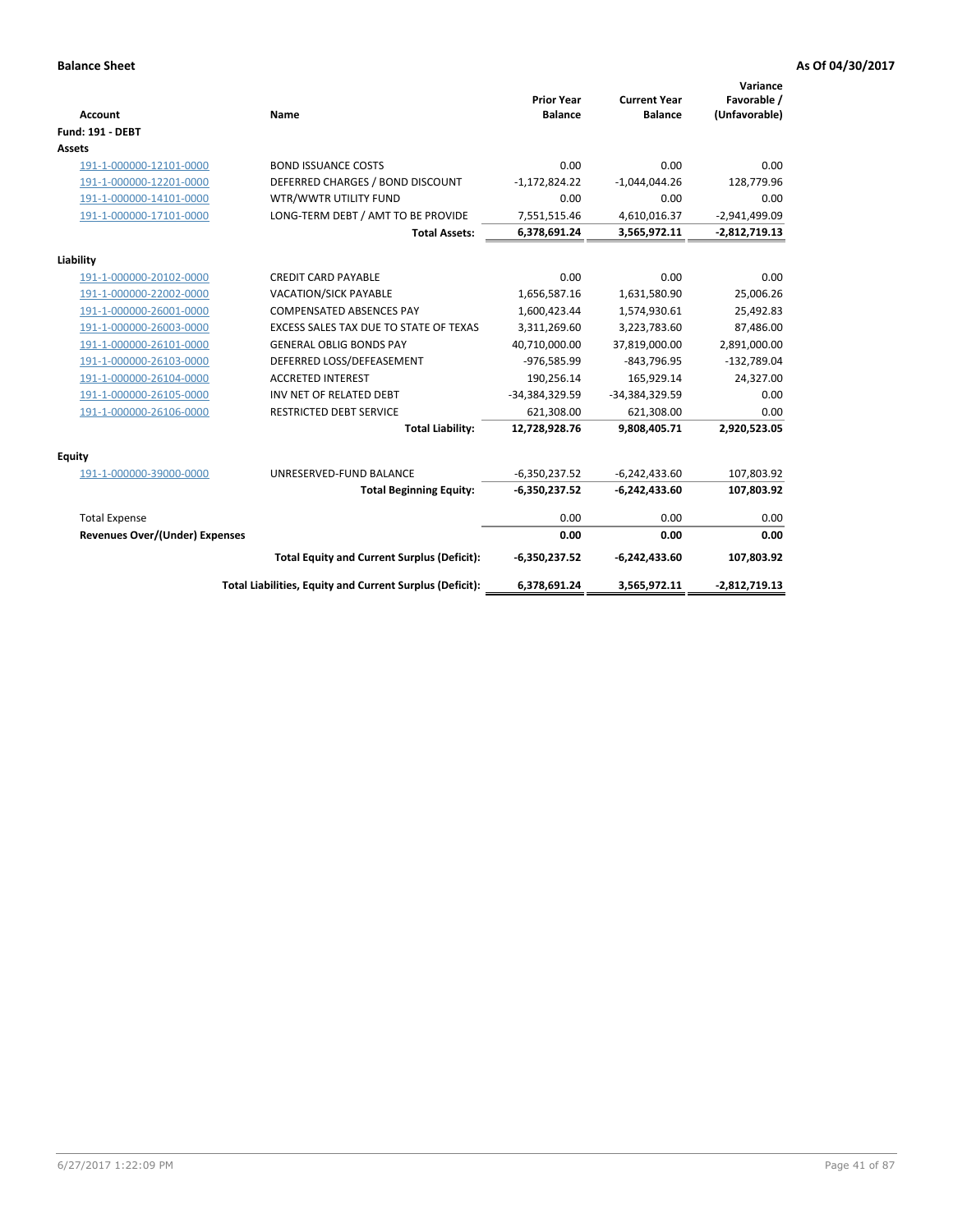|                                                    |                                                         | <b>Prior Year</b>    | <b>Current Year</b> | Variance<br>Favorable / |
|----------------------------------------------------|---------------------------------------------------------|----------------------|---------------------|-------------------------|
| <b>Account</b>                                     | Name                                                    | <b>Balance</b>       | <b>Balance</b>      | (Unfavorable)           |
| Fund: 192 - PAYROLL CLEARING<br>Assets             |                                                         |                      |                     |                         |
| 192-1-000000-10000-0000                            | <b>CURRENT ASSETS / CASH</b>                            | 167,078.66           | 243,787.39          | 76,708.73               |
| 192-1-000000-13201-0000                            | MISC ACCTS RECEIVABLE                                   | 2,228.78             | 1,482.18            | $-746.60$               |
| 192-1-000000-13203-0000                            | NON-CURRENT ASSETS / PREPAYMENTS                        | 0.00                 | 0.00                | 0.00                    |
| 192-1-000000-13205-0000                            | <b>INTEREST RECEIVABLE</b>                              | 0.00                 | 0.00                | 0.00                    |
|                                                    | <b>Total Assets:</b>                                    | 169,307.44           | 245,269.57          | 75,962.13               |
| Liability                                          |                                                         |                      |                     |                         |
| 192-1-000000-20101-0000                            | <b>ACCOUNTS PAYABLE</b>                                 | 0.00                 | 0.00                | 0.00                    |
| 192-1-000000-20102-0000                            | <b>CREDIT CARD PAYABLE</b>                              | 0.00                 | 0.00                | 0.00                    |
| 192-1-000000-20103-0000                            | ACCRUED ACCOUNTS PAYABLE                                | 0.00                 | 0.00                | 0.00                    |
| 192-1-000000-22001-0000                            | SALARIES PAYABLE                                        | 0.00                 | 122.90              | $-122.90$               |
| 192-1-000000-22002-0000                            | VACATION/SICK PAYABLE                                   | 0.00                 | 0.00                | 0.00                    |
| 192-1-000000-22101-0000                            | TAXES - FEDERAL WITHHOLDING                             | 0.00                 | 0.00                | 0.00                    |
| 192-1-000000-22102-0000                            | <b>TAXES - FICA</b>                                     | $-0.01$              | 0.00                | $-0.01$                 |
| 192-1-000000-22103-0000                            | <b>TAXES - MEDICARE</b>                                 | 0.00                 | 0.00                | 0.00                    |
| 192-1-000000-22201-0000                            | <b>INS - AFLAC</b>                                      | 473.27               | 6,992.13            | $-6,518.86$             |
| 192-1-000000-22202-0000                            | <b>INS - LIFE INSURANCE</b>                             | 0.00                 | 0.00                | 0.00                    |
| 192-1-000000-22203-0000                            | INS - CITY EMPLOYEE PORTION                             | 0.00                 | 0.00                | 0.00                    |
| 192-1-000000-22204-0000                            | INS - GEUS EMPLOYEE PORTION                             | 0.00                 | 0.00                | 0.00                    |
| 192-1-000000-22205-0000                            | INS - CITY EMPL-FLEXCARD                                | 8.54                 | 6,437.01            | $-6,428.47$             |
| 192-1-000000-22206-0000                            | INS - CITY EMPL-DEPENDENT CARE                          | 0.00                 | 0.00                | 0.00                    |
| 192-1-000000-22207-0000                            | INS - GEUS EMPL-HEALTH CARE                             | 0.00                 | 0.00                | 0.00                    |
| 192-1-000000-22208-0000                            | INS - AMERICAN FIDELITY                                 | 0.00                 | 0.00                | 0.00                    |
| 192-1-000000-22209-0000                            | INS - GEUS EMPL-DEPENDENT CARE                          | 0.00                 | 0.00                | 0.00                    |
| 192-1-000000-22210-0000                            | INS - CITY EMPLOYEE - OPT OU                            | 0.00                 | 0.00                | 0.00                    |
| 192-1-000000-22211-0000                            | INS - GEUS EMP - OPT OU                                 | 0.00                 | 0.00                | 0.00                    |
| 192-1-000000-22212-0000                            | <b>INS - VISION PLAN</b>                                | $-4,280.48$          | $-5,091.56$         | 811.08                  |
| 192-1-000000-22213-0000                            | INS - AIG CRITICAL CARE                                 | 0.00                 | 0.00                | 0.00                    |
| 192-1-000000-22214-0000                            | INS - AIG ACCIDENT                                      | 0.00                 | 0.00                | 0.00                    |
| 192-1-000000-22215-0000                            | INS - ALLSTATE CANCER                                   | 0.00                 | 0.00                | 0.00<br>0.00            |
| 192-1-000000-22216-0000<br>192-1-000000-22217-0000 | INS - CRITICAL ILLNESS/CHARTIS<br>INS - MUTUAL OF OMAHA | 0.00<br>$-12,902.02$ | 0.00<br>$-9,677.45$ | $-3,224.57$             |
| 192-1-000000-22218-0000                            | INS - TX LIFE                                           | 0.77                 | $-1,499.81$         | 1,500.58                |
| 192-1-000000-22219-0000                            | <b>INS - NEW YORK LIFE</b>                              | 0.00                 | 0.00                | 0.00                    |
| 192-1-000000-22220-0000                            | INS - AFLAC CRITICAL INSURANCE                          | 130.50               | 15.94               | 114.56                  |
| 192-1-000000-22223-0000                            | INS - DENTAL PLAN                                       | $-41,930.98$         | $-4,383.07$         | $-37,547.91$            |
| 192-1-000000-22301-0000                            | <b>RETIREMENT - TMRS</b>                                | 228,417.37           | 253,771.63          | $-25,354.26$            |
| 192-1-000000-22302-0000                            | RETIREMENT - F R & R                                    | -1,423.92            | $-2,133.29$         | 709.37                  |
| 192-1-000000-22303-0000                            | RETIREMENT - NATIONWIDE / PEBSCO                        | 0.00                 | 0.00                | 0.00                    |
| 192-1-000000-22304-0000                            | RETIREMENT - 401 ICMA RETIREMENT                        | 0.00                 | 0.00                | 0.00                    |
| 192-1-000000-22305-0000                            | RETIREMENT - VANTAGE CARE PRE-TAX RSP                   | 0.00                 | 0.00                | 0.00                    |
| 192-1-000000-22401-0000                            | <b>GARNISHMENT - TAX LEVY</b>                           | 0.00                 | 0.00                | 0.00                    |
| 192-1-000000-22402-0000                            | <b>GARNISHMENT - CHILD SUPPORT</b>                      | 0.00                 | 0.00                | 0.00                    |
| 192-1-000000-22403-0000                            | <b>GARNISHMENT - CHAPTER 13</b>                         | 0.00                 | 0.00                | 0.00                    |
| 192-1-000000-22404-0000                            | <b>GARNISHMENT - STUDENT LOAN</b>                       | 0.00                 | 0.00                | 0.00                    |
| 192-1-000000-22501-0000                            | <b>CHARITY PAYABLE</b>                                  | 0.00                 | 0.00                | 0.00                    |
| 192-1-000000-22502-0000                            | UNITED WAY                                              | 0.00                 | 0.00                | 0.00                    |
| 192-1-000000-22503-0000                            | AMERICAN CANCER SOCIETY                                 | 909.00               | 500.00              | 409.00                  |
| 192-1-000000-22601-0000                            | PR DEDUCT - SAVINGS BOND                                | 0.00                 | 0.00                | 0.00                    |
| 192-1-000000-22602-0000                            | PR DEDUCT - CREDIT UNION                                | 0.00                 | 0.00                | 0.00                    |
| 192-1-000000-22603-0000                            | PR DEDUCT - PRE PAID LEGAL FEE                          | $-94.60$             | $-68.70$            | $-25.90$                |
| 192-1-000000-22604-0000                            | PR DEDUCT - AUTO LEASE AGREEMENT                        | 0.00                 | 0.00                | 0.00                    |
| 192-1-000000-22605-0000                            | PR DEDUCT - YMCA                                        | 0.00                 | 0.00                | 0.00                    |
| 192-1-000000-22606-0000                            | PR DEDUCT - GAC                                         | 0.00                 | 0.00                | 0.00                    |
| 192-1-000000-22607-0000                            | PR DEDUCT - WEIGHT WATCHERS                             | 0.00                 | 0.00                | 0.00                    |
| 192-1-000000-22608-0000                            | PR DEDUCT - HUNT REG-FITNESS CTR                        | 0.00                 | 0.00                | 0.00                    |
| 192-1-000000-22609-0000                            | PR DEDUCT - MISCELLANEOUS                               | 0.00                 | 0.00                | 0.00                    |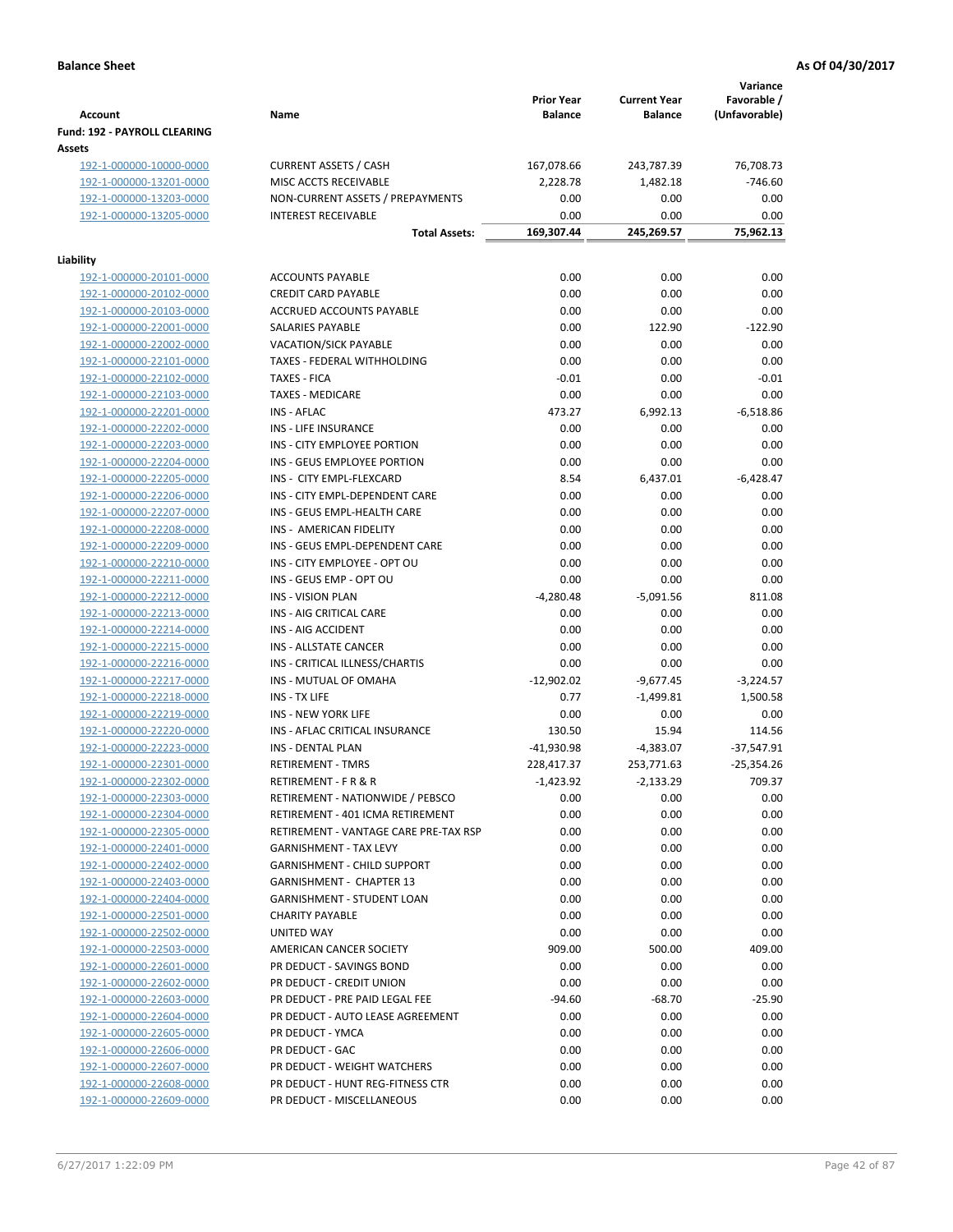| Account                 | Name                                                     | <b>Prior Year</b><br><b>Balance</b> | <b>Current Year</b><br><b>Balance</b> | Variance<br>Favorable /<br>(Unfavorable) |
|-------------------------|----------------------------------------------------------|-------------------------------------|---------------------------------------|------------------------------------------|
| 192-1-000000-22610-0000 | PR DEDUCT - MISC REIMB                                   | 0.00                                | 283.84                                | $-283.84$                                |
| 192-1-000000-22611-0000 | PR DEDUCT - GOLF COURSE FEES                             | 0.00                                | 0.00                                  | 0.00                                     |
| 192-1-000000-22612-0000 | PR DEDUCT - WEARING APPAREL                              | 0.00                                | 0.00                                  | 0.00                                     |
| 192-1-000000-22613-0000 | PR DEDUCT - SNAP FITNESS                                 | 0.00                                | 0.00                                  | 0.00                                     |
|                         | <b>Total Liability:</b>                                  | 169,307.44                          | 245,269.57                            | $-75,962.13$                             |
| <b>Equity</b>           |                                                          |                                     |                                       |                                          |
| 192-1-000000-39000-0000 | UNRESERVED-FUND BALANCE                                  | 0.00                                | 0.00                                  | 0.00                                     |
|                         | <b>Total Beginning Equity:</b>                           | 0.00                                | 0.00                                  | 0.00                                     |
|                         | <b>Total Equity and Current Surplus (Deficit):</b>       | 0.00                                | 0.00                                  | 0.00                                     |
|                         | Total Liabilities, Equity and Current Surplus (Deficit): | 169,307.44                          | 245,269.57                            | 75.962.13                                |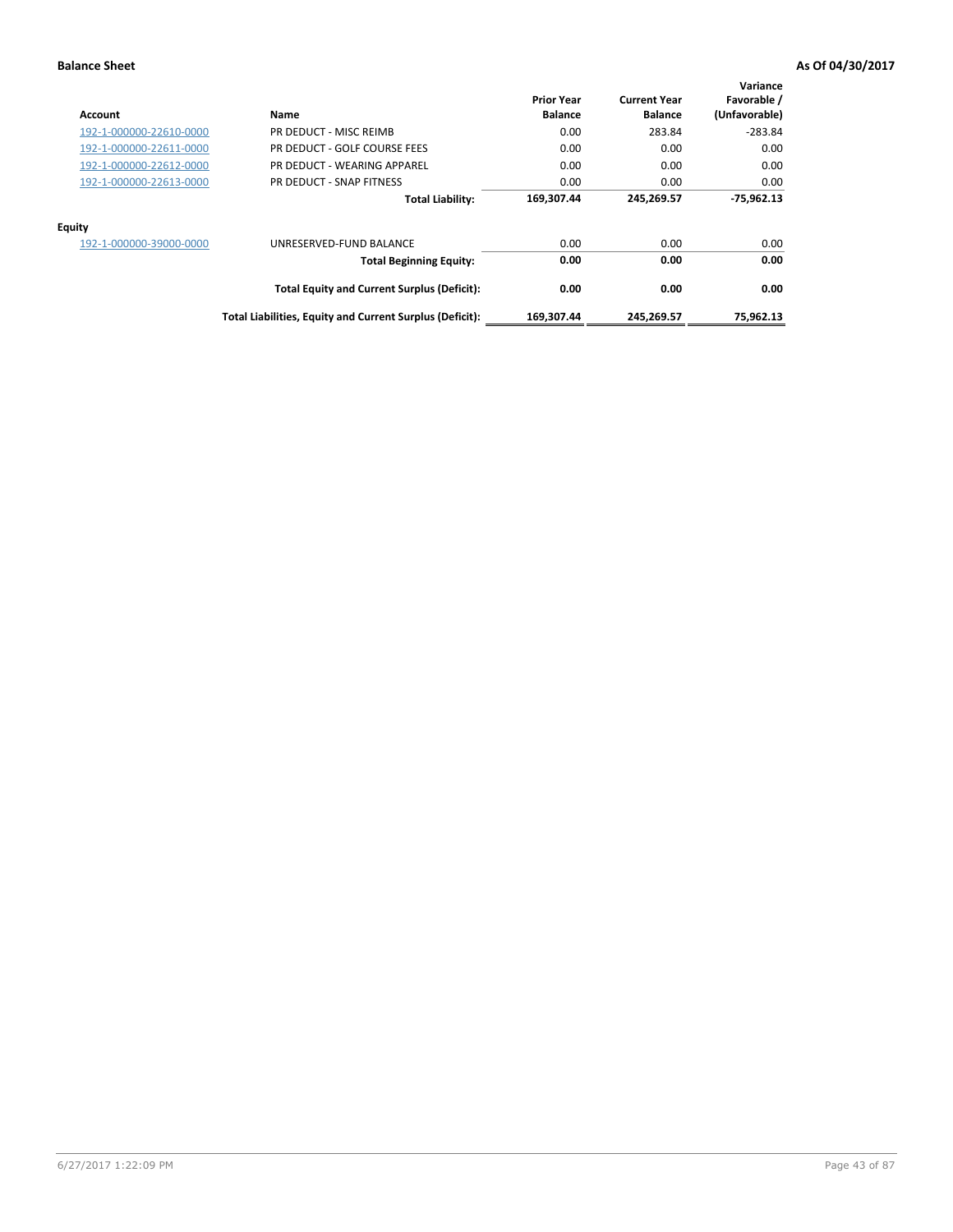|                                                    |                                                                              |                                     |                                       | Variance                     |
|----------------------------------------------------|------------------------------------------------------------------------------|-------------------------------------|---------------------------------------|------------------------------|
| <b>Account</b>                                     | Name                                                                         | <b>Prior Year</b><br><b>Balance</b> | <b>Current Year</b><br><b>Balance</b> | Favorable /<br>(Unfavorable) |
|                                                    |                                                                              |                                     |                                       |                              |
| Fund: 200 - WATER / WASTEWATER FUND<br>Assets      |                                                                              |                                     |                                       |                              |
| 200-2-000000-10000-0000                            | <b>CURRENT ASSETS / CASH</b>                                                 | 5,388,594.36                        | 4,244,325.92                          | $-1,144,268.44$              |
| 200-2-000000-12101-0000                            | <b>BOND ISSUANCE COSTS</b>                                                   | 0.00                                | 0.00                                  | 0.00                         |
| 200-2-000000-12201-0000                            | DEFERRED CHARGES / BOND DISCOUNT                                             | $-45,740.73$                        | $-40,463.35$                          | 5,277.38                     |
| 200-2-000000-13000-0000                            | <b>CUSTOMER ACCTS RECEIVABLE</b>                                             | 366,806.02                          | 405,376.29                            | 38,570.27                    |
| 200-2-000000-13001-0000                            | NON CURRENT CUSTOMER ACCTS RECEIVAE                                          | 152,432.33                          | 173,790.83                            | 21,358.50                    |
| 200-2-000000-13002-0000                            | ALLOW FOR UNCOLLECT REC                                                      | $-146,301.30$                       | $-180,628.30$                         | $-34,327.00$                 |
| 200-2-000000-13003-0000                            | UNBILLED YEAR-END ACCRUAL                                                    | 1,289,398.91                        | 993,472.42                            | -295,926.49                  |
| 200-2-000000-13004-0000                            | WASTE HAULER RECEIVABLE                                                      | 41,165.60                           | 47,713.35                             | 6,547.75                     |
| 200-2-000000-13007-0000                            | <b>RETURNED CHECKS</b>                                                       | 0.00                                | 0.00                                  | 0.00                         |
| 200-2-000000-13010-0000                            | <b>CADDO MILLS</b>                                                           | 0.00                                | 0.00                                  | 0.00                         |
| 200-2-000000-13201-0000                            | MISC ACCTS RECEIVABLE                                                        | 0.00                                | 0.00                                  | 0.00                         |
| 200-2-000000-13202-0000                            | <b>EMPLOYEE ADVANCES</b>                                                     | 0.00                                | 0.00                                  | 0.00                         |
| 200-2-000000-13203-0000                            | NON-CURRENT ASSETS / PREPAYMENTS                                             | 0.00                                | 0.00                                  | 0.00                         |
| 200-2-000000-13205-0000                            | <b>INTEREST RECEIVABLE</b>                                                   | 0.00                                | 0.00                                  | 0.00                         |
| 200-2-000000-14001-0000                            | DUE FROM / GENERAL FUND                                                      | 0.00                                | 0.00                                  | 0.00                         |
| 200-2-000000-14040-0000                            | <b>GENERAL CIP / GENERAL CIP</b>                                             | 0.00                                | 0.00                                  | 0.00                         |
| 200-2-000000-14120-0000                            | DUE FROM UTILITY CIP                                                         | 38,336,026.85                       | 38,336,026.85                         | 0.00                         |
| 200-2-000000-15401-0000                            | <b>INVENTORIES / WATER STOCK</b>                                             | 206,121.06                          | 255,981.59                            | 49,860.53                    |
| 200-2-000000-15501-0000                            | <b>INVENTORIES / WASTEWATER STOCK</b>                                        | 30,794.87                           | 37,338.12                             | 6,543.25                     |
| 200-2-000000-16001-0000                            | FIXED ASSETS / LAND                                                          | 685,983.11                          | 685,983.11                            | 0.00                         |
| 200-2-000000-16002-0000                            | FIXED ASSETS / IMPROVMENTS-NON BUILDI<br>ACCUM DEPR / IMPROVEMENTS-NON BUILI | 5,396,182.49                        | 5,396,182.49                          | 0.00                         |
| 200-2-000000-16003-0000<br>200-2-000000-16004-0000 | FIXED ASSETS / BUILDINGS                                                     | $-1,609,654.50$<br>23,420,667.00    | -1,804,747.08<br>23,420,073.36        | $-195,092.58$<br>$-593.64$   |
| 200-2-000000-16005-0000                            | <b>ACCUM DEPR / BUILDINGS</b>                                                | $-1,379,925.46$                     | $-1,845,303.04$                       | $-465,377.58$                |
| 200-2-000000-16006-0000                            | FIXED ASSETS / FILTRATION PLANT                                              | 10,529,295.00                       | 10,529,295.00                         | 0.00                         |
| 200-2-000000-16007-0000                            | ACCUM DEPR / FILTRATION PLANT                                                | -6,628,314.94                       | $-6,841,360.24$                       | $-213,045.30$                |
| 200-2-000000-16008-0000                            | FIXED ASSETS / WATER RECLAMATION PLAN                                        | 6,424,693.00                        | 7,272,907.47                          | 848,214.47                   |
| 200-2-000000-16009-0000                            | ACCUM DEPR / WATER RECLAMATION PLAN                                          | -5,797,976.53                       | -5,958,539.29                         | $-160,562.76$                |
| 200-2-000000-16101-0000                            | FIXED ASSETS / WATER MAINS                                                   | 19,560,838.81                       | 19,560,838.81                         | 0.00                         |
| 200-2-000000-16102-0000                            | <b>ACCUM DEPR / WATER MAINS</b>                                              | -8,898,988.27                       | -9,312,839.49                         | $-413,851.22$                |
| 200-2-000000-16103-0000                            | FIXED ASSETS / SANITARY SEWERS                                               | 25,544,578.76                       | 25,544,578.76                         | 0.00                         |
| 200-2-000000-16104-0000                            | <b>ACCUM DEPR / SANITARY SEWERS</b>                                          | -9,628,469.08                       | $-10,208,802.70$                      | $-580,333.62$                |
| 200-2-000000-16105-0000                            | FIXED ASSETS / RESERVOIRS & TANKS                                            | 1,023,525.00                        | 1,023,525.00                          | 0.00                         |
| 200-2-000000-16106-0000                            | ACCUM DEPR / RESERVOIRS & TANKS                                              | -796,294.04                         | $-805,299.50$                         | $-9,005.46$                  |
| 200-2-000000-16107-0000                            | FIXED ASSETS / PUMP STATIONS                                                 | 366,796.61                          | 366,796.61                            | 0.00                         |
| 200-2-000000-16108-0000                            | <b>ACCUM DEPR / PUMP STATIONS</b>                                            | $-265,667.46$                       | -279,980.46                           | $-14,313.00$                 |
| 200-2-000000-16201-0000                            | FIXED ASSETS / MACHINERY AND EQUIPMEN                                        | 2,680,080.80                        | 2,988,889.05                          | 308,808.25                   |
| 200-2-000000-16202-0000                            | ACCUM DEPR / MACHINERY AND EQUIPMEI                                          | $-1,267,769.25$                     | $-1,389,601.03$                       | $-121,831.78$                |
| 200-2-000000-16301-0000                            | FIXED ASSETS / C W I P                                                       | 0.00                                | 0.00                                  | 0.00                         |
| 200-2-000000-17501-0000                            | <b>EMPLOYEE CONTRIBUTIONS</b>                                                | 146,294.00                          | 143,748.00                            | $-2,546.00$                  |
| 200-2-000000-17504-0000                            | <b>INVESTMENT RETURN</b>                                                     | 106,189.00                          | 670,725.00                            | 564,536.00                   |
| 200-2-000000-17508-0000                            | <b>EXPERIENCE DIFFERENCE</b>                                                 | 1,275.00                            | 13,590.00                             | 12,315.00                    |
| 200-2-000000-17520-0000                            | <b>ASSUMPTION CHANGES</b>                                                    | 0.00                                | 178,221.00                            | 178,221.00                   |
|                                                    | <b>Total Assets:</b>                                                         | 105,232,637.02                      | 103,621,814.55                        | $-1,610,822.47$              |
| Liability                                          |                                                                              |                                     |                                       |                              |
| 200-2-000000-20101-0000                            | <b>ACCOUNTS PAYABLE</b>                                                      | 0.00                                | $-140.69$                             | 140.69                       |
| 200-2-000000-20102-0000                            | <b>CREDIT CARD PAYABLE</b>                                                   | 0.00                                | 0.00                                  | 0.00                         |
| 200-2-000000-20103-0000                            | ACCRUED ACCOUNTS PAYABLE                                                     | 0.00                                | 10,000.00                             | $-10,000.00$                 |
| 200-2-000000-20104-0000                            | <b>ESCHEATED LIABILITY</b>                                                   | 0.00                                | 0.00                                  | 0.00                         |
| 200-2-000000-20109-0000                            | <b>GENERAL OBLIG BONDS PAY</b>                                               | 1,334,000.00                        | 1,361,000.00                          | $-27,000.00$                 |
| 200-2-000000-20110-0000                            | REVENUE BONDS PAYABLE                                                        | 910,000.00                          | 925,000.00                            | $-15,000.00$                 |
| 200-2-000000-20112-0000                            | ACCRUED INTEREST PAYABLE                                                     | 77,667.06                           | 77,667.06                             | 0.00                         |
| 200-2-000000-20125-0000                            | SALES TAX PAYABLE / IN THE CITY                                              | 0.00                                | 0.00                                  | 0.00                         |
| 200-2-000000-20139-0000                            | RETAINAGES PAYABLE                                                           | 0.00                                | 0.00                                  | 0.00                         |
| 200-2-000000-20141-0000                            | <b>TELEPHONE CLEARING</b>                                                    | 0.01                                | 0.01                                  | 0.00                         |
| 200-2-000000-20160-0000                            | UNAPPLIED CREDIT                                                             | 0.00                                | 0.00                                  | 0.00                         |
|                                                    |                                                                              |                                     |                                       |                              |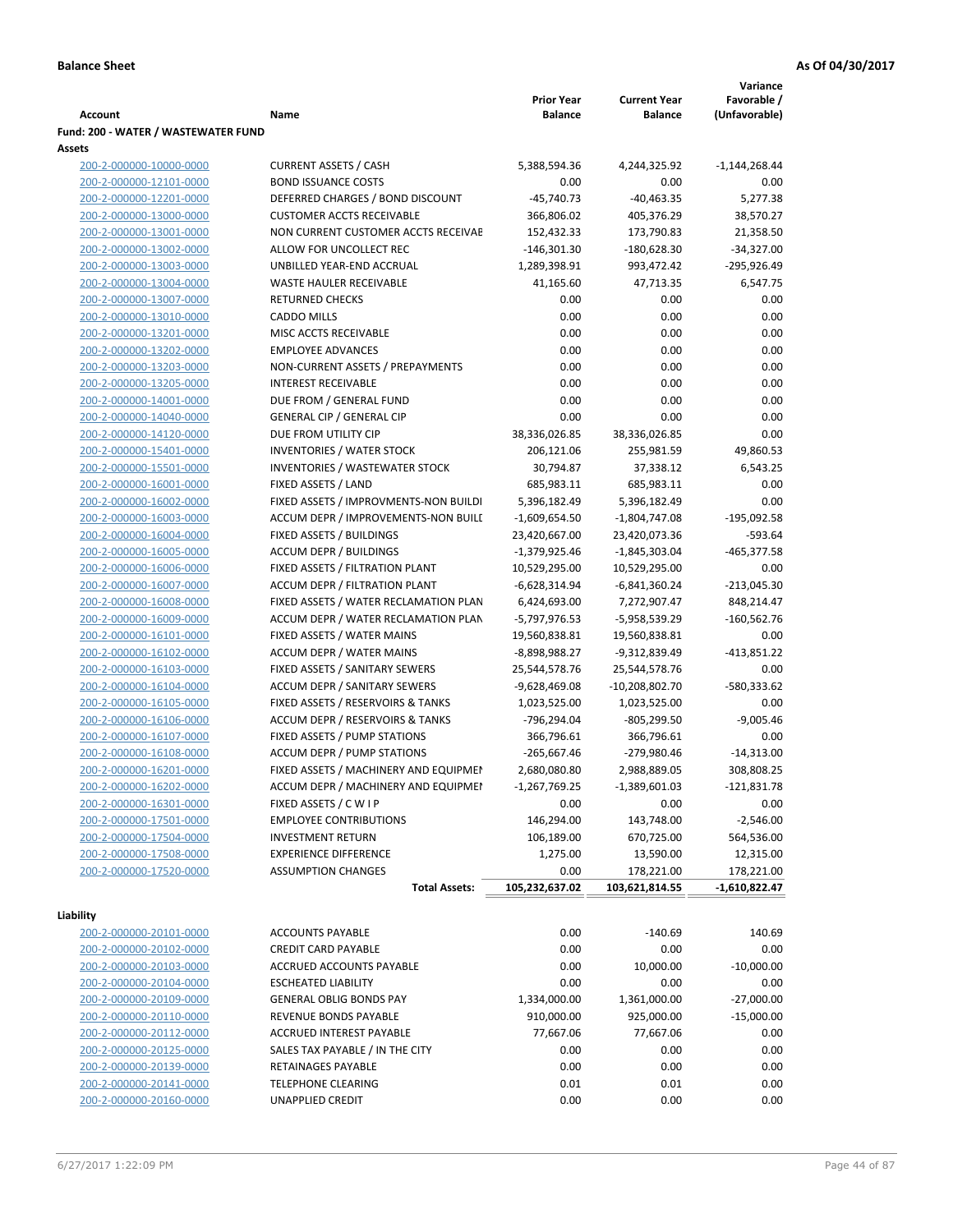|                                       |                                                          |                                     |                                       | Variance                     |
|---------------------------------------|----------------------------------------------------------|-------------------------------------|---------------------------------------|------------------------------|
| <b>Account</b>                        | Name                                                     | <b>Prior Year</b><br><b>Balance</b> | <b>Current Year</b><br><b>Balance</b> | Favorable /<br>(Unfavorable) |
| 200-2-000000-21001-0000               | <b>GENERAL FUND / GENERAL FUND</b>                       | 0.00                                | 0.00                                  | 0.00                         |
| 200-2-000000-21101-0000               | ENTERPRISE / WTR/WWTR UTILITY FUND                       | 0.00                                | 0.00                                  | 0.00                         |
| 200-2-000000-22001-0000               | <b>SALARIES PAYABLE</b>                                  | 66,832.69                           | 72,876.25                             | $-6,043.56$                  |
| 200-2-000000-22002-0000               | <b>VACATION/SICK PAYABLE</b>                             | 184,901.55                          | 184,856.65                            | 44.90                        |
| 200-2-000000-23001-0000               | CAPITAL LEASE PAYABLE                                    | 0.00                                | 0.00                                  | 0.00                         |
| 200-2-000000-24001-0000               | O/S CHECKS PAYABLE                                       | 0.00                                | 0.00                                  | 0.00                         |
| 200-2-000000-24002-0000               | <b>CUSTOMER DEPOSITS</b>                                 | 613,351.48                          | 658,734.07                            | $-45,382.59$                 |
| 200-2-000000-24003-0000               | <b>CUSTOMER OVERPMT SUSPENSE</b>                         | 85,162.60                           | 99,233.81                             | $-14,071.21$                 |
| 200-2-000000-24004-0000               | <b>INTEREST PAYABLE ON DEP</b>                           | 0.00                                | 0.00                                  | 0.00                         |
| 200-2-000000-24005-0000               | <b>ACCRUED INT PAY ON DEP</b>                            | 0.00                                | 0.00                                  | 0.00                         |
| 200-2-000000-24006-0000               | <b>AWAITING CUSTOMER SETUP</b>                           | 1,955.61                            | 1,955.61                              | 0.00                         |
| 200-2-000000-24007-0000               | <b>BILLED DEPOSITS SUSPENSE</b>                          | 0.00                                | 0.00                                  | 0.00                         |
| 200-2-000000-26001-0000               | <b>COMPENSATED ABSENCES PAY</b>                          | 251,537.37                          | 238,102.66                            | 13,434.71                    |
| 200-2-000000-26101-0000               | <b>GENERAL OBLIG BONDS PAY</b>                           | 10,207,000.00                       | 8,846,000.00                          | 1,361,000.00                 |
| 200-2-000000-26102-0000               | <b>REVENUE BONDS PAYABLE</b>                             | 15,070,000.00                       | 14,145,000.00                         | 925,000.00                   |
| 200-2-000000-26103-0000               | DEFERRED LOSS/DEFEASEMENT                                | $-363,302.13$                       | $-317,889.28$                         | $-45,412.85$                 |
| 200-2-000000-27001-0000               | <b>CONTRIBUTED CAPITAL</b>                               | 0.00                                | 0.00                                  | 0.00                         |
| 200-2-000000-27002-0000               | CONTRIBUTED CAPITAL / DEVELOPERS                         | 0.00                                | 0.00                                  | 0.00                         |
| 200-2-000000-29300-0000               | <b>ENCUMBRANCE SUMMARY</b>                               | 0.00                                | 0.00                                  | 0.00                         |
| 200-2-000000-29400-0100               | RESERVED ACCOUNT / ENCUMBRANCES                          | 0.00                                | 0.00                                  | 0.00                         |
| 200-2-000000-29999-0000               | <b>NET PENSION LIABILITY</b>                             | 191,698.00                          | 1,133,409.00                          | $-941,711.00$                |
| 200-2-000000-92080-0000               | <b>GLTDAG</b>                                            | 0.00                                | 0.00                                  | 0.00                         |
|                                       | <b>Total Liability:</b>                                  | 28,630,804.24                       | 27,435,805.15                         | 1,194,999.09                 |
| Equity                                |                                                          |                                     |                                       |                              |
| 200-2-000000-39000-0000               | UNRESERVED-FUND BALANCE                                  | 0.00                                | 0.00                                  | 0.00                         |
| 200-2-000000-39100-0000               | UNRESERVED-RET. EARNINGS                                 | 77,295,959.47                       | 77,527,044.89                         | 231,085.42                   |
| 200-2-000000-39150-0000               | RESERVED-RET. EARNINGS                                   | 0.00                                | 0.00                                  | 0.00                         |
| 200-2-000000-39500-0000               | NET POSITION - PENSION                                   | $-965.00$                           | $-965.00$                             | 0.00                         |
|                                       | <b>Total Beginning Equity:</b>                           | 77,294,994.47                       | 77,526,079.89                         | 231,085.42                   |
| <b>Total Revenue</b>                  |                                                          | 7,254,655.08                        | 7,047,226.82                          | $-207,428.26$                |
| <b>Total Expense</b>                  |                                                          | 7,947,816.77                        | 8,387,297.31                          | -439,480.54                  |
| <b>Revenues Over/(Under) Expenses</b> |                                                          | $-693,161.69$                       | -1,340,070.49                         | $-646,908.80$                |
|                                       | <b>Total Equity and Current Surplus (Deficit):</b>       | 76,601,832.78                       | 76,186,009.40                         | $-415,823.38$                |
|                                       | Total Liabilities, Equity and Current Surplus (Deficit): | 105,232,637.02                      | 103,621,814.55                        | $-1,610,822.47$              |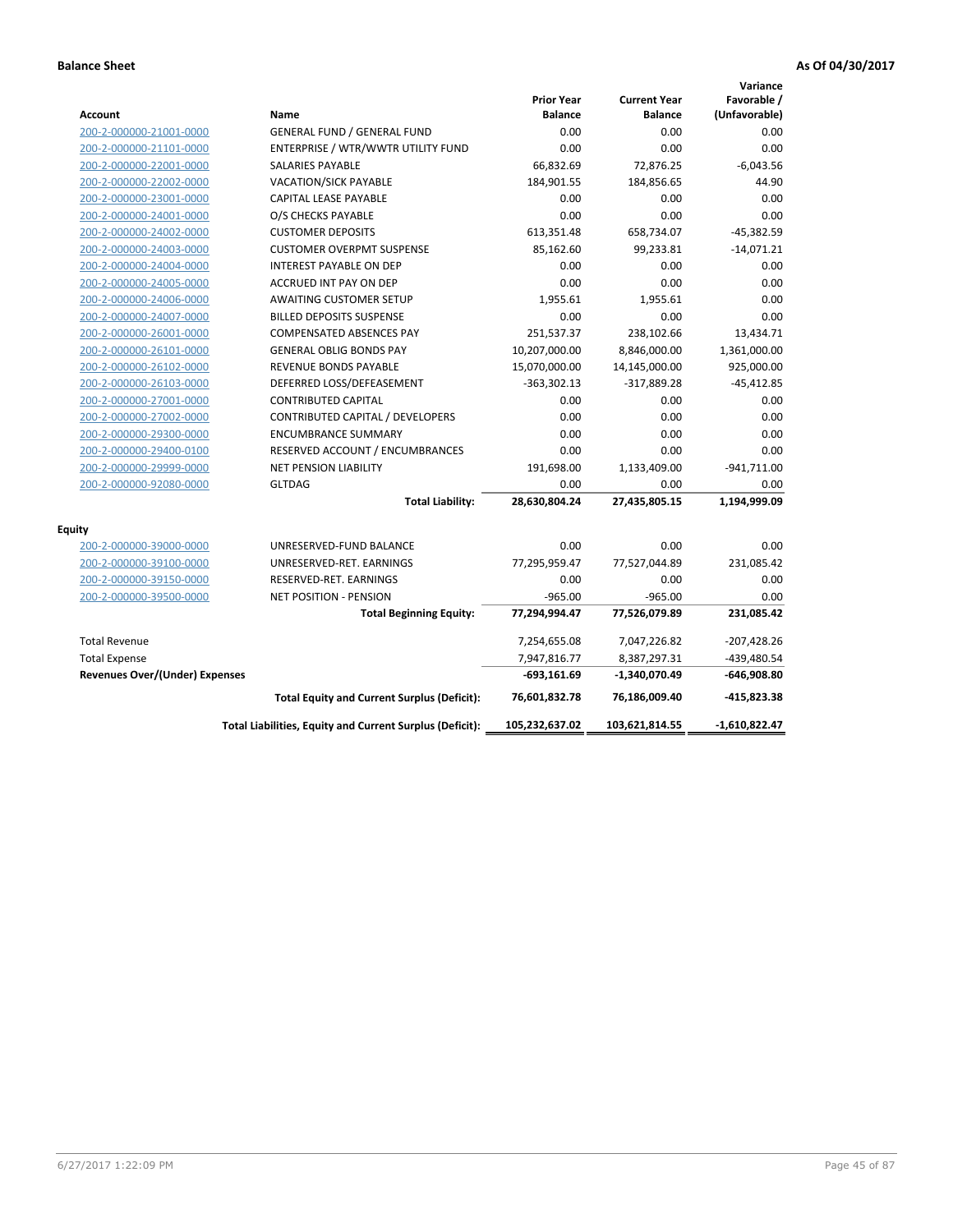| <b>Account</b>                        | Name                                                     | <b>Prior Year</b><br><b>Balance</b> | <b>Current Year</b><br><b>Balance</b> | Variance<br>Favorable /<br>(Unfavorable) |
|---------------------------------------|----------------------------------------------------------|-------------------------------------|---------------------------------------|------------------------------------------|
| <b>Fund: 210 - WATER IMPACT FEES</b>  |                                                          |                                     |                                       |                                          |
| <b>Assets</b>                         |                                                          |                                     |                                       |                                          |
| 210-2-000000-10000-0000               | <b>CURRENT ASSETS / CASH</b>                             | 36.73                               | 36.80                                 | 0.07                                     |
| 210-2-000000-13201-0000               | MISC ACCTS RECEIVABLE                                    | 0.00                                | 0.00                                  | 0.00                                     |
| 210-2-000000-13205-0000               | <b>INTEREST RECEIVABLE</b>                               | 0.00                                | 0.00                                  | 0.00                                     |
|                                       | <b>Total Assets:</b>                                     | 36.73                               | 36.80                                 | 0.07                                     |
| Liability                             |                                                          |                                     |                                       |                                          |
| 210-2-000000-20101-0000               | <b>ACCOUNTS PAYABLE</b>                                  | 0.00                                | 0.00                                  | 0.00                                     |
| 210-2-000000-20103-0000               | <b>ACCRUED ACCOUNTS PAYABLE</b>                          | 0.00                                | 0.00                                  | 0.00                                     |
| 210-2-000000-29300-0000               | <b>ENCUMBRANCE SUMMARY</b>                               | 0.00                                | 0.00                                  | 0.00                                     |
| 210-2-000000-29400-0000               | RESERVED ACCOUNT / ENCUMBRANCES                          | 0.00                                | 0.00                                  | 0.00                                     |
|                                       | <b>Total Liability:</b>                                  | 0.00                                | 0.00                                  | 0.00                                     |
| <b>Equity</b>                         |                                                          |                                     |                                       |                                          |
| 210-2-000000-39000-0000               | UNRESERVED-FUND BALANCE                                  | 0.00                                | 0.00                                  | 0.00                                     |
| 210-2-000000-39100-0000               | UNRESERVED-RET. EARNINGS                                 | 36.65                               | 36.78                                 | 0.13                                     |
|                                       | <b>Total Beginning Equity:</b>                           | 36.65                               | 36.78                                 | 0.13                                     |
| <b>Total Revenue</b>                  |                                                          | 0.09                                | 0.02                                  | $-0.07$                                  |
| <b>Total Expense</b>                  |                                                          | 0.01                                | 0.00                                  | 0.01                                     |
| <b>Revenues Over/(Under) Expenses</b> |                                                          | 0.08                                | 0.02                                  | $-0.06$                                  |
|                                       | <b>Total Equity and Current Surplus (Deficit):</b>       | 36.73                               | 36.80                                 | 0.07                                     |
|                                       | Total Liabilities, Equity and Current Surplus (Deficit): | 36.73                               | 36.80                                 | 0.07                                     |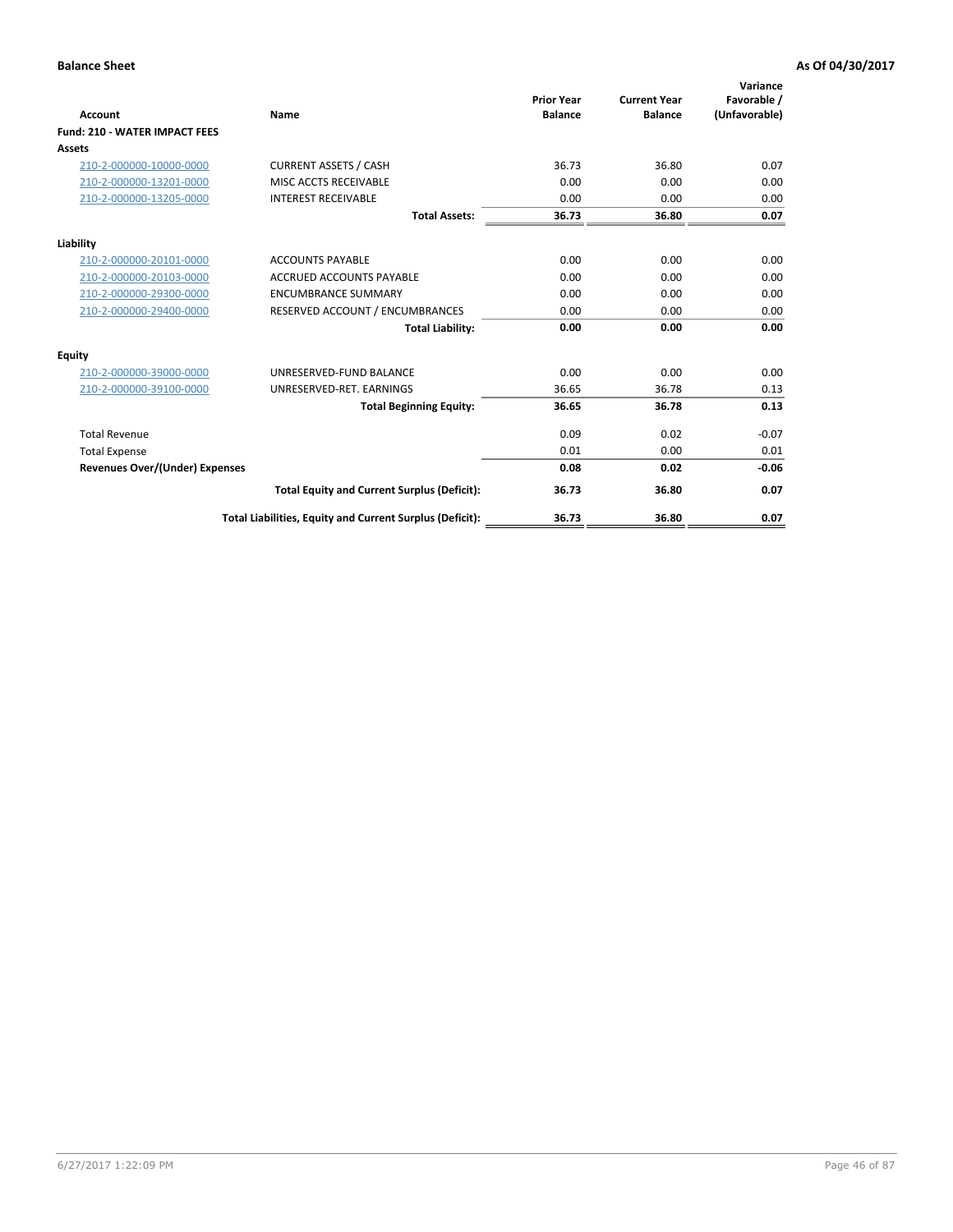| <b>Account</b>                            | Name                                                     | <b>Prior Year</b><br><b>Balance</b> | <b>Current Year</b><br><b>Balance</b> | Variance<br>Favorable /<br>(Unfavorable) |
|-------------------------------------------|----------------------------------------------------------|-------------------------------------|---------------------------------------|------------------------------------------|
| <b>Fund: 211 - WASTEWATER IMPACT FEES</b> |                                                          |                                     |                                       |                                          |
| <b>Assets</b>                             |                                                          |                                     |                                       |                                          |
| 211-2-000000-10000-0000                   | <b>CURRENT ASSETS / CASH</b>                             | 1,994.28                            | 1,996.60                              | 2.32                                     |
| 211-2-000000-13201-0000                   | MISC ACCTS RECEIVABLE                                    | 0.00                                | 0.00                                  | 0.00                                     |
| 211-2-000000-13205-0000                   | <b>INTEREST RECEIVABLE</b>                               | 0.00                                | 0.00                                  | 0.00                                     |
|                                           | <b>Total Assets:</b>                                     | 1,994.28                            | 1,996.60                              | 2.32                                     |
| Liability                                 |                                                          |                                     |                                       |                                          |
| 211-2-000000-20101-0000                   | <b>ACCOUNTS PAYABLE</b>                                  | 0.00                                | 0.00                                  | 0.00                                     |
| 211-2-000000-20103-0000                   | <b>ACCRUED ACCOUNTS PAYABLE</b>                          | 0.00                                | 0.00                                  | 0.00                                     |
|                                           | <b>Total Liability:</b>                                  | 0.00                                | 0.00                                  | 0.00                                     |
| <b>Equity</b>                             |                                                          |                                     |                                       |                                          |
| 211-2-000000-39000-0000                   | UNRESERVED-FUND BALANCE                                  | 0.00                                | 0.00                                  | 0.00                                     |
| 211-2-000000-39100-0000                   | UNRESERVED-RET. EARNINGS                                 | 1,991.86                            | 1,996.75                              | 4.89                                     |
|                                           | <b>Total Beginning Equity:</b>                           | 1,991.86                            | 1,996.75                              | 4.89                                     |
| <b>Total Revenue</b>                      |                                                          | 4.29                                | 0.60                                  | $-3.69$                                  |
| <b>Total Expense</b>                      |                                                          | 1.87                                | 0.75                                  | 1.12                                     |
| <b>Revenues Over/(Under) Expenses</b>     |                                                          | 2.42                                | $-0.15$                               | $-2.57$                                  |
|                                           | <b>Total Equity and Current Surplus (Deficit):</b>       | 1,994.28                            | 1,996.60                              | 2.32                                     |
|                                           | Total Liabilities, Equity and Current Surplus (Deficit): | 1,994.28                            | 1,996.60                              | 2.32                                     |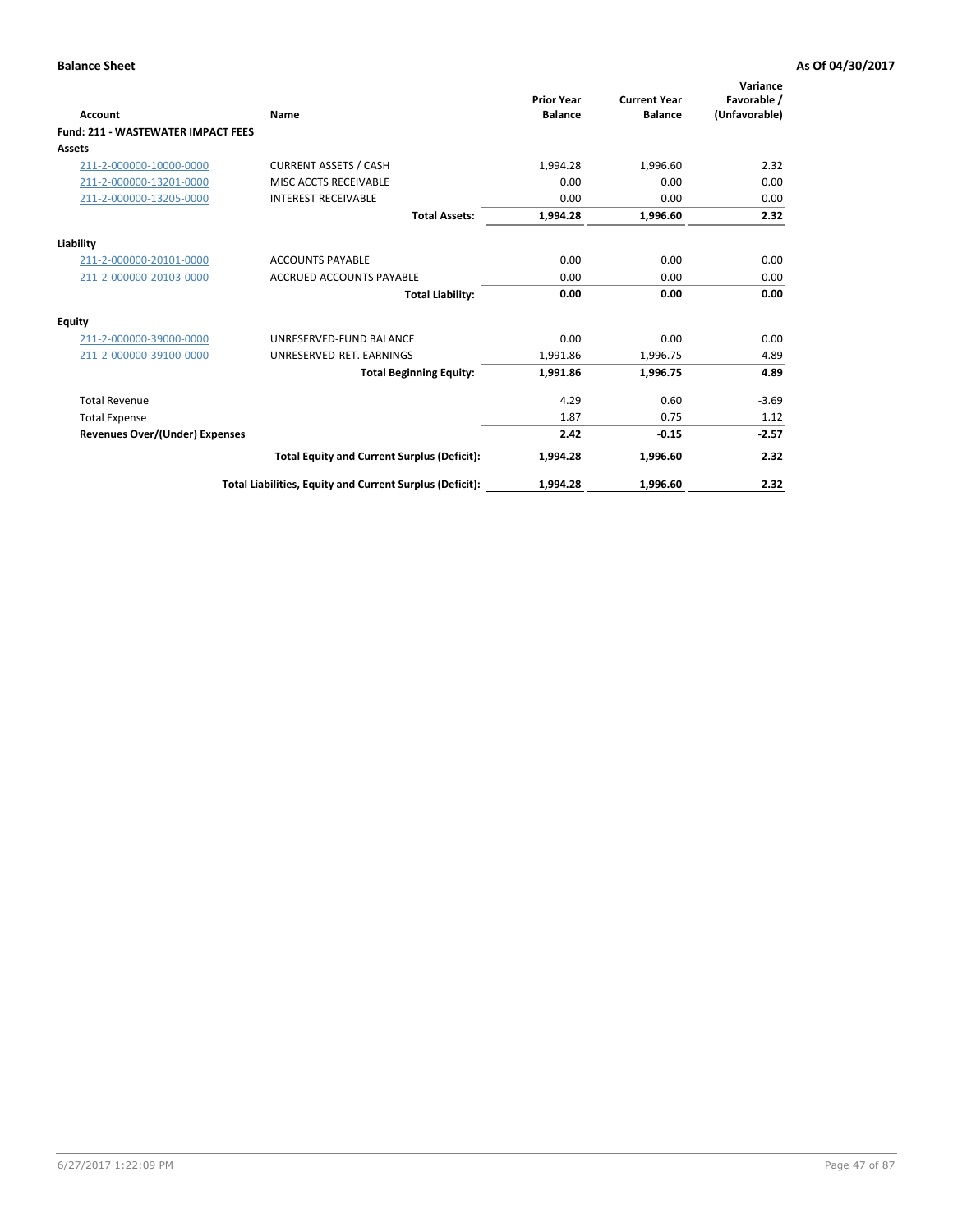| <b>Account</b>                        | Name                                                      | <b>Prior Year</b><br><b>Balance</b> | <b>Current Year</b><br><b>Balance</b> | Variance<br>Favorable /<br>(Unfavorable) |
|---------------------------------------|-----------------------------------------------------------|-------------------------------------|---------------------------------------|------------------------------------------|
|                                       | Fund: 212 - TX COMMUNITY DEV SWR SYSTEM IMPROV PROG GRANT |                                     |                                       |                                          |
| <b>Assets</b>                         |                                                           |                                     |                                       |                                          |
| 212-2-000000-10000-0000               | <b>CURRENT ASSETS / CASH</b>                              | 0.00                                | 0.00                                  | 0.00                                     |
| 212-2-000000-13201-0000               | MISC ACCTS RECEIVABLE                                     | 0.00                                | 0.00                                  | 0.00                                     |
| 212-2-000000-13205-0000               | <b>INTEREST RECEIVABLE</b>                                | 0.00                                | 0.00                                  | 0.00                                     |
| 212-2-000000-16301-0000               | FIXED ASSETS / C W I P                                    | 0.00                                | 0.00                                  | 0.00                                     |
|                                       | <b>Total Assets:</b>                                      | 0.00                                | 0.00                                  | 0.00                                     |
| Liability                             |                                                           |                                     |                                       |                                          |
| 212-2-000000-20101-0000               | <b>ACCOUNTS PAYABLE</b>                                   | 0.00                                | 0.00                                  | 0.00                                     |
| 212-2-000000-20102-0000               | <b>CREDIT CARD PAYABLE</b>                                | 0.00                                | 0.00                                  | 0.00                                     |
| 212-2-000000-20103-0000               | <b>ACCRUED ACCOUNTS PAYABLE</b>                           | 0.00                                | 0.00                                  | 0.00                                     |
| 212-2-000000-20139-0000               | <b>RETAINAGES PAYABLE</b>                                 | 0.00                                | 0.00                                  | 0.00                                     |
| 212-2-000000-20902-0000               | DEFERRED GRANT REVENUE                                    | 0.00                                | 0.00                                  | 0.00                                     |
| 212-2-000000-21001-0000               | <b>GENERAL FUND / GENERAL FUND</b>                        | 0.00                                | 0.00                                  | 0.00                                     |
| 212-2-000000-29300-0000               | <b>ENCUMBRANCE SUMMARY</b>                                | 0.00                                | 0.00                                  | 0.00                                     |
| 212-2-000000-29400-0100               | RESERVED ACCOUNT / ENCUMBRANCES                           | 0.00                                | 0.00                                  | 0.00                                     |
|                                       | <b>Total Liability:</b>                                   | 0.00                                | 0.00                                  | 0.00                                     |
| <b>Equity</b>                         |                                                           |                                     |                                       |                                          |
| 212-2-000000-39100-0000               | UNRESERVED-RET. EARNINGS                                  | 0.00                                | 0.00                                  | 0.00                                     |
|                                       | <b>Total Beginning Equity:</b>                            | 0.00                                | 0.00                                  | 0.00                                     |
| <b>Total Revenue</b>                  |                                                           | 0.00                                | 0.00                                  | 0.00                                     |
| <b>Total Expense</b>                  |                                                           | 0.00                                | 0.00                                  | 0.00                                     |
| <b>Revenues Over/(Under) Expenses</b> |                                                           | 0.00                                | 0.00                                  | 0.00                                     |
|                                       | <b>Total Equity and Current Surplus (Deficit):</b>        | 0.00                                | 0.00                                  | 0.00                                     |
|                                       | Total Liabilities, Equity and Current Surplus (Deficit):  | 0.00                                | 0.00                                  | 0.00                                     |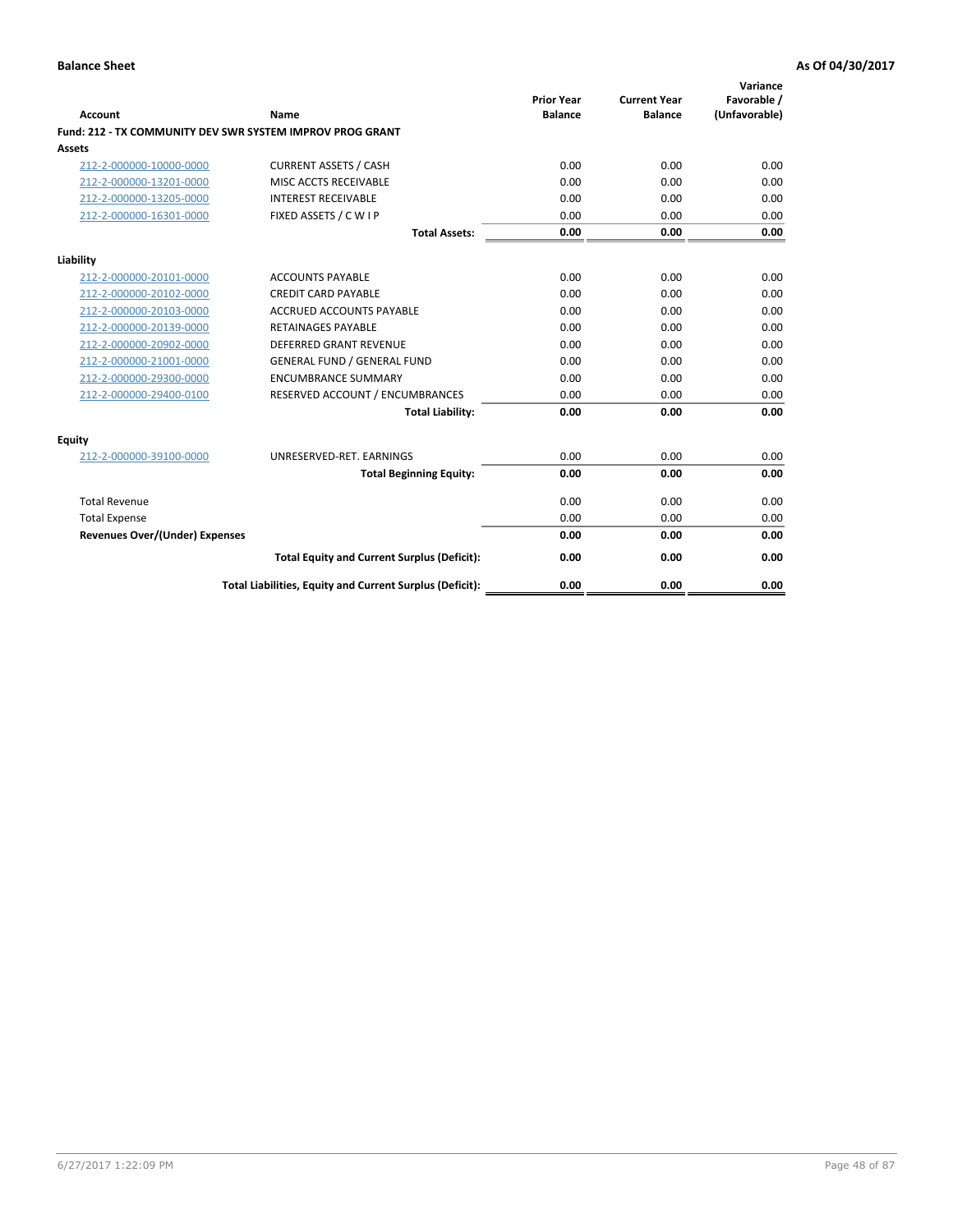| Account                                            | Name                                                     | <b>Prior Year</b><br><b>Balance</b> | <b>Current Year</b><br><b>Balance</b> | Variance<br>Favorable /<br>(Unfavorable) |
|----------------------------------------------------|----------------------------------------------------------|-------------------------------------|---------------------------------------|------------------------------------------|
| Fund: 216 - UTILIITY CIP FUND                      |                                                          |                                     |                                       |                                          |
| <b>Assets</b>                                      |                                                          |                                     |                                       |                                          |
| 216-2-000000-10000-0000                            | <b>CURRENT ASSETS / CASH</b>                             | 2,921,427.33                        | 4,875,527.71                          | 1,954,100.38                             |
| 216-2-000000-11101-0000                            | MBIA ACCOUNTS / 2002 WSSR                                | 0.00                                | 0.00                                  | 0.00                                     |
| 216-2-000000-11103-0000                            | <b>2005 WSSR</b>                                         | 0.00                                | 0.00                                  | 0.00                                     |
| 216-2-000000-11403-0000                            | RESERVE FUND / 2003 WSSR                                 | 0.01                                | 0.00<br>0.00                          | $-0.01$<br>0.00                          |
| 216-2-000000-11503-0000                            | 2008WSSR CONST 486000273                                 | 0.00<br>0.00                        | 0.00                                  | 0.00                                     |
| 216-2-000000-13000-0000                            | <b>CUSTOMER ACCTS RECEIVABLE</b>                         |                                     |                                       |                                          |
| 216-2-000000-13002-0000                            | ALLOW FOR UNCOLLECT REC                                  | 0.00                                | 0.00                                  | 0.00<br>0.00                             |
| 216-2-000000-13003-0000                            | UNBILLED YEAR-END ACCRUAL                                | 0.00<br>0.00                        | 0.00<br>0.00                          |                                          |
| 216-2-000000-13201-0000                            | MISC ACCTS RECEIVABLE<br><b>INTEREST RECEIVABLE</b>      |                                     | 0.00                                  | 0.00<br>0.00                             |
| 216-2-000000-13205-0000<br>216-2-000000-16301-0000 | FIXED ASSETS / C W I P                                   | 0.00<br>958,468.54                  | 342,655.91                            | $-615,812.63$                            |
|                                                    | <b>Total Assets:</b>                                     | 3,879,895.88                        | 5,218,183.62                          | 1,338,287.74                             |
|                                                    |                                                          |                                     |                                       |                                          |
| Liability                                          |                                                          |                                     |                                       |                                          |
| 216-2-000000-20101-0000                            | <b>ACCOUNTS PAYABLE</b>                                  | 0.00                                | 0.00                                  | 0.00                                     |
| 216-2-000000-20102-0000                            | <b>CREDIT CARD PAYABLE</b>                               | 0.00                                | 0.00                                  | 0.00                                     |
| 216-2-000000-20103-0000                            | <b>ACCRUED ACCOUNTS PAYABLE</b>                          | 0.00                                | 0.00                                  | 0.00                                     |
| 216-2-000000-20113-0000                            | <b>DEVELOPERS ESCROW</b>                                 | 0.00                                | 0.00                                  | 0.00                                     |
| 216-2-000000-20139-0000                            | RETAINAGES PAYABLE                                       | 36,096.57                           | 0.00                                  | 36,096.57                                |
| 216-2-000000-21101-0000                            | ENTERPRISE / WTR/WWTR UTILITY FUND                       | 18,939,652.64                       | 18,939,652.64                         | 0.00                                     |
| 216-2-000000-29300-0000                            | <b>ENCUMBRANCE SUMMARY</b>                               | 0.00                                | 0.00                                  | 0.00                                     |
| 216-2-000000-29400-0100                            | RESERVED ACCOUNT / ENCUMBRANCES                          | 0.00                                | 0.00                                  | 0.00                                     |
|                                                    | <b>Total Liability:</b>                                  | 18,975,749.21                       | 18,939,652.64                         | 36,096.57                                |
| <b>Equity</b>                                      |                                                          |                                     |                                       |                                          |
| 216-2-000000-39000-0000                            | UNRESERVED-FUND BALANCE                                  | 0.00                                | 0.00                                  | 0.00                                     |
| 216-2-000000-39100-0000                            | UNRESERVED-RET. EARNINGS                                 | -15,886,357.89                      | $-15, 153, 579.94$                    | 732,777.95                               |
|                                                    | <b>Total Beginning Equity:</b>                           | $-15,886,357.89$                    | $-15,153,579.94$                      | 732,777.95                               |
| <b>Total Revenue</b>                               |                                                          | 1,050,678.42                        | 1,729,387.31                          | 678,708.89                               |
| <b>Total Expense</b>                               |                                                          | 260,173.86                          | 297,276.39                            | $-37,102.53$                             |
| <b>Revenues Over/(Under) Expenses</b>              |                                                          | 790,504.56                          | 1,432,110.92                          | 641,606.36                               |
|                                                    | <b>Total Equity and Current Surplus (Deficit):</b>       | -15,095,853.33                      | $-13,721,469.02$                      | 1,374,384.31                             |
|                                                    | Total Liabilities, Equity and Current Surplus (Deficit): | 3,879,895.88                        | 5,218,183.62                          | 1,338,287.74                             |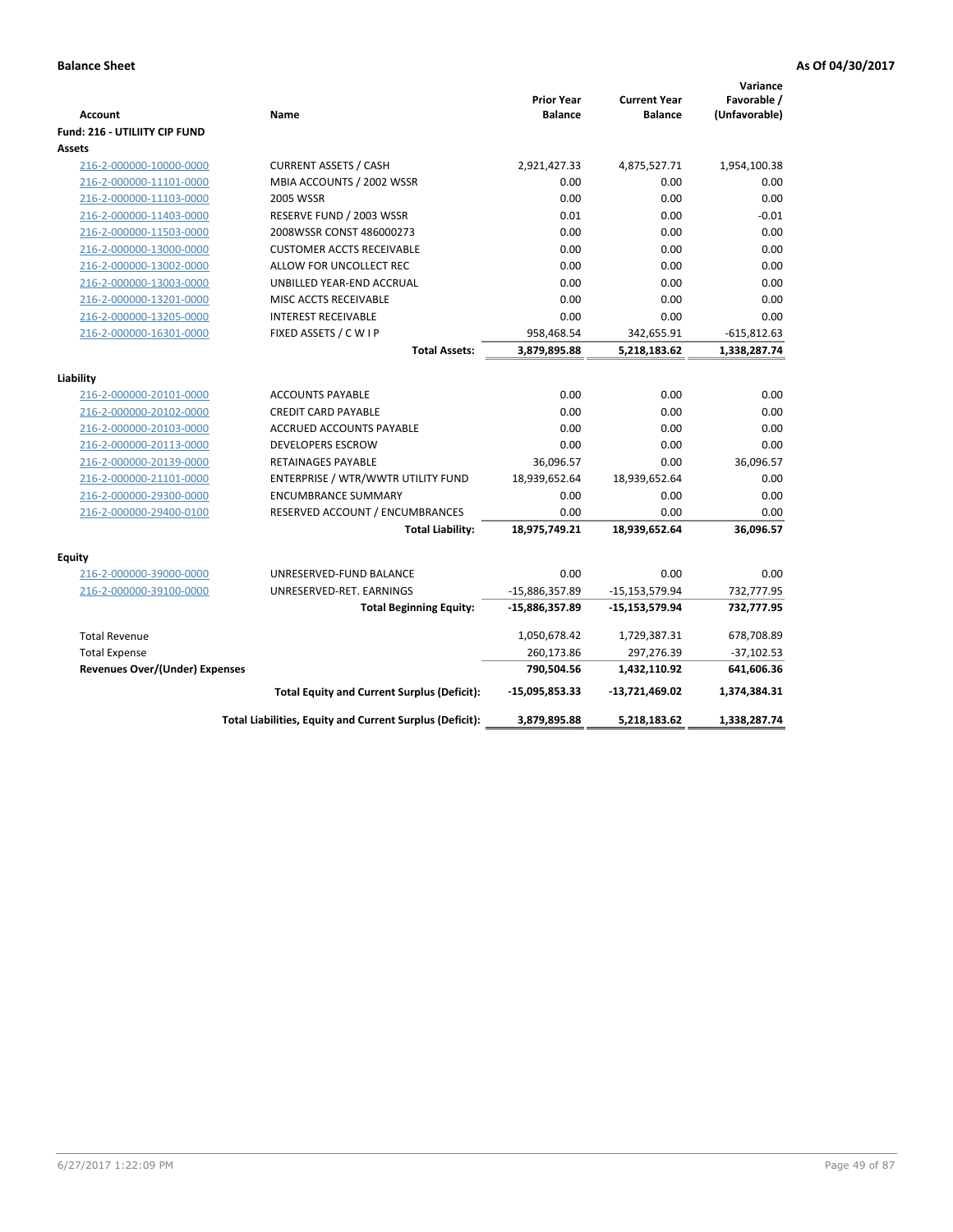| <b>Account</b>                                 | <b>Name</b>                                              | <b>Prior Year</b><br><b>Balance</b> | <b>Current Year</b><br><b>Balance</b> | Variance<br>Favorable /<br>(Unfavorable) |
|------------------------------------------------|----------------------------------------------------------|-------------------------------------|---------------------------------------|------------------------------------------|
| <b>Fund: 217 - WASTEWATER RECLAMATION FUND</b> |                                                          |                                     |                                       |                                          |
| <b>Assets</b>                                  |                                                          |                                     |                                       |                                          |
| 217-2-000000-10000-0000                        | <b>CURRENT ASSETS / CASH</b>                             | 0.00                                | 0.00                                  | 0.00                                     |
| 217-2-000000-11301-0000                        | TEXASTERM / 2008 WSSR REVENUE BOND                       | 0.00                                | 0.00                                  | 0.00                                     |
| 217-2-000000-11302-0000                        | 2008 WSSR REVENUE BOND                                   | 0.00                                | 0.00                                  | 0.00                                     |
| 217-2-000000-11503-0000                        | 2008WSSR CONST 486000273                                 | 734,687.24                          | 738,534.58                            | 3,847.34                                 |
| 217-2-000000-13000-0000                        | <b>CUSTOMER ACCTS RECEIVABLE</b>                         | 0.00                                | 0.00                                  | 0.00                                     |
| 217-2-000000-13002-0000                        | ALLOW FOR UNCOLLECT REC                                  | 0.00                                | 0.00                                  | 0.00                                     |
| 217-2-000000-13201-0000                        | MISC ACCTS RECEIVABLE                                    | 0.00                                | 0.00                                  | 0.00                                     |
| 217-2-000000-13205-0000                        | <b>INTEREST RECEIVABLE</b>                               | 0.00                                | 0.00                                  | 0.00                                     |
| 217-2-000000-16301-0000                        | FIXED ASSETS / C W I P                                   | 0.00                                | 0.00                                  | 0.00                                     |
|                                                | <b>Total Assets:</b>                                     | 734,687.24                          | 738,534.58                            | 3,847.34                                 |
| Liability                                      |                                                          |                                     |                                       |                                          |
| 217-2-000000-20101-0000                        | <b>ACCOUNTS PAYABLE</b>                                  | 0.00                                | 0.00                                  | 0.00                                     |
| 217-2-000000-20102-0000                        | <b>CREDIT CARD PAYABLE</b>                               | 0.00                                | 0.00                                  | 0.00                                     |
| 217-2-000000-20103-0000                        | <b>ACCRUED ACCOUNTS PAYABLE</b>                          | 0.00                                | 0.00                                  | 0.00                                     |
| 217-2-000000-20139-0000                        | <b>RETAINAGES PAYABLE</b>                                | 0.00                                | 0.00                                  | 0.00                                     |
| 217-2-000000-21101-0000                        | ENTERPRISE / WTR/WWTR UTILITY FUND                       | 19,396,374.21                       | 19,396,374.21                         | 0.00                                     |
| 217-2-000000-29300-0000                        | <b>ENCUMBRANCE SUMMARY</b>                               | 0.00                                | 0.00                                  | 0.00                                     |
| 217-2-000000-29400-0100                        | RESERVED ACCOUNT / ENCUMBRANCES                          | 0.00                                | 0.00                                  | 0.00                                     |
|                                                | <b>Total Liability:</b>                                  | 19,396,374.21                       | 19,396,374.21                         | 0.00                                     |
|                                                |                                                          |                                     |                                       |                                          |
| <b>Equity</b>                                  |                                                          |                                     |                                       |                                          |
| 217-2-000000-39100-0000                        | UNRESERVED-RET. EARNINGS                                 | $-18,662,962.72$                    | -18,660,279.37                        | 2,683.35                                 |
|                                                | <b>Total Beginning Equity:</b>                           | $-18,662,962.72$                    | -18,660,279.37                        | 2,683.35                                 |
| <b>Total Revenue</b>                           |                                                          | 1,275.75                            | 2,439.74                              | 1,163.99                                 |
| <b>Total Expense</b>                           |                                                          | 0.00                                | 0.00                                  | 0.00                                     |
| Revenues Over/(Under) Expenses                 |                                                          | 1,275.75                            | 2,439.74                              | 1,163.99                                 |
|                                                | <b>Total Equity and Current Surplus (Deficit):</b>       | -18,661,686.97                      | $-18,657,839.63$                      | 3,847.34                                 |
|                                                | Total Liabilities, Equity and Current Surplus (Deficit): | 734,687.24                          | 738,534.58                            | 3.847.34                                 |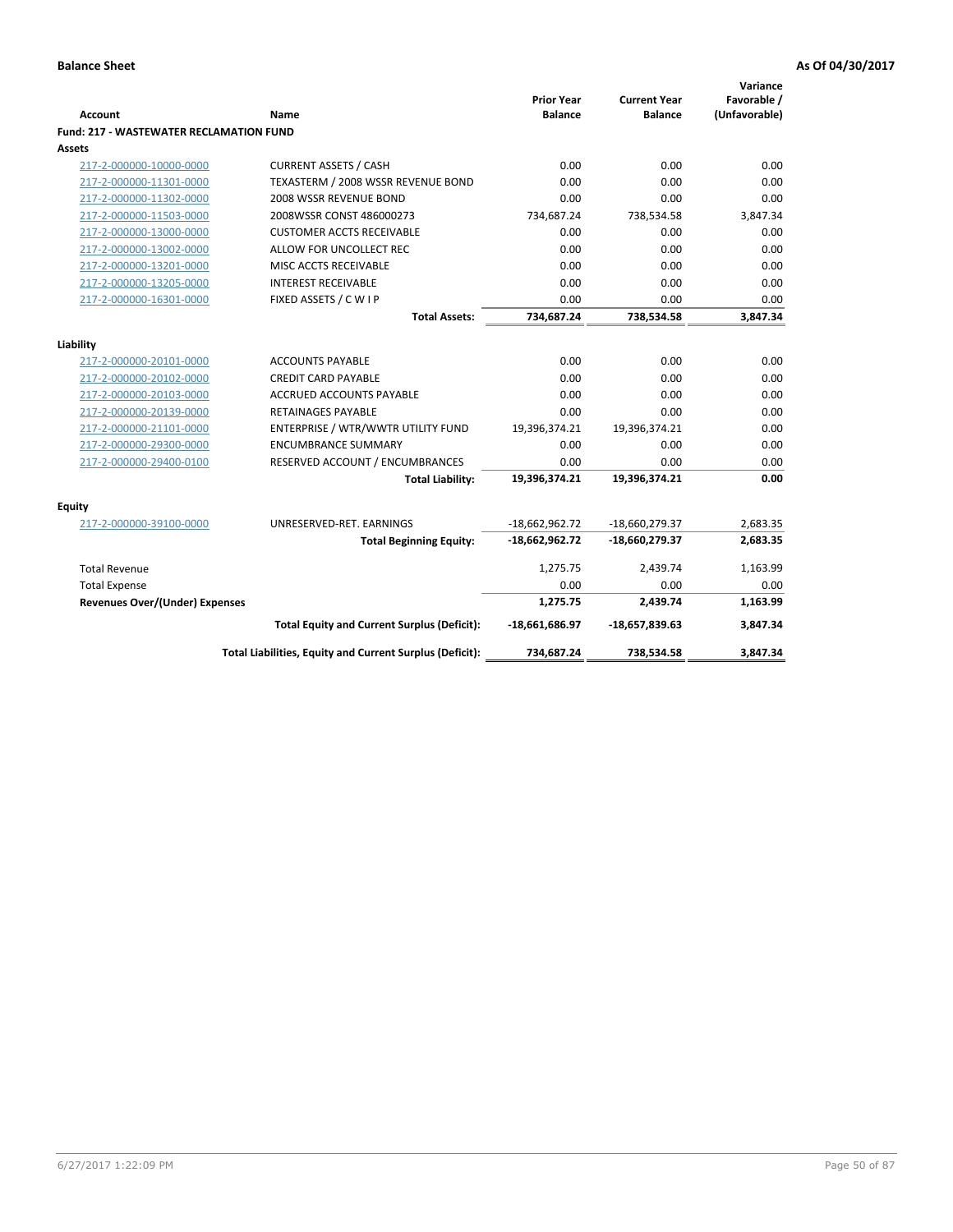| Account                                            | Name                                                            | <b>Prior Year</b><br><b>Balance</b> | <b>Current Year</b><br><b>Balance</b> | Variance<br>Favorable /<br>(Unfavorable) |
|----------------------------------------------------|-----------------------------------------------------------------|-------------------------------------|---------------------------------------|------------------------------------------|
| <b>Fund: 300 - AIRPORT FUND</b>                    |                                                                 |                                     |                                       |                                          |
| <b>Assets</b>                                      |                                                                 |                                     |                                       |                                          |
| 300-2-000000-10000-0000                            | <b>CURRENT ASSETS / CASH</b>                                    | 11,725,292.86                       | 14,484,537.46                         | 2,759,244.60                             |
| 300-2-000000-13201-0000                            | MISC ACCTS RECEIVABLE                                           | 0.00                                | 0.00                                  | 0.00                                     |
| 300-2-000000-13202-0000                            | <b>EMPLOYEE ADVANCES</b>                                        | 0.00                                | 0.00                                  | 0.00                                     |
| 300-2-000000-13203-0000                            | NON-CURRENT ASSETS / PREPAYMENTS                                | 0.00                                | 0.00                                  | 0.00                                     |
| 300-2-000000-13205-0000                            | <b>INTEREST RECEIVABLE</b>                                      | 0.00                                | 0.00                                  | 0.00                                     |
| 300-2-000000-14126-0000                            | <b>GRANT FUND / AIRPORT GRANT FUND</b>                          | 0.00                                | 0.00                                  | 0.00                                     |
| 300-2-000000-16001-0000                            | FIXED ASSETS / LAND                                             | 813,937.00                          | 813,937.00                            | 0.00                                     |
| 300-2-000000-16002-0000                            | FIXED ASSETS / IMPROVMENTS-NON BUILDI                           | 64,531,290.21                       | 69,702,644.98                         | 5,171,354.77                             |
| 300-2-000000-16003-0000                            | ACCUM DEPR / IMPROVEMENTS-NON BUILI                             | -32,694,577.61                      | -34,642,939.56                        | $-1,948,361.95$                          |
| 300-2-000000-16004-0000                            | FIXED ASSETS / BUILDINGS                                        | 60,824,408.10                       | 60,824,408.10                         | 0.00                                     |
| 300-2-000000-16005-0000                            | <b>ACCUM DEPR / BUILDINGS</b>                                   | -22,157,381.37                      | -23,390,672.25                        | $-1,233,290.88$                          |
| 300-2-000000-16201-0000                            | FIXED ASSETS / MACHINERY AND EQUIPMEN                           | 12,340.00                           | 12,340.00                             | 0.00                                     |
| 300-2-000000-16202-0000                            | ACCUM DEPR / MACHINERY AND EQUIPMEI                             | $-12,339.94$                        | $-12,339.94$                          | 0.00                                     |
| 300-2-000000-16301-0000                            | FIXED ASSETS / C W I P<br><b>EMPLOYEE CONTRIBUTIONS</b>         | 1,024,406.10                        | 0.00                                  | $-1,024,406.10$                          |
| 300-2-000000-17501-0000                            |                                                                 | 0.00                                | 0.00                                  | 0.00                                     |
| 300-2-000000-17504-0000                            | <b>INVESTMENT RETURN</b><br><b>EXPERIENCE DIFFERENCE</b>        | 0.00                                | 0.00                                  | 0.00                                     |
| 300-2-000000-17508-0000<br>300-2-000000-17520-0000 | <b>ASSUMPTION CHANGES</b>                                       | 0.00<br>0.00                        | 0.00<br>0.00                          | 0.00<br>0.00                             |
|                                                    | <b>Total Assets:</b>                                            | 84,067,375.35                       | 87,791,915.79                         | 3,724,540.44                             |
|                                                    |                                                                 |                                     |                                       |                                          |
| Liability                                          |                                                                 |                                     |                                       |                                          |
| 300-2-000000-20101-0000                            | <b>ACCOUNTS PAYABLE</b>                                         | 0.00                                | 0.00                                  | 0.00                                     |
| 300-2-000000-20102-0000                            | <b>CREDIT CARD PAYABLE</b>                                      | 0.00                                | 0.00                                  | 0.00                                     |
| 300-2-000000-20103-0000                            | ACCRUED ACCOUNTS PAYABLE                                        | 0.00                                | 0.00                                  | 0.00                                     |
| 300-2-000000-20105-0000                            | <b>L-3 FUNDS PAYABLE</b>                                        | 0.00                                | 0.00                                  | 0.00                                     |
| 300-2-000000-20106-0000                            | <b>GRANT MATCH</b>                                              | 0.00                                | 0.00                                  | 0.00                                     |
| 300-2-000000-20108-0000                            | <b>MATURED BONDS PAYABLE</b>                                    | 0.00                                | 0.00                                  | 0.00                                     |
| 300-2-000000-20110-0000                            | REVENUE BONDS PAYABLE                                           | 0.00                                | 0.00                                  | 0.00                                     |
| 300-2-000000-20111-0000                            | MATURED INTEREST PAYABLE                                        | 0.00                                | 0.00                                  | 0.00                                     |
| 300-2-000000-20112-0000                            | <b>ACCRUED INTEREST PAYABLE</b>                                 | 0.00                                | 0.00                                  | 0.00                                     |
| 300-2-000000-20139-0000                            | RETAINAGES PAYABLE                                              | 0.00                                | 0.00                                  | 0.00                                     |
| 300-2-000000-20141-0000                            | <b>TELEPHONE CLEARING</b>                                       | 0.00                                | 0.00                                  | 0.00                                     |
| 300-2-000000-20160-0000                            | <b>UNAPPLIED CREDIT</b>                                         | 0.00                                | 0.00                                  | 0.00                                     |
| 300-2-000000-20201-0000                            | DEFERRED REVENUE                                                | 0.00                                | 0.00                                  | 0.00                                     |
| 300-2-000000-21001-0000                            | <b>GENERAL FUND / GENERAL FUND</b>                              | 0.00                                | 0.00                                  | 0.00                                     |
| 300-2-000000-22001-0000                            | SALARIES PAYABLE                                                | 1,078.43                            | 2,099.43                              | $-1,021.00$                              |
| 300-2-000000-22002-0000                            | <b>VACATION/SICK PAYABLE</b>                                    | 966.57                              | 3,882.01                              | $-2,915.44$                              |
| 300-2-000000-26001-0000                            | COMPENSATED ABSENCES PAY                                        | 1,112.85                            | $-161.09$                             | 1,273.94                                 |
| 300-2-000000-26101-0000                            | <b>GENERAL OBLIG BONDS PAY</b>                                  | 0.00                                | 0.00                                  | 0.00                                     |
| 300-2-000000-26102-0000                            | REVENUE BONDS PAYABLE                                           | 0.00                                | 0.00                                  | 0.00                                     |
| 300-2-000000-27001-0000                            | <b>CONTRIBUTED CAPITAL</b>                                      | 17,414,034.31                       | 19,400,632.61                         | $-1,986,598.30$                          |
| 300-2-000000-29300-0000                            | <b>ENCUMBRANCE SUMMARY</b>                                      | 0.00                                | 0.00                                  | 0.00                                     |
| 300-2-000000-29400-0100<br>300-2-000000-29999-0000 | RESERVED ACCOUNT / ENCUMBRANCES<br><b>NET PENSION LIABILITY</b> | 0.00<br>0.00                        | 0.00<br>0.00                          | 0.00<br>0.00                             |
|                                                    | <b>Total Liability:</b>                                         | 17,417,192.16                       | 19,406,452.96                         | $-1,989,260.80$                          |
|                                                    |                                                                 |                                     |                                       |                                          |
| <b>Equity</b>                                      |                                                                 |                                     |                                       |                                          |
| 300-2-000000-39000-0000                            | UNRESERVED-FUND BALANCE                                         | 0.00                                | 0.00                                  | 0.00                                     |
| 300-2-000000-39100-0000                            | UNRESERVED-RET. EARNINGS                                        | 66,336,537.40                       | 68,000,093.16                         | 1,663,555.76                             |
| 300-2-000000-39500-0000                            | <b>NET POSITION - PENSION</b>                                   | 0.00                                | 0.00                                  | 0.00                                     |
|                                                    | <b>Total Beginning Equity:</b>                                  | 66,336,537.40                       | 68,000,093.16                         | 1,663,555.76                             |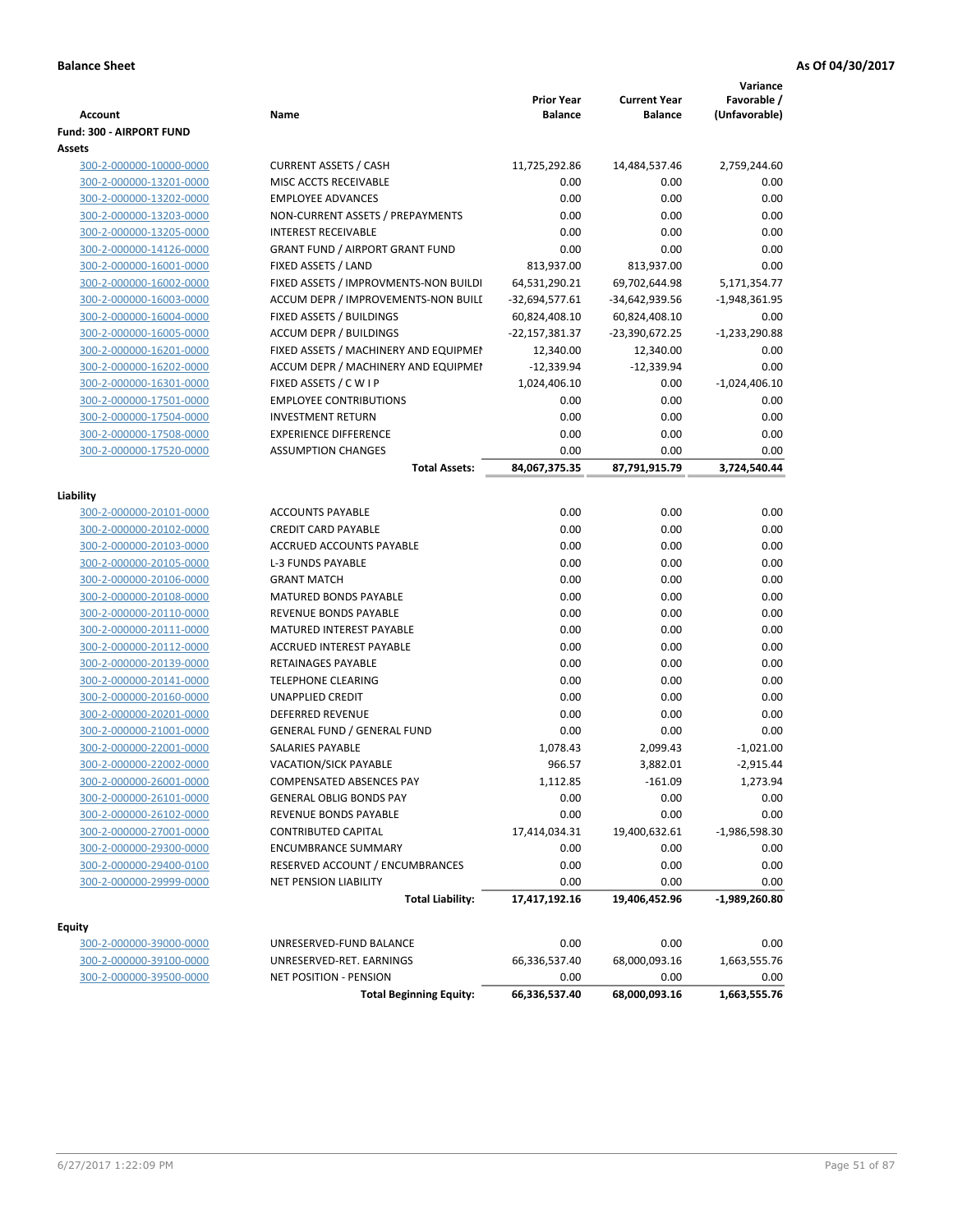| <b>Account</b>                        | Name                                                     | <b>Prior Year</b><br><b>Balance</b> | <b>Current Year</b><br><b>Balance</b> | Variance<br>Favorable /<br>(Unfavorable) |
|---------------------------------------|----------------------------------------------------------|-------------------------------------|---------------------------------------|------------------------------------------|
| <b>Total Revenue</b>                  |                                                          | 445,002.02                          | 471.456.46                            | 26,454.44                                |
| <b>Total Expense</b>                  |                                                          | 131,356.23                          | 86,086.78                             | 45,269.45                                |
| <b>Revenues Over/(Under) Expenses</b> |                                                          | 313,645.79                          | 385.369.68                            | 71,723.89                                |
|                                       | <b>Total Equity and Current Surplus (Deficit):</b>       | 66,650,183.19                       | 68.385.462.84                         | 1,735,279.65                             |
|                                       | Total Liabilities, Equity and Current Surplus (Deficit): | 84,067,375.35                       | 87,791,915.80                         | 3,724,540.45                             |

**\*\*\*Warning: Account Authorization is turned on. Please run the Unauthorized Account Listing Report to see if you are out of balance due to missing accounts \*\*\***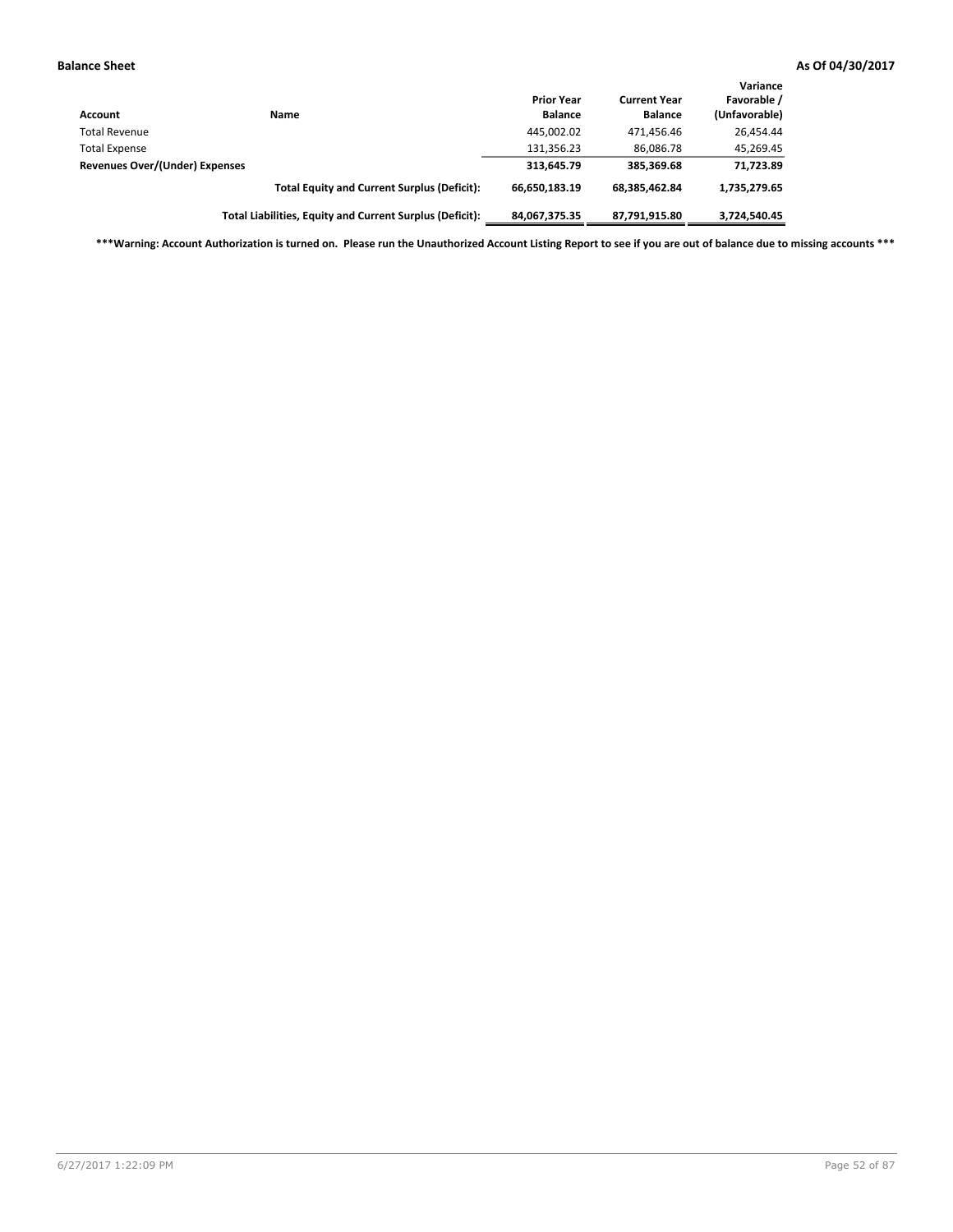|                                        |                                                          |                                     |                                       | Variance                     |
|----------------------------------------|----------------------------------------------------------|-------------------------------------|---------------------------------------|------------------------------|
| <b>Account</b>                         | Name                                                     | <b>Prior Year</b><br><b>Balance</b> | <b>Current Year</b><br><b>Balance</b> | Favorable /<br>(Unfavorable) |
| <b>Fund: 320 - AIRPORT TXDOT GRANT</b> |                                                          |                                     |                                       |                              |
| <b>Assets</b>                          |                                                          |                                     |                                       |                              |
| 320-2-000000-10000-0000                | <b>CURRENT ASSETS / CASH</b>                             | 0.00                                | 214,975.84                            | 214,975.84                   |
| 320-2-000000-13201-0000                | MISC ACCTS RECEIVABLE                                    | 0.00                                | 0.00                                  | 0.00                         |
| 320-2-000000-13205-0000                | <b>INTEREST RECEIVABLE</b>                               | 0.00                                | 0.00                                  | 0.00                         |
|                                        | <b>Total Assets:</b>                                     | 0.00                                | 214,975.84                            | 214,975.84                   |
| Liability                              |                                                          |                                     |                                       |                              |
| 320-2-000000-20101-0000                | <b>ACCOUNTS PAYABLE</b>                                  | 0.00                                | 0.00                                  | 0.00                         |
| 320-2-000000-20102-0000                | <b>CREDIT CARD PAYABLE</b>                               | 0.00                                | 0.00                                  | 0.00                         |
| 320-2-000000-20103-0000                | <b>ACCRUED ACCOUNTS PAYABLE</b>                          | 0.00                                | 0.00                                  | 0.00                         |
| 320-2-000000-20902-0000                | <b>DEFERRED GRANT REVENUE</b>                            | 0.00                                | 0.00                                  | 0.00                         |
| 320-2-000000-21125-0000                | DUE TO / AIRPORT FUND                                    | 0.00                                | 0.00                                  | 0.00                         |
| 320-2-000000-29300-0000                | <b>ENCUMBRANCE SUMMARY</b>                               | 0.00                                | 0.00                                  | 0.00                         |
| 320-2-000000-29400-0100                | RESERVED ACCOUNT / ENCUMBRANCES                          | 0.00                                | 0.00                                  | 0.00                         |
|                                        | <b>Total Liability:</b>                                  | 0.00                                | 0.00                                  | 0.00                         |
| <b>Equity</b>                          |                                                          |                                     |                                       |                              |
| 320-2-000000-39000-0000                | UNRESERVED-FUND BALANCE                                  | 69,646.56                           | 14,975.84                             | $-54,670.72$                 |
|                                        | <b>Total Beginning Equity:</b>                           | 69,646.56                           | 14,975.84                             | $-54,670.72$                 |
| <b>Total Revenue</b>                   |                                                          | 47,694.00                           | 200,000.00                            | 152,306.00                   |
| <b>Total Expense</b>                   |                                                          | 117,340.56                          | 0.00                                  | 117,340.56                   |
| <b>Revenues Over/(Under) Expenses</b>  |                                                          | $-69,646.56$                        | 200,000.00                            | 269,646.56                   |
|                                        | <b>Total Equity and Current Surplus (Deficit):</b>       | 0.00                                | 214,975.84                            | 214,975.84                   |
|                                        | Total Liabilities, Equity and Current Surplus (Deficit): | 0.00                                | 214,975.84                            | 214,975.84                   |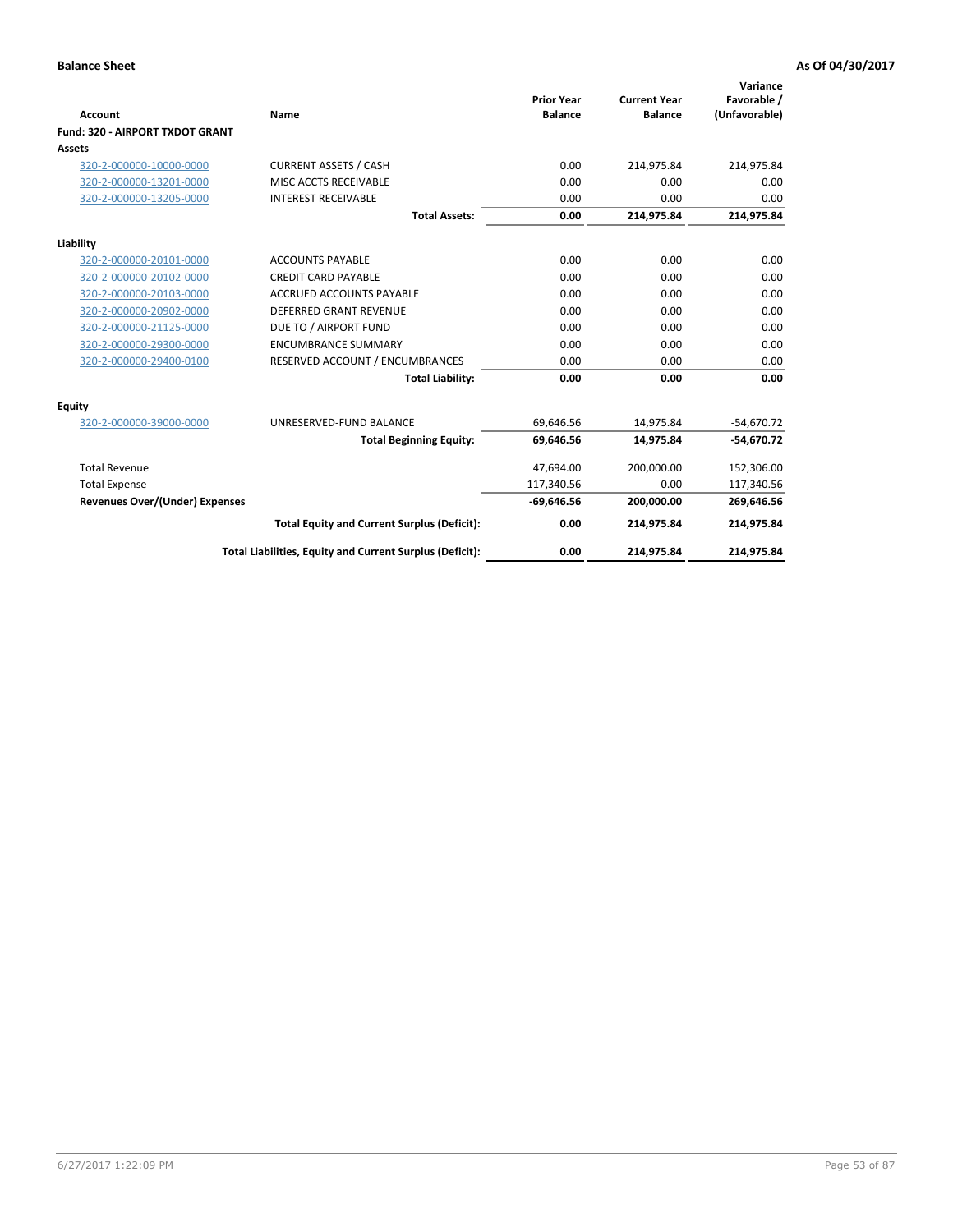| <b>Account</b>                        | Name                                                     | <b>Prior Year</b><br><b>Balance</b> | <b>Current Year</b><br><b>Balance</b> | Variance<br>Favorable /<br>(Unfavorable) |
|---------------------------------------|----------------------------------------------------------|-------------------------------------|---------------------------------------|------------------------------------------|
| Fund: 360 - AIRPORT CAPITAL FUND      |                                                          |                                     |                                       |                                          |
| <b>Assets</b>                         |                                                          |                                     |                                       |                                          |
| 360-2-000000-10000-0000               | <b>CURRENT ASSETS / CASH</b>                             | 785,270.88                          | 1,998,268.04                          | 1,212,997.16                             |
| 360-2-000000-13201-0000               | MISC ACCTS RECEIVABLE                                    | 0.00                                | 0.00                                  | 0.00                                     |
| 360-2-000000-13205-0000               | <b>INTEREST RECEIVABLE</b>                               | 0.00                                | 0.00                                  | 0.00                                     |
| 360-2-000000-16301-0000               | FIXED ASSETS / C W I P                                   | 146,068.31                          | 132,616.88                            | $-13,451.43$                             |
|                                       | <b>Total Assets:</b>                                     | 931,339.19                          | 2,130,884.92                          | 1,199,545.73                             |
| Liability                             |                                                          |                                     |                                       |                                          |
| 360-2-000000-20101-0000               | <b>ACCOUNTS PAYABLE</b>                                  | 0.00                                | 0.00                                  | 0.00                                     |
| 360-2-000000-20102-0000               | <b>CREDIT CARD PAYABLE</b>                               | 0.00                                | 0.00                                  | 0.00                                     |
| 360-2-000000-20103-0000               | ACCRUED ACCOUNTS PAYABLE                                 | 0.00                                | 0.00                                  | 0.00                                     |
| 360-2-000000-20125-0000               | SALES TAX PAYABLE / IN THE CITY                          | 0.00                                | 0.00                                  | 0.00                                     |
| 360-2-000000-20139-0000               | <b>RETAINAGES PAYABLE</b>                                | 0.00                                | 0.00                                  | 0.00                                     |
| 360-2-000000-21001-0000               | <b>GENERAL FUND / GENERAL FUND</b>                       | 0.00                                | 0.00                                  | 0.00                                     |
| 360-2-000000-27001-0000               | <b>CONTRIBUTED CAPITAL</b>                               | 0.00                                | 0.00                                  | 0.00                                     |
| 360-2-000000-29300-0000               | <b>ENCUMBRANCE SUMMARY</b>                               | 0.00                                | 0.00                                  | 0.00                                     |
| 360-2-000000-29400-0000               | RESERVED ACCOUNT / ENCUMBRANCES                          | 0.00                                | 0.00                                  | 0.00                                     |
|                                       | <b>Total Liability:</b>                                  | 0.00                                | 0.00                                  | 0.00                                     |
| Equity                                |                                                          |                                     |                                       |                                          |
| 360-2-000000-39000-0000               | UNRESERVED-FUND BALANCE                                  | 0.00                                | 0.00                                  | 0.00                                     |
| 360-2-000000-39100-0000               | UNRESERVED-RET. EARNINGS                                 | 847,601.72                          | 1,382,000.62                          | 534,398.90                               |
|                                       | <b>Total Beginning Equity:</b>                           | 847,601.72                          | 1,382,000.62                          | 534,398.90                               |
| <b>Total Revenue</b>                  |                                                          | 102,632.69                          | 799,132.74                            | 696,500.05                               |
| <b>Total Expense</b>                  |                                                          | 18,895.22                           | 50,248.44                             | $-31,353.22$                             |
| <b>Revenues Over/(Under) Expenses</b> |                                                          | 83,737.47                           | 748,884.30                            | 665,146.83                               |
|                                       | <b>Total Equity and Current Surplus (Deficit):</b>       | 931,339.19                          | 2,130,884.92                          | 1,199,545.73                             |
|                                       | Total Liabilities, Equity and Current Surplus (Deficit): | 931,339.19                          | 2,130,884.92                          | 1,199,545.73                             |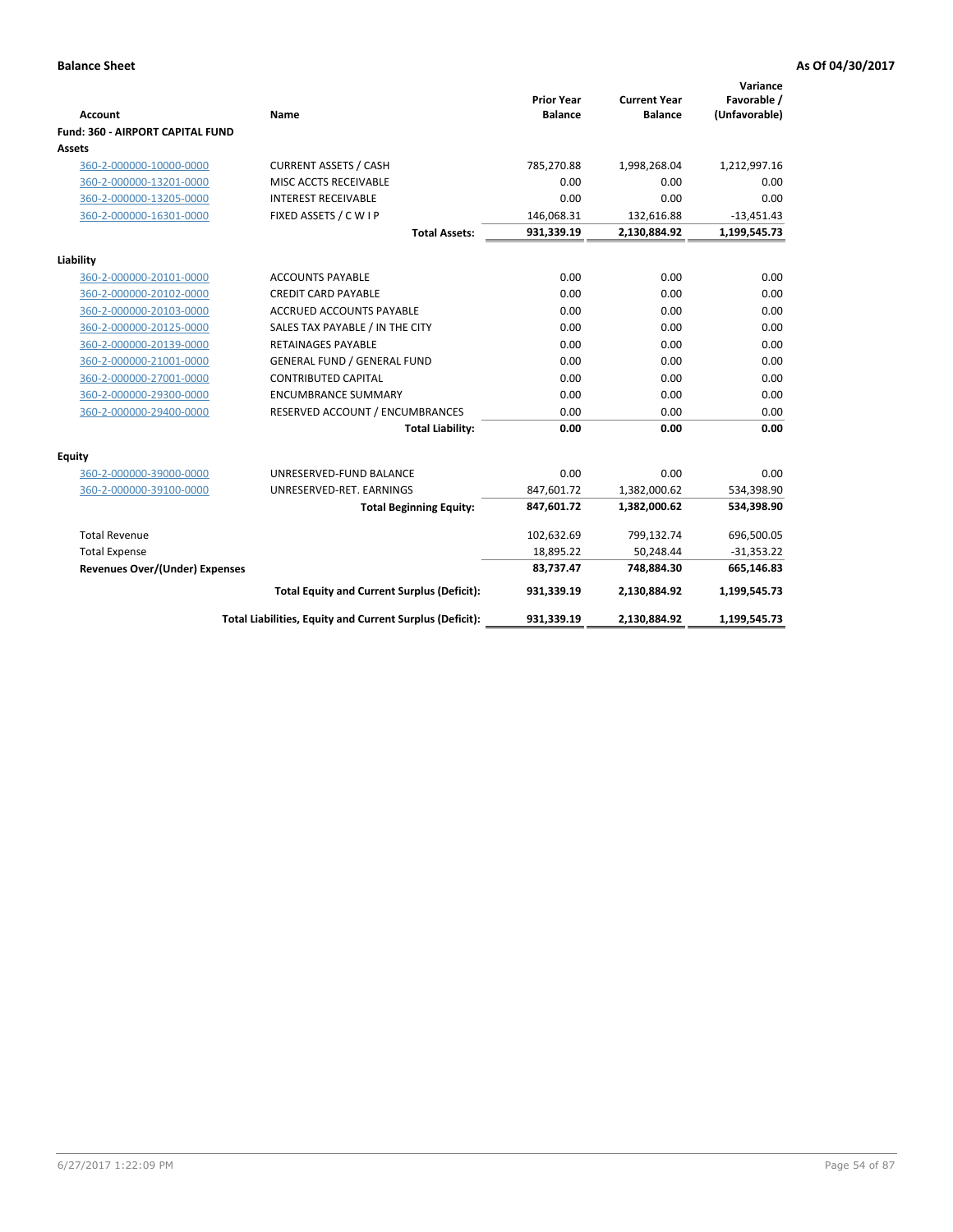| Account                        | Name                                                     | <b>Prior Year</b><br><b>Balance</b> | <b>Current Year</b><br><b>Balance</b> | Variance<br>Favorable /<br>(Unfavorable) |
|--------------------------------|----------------------------------------------------------|-------------------------------------|---------------------------------------|------------------------------------------|
| Fund: 361 - L3-IDC FUND        |                                                          |                                     |                                       |                                          |
| <b>Assets</b>                  |                                                          |                                     |                                       |                                          |
| 361-2-000000-10000-0000        | <b>CURRENT ASSETS / CASH</b>                             | 0.00                                | 0.00                                  | 0.00                                     |
| 361-2-000000-13201-0000        | MISC ACCTS RECEIVABLE                                    | 0.00                                | 0.00                                  | 0.00                                     |
| 361-2-000000-13205-0000        | <b>INTEREST RECEIVABLE</b>                               | 0.00                                | 0.00                                  | 0.00                                     |
|                                | <b>Total Assets:</b>                                     | 0.00                                | 0.00                                  | 0.00                                     |
| Liability                      |                                                          |                                     |                                       |                                          |
| 361-2-000000-20101-0000        | <b>ACCOUNTS PAYABLE</b>                                  | 0.00                                | 0.00                                  | 0.00                                     |
| 361-2-000000-20102-0000        | <b>CREDIT CARD PAYABLE</b>                               | 0.00                                | 0.00                                  | 0.00                                     |
| 361-2-000000-20103-0000        | MISCELLANEOUS LIABILITIES                                | 0.00                                | 0.00                                  | 0.00                                     |
| 361-2-000000-20108-0000        | <b>MATURED BONDS PAYABLE</b>                             | 0.00                                | 0.00                                  | 0.00                                     |
| 361-2-000000-20111-0000        | <b>MATURED INTEREST PAYABLE</b>                          | 0.00                                | 0.00                                  | 0.00                                     |
| 361-2-000000-20112-0000        | <b>ACCRUED INTEREST PAYABLE</b>                          | 0.00                                | 0.00                                  | 0.00                                     |
| 361-2-000000-20139-0000        | <b>RETAINAGES PAYABLE</b>                                | 0.00                                | 0.00                                  | 0.00                                     |
| 361-2-000000-21001-0000        | <b>GENERAL FUND / GENERAL FUND</b>                       | 0.00                                | 0.00                                  | 0.00                                     |
|                                | <b>Total Liability:</b>                                  | 0.00                                | 0.00                                  | 0.00                                     |
| Equity                         |                                                          |                                     |                                       |                                          |
| 361-2-000000-39000-0000        | UNRESERVED-FUND BALANCE                                  | 0.00                                | 0.00                                  | 0.00                                     |
| 361-2-000000-39100-0000        | UNRESERVED-RET. EARNINGS                                 | $-2,881,924.85$                     | $-2,881,924.85$                       | 0.00                                     |
| 361-2-000000-39150-0000        | RESERVED-RET. EARNINGS                                   | 2,881,924.85                        | 2,881,924.85                          | 0.00                                     |
|                                | <b>Total Beginning Equity:</b>                           | 0.00                                | 0.00                                  | 0.00                                     |
| <b>Total Revenue</b>           |                                                          | 0.00                                | 0.00                                  | 0.00                                     |
| <b>Total Expense</b>           |                                                          | 0.00                                | 0.00                                  | 0.00                                     |
| Revenues Over/(Under) Expenses |                                                          | 0.00                                | 0.00                                  | 0.00                                     |
|                                | <b>Total Equity and Current Surplus (Deficit):</b>       | 0.00                                | 0.00                                  | 0.00                                     |
|                                | Total Liabilities, Equity and Current Surplus (Deficit): | 0.00                                | 0.00                                  | 0.00                                     |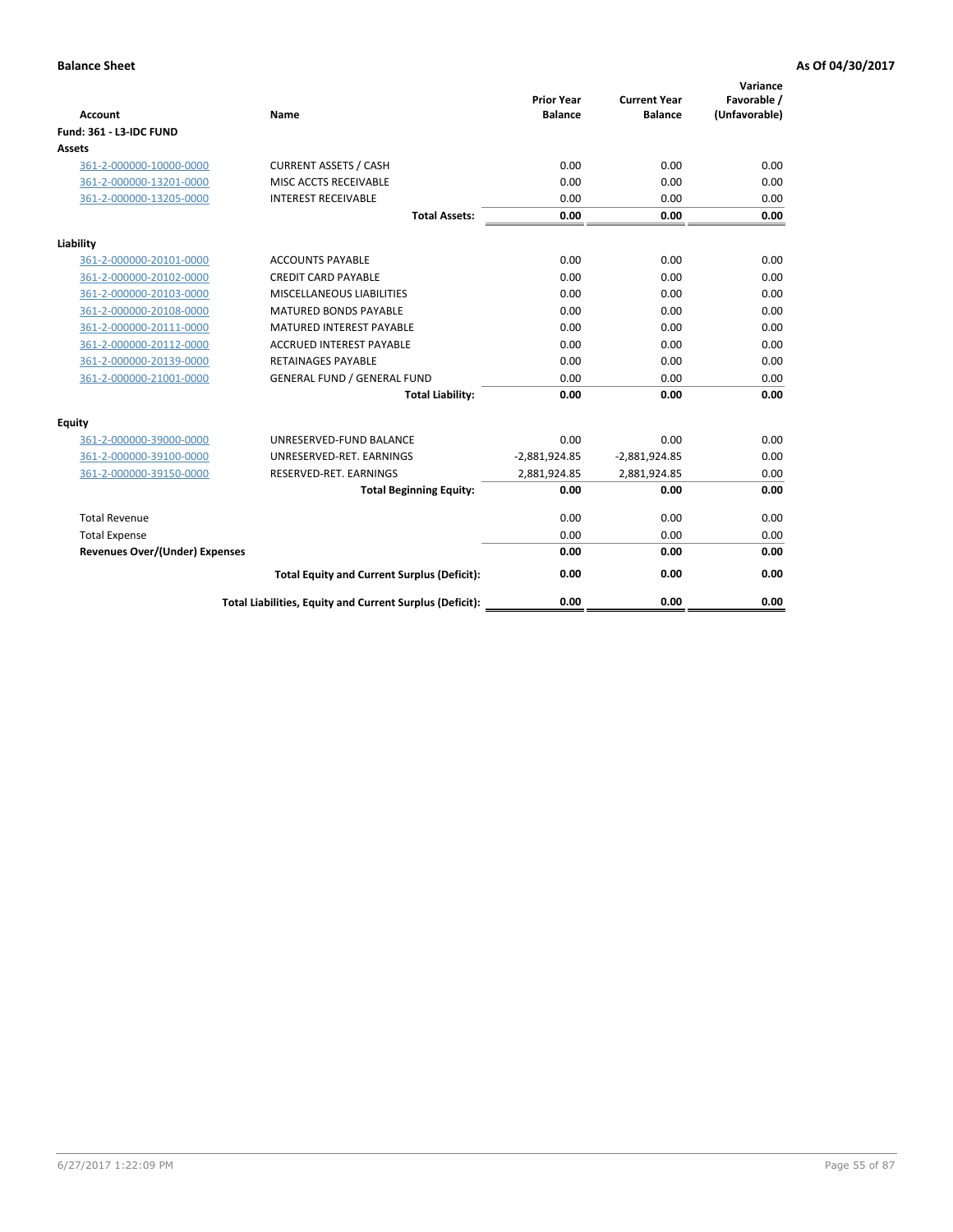|                                       |                                                          |                                     |                                       | Variance                     |
|---------------------------------------|----------------------------------------------------------|-------------------------------------|---------------------------------------|------------------------------|
| <b>Account</b>                        | Name                                                     | <b>Prior Year</b><br><b>Balance</b> | <b>Current Year</b><br><b>Balance</b> | Favorable /<br>(Unfavorable) |
| Fund: 362 - AIRPORT FBO FUEL          |                                                          |                                     |                                       |                              |
| <b>Assets</b>                         |                                                          |                                     |                                       |                              |
| 362-2-000000-10000-0000               | <b>CURRENT ASSETS / CASH</b>                             | 0.00                                | 36,432.08                             | 36,432.08                    |
| 362-2-000000-13201-0000               | MISC ACCTS RECEIVABLE                                    | 0.00                                | 0.00                                  | 0.00                         |
| 362-2-000000-13205-0000               | <b>INTEREST RECEIVABLE</b>                               | 0.00                                | 0.00                                  | 0.00                         |
|                                       | <b>Total Assets:</b>                                     | 0.00                                | 36,432.08                             | 36,432.08                    |
| Liability                             |                                                          |                                     |                                       |                              |
| 362-2-000000-20101-0000               | <b>ACCOUNTS PAYABLE</b>                                  | 0.00                                | 0.00                                  | 0.00                         |
| 362-2-000000-20102-0000               | <b>CREDIT CARD PAYABLE</b>                               | 0.00                                | 0.00                                  | 0.00                         |
| 362-2-000000-20103-0000               | <b>ACCRUED ACCOUNTS PAYABLE</b>                          | 0.00                                | 0.00                                  | 0.00                         |
| 362-2-000000-20125-0000               | SALES TAX PAYABLE / IN THE CITY                          | 0.00                                | 18.46                                 | $-18.46$                     |
| 362-2-000000-29300-0000               | <b>ENCUMBRANCE SUMMARY</b>                               | 0.00                                | 0.00                                  | 0.00                         |
| 362-2-000000-29400-0000               | RESERVED ACCOUNT / ENCUMBRANCES                          | 0.00                                | 0.00                                  | 0.00                         |
|                                       | <b>Total Liability:</b>                                  | 0.00                                | 18.46                                 | $-18.46$                     |
| Equity                                |                                                          |                                     |                                       |                              |
| 362-2-000000-39000-0000               | UNRESERVED-FUND BALANCE                                  | 0.00                                | 0.00                                  | 0.00                         |
| 362-2-000000-39100-0000               | UNRESERVED-RET. EARNINGS                                 | 0.00                                | $-2.87$                               | $-2.87$                      |
|                                       | <b>Total Beginning Equity:</b>                           | 0.00                                | $-2.87$                               | $-2.87$                      |
| <b>Total Revenue</b>                  |                                                          | 0.00                                | 262,494.95                            | 262,494.95                   |
| <b>Total Expense</b>                  |                                                          | 0.00                                | 226,078.46                            | $-226,078.46$                |
| <b>Revenues Over/(Under) Expenses</b> |                                                          | 0.00                                | 36,416.49                             | 36,416.49                    |
|                                       | <b>Total Equity and Current Surplus (Deficit):</b>       | 0.00                                | 36,413.62                             | 36,413.62                    |
|                                       | Total Liabilities, Equity and Current Surplus (Deficit): | 0.00                                | 36,432.08                             | 36,432.08                    |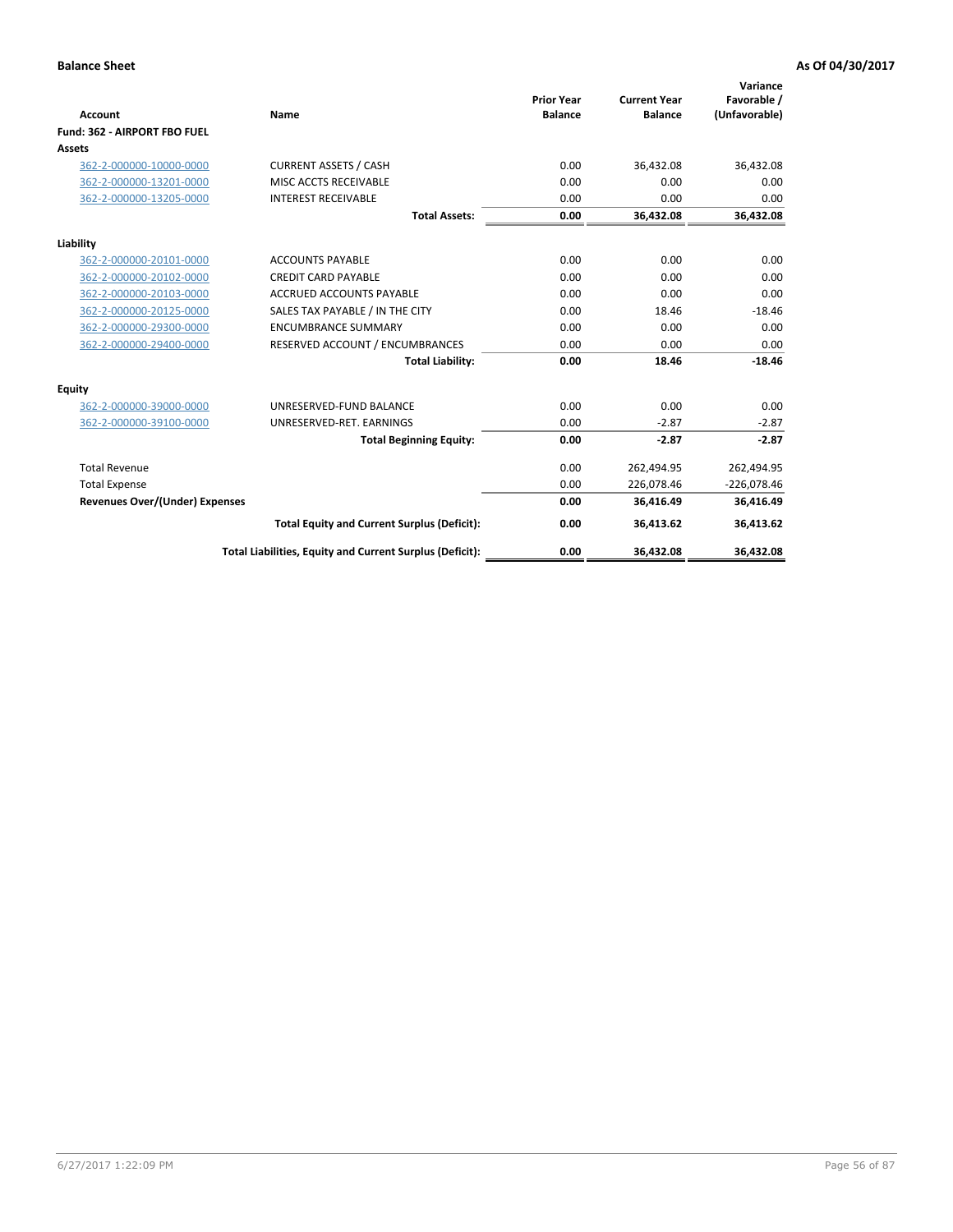|                         |                                       | <b>Prior Year</b> | <b>Current Year</b> | Variance<br>Favorable / |
|-------------------------|---------------------------------------|-------------------|---------------------|-------------------------|
| <b>Account</b>          | Name                                  | <b>Balance</b>    | <b>Balance</b>      | (Unfavorable)           |
| Fund: 400 - GOLF FUND   |                                       |                   |                     |                         |
| Assets                  |                                       |                   |                     |                         |
| 400-2-000000-10000-0000 | <b>CURRENT ASSETS / CASH</b>          | $-343,443.63$     | $-341,145.43$       | 2,298.20                |
| 400-2-000000-10304-0000 | CASH / PETTY CASH/CHANGE DRAWERS      | 200.00            | 200.00              | 0.00                    |
| 400-2-000000-13007-0000 | <b>RETURNED CHECKS</b>                | 0.00              | 0.00                | 0.00                    |
| 400-2-000000-13201-0000 | MISC ACCTS RECEIVABLE                 | 2,812.56          | $-272.17$           | $-3,084.73$             |
| 400-2-000000-13202-0000 | <b>EMPLOYEE ADVANCES</b>              | 0.00              | 0.00                | 0.00                    |
| 400-2-000000-13203-0000 | NON-CURRENT ASSETS / PREPAYMENTS      | 0.00              | 0.00                | 0.00                    |
| 400-2-000000-13205-0000 | <b>INTEREST RECEIVABLE</b>            | 0.00              | 0.00                | 0.00                    |
| 400-2-000000-13206-0000 | <b>CHARGES RECEIVABLE</b>             | 2,192.20          | 9,718.65            | 7,526.45                |
| 400-2-000000-15301-0000 | INVENTORIES / GOLF COURSE             | 7,253.50          | 7,272.38            | 18.88                   |
| 400-2-000000-16001-0000 | FIXED ASSETS / LAND                   | 93,000.00         | 93,000.00           | 0.00                    |
| 400-2-000000-16002-0000 | FIXED ASSETS / IMPROVMENTS-NON BUILDI | 521,160.58        | 521,160.58          | 0.00                    |
| 400-2-000000-16003-0000 | ACCUM DEPR / IMPROVEMENTS-NON BUILI   | $-244,919.68$     | $-262,245.70$       | $-17,326.02$            |
| 400-2-000000-16004-0000 | FIXED ASSETS / BUILDINGS              | 109,640.00        | 109,640.00          | 0.00                    |
| 400-2-000000-16005-0000 | <b>ACCUM DEPR / BUILDINGS</b>         | $-104,606.74$     | $-107,771.86$       | $-3,165.12$             |
| 400-2-000000-16201-0000 | FIXED ASSETS / MACHINERY AND EQUIPMEN | 67,625.00         | 51,957.00           | $-15,668.00$            |
| 400-2-000000-16202-0000 | ACCUM DEPR / MACHINERY AND EQUIPMEI   | $-67,625.00$      | $-51,957.00$        | 15,668.00               |
| 400-2-000000-16301-0000 | FIXED ASSETS / C W I P                | 0.00              | 0.00                | 0.00                    |
| 400-2-000000-17501-0000 | <b>EMPLOYEE CONTRIBUTIONS</b>         | 6,650.00          | 6,534.00            | $-116.00$               |
| 400-2-000000-17504-0000 | <b>INVESTMENT RETURN</b>              | 4,827.00          | 30,487.00           | 25,660.00               |
| 400-2-000000-17508-0000 | <b>EXPERIENCE DIFFERENCE</b>          | 58.00             | 618.00              | 560.00                  |
| 400-2-000000-17520-0000 | <b>ASSUMPTION CHANGES</b>             | 0.00              | 8,101.00            | 8,101.00                |
|                         | <b>Total Assets:</b>                  | 54,823.79         | 75,296.45           | 20,472.66               |
|                         |                                       |                   |                     |                         |
| Liability               |                                       |                   |                     |                         |
| 400-2-000000-20101-0000 | <b>ACCOUNTS PAYABLE</b>               | 0.00              | 0.00                | 0.00                    |
| 400-2-000000-20102-0000 | <b>CREDIT CARD PAYABLE</b>            | 0.00              | 0.00                | 0.00                    |
| 400-2-000000-20103-0000 | ACCRUED ACCOUNTS PAYABLE              | 0.00              | 0.00                | 0.00                    |
| 400-2-000000-20112-0000 | <b>ACCRUED INTEREST PAYABLE</b>       | 0.00              | 0.00                | 0.00                    |
| 400-2-000000-20124-0000 | <b>GOLF COURSE RESALE</b>             | 0.00              | 0.00                | 0.00                    |
| 400-2-000000-20125-0000 | SALES TAX PAYABLE / IN THE CITY       | 566.79            | 350.94              | 215.85                  |
| 400-2-000000-20139-0000 | RETAINAGES PAYABLE                    | 0.00              | 0.00                | 0.00                    |
| 400-2-000000-20141-0000 | <b>TELEPHONE CLEARING</b>             | 0.00              | 0.00                | 0.00                    |
| 400-2-000000-21001-0000 | <b>GENERAL FUND / GENERAL FUND</b>    | 0.00              | 0.00                | 0.00                    |
| 400-2-000000-21101-0000 | ENTERPRISE / WTR/WWTR UTILITY FUND    | 0.00              | 0.00                | 0.00                    |
| 400-2-000000-22001-0000 | SALARIES PAYABLE                      | 4,343.20          | 4,793.59            | $-450.39$               |
| 400-2-000000-22002-0000 | <b>VACATION/SICK PAYABLE</b>          | 12,984.33         | 9,962.69            | 3,021.64                |
| 400-2-000000-23001-0000 | CAPITAL LEASE PAYABLE                 | 0.00              | 0.00                | 0.00                    |
| 400-2-000000-24001-0000 | O/S CHECKS PAYABLE                    | 0.00              | 0.00                | 0.00                    |
| 400-2-000000-26001-0000 | COMPENSATED ABSENCES PAY              | 30,700.32         | 36,211.40           | -5,511.08               |
| 400-2-000000-27001-0000 | <b>CONTRIBUTED CAPITAL</b>            | 0.00              | 0.00                | 0.00                    |
| 400-2-000000-27002-0000 | CONTRIBUTED CAPITAL / DEVELOPERS      | 0.00              | 0.00                | 0.00                    |
| 400-2-000000-29300-0000 | <b>ENCUMBRANCE SUMMARY</b>            | 0.00              | 0.00                | 0.00                    |
| 400-2-000000-29400-0100 | RESERVED ACCOUNT / ENCUMBRANCES       | 0.00              | 0.00                | 0.00                    |
| 400-2-000000-29999-0000 | <b>NET PENSION LIABILITY</b>          | 8,714.00          | 51,519.00           | $-42,805.00$            |
|                         | <b>Total Liability:</b>               | 57,308.64         | 102,837.62          | -45,528.98              |
|                         |                                       |                   |                     |                         |
| <b>Equity</b>           |                                       |                   |                     |                         |
| 400-2-000000-39000-0000 | UNRESERVED-FUND BALANCE               | 0.00              | 0.00                | 0.00                    |
| 400-2-000000-39100-0000 | UNRESERVED-RET. EARNINGS              | 26,241.25         | $-13,008.54$        | -39,249.79              |
| 400-2-000000-39500-0000 | <b>NET POSITION - PENSION</b>         | $-44.00$          | $-44.00$            | 0.00                    |

**Total Beginning Equity: 26,197.25 -13,052.54 -39,249.79**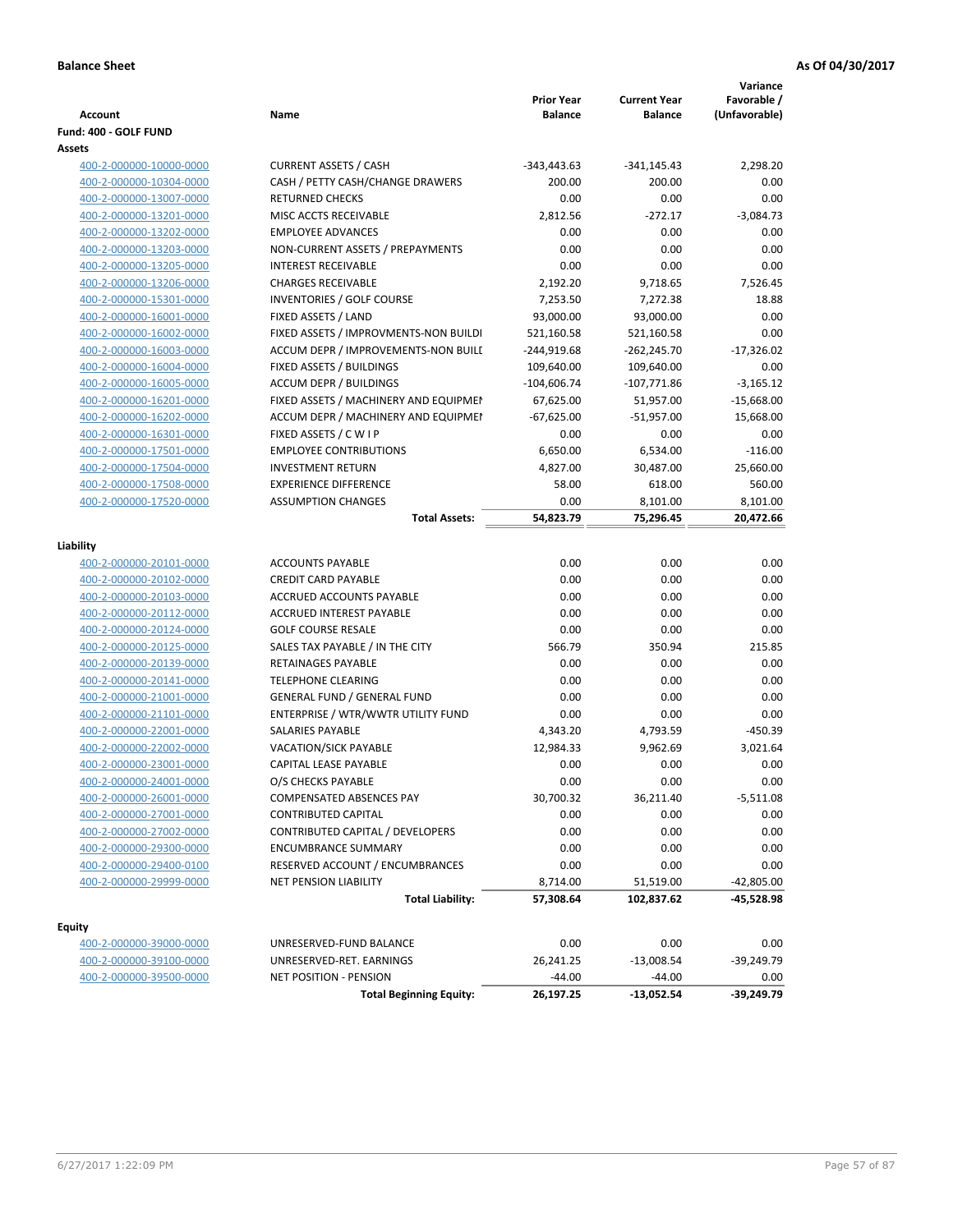| Account                        | <b>Name</b>                                              | <b>Prior Year</b><br><b>Balance</b> | <b>Current Year</b><br><b>Balance</b> | Variance<br>Favorable /<br>(Unfavorable) |
|--------------------------------|----------------------------------------------------------|-------------------------------------|---------------------------------------|------------------------------------------|
| <b>Total Revenue</b>           |                                                          | 94,493.11                           | 103,905.00                            | 9,411.89                                 |
| <b>Total Expense</b>           |                                                          | 123,175.21                          | 118,393.62                            | 4,781.59                                 |
| Revenues Over/(Under) Expenses |                                                          | $-28,682.10$                        | $-14.488.62$                          | 14,193.48                                |
|                                | <b>Total Equity and Current Surplus (Deficit):</b>       | $-2.484.85$                         | $-27.541.16$                          | $-25,056.31$                             |
|                                | Total Liabilities, Equity and Current Surplus (Deficit): | 54,823.79                           | 75.296.46                             | 20,472.67                                |

**\*\*\*Warning: Account Authorization is turned on. Please run the Unauthorized Account Listing Report to see if you are out of balance due to missing accounts \*\*\***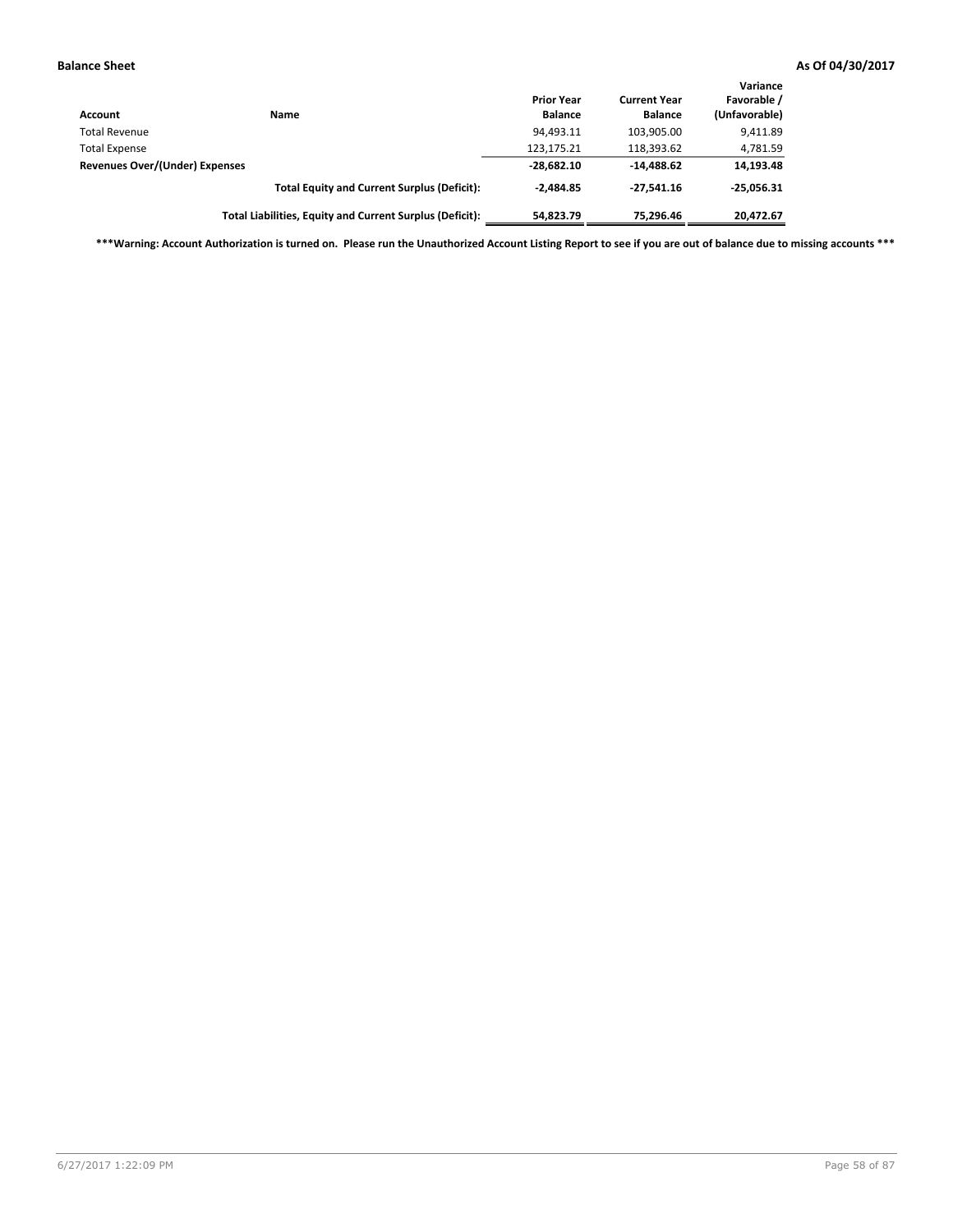|                                       |                                                          | <b>Prior Year</b> | <b>Current Year</b> | Variance<br>Favorable / |
|---------------------------------------|----------------------------------------------------------|-------------------|---------------------|-------------------------|
| <b>Account</b>                        | Name                                                     | <b>Balance</b>    | <b>Balance</b>      | (Unfavorable)           |
| <b>Fund: 500 - SANITATION FUND</b>    |                                                          |                   |                     |                         |
| Assets                                |                                                          |                   |                     |                         |
| 500-2-000000-10000-0000               | <b>CURRENT ASSETS / CASH</b>                             | 1,442,026.66      | 1,859,058.00        | 417,031.34              |
| 500-2-000000-13000-0000               | <b>CUSTOMER ACCTS RECEIVABLE</b>                         | 123,535.09        | 144,269.64          | 20,734.55               |
| 500-2-000000-13001-0000               | NON CURRENT CUSTOMER ACCTS RECEIVAE                      | 48,748.48         | 52,520.57           | 3,772.09                |
| 500-2-000000-13002-0000               | ALLOW FOR UNCOLLECT REC                                  | $-36,479.94$      | $-51,300.94$        | $-14,821.00$            |
| 500-2-000000-13003-0000               | UNBILLED YEAR-END ACCRUAL                                | 379,459.63        | 316,710.26          | $-62,749.37$            |
| 500-2-000000-13201-0000               | MISC ACCTS RECEIVABLE                                    | 185.00            | 185.00              | 0.00                    |
| 500-2-000000-17501-0000               | <b>EMPLOYEE CONTRIBUTIONS</b>                            | 6,650.00          | 6,534.00            | $-116.00$               |
| 500-2-000000-17504-0000               | <b>INVESTMENT RETURN</b>                                 | 4,827.00          | 30,487.00           | 25,660.00               |
| 500-2-000000-17508-0000               | <b>EXPERIENCE DIFFERENCE</b>                             | 58.00             | 618.00              | 560.00                  |
| 500-2-000000-17520-0000               | <b>ASSUMPTION CHANGES</b>                                | 0.00              | 8,101.00            | 8,101.00                |
|                                       | <b>Total Assets:</b>                                     | 1,969,009.92      | 2,367,182.53        | 398,172.61              |
| Liability                             |                                                          |                   |                     |                         |
| 500-2-000000-20101-0000               | <b>ACCOUNTS PAYABLE</b>                                  | 0.00              | 0.00                | 0.00                    |
| 500-2-000000-20102-0000               | <b>CREDIT CARD PAYABLE</b>                               | 0.00              | 0.00                | 0.00                    |
| 500-2-000000-20103-0000               | ACCRUED ACCOUNTS PAYABLE                                 | 0.00              | 0.00                | 0.00                    |
| 500-2-000000-20125-0000               | SALES TAX PAYABLE / IN THE CITY                          | 21,134.17         | 20,335.01           | 799.16                  |
| 500-2-000000-20126-0000               | SALES TAX PAYABLE / OUT OF CITY                          | 0.00              | 0.00                | 0.00                    |
| 500-2-000000-20133-0000               | <b>GARBAGE CLEARING</b>                                  | 0.00              | 0.00                | 0.00                    |
| 500-2-000000-20135-0000               | GARBAGE CLEARING / BAD DEBT EXPENS                       | 22,932.46         | 27,127.64           | $-4,195.18$             |
| 500-2-000000-20160-0000               | UNAPPLIED CREDIT                                         | 0.00              | 0.00                | 0.00                    |
| 500-2-000000-20201-0000               | <b>DEFERRED REVENUE</b>                                  | 0.00              | 0.00                | 0.00                    |
| 500-2-000000-21001-0000               | <b>GENERAL FUND / GENERAL FUND</b>                       | 0.00              | 0.00                | 0.00                    |
| 500-2-000000-22001-0000               | <b>SALARIES PAYABLE</b>                                  | 3,481.43          | 2,316.20            | 1,165.23                |
| 500-2-000000-22002-0000               | VACATION/SICK PAYABLE                                    | 4,512.22          | 5,358.50            | $-846.28$               |
| 500-2-000000-24002-0000               | <b>CUSTOMER DEPOSITS</b>                                 | 161,821.34        | 195,126.03          | $-33,304.69$            |
| 500-2-000000-24007-0000               | <b>BILLED DEPOSITS SUSPENSE</b>                          | 0.00              | 0.00                | 0.00                    |
| 500-2-000000-26001-0000               | COMPENSATED ABSENCES PAY                                 | $-176.76$         | 2,594.17            | $-2,770.93$             |
| 500-2-000000-29300-0000               | <b>ENCUMBRANCE SUMMARY</b>                               | 0.00              | 0.00                | 0.00                    |
| 500-2-000000-29400-0100               | RESERVED ACCOUNT / ENCUMBRANCES                          | 0.00              | 0.00                | 0.00                    |
| 500-2-000000-29999-0000               | <b>NET PENSION LIABILITY</b>                             | 8,714.00          | 51,519.00           | $-42,805.00$            |
|                                       | <b>Total Liability:</b>                                  | 222,418.86        | 304,376.55          | $-81,957.69$            |
|                                       |                                                          |                   |                     |                         |
| <b>Equity</b>                         |                                                          |                   |                     |                         |
| 500-2-000000-39000-0000               | UNRESERVED-FUND BALANCE                                  | 0.00              | 0.00                | 0.00                    |
| 500-2-000000-39100-0000               | UNRESERVED-RET. EARNINGS                                 | 1,311,908.45      | 1.430.891.22        | 118,982.77              |
| 500-2-000000-39500-0000               | <b>NET POSITION - PENSION</b>                            | $-44.00$          | $-44.00$            | 0.00                    |
|                                       | Total Beginning Equity:                                  | 1,311,864.45      | 1,430,847.22        | 118,982.77              |
| <b>Total Revenue</b>                  |                                                          | 2,262,685.47      | 2,317,424.42        | 54,738.95               |
| <b>Total Expense</b>                  |                                                          | 1,827,958.86      | 1,685,465.66        | 142,493.20              |
| <b>Revenues Over/(Under) Expenses</b> |                                                          | 434,726.61        | 631,958.76          | 197,232.15              |
|                                       | <b>Total Equity and Current Surplus (Deficit):</b>       | 1,746,591.06      | 2,062,805.98        | 316,214.92              |
|                                       | Total Liabilities, Equity and Current Surplus (Deficit): | 1,969,009.92      | 2,367,182.53        | 398,172.61              |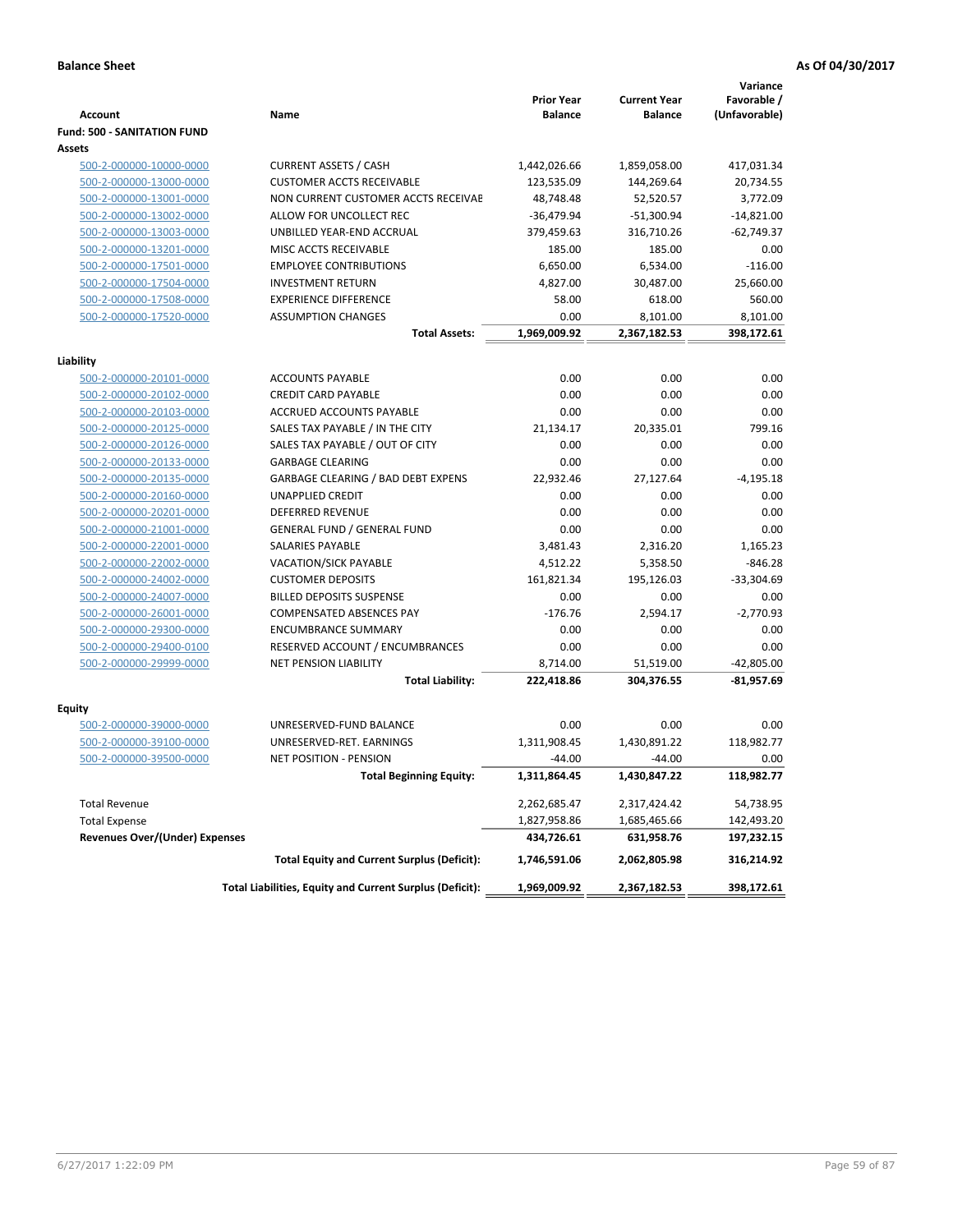| Account                               | Name                                                     | <b>Prior Year</b><br><b>Balance</b> | <b>Current Year</b><br><b>Balance</b> | Variance<br>Favorable /<br>(Unfavorable) |
|---------------------------------------|----------------------------------------------------------|-------------------------------------|---------------------------------------|------------------------------------------|
|                                       | Fund: 561 - REGINAL HOUSEHOLD HAZARDOUS WASTE GRANT      |                                     |                                       |                                          |
| Assets                                |                                                          |                                     |                                       |                                          |
| 561-2-000000-10000-0000               | <b>CURRENT ASSETS / CASH</b>                             | 0.00                                | 0.00                                  | 0.00                                     |
| 561-2-000000-13201-0000               | MISC ACCTS RECEIVABLE                                    | 0.00                                | 0.00                                  | 0.00                                     |
| 561-2-000000-13205-0000               | <b>INTEREST RECEIVABLE</b>                               | 0.00                                | 0.00                                  | 0.00                                     |
|                                       | <b>Total Assets:</b>                                     | 0.00                                | 0.00                                  | 0.00                                     |
| Liability                             |                                                          |                                     |                                       |                                          |
| 561-2-000000-20101-0000               | <b>ACCOUNTS PAYABLE</b>                                  | 0.00                                | 0.00                                  | 0.00                                     |
| 561-2-000000-20102-0000               | <b>CREDIT CARD PAYABLE</b>                               | 0.00                                | 0.00                                  | 0.00                                     |
| 561-2-000000-20103-0000               | <b>ACCRUED ACCOUNTS PAYABLE</b>                          | 0.00                                | 0.00                                  | 0.00                                     |
| 561-2-000000-21140-0000               | DUE TO / SANITATION FUND                                 | 0.00                                | 0.00                                  | 0.00                                     |
| 561-2-000000-29300-0000               | <b>ENCUMBRANCE SUMMARY</b>                               | 0.00                                | 0.00                                  | 0.00                                     |
| 561-2-000000-29400-0100               | RESERVED ACCOUNT / ENCUMBRANCES                          | 0.00                                | 0.00                                  | 0.00                                     |
|                                       | <b>Total Liability:</b>                                  | 0.00                                | 0.00                                  | 0.00                                     |
| Equity                                |                                                          |                                     |                                       |                                          |
| 561-2-000000-39100-0000               | UNRESERVED-RET. EARNINGS                                 | 0.00                                | 0.00                                  | 0.00                                     |
|                                       | <b>Total Beginning Equity:</b>                           | 0.00                                | 0.00                                  | 0.00                                     |
| <b>Total Revenue</b>                  |                                                          | 0.00                                | 0.00                                  | 0.00                                     |
| <b>Total Expense</b>                  |                                                          | 0.00                                | 0.00                                  | 0.00                                     |
| <b>Revenues Over/(Under) Expenses</b> |                                                          | 0.00                                | 0.00                                  | 0.00                                     |
|                                       | <b>Total Equity and Current Surplus (Deficit):</b>       | 0.00                                | 0.00                                  | 0.00                                     |
|                                       | Total Liabilities, Equity and Current Surplus (Deficit): | 0.00                                | 0.00                                  | 0.00                                     |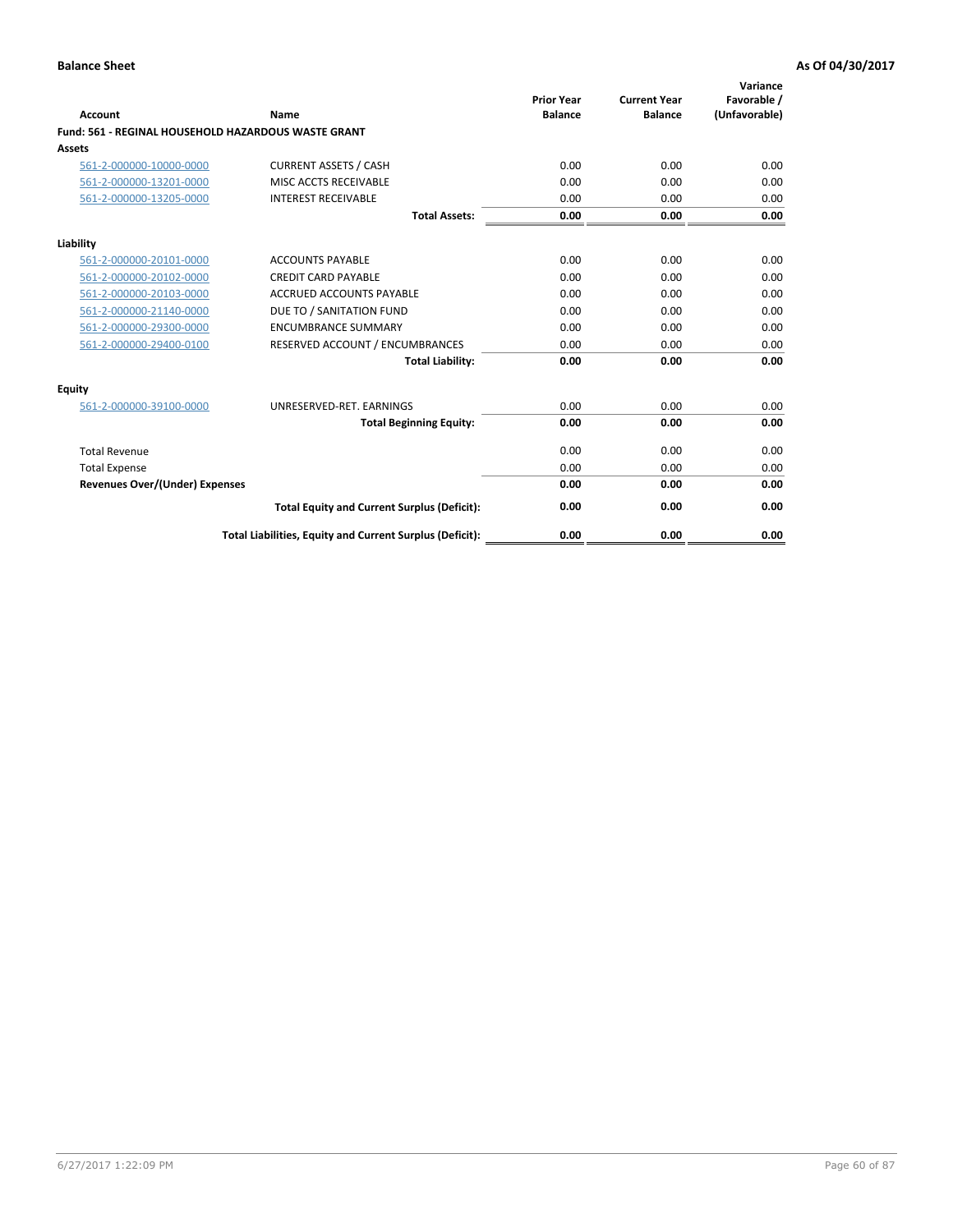| <b>Account</b>                        | Name                                                            | <b>Prior Year</b><br><b>Balance</b> | <b>Current Year</b><br><b>Balance</b> | Variance<br>Favorable /<br>(Unfavorable) |
|---------------------------------------|-----------------------------------------------------------------|-------------------------------------|---------------------------------------|------------------------------------------|
| Fund: 601 - CENTRAL SERVICE FUND      |                                                                 |                                     |                                       |                                          |
| Assets                                |                                                                 |                                     |                                       |                                          |
| 601-2-000000-10000-0000               | <b>CURRENT ASSETS / CASH</b>                                    | 155,265.99                          | 56,459.59                             | $-98,806.40$                             |
| 601-2-000000-13201-0000               | MISC ACCTS RECEIVABLE                                           | 0.00                                | 0.00                                  | 0.00                                     |
| 601-2-000000-13203-0000               | NON-CURRENT ASSETS / PREPAYMENTS                                | 0.00                                | 0.00                                  | 0.00                                     |
| 601-2-000000-13204-0000               | PREPAYMENTS / INSURANCE PREPAYMENT                              | 0.00                                | 0.00                                  | 0.00                                     |
| 601-2-000000-13205-0000               | <b>INTEREST RECEIVABLE</b>                                      | 0.00                                | 0.00                                  | 0.00                                     |
| 601-2-000000-15001-0000               | <b>INVENTORIES / POSTAGE</b>                                    | 0.00                                | 0.00                                  | 0.00                                     |
| 601-2-000000-15101-0000               | <b>FACILITIES MAINT STOCK</b>                                   | 10,549.89                           | 16,998.50                             | 6,448.61                                 |
| 601-2-000000-15201-0000               | <b>INVENTORIES / GARAGE</b>                                     | 95,753.39                           | 181,375.68                            | 85,622.29                                |
| 601-2-000000-16001-0000               | FIXED ASSETS / LAND                                             | 0.00                                | 0.00                                  | 0.00                                     |
| 601-2-000000-16002-0000               | FIXED ASSETS / IMPROVMENTS-NON BUILDI                           | 0.00                                | 0.00                                  | 0.00                                     |
| 601-2-000000-16003-0000               | ACCUM DEPR / IMPROVEMENTS-NON BUILI                             | 0.00                                | 0.00                                  | 0.00                                     |
| 601-2-000000-16004-0000               | FIXED ASSETS / BUILDINGS                                        | 100,832.00                          | 100,832.00                            | 0.00                                     |
| 601-2-000000-16005-0000               | <b>ACCUM DEPR / BUILDINGS</b>                                   | $-100,832.00$                       | $-100,832.00$                         | 0.00                                     |
| 601-2-000000-16201-0000               | FIXED ASSETS / MACHINERY AND EQUIPMEN                           | 166,476.00                          | 166,476.00                            | 0.00                                     |
| 601-2-000000-16202-0000               | ACCUM DEPR / MACHINERY AND EQUIPMEI                             | $-163,814.71$                       | $-166,476.00$                         | $-2,661.29$                              |
| 601-2-000000-17501-0000               | <b>EMPLOYEE CONTRIBUTIONS</b>                                   | 26,599.00                           | 26,136.00                             | $-463.00$                                |
| 601-2-000000-17504-0000               | <b>INVESTMENT RETURN</b>                                        | 19,307.00                           | 121,950.00                            | 102,643.00                               |
| 601-2-000000-17508-0000               | <b>EXPERIENCE DIFFERENCE</b>                                    | 232.00                              | 2,471.00                              | 2,239.00                                 |
| 601-2-000000-17520-0000               | <b>ASSUMPTION CHANGES</b>                                       | 0.00                                | 32,404.00                             | 32,404.00                                |
|                                       | <b>Total Assets:</b>                                            | 310,368.56                          | 437,794.77                            | 127,426.21                               |
| Liability                             |                                                                 |                                     |                                       |                                          |
| 601-2-000000-20101-0000               | <b>ACCOUNTS PAYABLE</b>                                         | 0.00                                | 0.00                                  | 0.00                                     |
| 601-2-000000-20102-0000               | <b>CREDIT CARD PAYABLE</b>                                      | 0.00                                | 0.00                                  | 0.00                                     |
| 601-2-000000-20103-0000               | ACCRUED ACCOUNTS PAYABLE                                        | 0.00                                | 0.00                                  | 0.00                                     |
| 601-2-000000-20115-0000               | <b>DRINK SUPPLY</b>                                             | 0.00                                | 0.00                                  | 0.00                                     |
| 601-2-000000-20141-0000               | <b>TELEPHONE CLEARING</b>                                       | 0.00                                | 0.00                                  | 0.00                                     |
| 601-2-000000-20148-0000               | FLEET FUEL CLEARING                                             | 0.00                                | 0.00                                  | 0.00                                     |
| 601-2-000000-20149-0000               | FLEET MAINTENANCE CLEARING                                      | 0.00                                | $-16.48$                              | 16.48                                    |
| 601-2-000000-20201-0000               | <b>DEFERRED REVENUE</b>                                         | 0.00                                | 0.00                                  | 0.00                                     |
| 601-2-000000-21001-0000               | <b>GENERAL FUND / GENERAL FUND</b>                              | 0.00                                | 0.00                                  | 0.00                                     |
| 601-2-000000-21101-0000               | ENTERPRISE / WTR/WWTR UTILITY FUND                              | 0.00                                | 0.00                                  | 0.00                                     |
| 601-2-000000-22001-0000               | <b>SALARIES PAYABLE</b>                                         | 12,654.55                           | 16,959.79                             | $-4,305.24$                              |
| 601-2-000000-22002-0000               | VACATION/SICK PAYABLE                                           | 38,440.79                           | 31,596.43                             | 6,844.36                                 |
| 601-2-000000-24011-0000               | <b>CIVIC CENTER DEPOSITS</b>                                    | 0.00                                | 0.00                                  | 0.00                                     |
| 601-2-000000-24012-0000               | <b>AUDITORIUM DEPOSITS</b>                                      | 0.00                                | 0.00                                  | 0.00                                     |
| 601-2-000000-26001-0000               | <b>COMPENSATED ABSENCES PAY</b>                                 | 22,239.02                           | 47,153.34                             | $-24,914.32$                             |
| 601-2-000000-27001-0000               | <b>CONTRIBUTED CAPITAL</b>                                      | 0.00                                | 0.00                                  | 0.00                                     |
| 601-2-000000-29300-0000               | <b>ENCUMBRANCE SUMMARY</b>                                      | 0.00                                | 0.00                                  | 0.00                                     |
| 601-2-000000-29400-0100               | RESERVED ACCOUNT / ENCUMBRANCES                                 | 0.00                                | 0.00                                  | 0.00                                     |
| 601-2-000000-29999-0000               | NET PENSION LIABILITY                                           | 34,854.00                           | 206,074.00                            | $-171,220.00$                            |
|                                       | <b>Total Liability:</b>                                         | 108,188.36                          | 301,767.08                            | -193,578.72                              |
|                                       |                                                                 |                                     |                                       |                                          |
| Equity<br>601-2-000000-39000-0000     |                                                                 | 0.00                                | 0.00                                  |                                          |
|                                       | UNRESERVED-FUND BALANCE                                         |                                     |                                       | 0.00                                     |
| 601-2-000000-39100-0000               | UNRESERVED-RET. EARNINGS                                        | 218,033.60                          | 146,820.97                            | $-71,212.63$                             |
| 601-2-000000-39500-0000               | <b>NET POSITION - PENSION</b><br><b>Total Beginning Equity:</b> | $-175.00$<br>217,858.60             | $-175.00$<br>146,645.97               | 0.00<br>-71,212.63                       |
|                                       |                                                                 |                                     |                                       |                                          |
| <b>Total Revenue</b>                  |                                                                 | 491,094.31                          | 474,370.19                            | $-16,724.12$                             |
| <b>Total Expense</b>                  |                                                                 | 506,772.71                          | 484,988.58                            | 21,784.13                                |
| <b>Revenues Over/(Under) Expenses</b> | <b>Total Equity and Current Surplus (Deficit):</b>              | $-15,678.40$<br>202,180.20          | -10,618.39<br>136,027.58              | 5,060.01<br>-66,152.62                   |
|                                       | Total Liabilities, Equity and Current Surplus (Deficit):        | 310,368.56                          | 437,794.66                            | 127,426.10                               |
|                                       |                                                                 |                                     |                                       |                                          |

**\*\*\*Warning: Account Authorization is turned on. Please run the Unauthorized Account Listing Report to see if you are out of balance due to missing accounts \*\*\***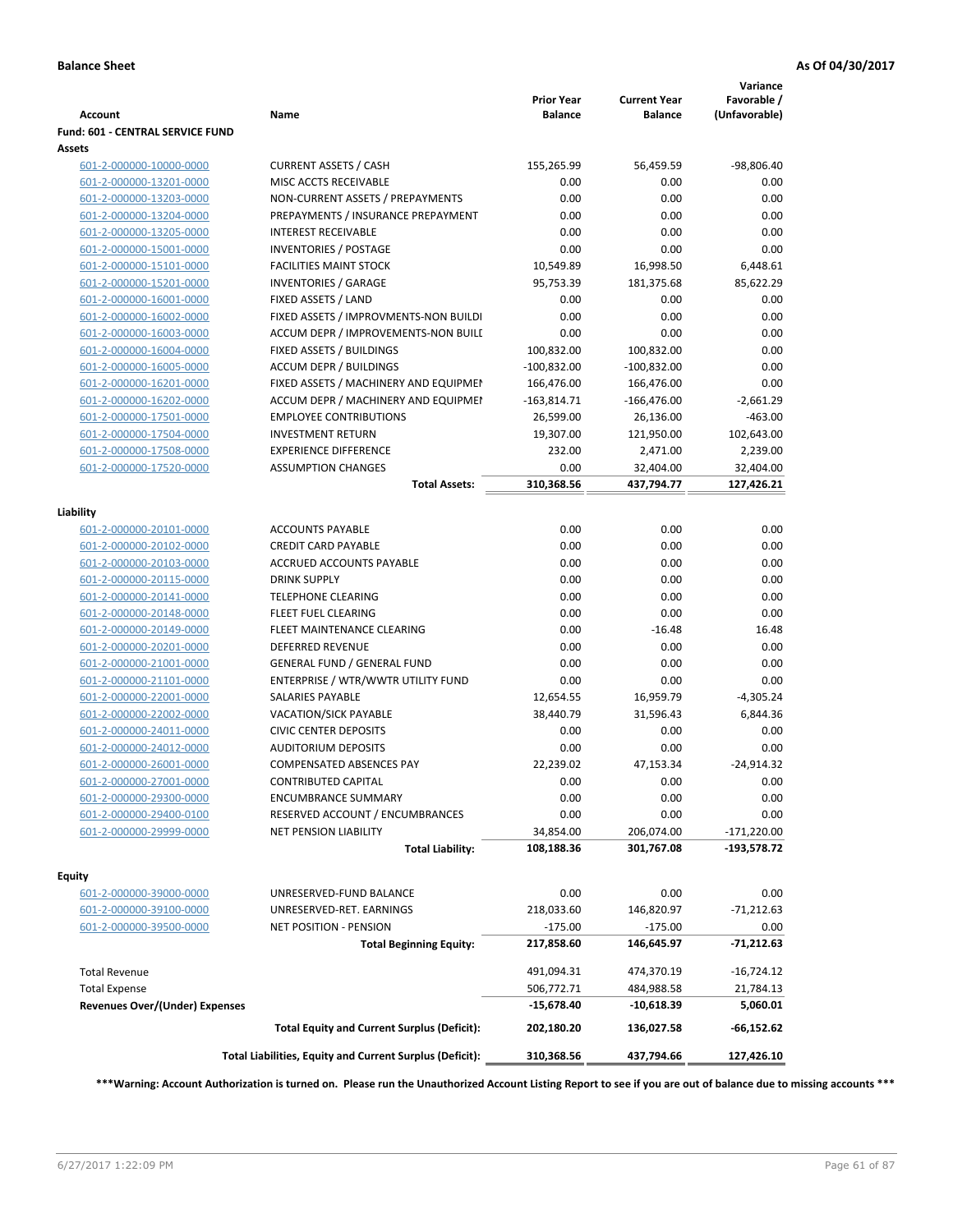| <b>Account</b>                        | Name                                                     | <b>Prior Year</b><br><b>Balance</b> | <b>Current Year</b><br><b>Balance</b> | Variance<br>Favorable /<br>(Unfavorable) |
|---------------------------------------|----------------------------------------------------------|-------------------------------------|---------------------------------------|------------------------------------------|
| <b>Fund: 602 - INSURANCE FUND</b>     |                                                          |                                     |                                       |                                          |
| <b>Assets</b>                         |                                                          |                                     |                                       |                                          |
| 602-2-000000-10000-0000               | <b>CURRENT ASSETS / CASH</b>                             | 412,346.26                          | $-502,259.06$                         | $-914,605.32$                            |
| 602-2-000000-13201-0000               | MISC ACCTS RECEIVABLE                                    | 0.00                                | 0.00                                  | 0.00                                     |
| 602-2-000000-13204-0000               | PREPAYMENTS / INSURANCE PREPAYMENT                       | 0.00                                | 0.00                                  | 0.00                                     |
| 602-2-000000-13205-0000               | <b>INTEREST RECEIVABLE</b>                               | 0.00                                | 0.00                                  | 0.00                                     |
|                                       | <b>Total Assets:</b>                                     | 412,346.26                          | $-502,259.06$                         | $-914,605.32$                            |
| Liability                             |                                                          |                                     |                                       |                                          |
| 602-2-000000-20101-0000               | <b>ACCOUNTS PAYABLE</b>                                  | $-0.09$                             | $-1.840.87$                           | 1,840.78                                 |
| 602-2-000000-20102-0000               | <b>CREDIT CARD PAYABLE</b>                               | 0.00                                | 0.00                                  | 0.00                                     |
| 602-2-000000-20103-0000               | <b>ACCRUED ACCOUNTS PAYABLE</b>                          | 0.00                                | 0.00                                  | 0.00                                     |
| 602-2-000000-20201-0000               | <b>DEFERRED REVENUE</b>                                  | 0.00                                | 0.00                                  | 0.00                                     |
| 602-2-000000-29300-0000               | <b>ENCUMBRANCE SUMMARY</b>                               | 0.00                                | 0.00                                  | 0.00                                     |
| 602-2-000000-29400-0100               | RESERVED ACCOUNT / ENCUMBRANCES                          | 0.00                                | 0.00                                  | 0.00                                     |
|                                       | <b>Total Liability:</b>                                  | $-0.09$                             | $-1,840.87$                           | 1,840.78                                 |
| <b>Equity</b>                         |                                                          |                                     |                                       |                                          |
| 602-2-000000-39000-0000               | UNRESERVED-FUND BALANCE                                  | 0.00                                | 0.00                                  | 0.00                                     |
| 602-2-000000-39100-0000               | UNRESERVED-RET. EARNINGS                                 | 1,390,194.04                        | 632,449.20                            | $-757,744.84$                            |
|                                       | <b>Total Beginning Equity:</b>                           | 1,390,194.04                        | 632,449.20                            | -757,744.84                              |
| <b>Total Revenue</b>                  |                                                          | 2,845,742.61                        | 2,904,188.92                          | 58,446.31                                |
| <b>Total Expense</b>                  |                                                          | 3,823,590.30                        | 4,037,056.31                          | $-213,466.01$                            |
| <b>Revenues Over/(Under) Expenses</b> |                                                          | -977,847.69                         | $-1,132,867.39$                       | $-155,019.70$                            |
|                                       | <b>Total Equity and Current Surplus (Deficit):</b>       | 412,346.35                          | -500,418.19                           | $-912,764.54$                            |
|                                       | Total Liabilities, Equity and Current Surplus (Deficit): | 412,346.26                          | -502,259.06                           | -914.605.32                              |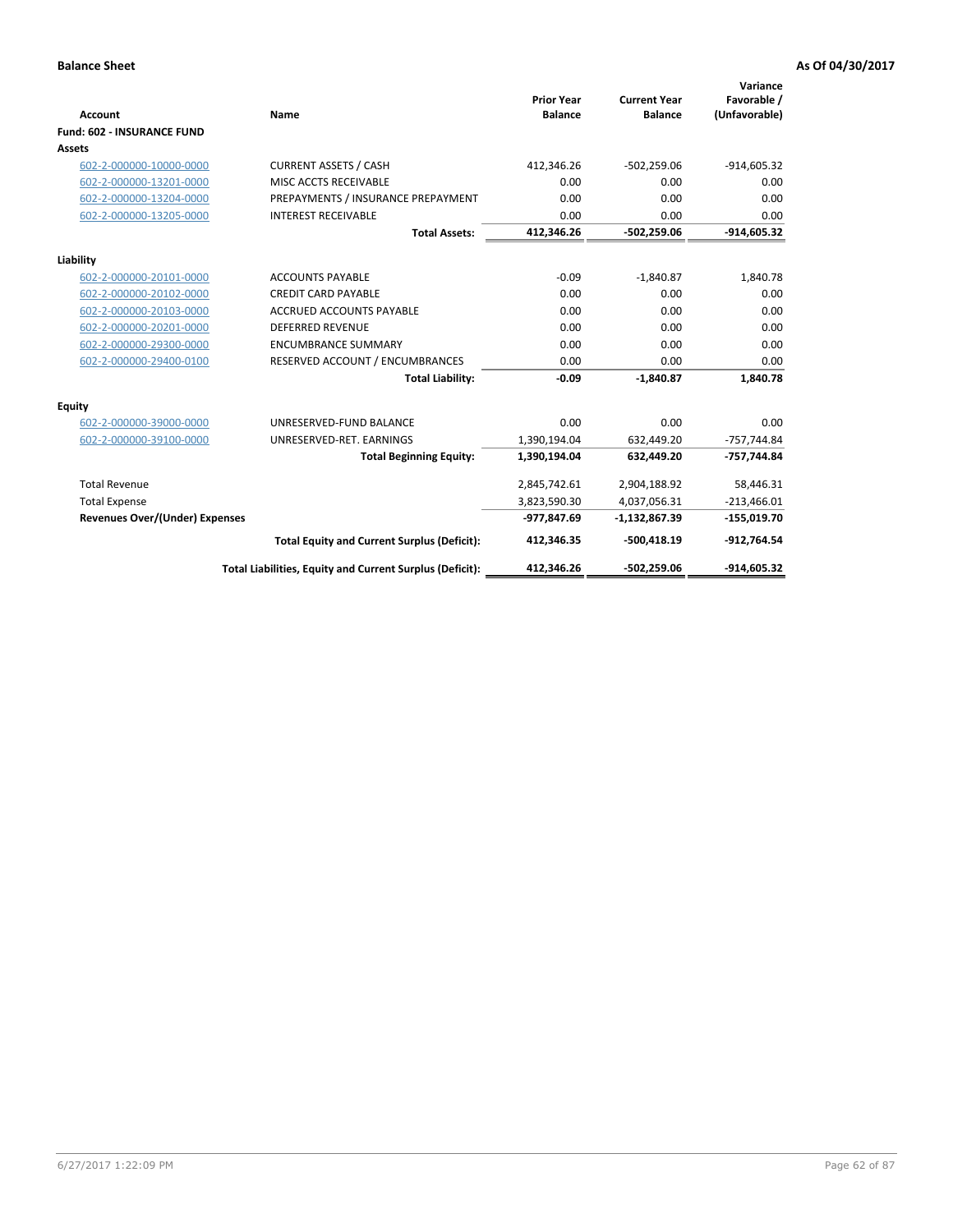| <b>Account</b>                        | Name                                                     | <b>Prior Year</b><br><b>Balance</b> | <b>Current Year</b><br><b>Balance</b> | Variance<br>Favorable /<br>(Unfavorable) |
|---------------------------------------|----------------------------------------------------------|-------------------------------------|---------------------------------------|------------------------------------------|
| Fund: 604 - MIS FUND                  |                                                          |                                     |                                       |                                          |
| <b>Assets</b>                         |                                                          |                                     |                                       |                                          |
| 604-2-000000-10000-0000               | <b>CURRENT ASSETS / CASH</b>                             | 64,887.26                           | 96,209.15                             | 31,321.89                                |
| 604-2-000000-13201-0000               | MISC ACCTS RECEIVABLE                                    | 0.00                                | 0.00                                  | 0.00                                     |
| 604-2-000000-13202-1400               | <b>EMPLOYEE ADVANCES</b>                                 | 0.00                                | 0.00                                  | 0.00                                     |
| 604-2-000000-13203-0000               | NON-CURRENT ASSETS / PREPAYMENTS                         | 0.00                                | 0.00                                  | 0.00                                     |
| 604-2-000000-13205-0000               | <b>INTEREST RECEIVABLE</b>                               | 0.00                                | 0.00                                  | 0.00                                     |
| 604-2-000000-15601-0000               | IT NETWORK PRINTER SUPPLY INVENTORY                      | 0.00                                | 0.00                                  | 0.00                                     |
| 604-2-000000-16004-0000               | FIXED ASSETS / BUILDINGS                                 | 0.00                                | 0.00                                  | 0.00                                     |
| 604-2-000000-16005-0000               | <b>ACCUM DEPR / BUILDINGS</b>                            | 0.00                                | 0.00                                  | 0.00                                     |
| 604-2-000000-16201-0000               | FIXED ASSETS / MACHINERY AND EQUIPMEN                    | 1,544,318.35                        | 1,587,000.47                          | 42,682.12                                |
| 604-2-000000-16202-0000               | ACCUM DEPR / MACHINERY AND EQUIPMEI                      | $-1,160,566.21$                     | $-1,324,554.90$                       | $-163,988.69$                            |
| 604-2-000000-16301-0000               | FIXED ASSETS / C W I P                                   | $-0.20$                             | $-0.20$                               | 0.00                                     |
| 604-2-000000-17501-0000               | <b>EMPLOYEE CONTRIBUTIONS</b>                            | 13,299.00                           | 13,068.00                             | $-231.00$                                |
| 604-2-000000-17504-0000               | <b>INVESTMENT RETURN</b>                                 | 9,654.00                            | 60,975.00                             | 51,321.00                                |
| 604-2-000000-17508-0000               | <b>EXPERIENCE DIFFERENCE</b>                             | 116.00                              | 1,235.00                              | 1,119.00                                 |
| 604-2-000000-17520-0000               | <b>ASSUMPTION CHANGES</b>                                | 0.00                                | 16,202.00                             | 16,202.00                                |
|                                       | <b>Total Assets:</b>                                     | 471,708.20                          | 450,134.52                            | $-21,573.68$                             |
|                                       |                                                          |                                     |                                       |                                          |
| Liability                             |                                                          |                                     |                                       |                                          |
| 604-2-000000-20101-0000               | <b>ACCOUNTS PAYABLE</b>                                  | 0.00                                | 0.00                                  | 0.00                                     |
| 604-2-000000-20102-0000               | <b>CREDIT CARD PAYABLE</b>                               | 0.00                                | 0.00                                  | 0.00                                     |
| 604-2-000000-20103-0000               | <b>ACCRUED ACCOUNTS PAYABLE</b>                          | 0.00                                | 0.00                                  | 0.00                                     |
| 604-2-000000-20141-0000               | <b>TELEPHONE CLEARING</b>                                | 0.00                                | 0.00                                  | 0.00                                     |
| 604-2-000000-21035-0000               | DEBT SERVICE / DUE TO DEBT SERVICE                       | 0.00                                | 0.00                                  | 0.00                                     |
| 604-2-000000-22001-0000               | <b>SALARIES PAYABLE</b>                                  | 8,257.21                            | 9,550.49                              | $-1,293.28$                              |
| 604-2-000000-22002-0000               | <b>VACATION/SICK PAYABLE</b>                             | 14,533.72                           | 17,135.39                             | $-2,601.67$                              |
| 604-2-000000-22208-0000               | INSURANCE / AMERICAN FIDELITY                            | 0.00                                | 0.00                                  | 0.00                                     |
| 604-2-000000-23001-0000               | CAPITAL LEASE PAYABLE                                    | 56,149.62                           | 15,132.00                             | 41,017.62                                |
| 604-2-000000-23101-0000               | CAPITAL LEASE PAYABLE                                    | 15,133.95                           | $-0.40$                               | 15,134.35                                |
| 604-2-000000-26001-0000               | <b>COMPENSATED ABSENCES PAY</b>                          | 10,452.61                           | 13,875.77                             | $-3,423.16$                              |
| 604-2-000000-27001-0000               | <b>CONTRIBUTED CAPITAL</b>                               | 0.00                                | 0.00                                  | 0.00                                     |
| 604-2-000000-29300-0000               | <b>ENCUMBRANCE SUMMARY</b>                               | 0.00                                | 0.00                                  | 0.00                                     |
| 604-2-000000-29400-0100               | RESERVED ACCOUNT / ENCUMBRANCES                          | 0.27                                | 0.27                                  | 0.00                                     |
| 604-2-000000-29999-0000               | <b>NET PENSION LIABILITY</b>                             | 17,427.00                           | 103,037.00                            | $-85,610.00$                             |
| 604-2-000000-92194-0101               | <b>BANK ONE / DIGITEC</b>                                | 0.00                                | 0.00                                  | 0.00                                     |
|                                       | <b>Total Liability:</b>                                  | 121,954.38                          | 158,730.52                            | $-36,776.14$                             |
| Equity                                |                                                          |                                     |                                       |                                          |
| <u>604-2-000000-39000-0000</u>        | UNRESERVED-FUND BALANCE                                  | 0.00                                | 0.00                                  | 0.00                                     |
| 604-2-000000-39100-0000               | UNRESERVED-RET. EARNINGS                                 | 324,409.00                          | 335,832.26                            | 11,423.26                                |
| 604-2-000000-39500-0000               | NET POSITION - PENSION                                   | $-88.00$                            | $-88.00$                              | 0.00                                     |
|                                       | <b>Total Beginning Equity:</b>                           | 324,321.00                          | 335,744.26                            | 11,423.26                                |
|                                       |                                                          |                                     |                                       |                                          |
| <b>Total Revenue</b>                  |                                                          | 531,758.99                          | 471,421.44                            | $-60,337.55$                             |
| <b>Total Expense</b>                  |                                                          | 506,326.17                          | 515,761.70                            | $-9,435.53$                              |
| <b>Revenues Over/(Under) Expenses</b> |                                                          | 25,432.82                           | -44,340.26                            | -69,773.08                               |
|                                       | <b>Total Equity and Current Surplus (Deficit):</b>       | 349,753.82                          | 291,404.00                            | $-58,349.82$                             |
|                                       | Total Liabilities, Equity and Current Surplus (Deficit): | 471,708.20                          | 450,134.52                            | $-21,573.68$                             |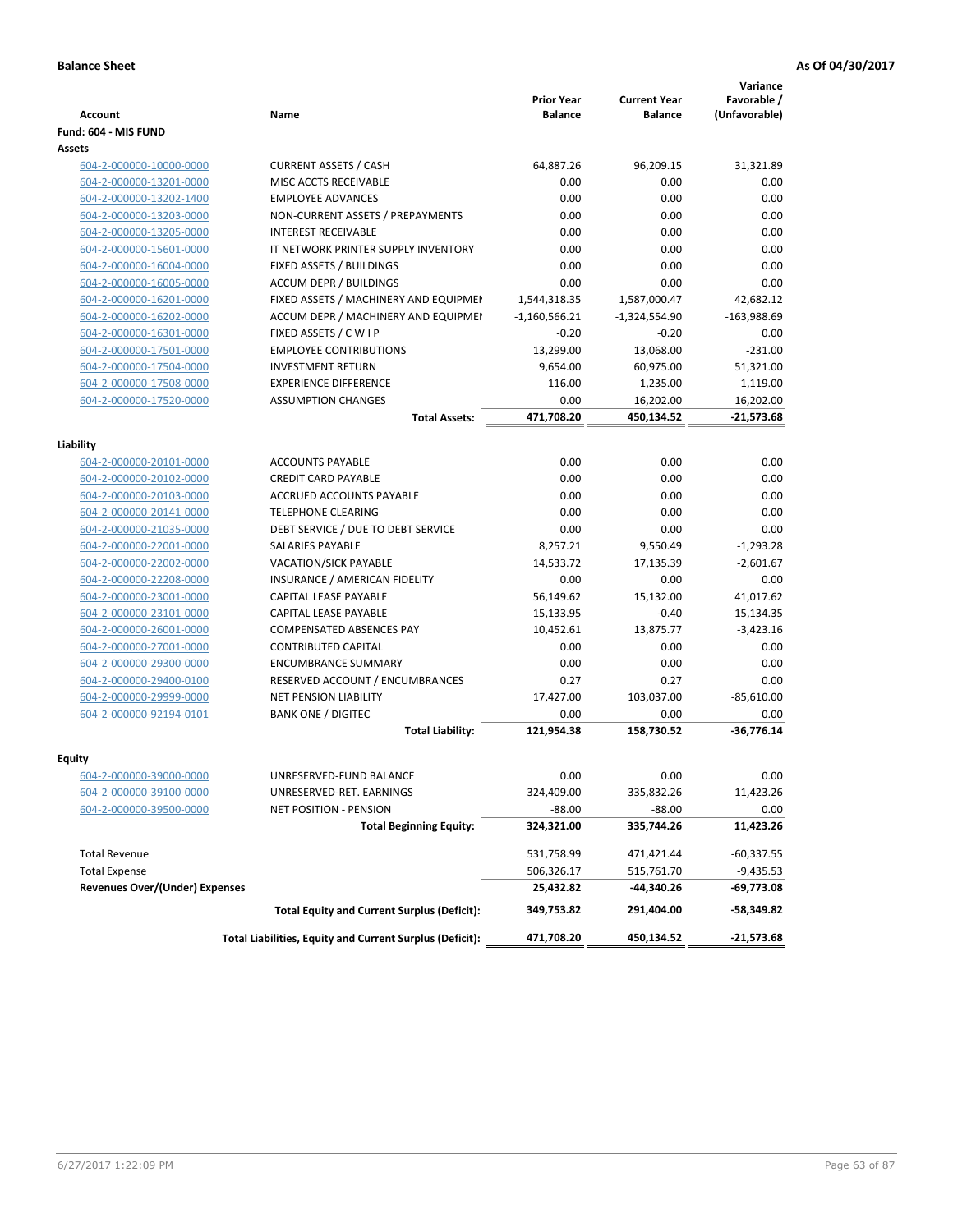| <b>Account</b>                        | Name                                                     | <b>Prior Year</b><br><b>Balance</b> | <b>Current Year</b><br><b>Balance</b> | Variance<br>Favorable /<br>(Unfavorable) |
|---------------------------------------|----------------------------------------------------------|-------------------------------------|---------------------------------------|------------------------------------------|
| Fund: 660 - VEHICLE REPLACEMENT FUND  |                                                          |                                     |                                       |                                          |
| Assets                                |                                                          |                                     |                                       |                                          |
| 660-2-000000-10000-0000               | <b>CURRENT ASSETS / CASH</b>                             | 60,160.27                           | $-448,557.27$                         | $-508,717.54$                            |
| 660-2-000000-11309-0000               | <b>TAX ANTICIPATION NOTES</b>                            | 0.00                                | 0.00                                  | 0.00                                     |
| 660-2-000000-11510-0000               | PUBLIC SAFETY VEHICLE REPLACEMENT                        | 906.11                              | 54,427.48                             | 53,521.37                                |
| 660-2-000000-11520-0000               | <b>CERTIFICATES OF DEPOSIT</b>                           | 300,000.00                          | 0.00                                  | $-300,000.00$                            |
| 660-2-000000-11530-0000               | <b>TexasTERM CP</b>                                      | 0.00                                | 500,000.00                            | 500,000.00                               |
| 660-2-000000-13201-0000               | MISC ACCTS RECEIVABLE                                    | 0.00                                | 0.00                                  | 0.00                                     |
| 660-2-000000-13205-0000               | <b>INTEREST RECEIVABLE</b>                               | 0.00                                | 0.00                                  | 0.00                                     |
| 660-2-000000-16201-0000               | FIXED ASSETS / MACHINERY AND EQUIPMEN                    | 8,459,168.27                        | 8,327,826.62                          | $-131,341.65$                            |
| 660-2-000000-16202-0000               | ACCUM DEPR / MACHINERY AND EQUIPMEI                      | $-6,395,288.99$                     | $-6,373,398.07$                       | 21,890.92                                |
| 660-2-000000-16301-0000               | FIXED ASSETS / C W I P                                   | 0.00                                | 0.00                                  | 0.00                                     |
| 660-2-000000-39300-0000               | RESERVED ACCOUNT / ESCROW BALANCE                        | 0.00                                | 0.00                                  | 0.00                                     |
|                                       | <b>Total Assets:</b>                                     | 2,424,945.66                        | 2,060,298.76                          | -364,646.90                              |
| Liability                             |                                                          |                                     |                                       |                                          |
| 660-2-000000-20101-0000               | <b>ACCOUNTS PAYABLE</b>                                  | 0.00                                | 0.00                                  | 0.00                                     |
| 660-2-000000-20102-0000               | <b>CREDIT CARD PAYABLE</b>                               | 0.00                                | 0.00                                  | 0.00                                     |
| 660-2-000000-20103-0000               | ACCRUED ACCOUNTS PAYABLE                                 | 0.00                                | 0.00                                  | 0.00                                     |
| 660-2-000000-21001-0000               | <b>GENERAL FUND / GENERAL FUND</b>                       | 0.00                                | 0.00                                  | 0.00                                     |
| 660-2-000000-23001-0000               | <b>CAPITAL LEASE PAYABLE</b>                             | 55,705.00                           | 58,323.01                             | $-2,618.01$                              |
| 660-2-000000-23101-0000               | <b>CAPITAL LEASE PAYABLE</b>                             | 172,458.92                          | 114,135.17                            | 58,323.75                                |
| 660-2-000000-27001-0000               | <b>CONTRIBUTED CAPITAL</b>                               | 0.00                                | 0.00                                  | 0.00                                     |
| 660-2-000000-29300-0000               | <b>ENCUMBRANCE SUMMARY</b>                               | 0.00                                | 0.00                                  | 0.00                                     |
| 660-2-000000-29400-0100               | RESERVED ACCOUNT / ENCUMBRANCES                          | 0.00                                | 0.00                                  | 0.00                                     |
|                                       | <b>Total Liability:</b>                                  | 228,163.92                          | 172,458.18                            | 55,705.74                                |
|                                       |                                                          |                                     |                                       |                                          |
| <b>Equity</b>                         |                                                          |                                     |                                       |                                          |
| 660-2-000000-39000-0000               | UNRESERVED-FUND BALANCE                                  | 0.00                                | 0.00                                  | 0.00                                     |
| 660-2-000000-39100-0000               | UNRESERVED-RET. EARNINGS                                 | 2,066,622.07                        | 2,318,662.96                          | 252,040.89                               |
|                                       | <b>Total Beginning Equity:</b>                           | 2,066,622.07                        | 2,318,662.96                          | 252,040.89                               |
| <b>Total Revenue</b>                  |                                                          | 950,216.93                          | $-195,562.28$                         | $-1,145,779.21$                          |
| <b>Total Expense</b>                  |                                                          | 820,057.26                          | 235,260.10                            | 584,797.16                               |
| <b>Revenues Over/(Under) Expenses</b> |                                                          | 130,159.67                          | -430,822.38                           | -560,982.05                              |
|                                       | <b>Total Equity and Current Surplus (Deficit):</b>       | 2,196,781.74                        | 1,887,840.58                          | $-308,941.16$                            |
|                                       | Total Liabilities, Equity and Current Surplus (Deficit): | 2,424,945.66                        | 2,060,298.76                          | -364,646.90                              |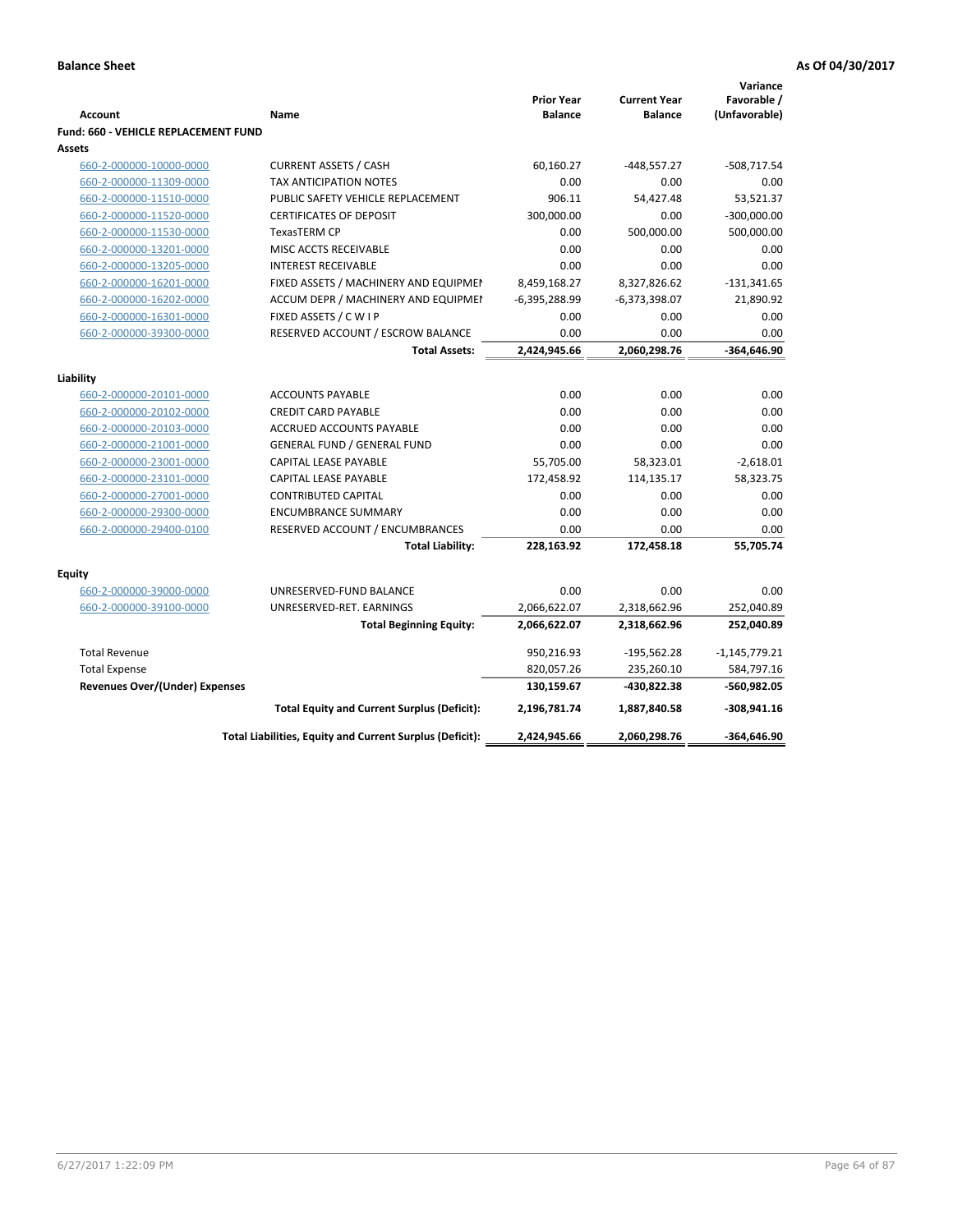| Account                               | Name                                                     | <b>Prior Year</b><br><b>Balance</b> | <b>Current Year</b><br><b>Balance</b> | Variance<br>Favorable /<br>(Unfavorable) |
|---------------------------------------|----------------------------------------------------------|-------------------------------------|---------------------------------------|------------------------------------------|
| Fund: 701 - FIREMEN'S PENSION         |                                                          |                                     |                                       |                                          |
| <b>Assets</b>                         |                                                          |                                     |                                       |                                          |
| 701-1-000000-10000-0000               | <b>CURRENT ASSETS / CASH</b>                             | 0.00                                | 0.00                                  | 0.00                                     |
|                                       | <b>Total Assets:</b>                                     | 0.00                                | 0.00                                  | 0.00                                     |
| Liability                             |                                                          |                                     |                                       |                                          |
| 701-1-000000-20103-0000               | <b>ACCOUNTS PAYABLE</b>                                  | 0.00                                | 0.00                                  | 0.00                                     |
| 701-1-000000-22306-1000               | UNREALIZED GAIN/LOSS                                     | 543,546.00                          | 543,546.00                            | 0.00                                     |
|                                       | <b>Total Liability:</b>                                  | 543,546.00                          | 543,546.00                            | 0.00                                     |
| <b>Equity</b>                         |                                                          |                                     |                                       |                                          |
| 701-1-000000-39000-0000               | UNRESERVED-FUND BALANCE                                  | $-543,546.00$                       | $-543,546.00$                         | 0.00                                     |
|                                       | <b>Total Beginning Equity:</b>                           | $-543,546.00$                       | $-543,546.00$                         | 0.00                                     |
| <b>Total Expense</b>                  |                                                          | 0.00                                | 0.00                                  | 0.00                                     |
| <b>Revenues Over/(Under) Expenses</b> |                                                          | 0.00                                | 0.00                                  | 0.00                                     |
|                                       | <b>Total Equity and Current Surplus (Deficit):</b>       | $-543,546.00$                       | $-543,546.00$                         | 0.00                                     |
|                                       | Total Liabilities, Equity and Current Surplus (Deficit): | 0.00                                | 0.00                                  | 0.00                                     |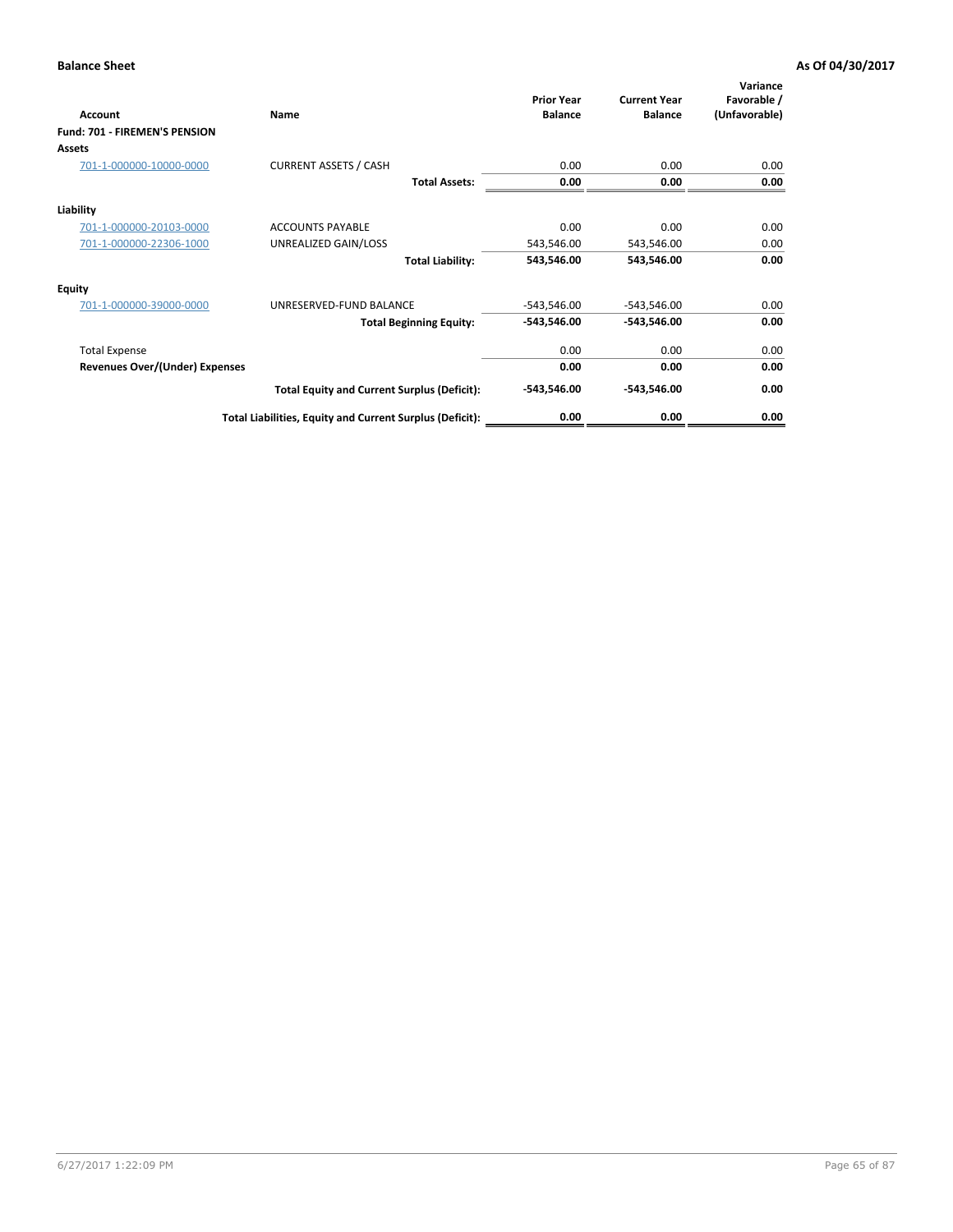|                                       |                                                          |                                     |                                       | Variance                     |
|---------------------------------------|----------------------------------------------------------|-------------------------------------|---------------------------------------|------------------------------|
| <b>Account</b>                        | <b>Name</b>                                              | <b>Prior Year</b><br><b>Balance</b> | <b>Current Year</b><br><b>Balance</b> | Favorable /<br>(Unfavorable) |
| Fund: 800 - SPENCE FUND               |                                                          |                                     |                                       |                              |
| Assets                                |                                                          |                                     |                                       |                              |
|                                       |                                                          |                                     |                                       |                              |
| 800-3-000000-10000-0000               | <b>CURRENT ASSETS / CASH</b>                             | 251.57                              | $-1,366.38$                           | $-1,617.95$                  |
| 800-3-000000-11507-0000               | <b>SPENCE ENDOWMENT</b>                                  | 66.935.57                           | 72.543.79                             | 5,608.22                     |
| 800-3-000000-11520-0000               | <b>CERTIFICATES OF DEPOSIT</b>                           | 495,000.00                          | 494,000.00                            | $-1,000.00$                  |
| 800-3-000000-11605-0000               | SPENCE ENDOWMENT                                         | 0.00                                | 0.00                                  | 0.00                         |
| 800-3-000000-13205-0000               | <b>INTEREST RECEIVABLE</b>                               | 1,337.43                            | 1,337.43                              | 0.00                         |
|                                       | <b>Total Assets:</b>                                     | 563,524.57                          | 566,514.84                            | 2,990.27                     |
| Liability                             |                                                          |                                     |                                       |                              |
| 800-3-000000-20101-0000               | <b>ACCOUNTS PAYABLE</b>                                  | 0.00                                | 0.00                                  | 0.00                         |
| 800-3-000000-20102-0000               | <b>CREDIT CARD PAYABLE</b>                               | 0.00                                | 0.00                                  | 0.00                         |
| 800-3-000000-20103-0000               | <b>ACCRUED ACCOUNTS PAYABLE</b>                          | 0.00                                | 0.00                                  | 0.00                         |
| 800-3-000000-20139-0000               | <b>RETAINAGES PAYABLE</b>                                | 0.00                                | 0.00                                  | 0.00                         |
| 800-3-000000-21001-0000               | <b>GENERAL FUND / GENERAL FUND</b>                       | 0.00                                | 0.00                                  | 0.00                         |
| 800-3-000000-29300-0000               | <b>ENCUMBRANCE SUMMARY</b>                               | 0.00                                | 0.00                                  | 0.00                         |
| 800-3-000000-29400-0000               | RESERVED ACCOUNT / ENCUMBRANCES                          | 0.00                                | 0.00                                  | 0.00                         |
|                                       | <b>Total Liability:</b>                                  | 0.00                                | 0.00                                  | 0.00                         |
| Equity                                |                                                          |                                     |                                       |                              |
| 800-3-000000-39000-0000               | UNRESERVED-FUND BALANCE                                  | 563,757.78                          | 566,627.77                            | 2,869.99                     |
|                                       | <b>Total Beginning Equity:</b>                           | 563,757.78                          | 566,627.77                            | 2,869.99                     |
| <b>Total Revenue</b>                  |                                                          | 117.08                              | 237.07                                | 119.99                       |
| <b>Total Expense</b>                  |                                                          | 350.29                              | 350.00                                | 0.29                         |
| <b>Revenues Over/(Under) Expenses</b> |                                                          | $-233.21$                           | $-112.93$                             | 120.28                       |
|                                       | <b>Total Equity and Current Surplus (Deficit):</b>       | 563,524.57                          | 566,514.84                            | 2,990.27                     |
|                                       | Total Liabilities, Equity and Current Surplus (Deficit): | 563,524.57                          | 566,514.84                            | 2,990.27                     |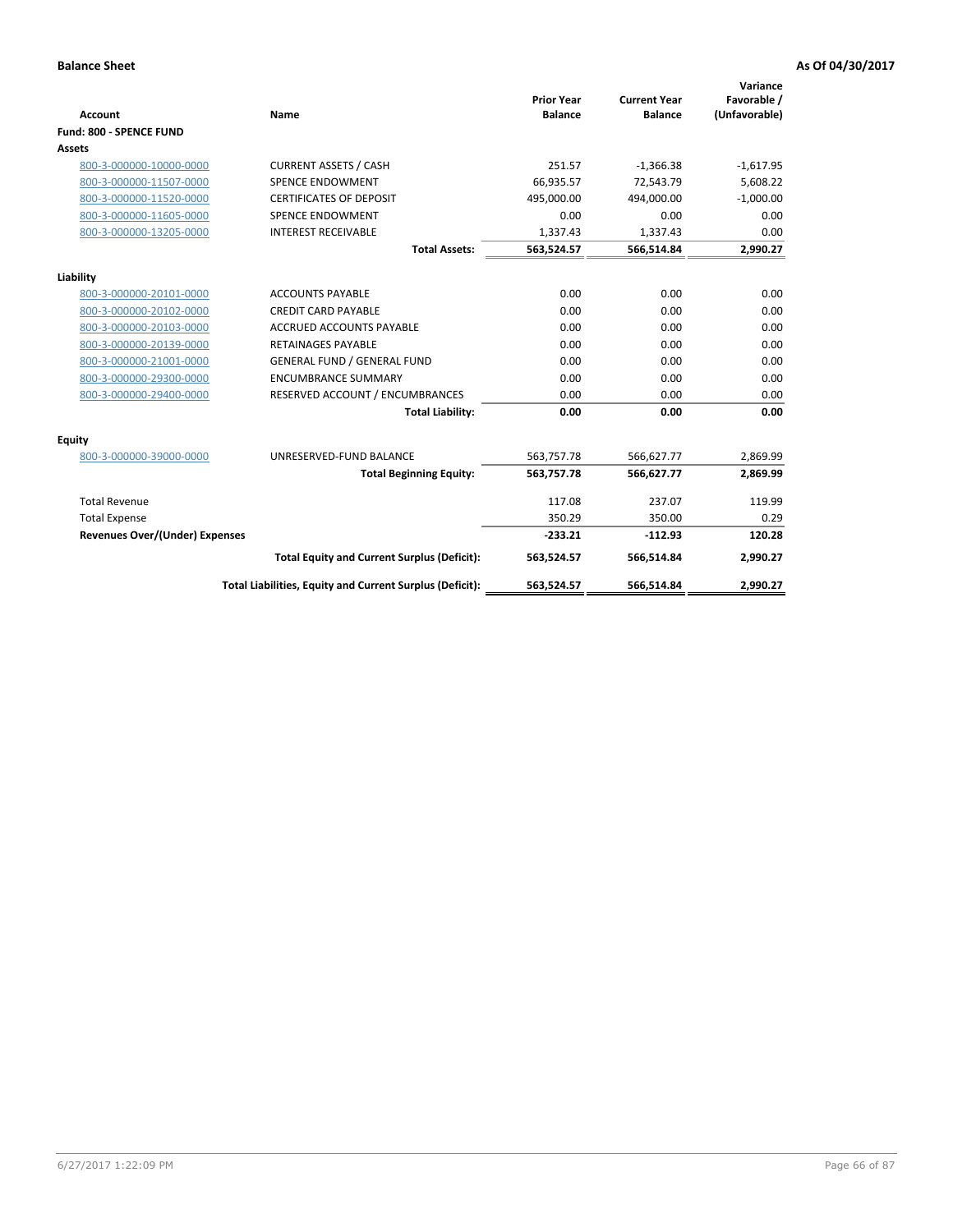| <b>Account</b>                         | Name                                                     | <b>Prior Year</b><br><b>Balance</b> | <b>Current Year</b><br><b>Balance</b> | Variance<br>Favorable /<br>(Unfavorable) |
|----------------------------------------|----------------------------------------------------------|-------------------------------------|---------------------------------------|------------------------------------------|
| <b>Fund: 801 - JONES LIBRARY TRUST</b> |                                                          |                                     |                                       |                                          |
| Assets                                 |                                                          |                                     |                                       |                                          |
| 801-3-000000-10000-0000                | <b>CURRENT ASSETS / CASH</b>                             | 15,388.83                           | 15,405.87                             | 17.04                                    |
| 801-3-000000-13201-0000                | MISC ACCTS RECEIVABLE                                    | 0.00                                | 0.00                                  | 0.00                                     |
| 801-3-000000-13205-0000                | <b>INTEREST RECEIVABLE</b>                               | 0.00                                | 0.00                                  | 0.00                                     |
|                                        | <b>Total Assets:</b>                                     | 15,388.83                           | 15,405.87                             | 17.04                                    |
| Liability                              |                                                          |                                     |                                       |                                          |
| 801-3-000000-20101-0000                | <b>ACCOUNTS PAYABLE</b>                                  | 0.00                                | 0.00                                  | 0.00                                     |
| 801-3-000000-20102-0000                | <b>CREDIT CARD PAYABLE</b>                               | 0.00                                | 0.00                                  | 0.00                                     |
| 801-3-000000-20103-0000                | <b>ACCRUED ACCOUNTS PAYABLE</b>                          | 0.00                                | 0.00                                  | 0.00                                     |
|                                        | <b>Total Liability:</b>                                  | 0.00                                | 0.00                                  | 0.00                                     |
| Equity                                 |                                                          |                                     |                                       |                                          |
| 801-3-000000-39000-0000                | UNRESERVED-FUND BALANCE                                  | 15,370.31                           | 15,407.38                             | 37.07                                    |
|                                        | <b>Total Beginning Equity:</b>                           | 15,370.31                           | 15,407.38                             | 37.07                                    |
| <b>Total Revenue</b>                   |                                                          | 33.00                               | 4.67                                  | $-28.33$                                 |
| <b>Total Expense</b>                   |                                                          | 14.48                               | 6.18                                  | 8.30                                     |
| <b>Revenues Over/(Under) Expenses</b>  |                                                          | 18.52                               | $-1.51$                               | $-20.03$                                 |
|                                        | <b>Total Equity and Current Surplus (Deficit):</b>       | 15,388.83                           | 15,405.87                             | 17.04                                    |
|                                        | Total Liabilities, Equity and Current Surplus (Deficit): | 15,388.83                           | 15,405.87                             | 17.04                                    |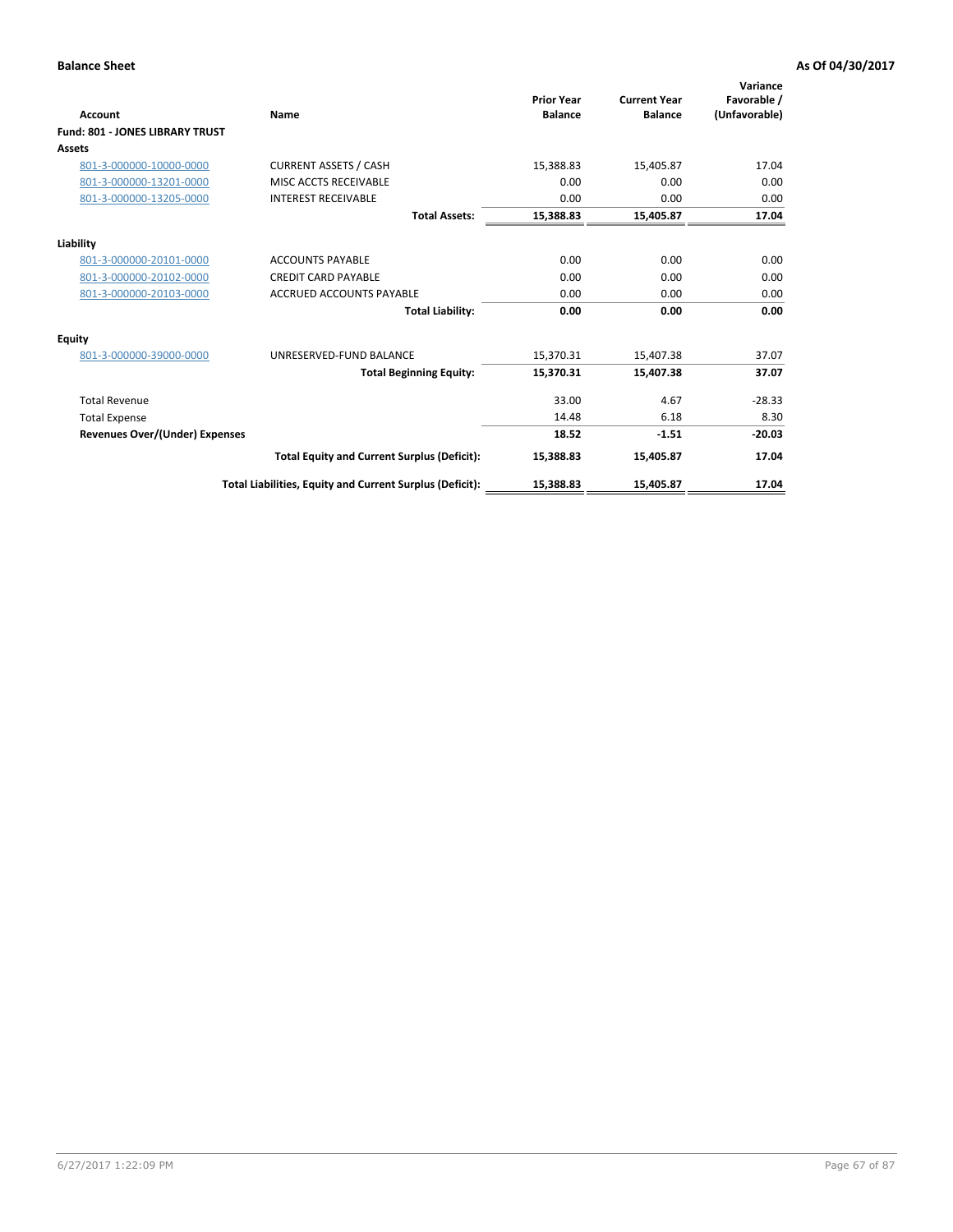| <b>Account</b>                              | Name                                                     | <b>Prior Year</b><br><b>Balance</b> | <b>Current Year</b><br><b>Balance</b> | Variance<br>Favorable /<br>(Unfavorable) |
|---------------------------------------------|----------------------------------------------------------|-------------------------------------|---------------------------------------|------------------------------------------|
| Fund: 803 - GREENVILLE BOARD OF DEVELOPMENT |                                                          |                                     |                                       |                                          |
| Assets                                      |                                                          |                                     |                                       |                                          |
| 803-3-000000-10000-0000                     | <b>CURRENT ASSETS / CASH</b>                             | 0.00                                | 0.00                                  | 0.00                                     |
| 803-3-000000-13201-0000                     | MISC ACCTS RECEIVABLE                                    | 0.00                                | 0.00                                  | 0.00                                     |
| 803-3-000000-13203-0000                     | NON-CURRENT ASSETS / PREPAYMENTS                         | 0.00                                | 0.00                                  | 0.00                                     |
|                                             | <b>Total Assets:</b>                                     | 0.00                                | 0.00                                  | 0.00                                     |
| Liability                                   |                                                          |                                     |                                       |                                          |
| 803-3-000000-20101-0000                     | <b>ACCOUNTS PAYABLE</b>                                  | 0.00                                | 0.00                                  | 0.00                                     |
| 803-3-000000-20102-0000                     | <b>ACCOUNTS PAYABLE</b>                                  | 0.00                                | 0.00                                  | 0.00                                     |
| 803-3-000000-20103-0000                     | <b>ACCRUED ACCOUNTS PAYABLE</b>                          | 0.00                                | 0.00                                  | 0.00                                     |
| 803-3-000000-20139-0000                     | <b>RETAINAGES PAYABLE</b>                                | 0.00                                | 0.00                                  | 0.00                                     |
| 803-3-000000-20141-0000                     | <b>TELEPHONE CLEARING</b>                                | 0.00                                | 0.00                                  | 0.00                                     |
| 803-3-000000-21400-0000                     | <b>ELECTRIC OPERATING FUND</b>                           | 0.00                                | 0.00                                  | 0.00                                     |
| 803-3-000000-22001-0000                     | ACCRUED SALARIES/WAGES                                   | 0.00                                | 0.00                                  | 0.00                                     |
| 803-3-000000-22002-0000                     | <b>ACCRUED SALARIES/WAGES</b>                            | 0.00                                | 0.00                                  | 0.00                                     |
| 803-3-000000-26001-0000                     | COMPENSATED ABSENCES PAY                                 | 0.00                                | 0.00                                  | 0.00                                     |
| 803-3-000000-29300-0000                     | <b>ENCUMBRANCE SUMMARY</b>                               | 0.00                                | 0.00                                  | 0.00                                     |
| 803-3-000000-29400-0100                     | RESERVED ACCOUNT / ENCUMBRANCES                          | 103,228.62                          | 103,228.62                            | 0.00                                     |
|                                             | <b>Total Liability:</b>                                  | 103,228.62                          | 103,228.62                            | 0.00                                     |
| Equity                                      |                                                          |                                     |                                       |                                          |
| 803-3-000000-39000-0000                     | UNRESERVED-FUND BALANCE                                  | $-103,228.62$                       | $-103,228.62$                         | 0.00                                     |
|                                             | <b>Total Beginning Equity:</b>                           | $-103,228.62$                       | $-103,228.62$                         | 0.00                                     |
| <b>Total Revenue</b>                        |                                                          | 0.00                                | 0.00                                  | 0.00                                     |
| <b>Total Expense</b>                        |                                                          | 0.00                                | 0.00                                  | 0.00                                     |
| <b>Revenues Over/(Under) Expenses</b>       |                                                          | 0.00                                | 0.00                                  | 0.00                                     |
|                                             | <b>Total Equity and Current Surplus (Deficit):</b>       | $-103,228.62$                       | $-103,228.62$                         | 0.00                                     |
|                                             | Total Liabilities, Equity and Current Surplus (Deficit): | 0.00                                | 0.00                                  | 0.00                                     |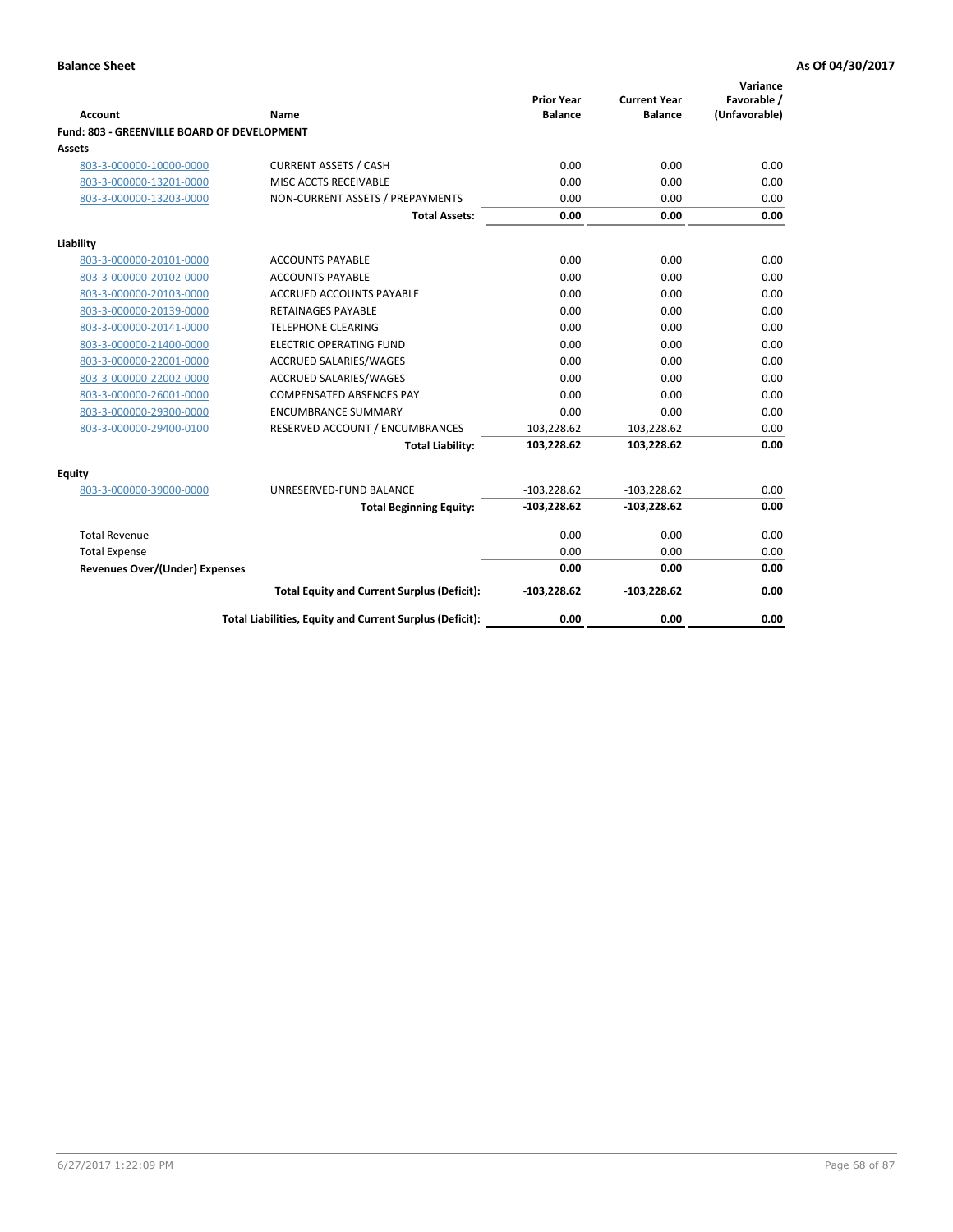| <b>Account</b>                        | Name                                                     | <b>Prior Year</b><br><b>Balance</b> | <b>Current Year</b><br><b>Balance</b> | Variance<br>Favorable /<br>(Unfavorable) |
|---------------------------------------|----------------------------------------------------------|-------------------------------------|---------------------------------------|------------------------------------------|
| <b>Fund: 807 - 4A-EDC</b>             |                                                          |                                     |                                       |                                          |
| <b>Assets</b>                         |                                                          |                                     |                                       |                                          |
| 807-3-000000-10000-0000               | <b>CURRENT ASSETS / CASH</b>                             | 0.00                                | 0.00                                  | 0.00                                     |
| 807-3-000000-13201-0000               | MISC ACCTS RECEIVABLE                                    | 0.00                                | 0.00                                  | 0.00                                     |
| 807-3-000000-16301-0000               | FIXED ASSETS / C W I P                                   | 0.00                                | 0.00                                  | 0.00                                     |
|                                       | <b>Total Assets:</b>                                     | 0.00                                | 0.00                                  | 0.00                                     |
| Liability                             |                                                          |                                     |                                       |                                          |
| 807-3-000000-20101-0000               | <b>ACCOUNTS PAYABLE</b>                                  | 0.00                                | 0.00                                  | 0.00                                     |
| 807-3-000000-20103-0000               | <b>ACCOUNTS PAYABLE</b>                                  | 0.00                                | 0.00                                  | 0.00                                     |
| 807-3-000000-20139-0000               | <b>RETAINAGES PAYABLE</b>                                | 0.00                                | 0.00                                  | 0.00                                     |
| 807-3-000000-26105-0000               | INV NET OF RELATED DEBT                                  | 305,846.00                          | 305,846.00                            | 0.00                                     |
| 807-3-000000-29300-0000               | <b>ENCUMBRANCE SUMMARY</b>                               | 0.00                                | 0.00                                  | 0.00                                     |
| 807-3-000000-29400-0100               | RESERVED ACCOUNT / ENCUMBRANCES                          | 18,078.76                           | 18,078.76                             | 0.00                                     |
| 807-3-495000-20180-0000               | <b>CURRENT DEBT</b>                                      | 0.00                                | 0.00                                  | 0.00                                     |
| 807-3-495000-26002-0000               | CA - LONG-TERM DEBT / AMT TO BE PROVIL                   | 0.00                                | 0.00                                  | 0.00                                     |
|                                       | <b>Total Liability:</b>                                  | 323,924.76                          | 323,924.76                            | 0.00                                     |
| Equity                                |                                                          |                                     |                                       |                                          |
| 807-3-000000-39000-0000               | UNRESERVED-FUND BALANCE                                  | $-323,924.76$                       | $-323,924.76$                         | 0.00                                     |
|                                       | <b>Total Beginning Equity:</b>                           | $-323,924.76$                       | $-323,924.76$                         | 0.00                                     |
| <b>Total Revenue</b>                  |                                                          | 0.00                                | 0.00                                  | 0.00                                     |
| <b>Total Expense</b>                  |                                                          | 0.00                                | 0.00                                  | 0.00                                     |
| <b>Revenues Over/(Under) Expenses</b> |                                                          | 0.00                                | 0.00                                  | 0.00                                     |
|                                       | <b>Total Equity and Current Surplus (Deficit):</b>       | $-323,924.76$                       | $-323,924.76$                         | 0.00                                     |
|                                       | Total Liabilities, Equity and Current Surplus (Deficit): | 0.00                                | 0.00                                  | 0.00                                     |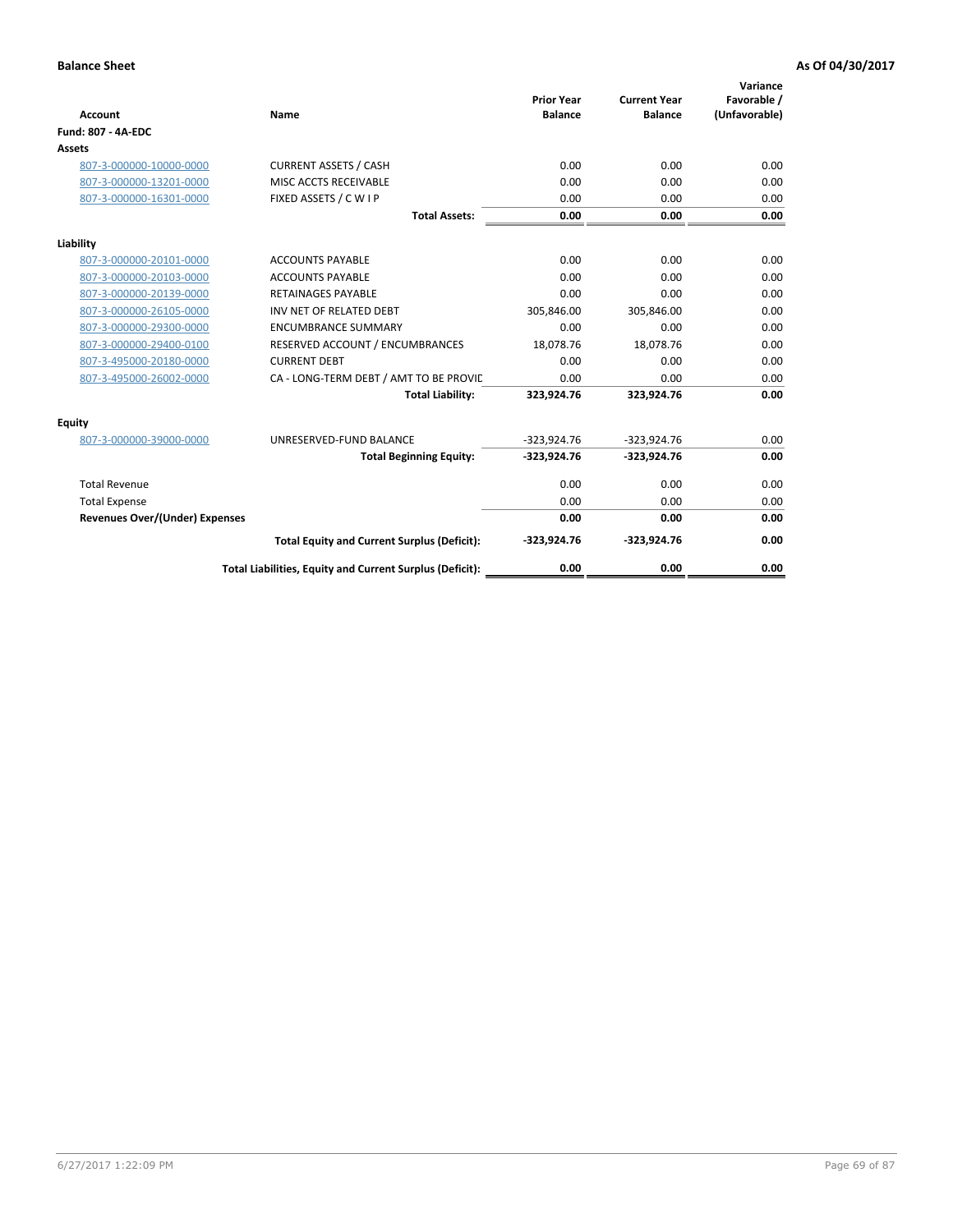| <b>Account</b>                   | Name                                                     | <b>Prior Year</b><br><b>Balance</b> | <b>Current Year</b><br><b>Balance</b> | Variance<br>Favorable /<br>(Unfavorable) |
|----------------------------------|----------------------------------------------------------|-------------------------------------|---------------------------------------|------------------------------------------|
| Fund: 809 - GREENVILLE IDC (L-3) |                                                          |                                     |                                       |                                          |
| Assets                           |                                                          |                                     |                                       |                                          |
| 809-3-000000-10000-0000          | <b>CURRENT ASSETS / CASH</b>                             | 0.00                                | 2,862,457.40                          | 2,862,457.40                             |
| 809-3-000000-13201-0000          | MISC ACCTS RECEIVABLE                                    | 0.00                                | 0.00                                  | 0.00                                     |
|                                  | <b>Total Assets:</b>                                     | 0.00                                | 2,862,457.40                          | 2,862,457.40                             |
| Liability                        |                                                          |                                     |                                       |                                          |
| 809-3-000000-20101-0000          | <b>ACCOUNTS PAYABLE</b>                                  | 0.00                                | 0.00                                  | 0.00                                     |
| 809-3-000000-20103-0000          | <b>ACCRUED ACCOUNTS PAYABLE</b>                          | 0.00                                | 0.00                                  | 0.00                                     |
| 809-3-000000-21001-0000          | <b>GENERAL FUND / GENERAL FUND</b>                       | 0.00                                | 0.00                                  | 0.00                                     |
|                                  | <b>Total Liability:</b>                                  | 0.00                                | 0.00                                  | 0.00                                     |
| Equity                           |                                                          |                                     |                                       |                                          |
| 809-3-000000-39000-0000          | UNRESERVED-FUND BALANCE                                  | 0.00                                | 2,862,457.40                          | 2,862,457.40                             |
| 809-3-000000-39100-0000          | UNRESERVED-RET, EARNINGS                                 | 0.00                                | 0.00                                  | 0.00                                     |
| 809-3-000000-39150-0000          | RESERVED-RET. EARNINGS                                   | 0.00                                | 0.00                                  | 0.00                                     |
|                                  | <b>Total Beginning Equity:</b>                           | 0.00                                | 2,862,457.40                          | 2,862,457.40                             |
| <b>Total Revenue</b>             |                                                          | 2,113,889.25                        | 2,096,019.97                          | $-17,869.28$                             |
| <b>Total Expense</b>             |                                                          | 2,113,889.25                        | 2,096,019.97                          | 17,869.28                                |
| Revenues Over/(Under) Expenses   |                                                          | 0.00                                | 0.00                                  | 0.00                                     |
|                                  | <b>Total Equity and Current Surplus (Deficit):</b>       | 0.00                                | 2,862,457.40                          | 2,862,457.40                             |
|                                  | Total Liabilities, Equity and Current Surplus (Deficit): | 0.00                                | 2,862,457.40                          | 2,862,457.40                             |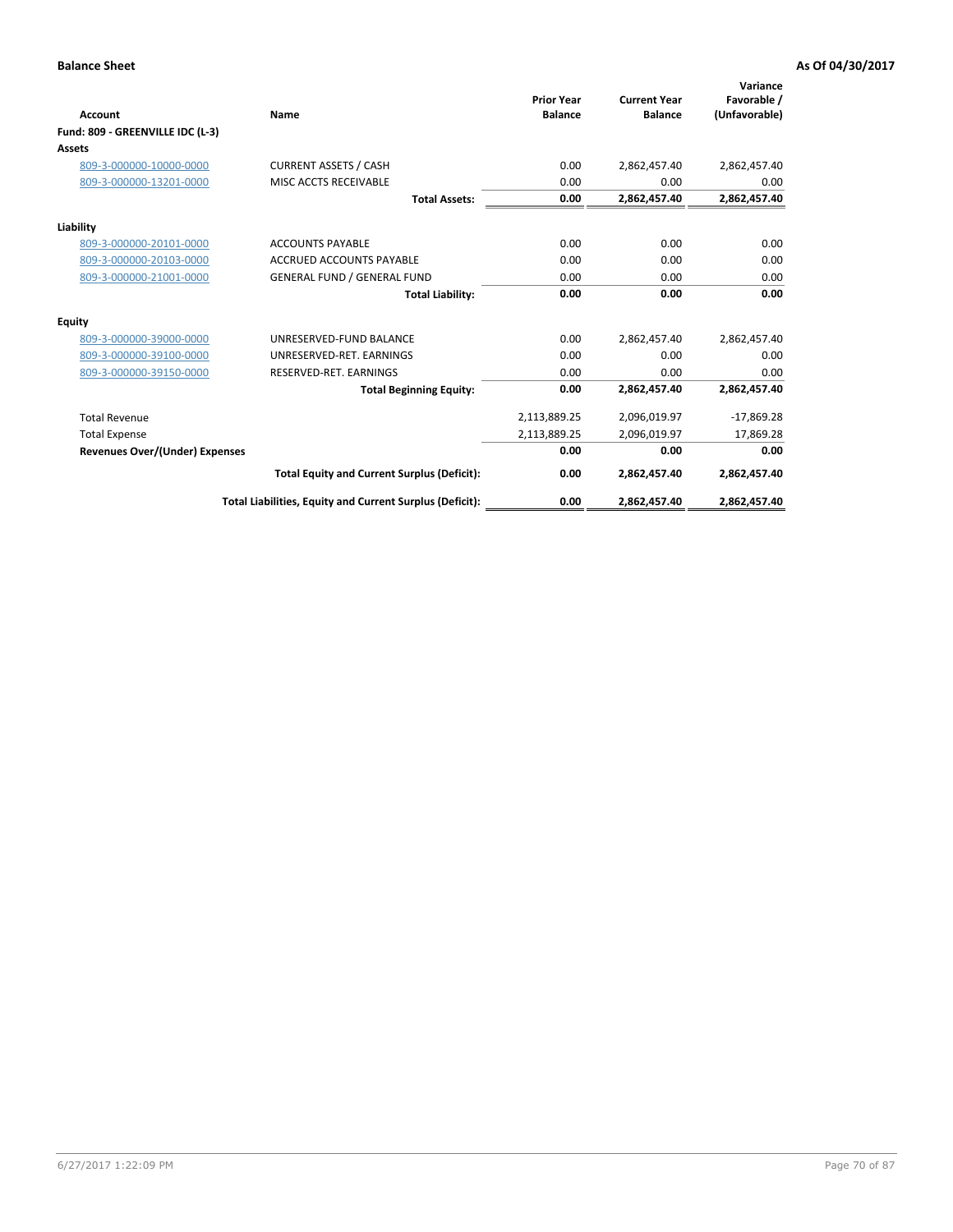| <b>Account</b>                                 | Name                                                     | <b>Prior Year</b><br><b>Balance</b> | <b>Current Year</b><br><b>Balance</b> | Variance<br>Favorable /<br>(Unfavorable) |
|------------------------------------------------|----------------------------------------------------------|-------------------------------------|---------------------------------------|------------------------------------------|
| <b>Fund: 810 - SEIZURE FUNDS - STATE RULES</b> |                                                          |                                     |                                       |                                          |
| <b>Assets</b>                                  |                                                          |                                     |                                       |                                          |
| 810-3-000000-10000-0000                        | <b>CURRENT ASSETS / CASH</b>                             | 320,802.97                          | 278,092.72                            | $-42,710.25$                             |
| 810-3-000000-13201-0000                        | MISC ACCTS RECEIVABLE                                    | 0.00                                | 0.00                                  | 0.00                                     |
| 810-3-000000-13202-1400                        | <b>EMPLOYEE ADVANCES</b>                                 | 0.00                                | 0.00                                  | 0.00                                     |
| 810-3-000000-13205-0000                        | <b>INTEREST RECEIVABLE</b>                               | 0.00                                | 0.00                                  | 0.00                                     |
| 810-3-000000-16201-0000                        | MACHINERY AND EQUIPMENT                                  | 0.00                                | 0.00                                  | 0.00                                     |
| 810-3-000000-16202-0000                        | <b>ACCUMULATED DEPRECATION</b>                           | 0.00                                | 0.00                                  | 0.00                                     |
|                                                | <b>Total Assets:</b>                                     | 320,802.97                          | 278,092.72                            | $-42,710.25$                             |
|                                                |                                                          |                                     |                                       |                                          |
| Liability                                      |                                                          |                                     |                                       |                                          |
| 810-3-000000-20101-0000                        | <b>ACCOUNTS PAYABLE</b>                                  | 0.00                                | 0.00                                  | 0.00                                     |
| 810-3-000000-20102-0000                        | <b>CREDIT CARD PAYABLE</b>                               | 0.00                                | 0.00                                  | 0.00                                     |
| 810-3-000000-20103-0000                        | <b>ACCRUED ACCOUNTS PAYABLE</b>                          | 0.00                                | 0.00                                  | 0.00                                     |
| 810-3-000000-29300-0000                        | <b>ENCUMBRANCE SUMMARY</b>                               | 0.00                                | 0.00                                  | 0.00                                     |
| 810-3-000000-29400-0100                        | RESERVED ACCOUNT / ENCUMBRANCES                          | 0.00                                | 0.00                                  | 0.00                                     |
| 810-3-000000-92520-0600                        | RESERVED ACCOUNT/HB65 SIEZURES                           | 0.00                                | 0.00                                  | 0.00                                     |
|                                                | <b>Total Liability:</b>                                  | 0.00                                | 0.00                                  | 0.00                                     |
| Equity                                         |                                                          |                                     |                                       |                                          |
| 810-3-000000-39000-0000                        | UNRESERVED-FUND BALANCE                                  | 320,424.68                          | 328,736.81                            | 8,312.13                                 |
|                                                | <b>Total Beginning Equity:</b>                           | 320,424.68                          | 328,736.81                            | 8,312.13                                 |
| <b>Total Revenue</b>                           |                                                          | 688.30                              | 677.97                                | $-10.33$                                 |
| <b>Total Expense</b>                           |                                                          | 310.01                              | 51,322.06                             | $-51,012.05$                             |
| Revenues Over/(Under) Expenses                 |                                                          | 378.29                              | $-50,644.09$                          | $-51,022.38$                             |
|                                                | <b>Total Equity and Current Surplus (Deficit):</b>       | 320,802.97                          | 278,092.72                            | $-42,710.25$                             |
|                                                | Total Liabilities, Equity and Current Surplus (Deficit): | 320,802.97                          | 278,092.72                            | $-42,710.25$                             |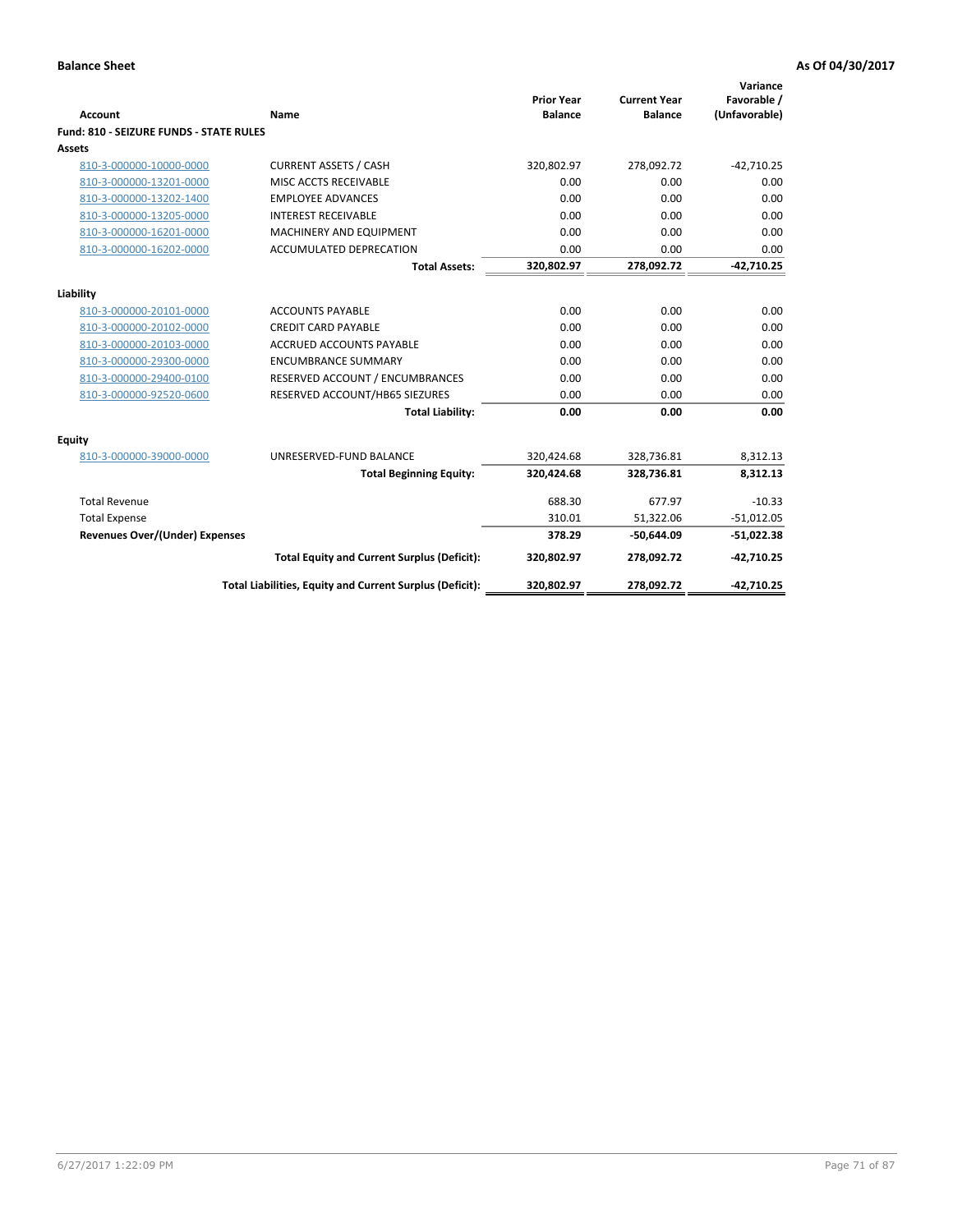| Account                               | Name                                                     | <b>Prior Year</b><br><b>Balance</b> | <b>Current Year</b><br><b>Balance</b> | Variance<br>Favorable /<br>(Unfavorable) |
|---------------------------------------|----------------------------------------------------------|-------------------------------------|---------------------------------------|------------------------------------------|
| Fund: 811 - SEIZURE FUNDS - FED RULES |                                                          |                                     |                                       |                                          |
| <b>Assets</b>                         |                                                          |                                     |                                       |                                          |
| 811-3-000000-10000-0000               | <b>CURRENT ASSETS / CASH</b>                             | 132,389.68                          | 146,718.41                            | 14,328.73                                |
| 811-3-000000-13201-0000               | MISC ACCTS RECEIVABLE                                    | 0.00                                | 0.00                                  | 0.00                                     |
| 811-3-000000-13205-0000               | <b>INTEREST RECEIVABLE</b>                               | 0.00                                | 0.00                                  | 0.00                                     |
| 811-3-000000-16201-0000               | <b>MACHINERY AND EQUIPMENT</b>                           | 0.00                                | 0.00                                  | 0.00                                     |
| 811-3-000000-16202-0000               | <b>ACCUMULATED DEPRECATION</b>                           | 0.00                                | 0.00                                  | 0.00                                     |
|                                       | <b>Total Assets:</b>                                     | 132,389.68                          | 146,718.41                            | 14,328.73                                |
| Liability                             |                                                          |                                     |                                       |                                          |
| 811-3-000000-20101-0000               | <b>ACCOUNTS PAYABLE</b>                                  | 0.00                                | 0.00                                  | 0.00                                     |
| 811-3-000000-20102-0000               | <b>CREDIT CARD PAYABLE</b>                               | 0.00                                | 0.00                                  | 0.00                                     |
| 811-3-000000-20103-0000               | <b>ACCRUED ACCOUNTS PAYABLE</b>                          | 0.00                                | 0.00                                  | 0.00                                     |
| 811-3-000000-29300-0000               | <b>ENCUMBRANCE SUMMARY</b>                               | 0.00                                | 0.00                                  | 0.00                                     |
| 811-3-000000-29400-0100               | RESERVED ACCOUNT / ENCUMBRANCES                          | 0.00                                | 0.00                                  | 0.00                                     |
| 811-3-000000-92521-0700               | RESERVED ACCOUNT/FED SIEZURES                            | 0.00                                | 0.00                                  | 0.00                                     |
|                                       | <b>Total Liability:</b>                                  | 0.00                                | 0.00                                  | 0.00                                     |
| <b>Equity</b>                         |                                                          |                                     |                                       |                                          |
| 811-3-000000-39000-0000               | UNRESERVED-FUND BALANCE                                  | 111,383.41                          | 139,835.09                            | 28,451.68                                |
|                                       | <b>Total Beginning Equity:</b>                           | 111,383.41                          | 139,835.09                            | 28,451.68                                |
| <b>Total Revenue</b>                  |                                                          | 22,670.03                           | 8.531.76                              | $-14,138.27$                             |
| <b>Total Expense</b>                  |                                                          | 1,663.76                            | 1,648.44                              | 15.32                                    |
| <b>Revenues Over/(Under) Expenses</b> |                                                          | 21,006.27                           | 6,883.32                              | $-14,122.95$                             |
|                                       | <b>Total Equity and Current Surplus (Deficit):</b>       | 132,389.68                          | 146,718.41                            | 14,328.73                                |
|                                       | Total Liabilities, Equity and Current Surplus (Deficit): | 132,389.68                          | 146,718.41                            | 14,328.73                                |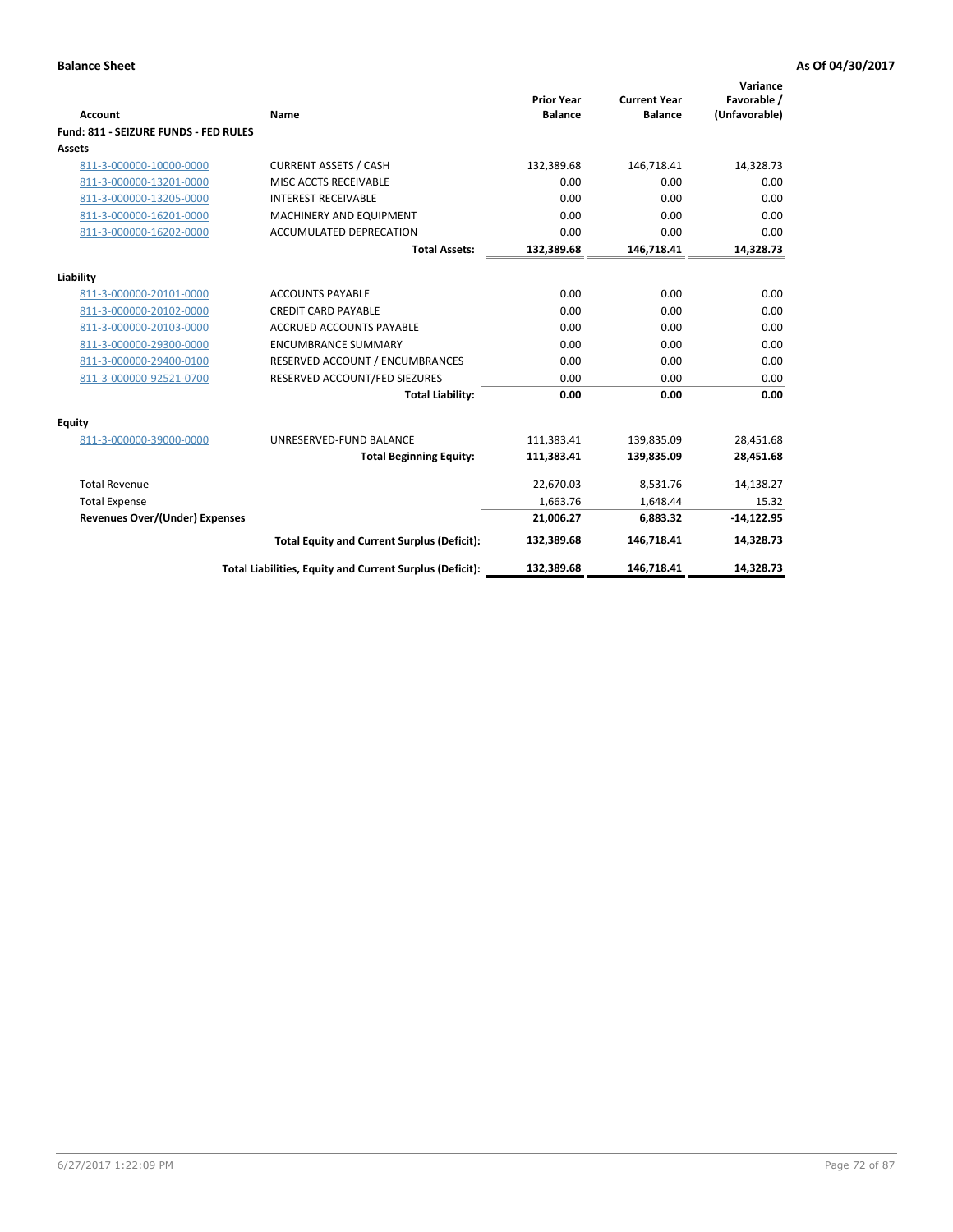| Account                                                 | Name                                                     | <b>Prior Year</b><br><b>Balance</b> | <b>Current Year</b><br><b>Balance</b> | Variance<br>Favorable /<br>(Unfavorable) |
|---------------------------------------------------------|----------------------------------------------------------|-------------------------------------|---------------------------------------|------------------------------------------|
| Fund: 820 - TIRZ FUND (Tax Increment Reinvestment Zone) |                                                          |                                     |                                       |                                          |
| Assets                                                  |                                                          |                                     |                                       |                                          |
| 820-3-000000-10000-0000                                 | <b>CURRENT ASSETS / CASH</b>                             | 929,393.12                          | 1,095,588.73                          | 166,195.61                               |
| 820-3-000000-13101-0000                                 | TAX RECEIVABLE-CURRENT                                   | 1,926.02                            | 20,480.88                             | 18,554.86                                |
| 820-3-000000-13102-0000                                 | <b>TAXES REC-DELINQUENT</b>                              | 11,690.56                           | 2,320.30                              | $-9,370.26$                              |
| 820-3-000000-13103-0000                                 | ALLOW FOR UNCOLLECT TAXES                                | $-1,232.23$                         | $-524.83$                             | 707.40                                   |
| 820-3-000000-13201-0000                                 | MISC ACCTS RECEIVABLE                                    | 0.00                                | 0.00                                  | 0.00                                     |
| 820-3-000000-13205-0000                                 | <b>INTEREST RECEIVABLE</b>                               | 0.00                                | 0.00                                  | 0.00                                     |
| 820-3-000000-13221-0000                                 | MISC A/R - PROPERTY TAXES                                | 0.00                                | 17,751.30                             | 17,751.30                                |
|                                                         | <b>Total Assets:</b>                                     | 941,777.47                          | 1,135,616.38                          | 193,838.91                               |
| Liability                                               |                                                          |                                     |                                       |                                          |
| 820-3-000000-20101-0000                                 | <b>ACCOUNTS PAYABLE</b>                                  | 0.00                                | 0.00                                  | 0.00                                     |
| 820-3-000000-20103-0000                                 | <b>ACCRUED ACCOUNTS PAYABLE</b>                          | 0.00                                | 0.00                                  | 0.00                                     |
| 820-3-000000-20203-0000                                 | <b>DEFERRED TAX REVENUE</b>                              | 13,808.19                           | 23,700.19                             | $-9,892.00$                              |
| 820-3-000000-29300-0000                                 | <b>ENCUMBRANCE SUMMARY</b>                               | 0.00                                | 0.00                                  | 0.00                                     |
| 820-3-000000-29400-0100                                 | RESERVED ACCOUNT / ENCUMBRANCES                          | 0.00                                | 0.00                                  | 0.00                                     |
|                                                         | <b>Total Liability:</b>                                  | 13,808.19                           | 23.700.19                             | $-9,892.00$                              |
| Equity                                                  |                                                          |                                     |                                       |                                          |
| 820-3-000000-39000-0000                                 | UNRESERVED-FUND BALANCE                                  | 575,485.23                          | 1,070,780.75                          | 495,295.52                               |
| 820-3-000000-39100-0000                                 | UNRESERVED-RET. EARNINGS                                 | 0.00                                | 0.00                                  | 0.00                                     |
|                                                         | <b>Total Beginning Equity:</b>                           | 575,485.23                          | 1,070,780.75                          | 495,295.52                               |
| <b>Total Revenue</b>                                    |                                                          | 354,989.45                          | 302,126.16                            | $-52,863.29$                             |
| <b>Total Expense</b>                                    |                                                          | 2,505.40                            | 260,990.72                            | $-258,485.32$                            |
| <b>Revenues Over/(Under) Expenses</b>                   |                                                          | 352,484.05                          | 41,135.44                             | $-311,348.61$                            |
|                                                         | <b>Total Equity and Current Surplus (Deficit):</b>       | 927,969.28                          | 1,111,916.19                          | 183,946.91                               |
|                                                         | Total Liabilities, Equity and Current Surplus (Deficit): | 941,777.47                          | 1,135,616.38                          | 193,838.91                               |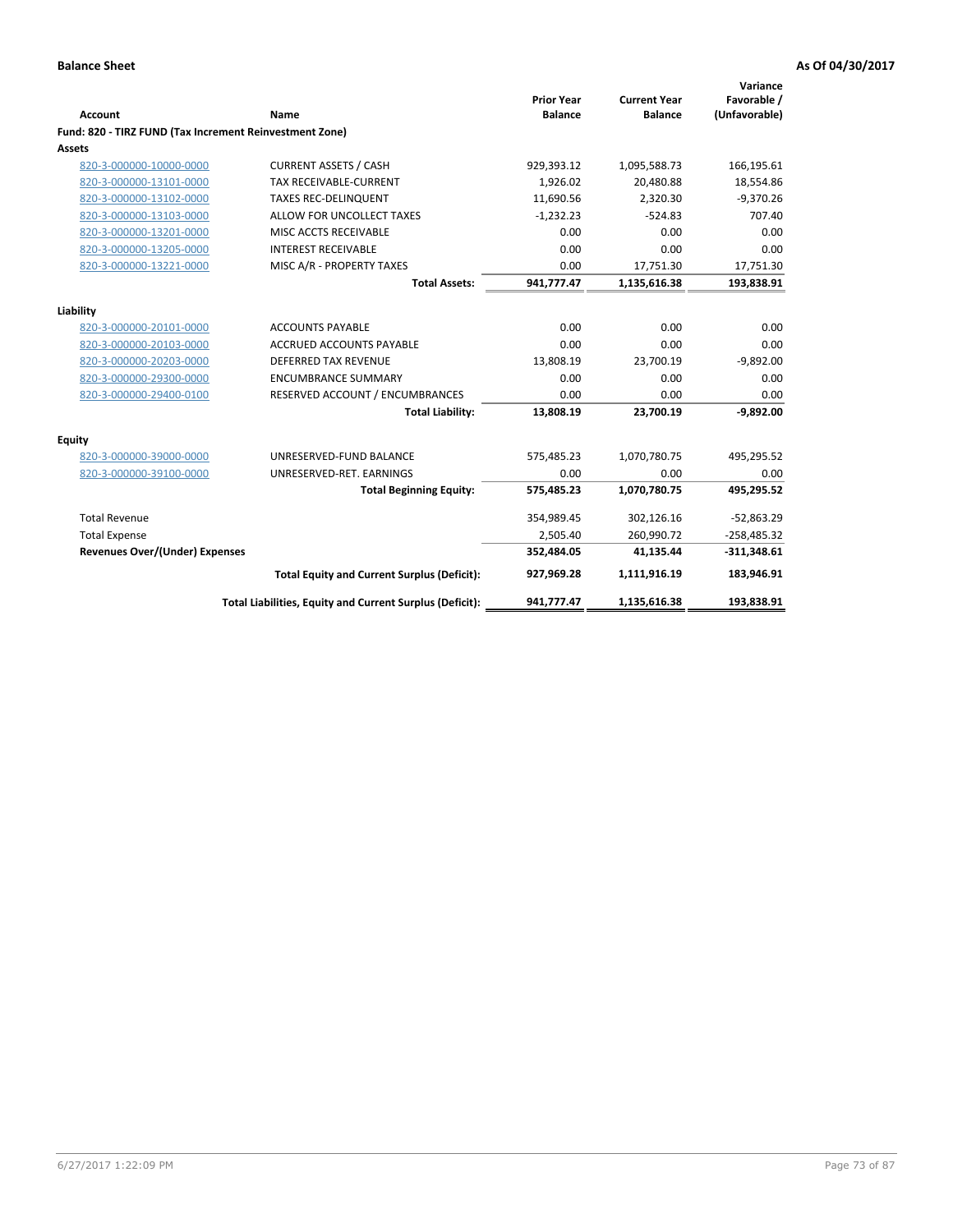|                                          |                                                          | <b>Prior Year</b> | <b>Current Year</b> | Variance<br>Favorable / |
|------------------------------------------|----------------------------------------------------------|-------------------|---------------------|-------------------------|
| <b>Account</b>                           | Name                                                     | <b>Balance</b>    | <b>Balance</b>      | (Unfavorable)           |
| Fund: 890 - GRNVL IDC (L-3) FIXED ASSETS |                                                          |                   |                     |                         |
| Assets                                   |                                                          |                   |                     |                         |
| 890-3-000000-10000-0000                  | <b>CURRENT ASSETS / CASH</b>                             | $-11,007,968.85$  | $-16,374,825.45$    | $-5,366,856.60$         |
| 890-3-000000-16004-0000                  | FIXED ASSETS / BUILDINGS                                 | 0.00              | 0.00                | 0.00                    |
| 890-3-000000-16005-0000                  | <b>ACCUMULATED DEPRECIATION</b>                          | 0.00              | 0.00                | 0.00                    |
| 890-3-000000-16301-0000                  | FIXED ASSETS / C W I P                                   | 5,576,985.00      | 8,957,243.30        | 3,380,258.30            |
|                                          | <b>Total Assets:</b>                                     | -5,430,983.85     | $-7,417,582.15$     | $-1,986,598.30$         |
| Liability                                |                                                          |                   |                     |                         |
| 890-3-000000-20101-0000                  | <b>ACCOUNTS PAYABLE</b>                                  | 0.00              | 0.00                | 0.00                    |
| 890-3-000000-27001-0000                  | <b>CONTRIBUTED CAPITAL</b>                               | 0.00              | 0.00                | 0.00                    |
| 890-3-000000-27101-0000                  | INVESTMENT IN GFA / GENERAL FUND                         | 0.00              | 0.00                | 0.00                    |
| 890-3-000000-27102-0000                  | <b>SPECIAL REVENUE FUNDS</b>                             | 0.00              | 0.00                | 0.00                    |
| 890-3-000000-27103-0000                  | <b>GENERAL CIP FUND</b>                                  | 8,822,863.78      | 8,822,863.78        | 0.00                    |
| 890-3-000000-27104-0000                  | PROPRIETARY FUNDS                                        | $-14,253,847.63$  | $-16,240,445.93$    | 1,986,598.30            |
| 890-3-000000-27201-0000                  | CAFR USE / MUNICIPAL BUILDINGS                           | 0.00              | 0.00                | 0.00                    |
| 890-3-000000-27202-0000                  | CAFR USE / OTHER GENERAL GOVERNMEN                       | 0.00              | 0.00                | 0.00                    |
| 890-3-000000-27205-0000                  | CAFR USE / PUBLIC WORKS                                  | 0.00              | 0.00                | 0.00                    |
| 890-3-000000-27210-0000                  | CAFR USE / INVESTMENT IN GFA                             | 0.00              | 0.00                | 0.00                    |
| 890-3-000000-27301-0000                  | DONATIONS/GRANTS                                         | 0.00              | 0.00                | 0.00                    |
|                                          | <b>Total Liability:</b>                                  | $-5,430,983.85$   | $-7,417,582.15$     | 1,986,598.30            |
| Equity                                   |                                                          |                   |                     |                         |
| 890-3-000000-39000-0000                  | UNRESERVED-FUND BALANCE                                  | 0.00              | 0.00                | 0.00                    |
|                                          | <b>Total Beginning Equity:</b>                           | 0.00              | 0.00                | 0.00                    |
| <b>Total Expense</b>                     |                                                          | 0.00              | 0.00                | 0.00                    |
| <b>Revenues Over/(Under) Expenses</b>    |                                                          | 0.00              | 0.00                | 0.00                    |
|                                          | <b>Total Equity and Current Surplus (Deficit):</b>       | 0.00              | 0.00                | 0.00                    |
|                                          | Total Liabilities, Equity and Current Surplus (Deficit): | $-5,430,983.85$   | $-7,417,582.15$     | $-1,986,598.30$         |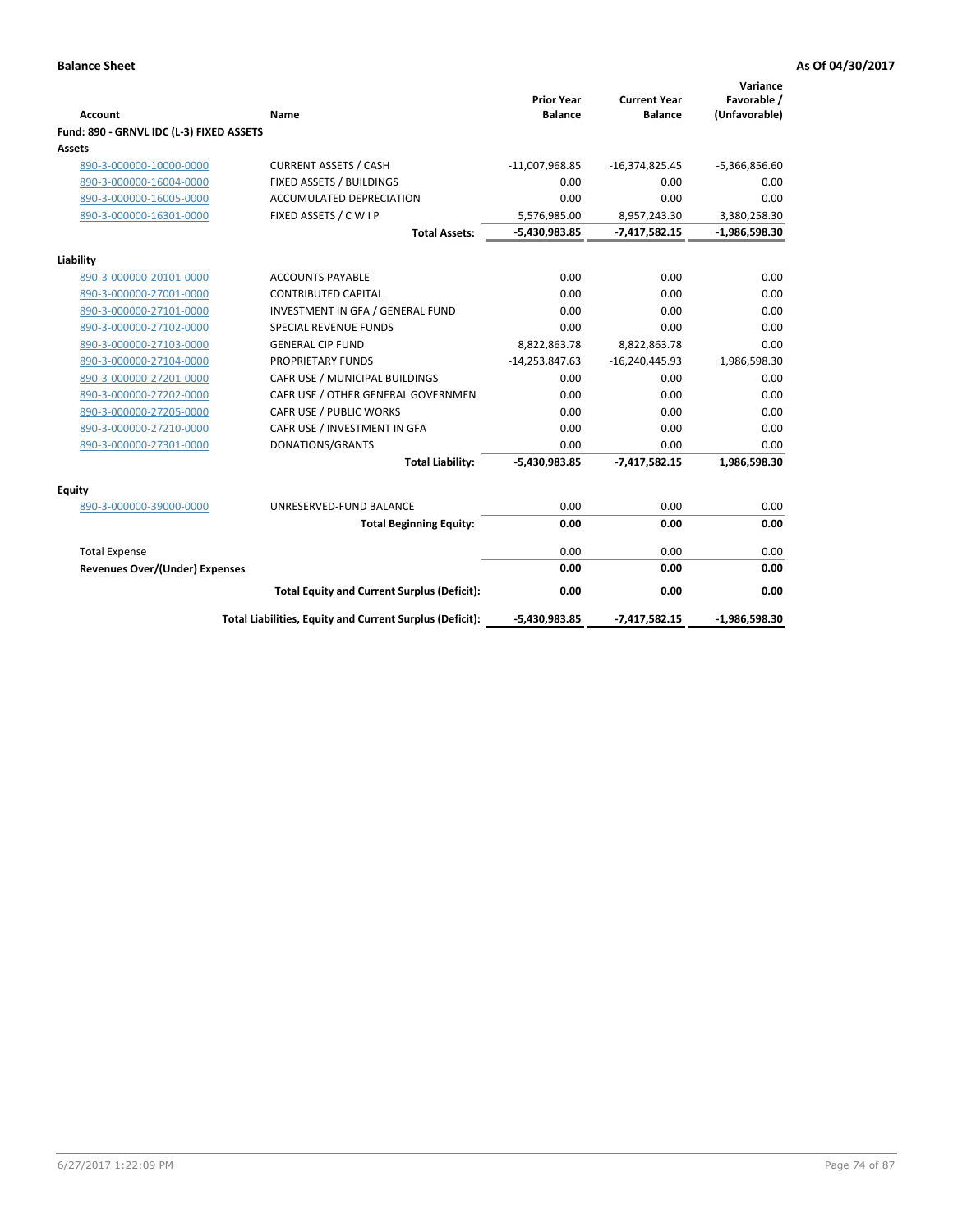|                                                    |                                                         |                                     |                                       | Variance                     |
|----------------------------------------------------|---------------------------------------------------------|-------------------------------------|---------------------------------------|------------------------------|
| <b>Account</b>                                     | Name                                                    | <b>Prior Year</b><br><b>Balance</b> | <b>Current Year</b><br><b>Balance</b> | Favorable /<br>(Unfavorable) |
| Fund: 899 - POOLED CASH                            |                                                         |                                     |                                       |                              |
| Assets                                             |                                                         |                                     |                                       |                              |
| 899-8-000000-10000-0000                            | <b>CURRENT ASSETS / CASH</b>                            | 0.00                                | 0.00                                  | 0.00                         |
| 899-8-000000-10101-0000                            | <b>CHASE OUTBOUND OPERATING</b>                         | $-1,277,473.66$                     | $-810,898.39$                         | 466,575.27                   |
| 899-8-000000-10102-0000                            | CHASE INBOUND OPERATING                                 | 18,124,960.09                       | 19,593,396.21                         | 1,468,436.12                 |
| 899-8-000000-10103-0000                            | OPERATING ACCOUNT / CLAIMS ACCOUNT                      | 0.00                                | 0.00                                  | 0.00                         |
| 899-8-000000-10105-0000                            | CHASE BANK / SAVINGS - 3003113077                       | 1,538,276.88                        | 1,539,628.00                          | 1,351.12                     |
| 899-8-000000-10106-0000                            | CHASE BANK / SAVINGS - 2911913371                       | 1,612,758.03                        | 1,614,174.58                          | 1,416.55                     |
| 899-8-000000-10107-0000                            | CHASE TASC FLEX SPENDING                                | 0.00                                | 0.00                                  | 0.00                         |
| 899-8-000000-10401-0000                            | <b>CURRENT ASSETS / INTERNAL CLEARING</b>               | 0.00                                | 0.00                                  | 0.00                         |
| 899-8-000000-10402-0000<br>899-8-000000-10403-0000 | <b>CREDIT CARD CLEARING</b><br><b>NET BILL PAYMENTS</b> | 0.00<br>0.00                        | 0.00<br>0.00                          | 0.00<br>0.00                 |
| 899-8-000000-11101-0000                            | TX CLASS / OPERATING                                    | 0.00                                | 0.00                                  | 0.00                         |
| 899-8-000000-11201-0000                            | LOGIC INVESTMENTS / OPERATING                           | 1,004,286.15                        | 1,012,317.73                          | 8,031.58                     |
| 899-8-000000-11401-0000                            | <b>TEXSTAR ACCT - OPERATING</b>                         | 0.00                                | 0.01                                  | 0.01                         |
| 899-8-000000-11601-0000                            | <b>TEXPOOL ACCT - OPERATING</b>                         | 1,003,374.92                        | 1,007,971.01                          | 4,596.09                     |
| 899-8-000000-12001-0000                            | AMERICAN NATIONAL OPERATING                             | 0.00                                | 0.00                                  | 0.00                         |
| 899-8-000000-12002-0000                            | PFM ACCT OPERATING                                      | 18,342,083.55                       | 18,152,620.86                         | $-189,462.69$                |
| 899-8-000000-12003-0000                            | TREASURIES - CITY ONLY                                  | 0.00                                | 0.00                                  | 0.00                         |
| 899-8-000000-12301-0000                            | BOND PROCEEDS / PURCHASED INTEREST                      | 0.00                                | 0.00                                  | 0.00                         |
| 899-8-000000-13205-0000                            | <b>INTEREST RECEIVABLE</b>                              | 44,608.63                           | 37,255.87                             | $-7,352.76$                  |
| 899-8-000000-14100-0000                            | DUE FROM FUND 100                                       | $-50.00$                            | 0.00                                  | 50.00                        |
| 899-8-000000-14101-0000                            | DUE FROM FUND 101                                       | 0.00                                | 0.00                                  | 0.00                         |
| 899-8-000000-14102-0000                            | DUE FROM FUND 102                                       | 0.00                                | 0.00                                  | 0.00                         |
| 899-8-000000-14103-0000                            | DUE FROM FUND 103                                       | 0.00                                | 0.00                                  | 0.00                         |
| 899-8-000000-14110-0000                            | DUE FROM FUND 110                                       | 0.00                                | 0.00                                  | 0.00                         |
| 899-8-000000-14111-0000                            | DUE FROM FUND 111                                       | 0.00                                | 0.00                                  | 0.00                         |
| 899-8-000000-14112-0000                            | DUE FROM FUND 112                                       | 0.00                                | 0.00                                  | 0.00                         |
| 899-8-000000-14113-0000<br>899-8-000000-14114-0000 | DUE FROM FUND 113<br>DUE FROM FUND 114                  | 0.00<br>0.00                        | 0.00<br>0.00                          | 0.00<br>0.00                 |
| 899-8-000000-14115-0000                            | DUE FROM FUND 115                                       | 0.00                                | 0.00                                  | 0.00                         |
| 899-8-000000-14116-0000                            | DUE FROM FUND 116                                       | 0.00                                | 0.00                                  | 0.00                         |
| 899-8-000000-14117-0000                            | DUE FROM FUND 117                                       | 0.00                                | 0.00                                  | 0.00                         |
| 899-8-000000-14118-0000                            | DUE FROM FUND 118                                       | 0.00                                | 0.00                                  | 0.00                         |
| 899-8-000000-14119-0000                            | DUE FROM FUND 119                                       | 0.00                                | 0.00                                  | 0.00                         |
| 899-8-000000-14120-0000                            | DUE FROM FUND 120                                       | 0.00                                | 0.00                                  | 0.00                         |
| 899-8-000000-14121-0000                            | DUE FROM FUND 121                                       | 0.00                                | 0.00                                  | 0.00                         |
| 899-8-000000-14122-0000                            | DUE FROM FUND 122                                       | 0.00                                | 0.00                                  | 0.00                         |
| 899-8-000000-14123-0000                            | DUE FROM FUND 123                                       | 0.00                                | 0.00                                  | 0.00                         |
| 899-8-000000-14124-0000                            | DUE FROM FUND 124                                       | 0.00                                | 0.00                                  | 0.00                         |
| 899-8-000000-14125-0000                            | DUE FROM FUND 125                                       | 0.00                                | 0.00                                  | 0.00                         |
| 899-8-000000-14126-0000                            | DUE FROM FUND 126                                       | 0.00                                | 0.00                                  | 0.00                         |
| 899-8-000000-14140-0000                            | DUE FROM FUND 140                                       | 0.00                                | 0.00                                  | 0.00                         |
| 899-8-000000-14160-0000                            | DUE FROM FUND 160                                       | 0.00                                | 0.00                                  | 0.00                         |
| 899-8-000000-14161-0000                            | DUE FROM FUND 161                                       | 0.00                                | 0.00                                  | 0.00<br>0.00                 |
| 899-8-000000-14162-0000<br>899-8-000000-14163-0000 | DUE FROM FUND 162<br>DUE FROM FUND 163                  | 0.00<br>0.00                        | 0.00<br>0.00                          | 0.00                         |
| 899-8-000000-14164-0000                            | DUE FROM FUND 164                                       | 0.00                                | 0.00                                  | 0.00                         |
| 899-8-000000-14165-0000                            | DUE FROM FUND 165                                       | 0.00                                | $-197,655.38$                         | $-197,655.38$                |
| 899-8-000000-14170-0000                            | DUE FROM FUND 170                                       | 0.00                                | 0.00                                  | 0.00                         |
| 899-8-000000-14171-0000                            | DUE FROM FUND 171                                       | 0.00                                | 0.00                                  | 0.00                         |
| 899-8-000000-14172-0000                            | DUE FROM FUND 172                                       | 0.00                                | 0.00                                  | 0.00                         |
| 899-8-000000-14173-0000                            | DUE FROM FUND 173                                       | 0.00                                | 0.00                                  | 0.00                         |
| 899-8-000000-14174-0000                            | DUE FROM FUND 174                                       | 0.00                                | 0.00                                  | 0.00                         |
| 899-8-000000-14175-0000                            | DUE FROM FUND 175                                       | 0.00                                | 0.00                                  | 0.00                         |
| 899-8-000000-14176-0000                            | DUE FROM FUND 176                                       | 0.00                                | 0.00                                  | 0.00                         |
| 899-8-000000-14177-0000                            | DUE FROM FUND 177                                       | 0.00                                | 0.00                                  | 0.00                         |
| 899-8-000000-14190-0000                            | DUE FROM FUND 190                                       | 0.00                                | 0.00                                  | 0.00                         |
| 899-8-000000-14192-0000                            | DUE FROM FUND 192                                       | 0.00                                | 0.00                                  | 0.00                         |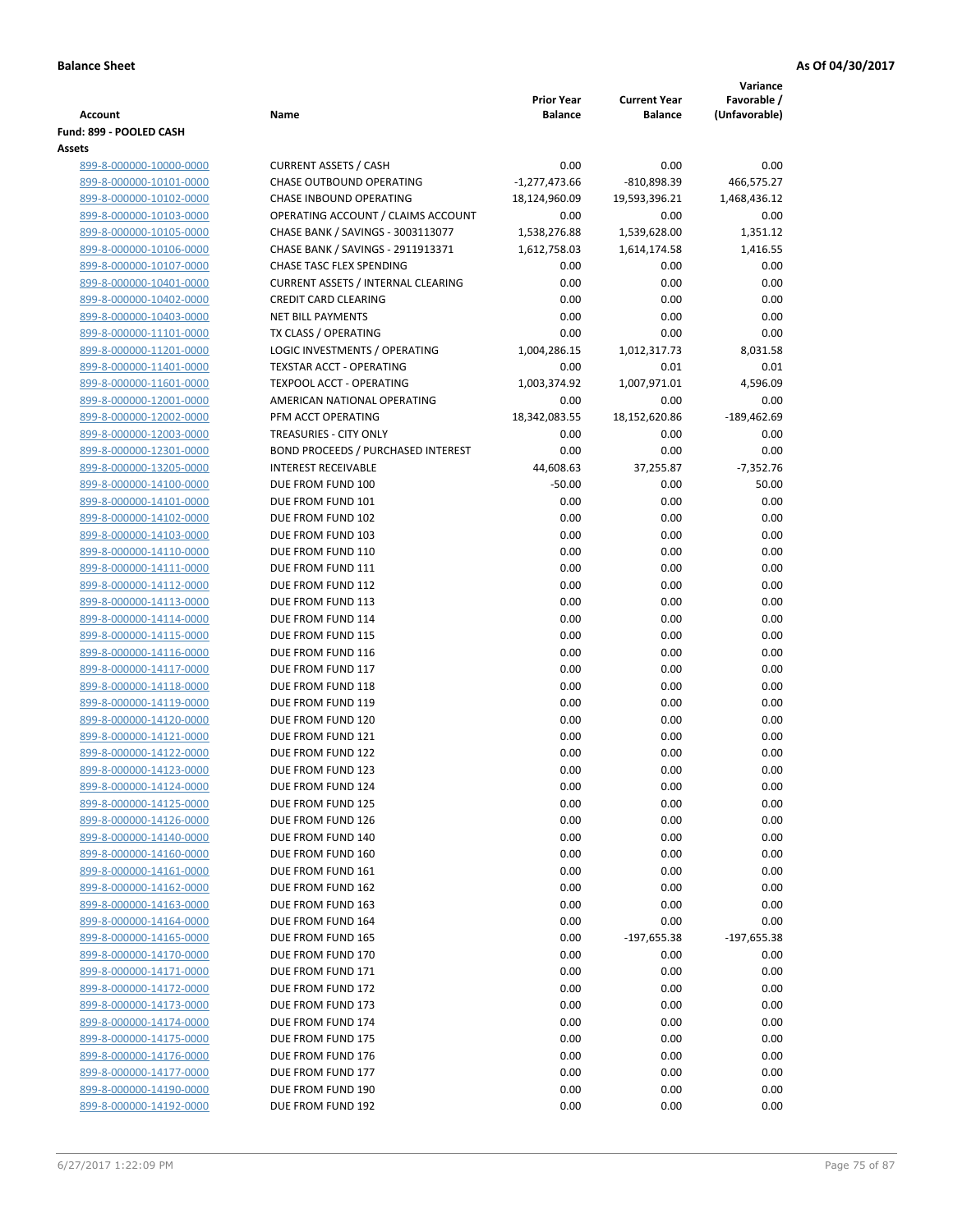|                                                    |                                        |                                     |                                       | Variance                     |
|----------------------------------------------------|----------------------------------------|-------------------------------------|---------------------------------------|------------------------------|
| <b>Account</b>                                     | Name                                   | <b>Prior Year</b><br><b>Balance</b> | <b>Current Year</b><br><b>Balance</b> | Favorable /<br>(Unfavorable) |
| 899-8-000000-14200-0000                            | DUE FROM FUND 200                      | 0.00                                | $-140.69$                             | $-140.69$                    |
| 899-8-000000-14210-0000                            | DUE FROM FUND 210                      | 0.00                                | 0.00                                  | 0.00                         |
| 899-8-000000-14211-0000                            | DUE FROM FUND 211                      | 0.00                                | 0.00                                  | 0.00                         |
| 899-8-000000-14212-0000                            | DUE FROM FUND 212                      | 0.00                                | 0.00                                  | 0.00                         |
| 899-8-000000-14216-0000                            | DUE FROM FUND 216                      | 0.00                                | 0.00                                  | 0.00                         |
| 899-8-000000-14217-0000                            | DUE FROM FUND 217                      | 0.00                                | 0.00                                  | 0.00                         |
| 899-8-000000-14300-0000                            | DUE FROM FUND 300                      | 0.00                                | 0.00                                  | 0.00                         |
| 899-8-000000-14320-0000                            | DUE FROM FUND 320                      | 0.00                                | 0.00                                  | 0.00                         |
| 899-8-000000-14360-0000                            | DUE FROM FUND 360                      | 0.00                                | 0.00                                  | 0.00                         |
| 899-8-000000-14361-0000                            | DUE FROM FUND 361                      | 0.00                                | 0.00                                  | 0.00                         |
| 899-8-000000-14400-0000                            | DUE FROM FUND 400                      | 0.00                                | 0.00                                  | 0.00                         |
| 899-8-000000-14500-0000                            | DUE FROM FUND 500                      | 0.00                                | 0.00                                  | 0.00                         |
| 899-8-000000-14561-0000                            | DUE FROM FUND 561                      | 0.00                                | 0.00                                  | 0.00                         |
| 899-8-000000-14601-0000                            | DUE FROM FUND 601                      | 0.00                                | 0.00                                  | 0.00                         |
| 899-8-000000-14602-0000                            | DUE FROM FUND 602                      | $-0.09$                             | $-1,840.87$                           | $-1,840.78$                  |
| 899-8-000000-14604-0000                            | DUE FROM FUND 604                      | 0.00                                | 0.00                                  | 0.00                         |
| 899-8-000000-14660-0000                            | DUE FROM FUND 660                      | 0.00                                | 0.00                                  | 0.00                         |
| 899-8-000000-14800-0000                            | DUE FROM FUND 800                      | 0.00                                | 0.00                                  | 0.00                         |
| 899-8-000000-14801-0000                            | DUE FROM FUND 801                      | 0.00                                | 0.00                                  | 0.00                         |
| 899-8-000000-14802-0000                            | DUE FROM FUND 802                      | 0.00                                | 0.00                                  | 0.00                         |
| 899-8-000000-14803-0000                            | DUE FROM FUND 803                      | 0.00                                | 0.00                                  | 0.00                         |
| 899-8-000000-14807-0000                            | DUE FROM FUND 807                      | 0.00                                | 0.00                                  | 0.00                         |
| 899-8-000000-14809-0000                            | DUE FROM FUND 809                      | 0.00                                | 0.00                                  | 0.00                         |
| 899-8-000000-14810-0000                            | DUE FROM FUND 810                      | 0.00                                | 0.00                                  | 0.00                         |
| 899-8-000000-14811-0000                            | DUE FROM FUND 811                      | 0.00                                | 0.00                                  | 0.00                         |
| 899-8-000000-14820-0000                            | DUE FROM TIRZ FUND                     | 0.00                                | 0.00                                  | 0.00                         |
| 899-8-000000-14890-0000                            | DUE FROM GRNVL IDC (L-3) FIXED ASSETS  | 0.00                                | 0.00                                  | 0.00                         |
| 899-8-000000-14910-0000                            | DUE FROM FUND 910                      | -563,736.84                         | $-192.04$                             | 563,544.80                   |
| 899-8-000000-14911-0000                            | DUE FROM FUND 911                      | 0.00                                | 0.00                                  | 0.00                         |
| 899-8-000000-14912-0000                            | DUE FROM FUND 912                      | 0.00                                | 0.00                                  | 0.00                         |
| 899-8-000000-14913-0000                            | DUE FROM FUND 913<br>DUE FROM FUND 916 | 0.00<br>0.00                        | 0.00<br>0.00                          | 0.00<br>0.00                 |
| 899-8-000000-14916-0000                            | DUE FROM FUND 950                      | 0.00                                | 0.00                                  | 0.00                         |
| 899-8-000000-14950-0000<br>899-8-000000-91011-1001 | <b>BANK OF AMERICA</b>                 | 0.00                                | 0.00                                  | 0.00                         |
|                                                    | <b>Total Assets:</b>                   | 39,829,087.66                       | 41,946,636.90                         | 2,117,549.24                 |
|                                                    |                                        |                                     |                                       |                              |
| Liability                                          |                                        |                                     |                                       |                              |
| 899-8-000000-20101-0000                            | <b>ACCOUNTS PAYABLE</b>                | -563,786.93                         | -199,828.98                           | -363,957.95                  |
| 899-8-000000-20102-0000                            | <b>CREDIT CARD PAYABLE</b>             | 0.00                                | 0.00                                  | 0.00                         |
| 899-8-000000-21040-0000                            | DUE TO OTHER FUNDS                     | 40,392,874.59                       | 42,146,465.90                         | $-1,753,591.31$              |
|                                                    | <b>Total Liability:</b>                | 39,829,087.66                       | 41,946,636.92                         | $-2,117,549.26$              |
| Equity                                             |                                        |                                     |                                       |                              |
| 899-3-000000-39000-0000                            | UNRESERVED-FUND BALANCE                | 0.00                                | $-0.02$                               | $-0.02$                      |
| 899-8-000000-14362-0000                            | DUE FROM FUND 362                      | 0.00                                | 0.00                                  | 0.00                         |
| 899-8-000000-39200-0101                            | EQUITY IN POOLED CASH                  | 0.00                                | 0.00                                  | 0.00                         |
| 899-8-000000-39200-0110                            | EQUITY IN POOLED CASH                  | 0.00                                | 0.00                                  | 0.00                         |
| 899-8-000000-39200-0111                            | EQUITY IN POOLED CASH                  | 0.00                                | 0.00                                  | 0.00                         |
| 899-8-000000-39200-0112                            | EQUITY IN POOLED CASH                  | 0.00                                | 0.00                                  | 0.00                         |
| 899-8-000000-39200-0190                            | EQUITY IN POOLED CASH                  | 0.00                                | 0.00                                  | 0.00                         |
| 899-8-000000-39200-0201                            | EQUITY IN POOLED CASH                  | 0.00                                | 0.00                                  | 0.00                         |
| 899-8-000000-39200-0202                            | EQUITY IN POOLED CASH                  | 0.00                                | 0.00                                  | 0.00                         |
| 899-8-000000-39200-0203                            | EQUITY IN POOLED CASH                  | 0.00                                | 0.00                                  | 0.00                         |
| 899-8-000000-39200-0204                            | EQUITY IN POOLED CASH                  | 0.00                                | 0.00                                  | 0.00                         |
| 899-8-000000-39200-0205                            | EQUITY IN POOLED CASH                  | 0.00                                | 0.00                                  | 0.00                         |
| 899-8-000000-39200-0206                            | EQUITY IN POOLED CASH                  | 0.00                                | 0.00                                  | 0.00                         |
| 899-8-000000-39200-0207                            | EQUITY IN POOLED CASH                  | 0.00                                | 0.00                                  | 0.00                         |
| 899-8-000000-39200-0208                            | EQUITY IN POOLED CASH                  | 0.00                                | 0.00                                  | 0.00                         |
| 899-8-000000-39200-0209                            | EQUITY IN POOLED CASH                  | 0.00                                | 0.00                                  | 0.00                         |
| 899-8-000000-39200-0210                            | EQUITY IN POOLED CASH                  | 0.00                                | 0.00                                  | 0.00                         |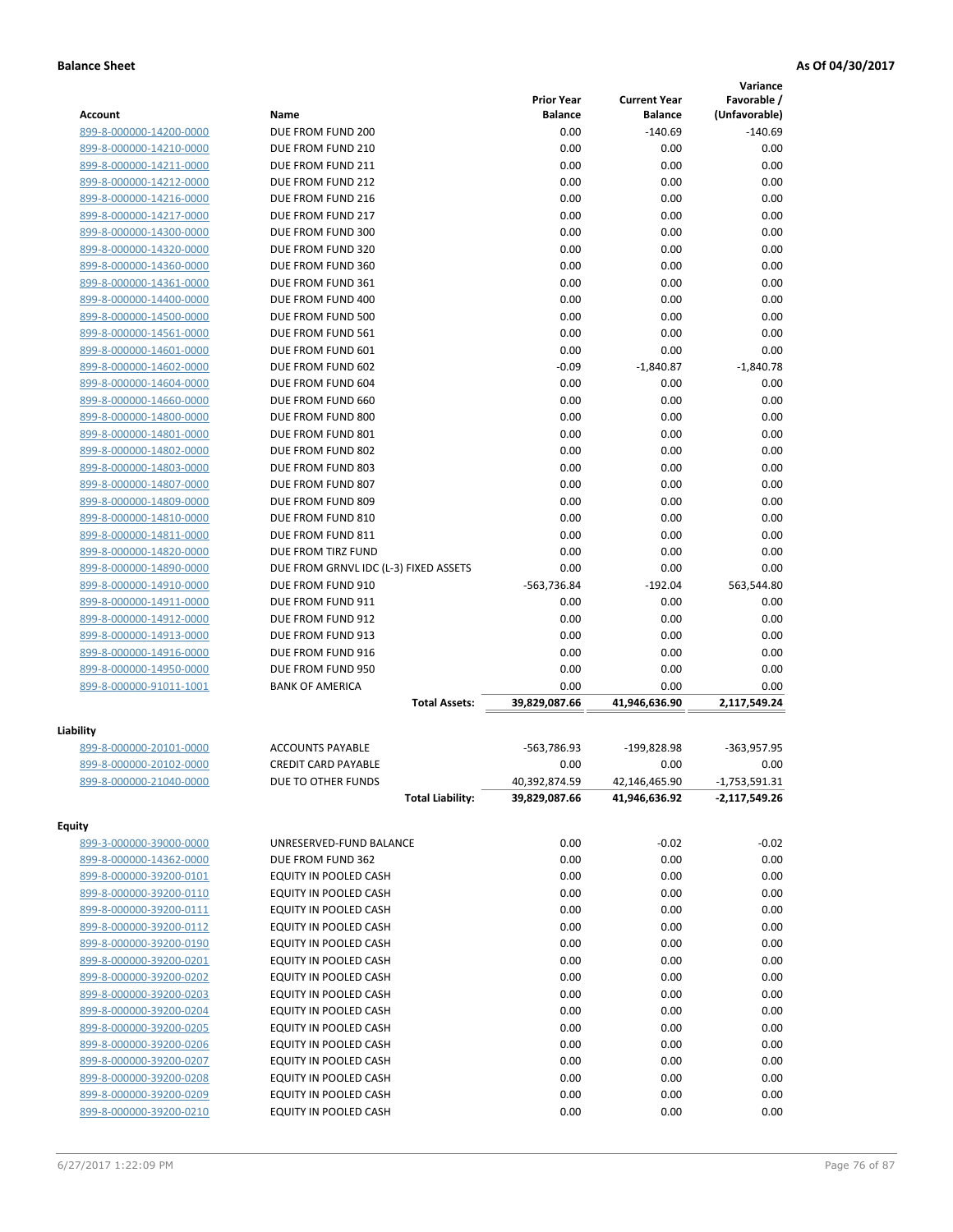**Variance**

| Account                                            | Name                                                         | <b>Prior Year</b><br><b>Balance</b> | <b>Current Year</b><br><b>Balance</b> | Favorable /<br>(Unfavorable) |
|----------------------------------------------------|--------------------------------------------------------------|-------------------------------------|---------------------------------------|------------------------------|
| 899-8-000000-39200-0211                            | EQUITY IN POOLED CASH                                        | 0.00                                | 0.00                                  | 0.00                         |
| 899-8-000000-39200-0212                            | EQUITY IN POOLED CASH                                        | 0.00                                | 0.00                                  | 0.00                         |
| 899-8-000000-39200-0213                            | EQUITY IN POOLED CASH                                        | 0.00                                | 0.00                                  | 0.00                         |
| 899-8-000000-39200-0214                            | EQUITY IN POOLED CASH                                        | 0.00                                | 0.00                                  | 0.00                         |
| 899-8-000000-39200-0215                            | EQUITY IN POOLED CASH                                        | 0.00                                | 0.00                                  | 0.00                         |
| 899-8-000000-39200-0216                            | EQUITY IN POOLED CASH                                        | 0.00                                | 0.00                                  | 0.00                         |
| 899-8-000000-39200-0217                            | EQUITY IN POOLED CASH                                        | 0.00                                | 0.00                                  | 0.00                         |
| 899-8-000000-39200-0218                            | <b>EQUITY IN POOLED CASH</b>                                 | 0.00                                | 0.00                                  | 0.00                         |
| 899-8-000000-39200-0219                            | EQUITY IN POOLED CASH                                        | 0.00                                | 0.00                                  | 0.00                         |
| 899-8-000000-39200-0220                            | EQUITY IN POOLED CASH                                        | 0.00                                | 0.00                                  | 0.00                         |
| 899-8-000000-39200-0221                            | EQUITY IN POOLED CASH                                        | 0.00                                | 0.00                                  | 0.00                         |
| 899-8-000000-39200-0222                            | EQUITY IN POOLED CASH                                        | 0.00                                | 0.00                                  | 0.00                         |
| 899-8-000000-39200-0223                            | EQUITY IN POOLED CASH                                        | 0.00                                | 0.00                                  | 0.00                         |
| 899-8-000000-39200-0224                            | EQUITY IN POOLED CASH                                        | 0.00                                | 0.00                                  | 0.00                         |
| 899-8-000000-39200-0225                            | EQUITY IN POOLED CASH                                        | 0.00                                | 0.00                                  | 0.00                         |
| 899-8-000000-39200-0226                            | EQUITY IN POOLED CASH                                        | 0.00                                | 0.00                                  | 0.00                         |
| 899-8-000000-39200-0227                            | EQUITY IN POOLED CASH                                        | 0.00                                | 0.00                                  | 0.00                         |
| 899-8-000000-39200-0228                            | EQUITY IN POOLED CASH                                        | 0.00                                | 0.00                                  | 0.00                         |
| 899-8-000000-39200-0229                            | EQUITY IN POOLED CASH                                        | 0.00                                | 0.00                                  | 0.00                         |
| 899-8-000000-39200-0231                            | EQUITY IN POOLED CASH                                        | 0.00                                | 0.00                                  | 0.00                         |
| 899-8-000000-39200-0232                            | <b>EQUITY IN POOLED CASH</b>                                 | 0.00                                | 0.00                                  | 0.00                         |
| 899-8-000000-39200-0233                            | EQUITY IN POOLED CASH                                        | 0.00                                | 0.00                                  | 0.00                         |
| 899-8-000000-39200-0234                            | EQUITY IN POOLED CASH                                        | 0.00                                | 0.00                                  | 0.00                         |
| 899-8-000000-39200-0235                            | EQUITY IN POOLED CASH                                        | 0.00                                | 0.00                                  | 0.00                         |
| 899-8-000000-39200-0236                            | EQUITY IN POOLED CASH                                        | 0.00                                | 0.00                                  | 0.00                         |
| 899-8-000000-39200-0241                            | EQUITY IN POOLED CASH                                        | 0.00                                | 0.00                                  | 0.00                         |
| 899-8-000000-39200-0247                            | EQUITY IN POOLED CASH                                        | 0.00                                | 0.00                                  | 0.00                         |
| 899-8-000000-39200-0250                            | EQUITY IN POOLED CASH                                        | 0.00                                | 0.00                                  | 0.00                         |
| 899-8-000000-39200-0251                            | EQUITY IN POOLED CASH                                        | 0.00                                | 0.00                                  | 0.00                         |
| 899-8-000000-39200-0252                            | EQUITY IN POOLED CASH                                        | 0.00                                | 0.00                                  | 0.00                         |
| 899-8-000000-39200-0253                            | EQUITY IN POOLED CASH                                        | 0.00                                | 0.00                                  | 0.00                         |
| 899-8-000000-39200-0254                            | EQUITY IN POOLED CASH                                        | 0.00                                | 0.00                                  | 0.00                         |
| 899-8-000000-39200-0301                            | EQUITY IN POOLED CASH                                        | 0.00                                | 0.00                                  | 0.00                         |
| 899-8-000000-39200-0302                            | EQUITY IN POOLED CASH                                        | 0.00                                | 0.00                                  | 0.00                         |
| 899-8-000000-39200-0401                            | EQUITY IN POOLED CASH                                        | 0.00                                | 0.00                                  | 0.00                         |
| 899-8-000000-39200-0402                            | EQUITY IN POOLED CASH                                        | 0.00                                | 0.00                                  | 0.00                         |
| 899-8-000000-39200-0403                            | EQUITY IN POOLED CASH                                        | 0.00                                | 0.00                                  | 0.00                         |
| 899-8-000000-39200-0405                            | EQUITY IN POOLED CASH                                        | 0.00                                | 0.00                                  | 0.00                         |
| 899-8-000000-39200-0406                            | EQUITY IN POOLED CASH                                        | 0.00                                | 0.00                                  | 0.00                         |
| 899-8-000000-39200-0410                            | <b>EQUITY IN POOLED CASH</b><br><b>EQUITY IN POOLED CASH</b> | 0.00                                | 0.00                                  | 0.00                         |
| 899-8-000000-39200-0411<br>899-8-000000-39200-0501 | EQUITY IN POOLED CASH                                        | 0.00<br>0.00                        | 0.00<br>0.00                          | 0.00<br>0.00                 |
| 899-8-000000-39200-0502                            | EQUITY IN POOLED CASH                                        | 0.00                                | 0.00                                  | 0.00                         |
| 899-8-000000-39200-0503                            | EQUITY IN POOLED CASH                                        | 0.00                                | 0.00                                  | 0.00                         |
| 899-8-000000-39200-0504                            | EQUITY IN POOLED CASH                                        | 0.00                                | 0.00                                  | 0.00                         |
| 899-8-000000-39200-0505                            | EQUITY IN POOLED CASH                                        | 0.00                                | 0.00                                  | 0.00                         |
| 899-8-000000-39200-0506                            | EQUITY IN POOLED CASH                                        | 0.00                                | 0.00                                  | 0.00                         |
| 899-8-000000-39200-0507                            | EQUITY IN POOLED CASH                                        | 0.00                                | 0.00                                  | 0.00                         |
| 899-8-000000-39200-0511                            | EQUITY IN POOLED CASH                                        | 0.00                                | 0.00                                  | 0.00                         |
| 899-8-000000-39200-0513                            | EQUITY IN POOLED CASH                                        | 0.00                                | 0.00                                  | 0.00                         |
| 899-8-000000-39200-0521                            | <b>EQUITY IN POOLED CASH</b>                                 | 0.00                                | 0.00                                  | 0.00                         |
| 899-8-000000-39200-0522                            | EQUITY IN POOLED CASH                                        | 0.00                                | 0.00                                  | 0.00                         |
| 899-8-000000-39200-0523                            | EQUITY IN POOLED CASH                                        | 0.00                                | 0.00                                  | 0.00                         |
| 899-8-000000-39200-0601                            | EQUITY IN POOLED CASH                                        | 0.00                                | 0.00                                  | 0.00                         |
| 899-8-000000-39200-0602                            | EQUITY IN POOLED CASH                                        | 0.00                                | 0.00                                  | 0.00                         |
| 899-8-000000-39200-0603                            | EQUITY IN POOLED CASH                                        | 0.00                                | 0.00                                  | 0.00                         |
| 899-8-000000-39200-0604                            | EQUITY IN POOLED CASH                                        | 0.00                                | 0.00                                  | 0.00                         |
| 899-8-000000-39200-0702                            | EQUITY IN POOLED CASH                                        | 0.00                                | 0.00                                  | 0.00                         |
| 899-8-000000-39200-0703                            | EQUITY IN POOLED CASH                                        | 0.00                                | 0.00                                  | 0.00                         |
|                                                    |                                                              |                                     |                                       |                              |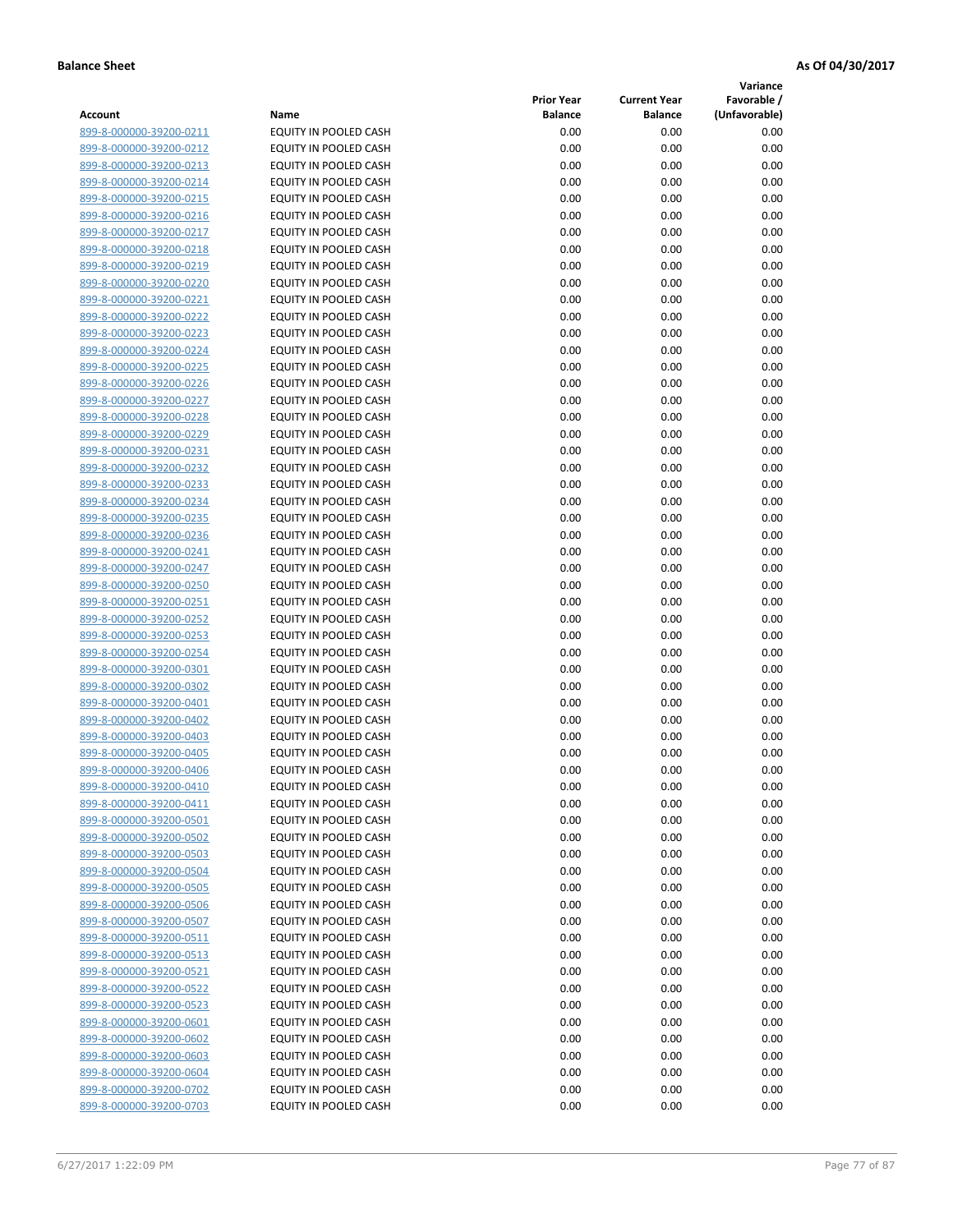| <b>Account</b>                        | Name                                                     | <b>Prior Year</b><br><b>Balance</b> | <b>Current Year</b><br><b>Balance</b> | Variance<br>Favorable /<br>(Unfavorable) |
|---------------------------------------|----------------------------------------------------------|-------------------------------------|---------------------------------------|------------------------------------------|
| 899-8-000000-39200-0704               | <b>EQUITY IN POOLED CASH</b>                             | 0.00                                | 0.00                                  | 0.00                                     |
| 899-8-000000-39200-0705               | EQUITY IN POOLED CASH                                    | 0.00                                | 0.00                                  | 0.00                                     |
| 899-8-000000-39200-0706               | <b>EQUITY IN POOLED CASH</b>                             | 0.00                                | 0.00                                  | 0.00                                     |
| 899-8-000000-39200-0707               | <b>EQUITY IN POOLED CASH</b>                             | 0.00                                | 0.00                                  | 0.00                                     |
| 899-8-000000-39200-0708               | <b>EQUITY IN POOLED CASH</b>                             | 0.00                                | 0.00                                  | 0.00                                     |
| 899-8-000000-39200-0710               | <b>EQUITY IN POOLED CASH</b>                             | 0.00                                | 0.00                                  | 0.00                                     |
| 899-8-000000-39200-0721               | EQUITY IN POOLED CASH                                    | 0.00                                | 0.00                                  | 0.00                                     |
| 899-8-000000-39200-0722               | EQUITY IN POOLED CASH                                    | 0.00                                | 0.00                                  | 0.00                                     |
| 899-8-000000-39200-0723               | <b>EQUITY IN POOLED CASH</b>                             | 0.00                                | 0.00                                  | 0.00                                     |
| 899-8-000000-39200-0731               | <b>EQUITY IN POOLED CASH</b>                             | 0.00                                | 0.00                                  | 0.00                                     |
| 899-8-000000-39200-0825               | <b>EQUITY IN POOLED CASH</b>                             | 0.00                                | 0.00                                  | 0.00                                     |
| 899-8-000000-39200-0901               | <b>EQUITY IN POOLED CASH</b>                             | 0.00                                | 0.00                                  | 0.00                                     |
| 899-8-000000-39200-0902               | <b>EQUITY IN POOLED CASH</b>                             | 0.00                                | 0.00                                  | 0.00                                     |
| 899-8-000000-39200-0903               | <b>EQUITY IN POOLED CASH</b>                             | 0.00                                | 0.00                                  | 0.00                                     |
| 899-8-000000-39200-0904               | <b>EQUITY IN POOLED CASH</b>                             | 0.00                                | 0.00                                  | 0.00                                     |
| 899-8-000000-39200-0905               | <b>EQUITY IN POOLED CASH</b>                             | 0.00                                | 0.00                                  | 0.00                                     |
| 899-8-000000-39200-0909               | EQUITY IN POOLED CASH                                    | 0.00                                | 0.00                                  | 0.00                                     |
| 899-8-000000-39200-0910               | <b>EQUITY IN POOLED CASH</b>                             | 0.00                                | 0.00                                  | 0.00                                     |
| 899-8-000000-39200-0960               | EQUITY IN POOLED CASH                                    | 0.00                                | 0.00                                  | 0.00                                     |
| 899-8-000000-39200-9999               | EQUITY IN POOLED CASH                                    | 0.00                                | 0.00                                  | 0.00                                     |
|                                       | <b>Total Beginning Equity:</b>                           | 0.00                                | $-0.02$                               | $-0.02$                                  |
| <b>Total Revenue</b>                  |                                                          | 0.00                                | 0.00                                  | 0.00                                     |
| <b>Revenues Over/(Under) Expenses</b> |                                                          | 0.00                                | 0.00                                  | 0.00                                     |
|                                       | <b>Total Equity and Current Surplus (Deficit):</b>       | 0.00                                | $-0.02$                               | $-0.02$                                  |
|                                       | Total Liabilities, Equity and Current Surplus (Deficit): | 39,829,087.66                       | 41,946,636.90                         | 2,117,549.24                             |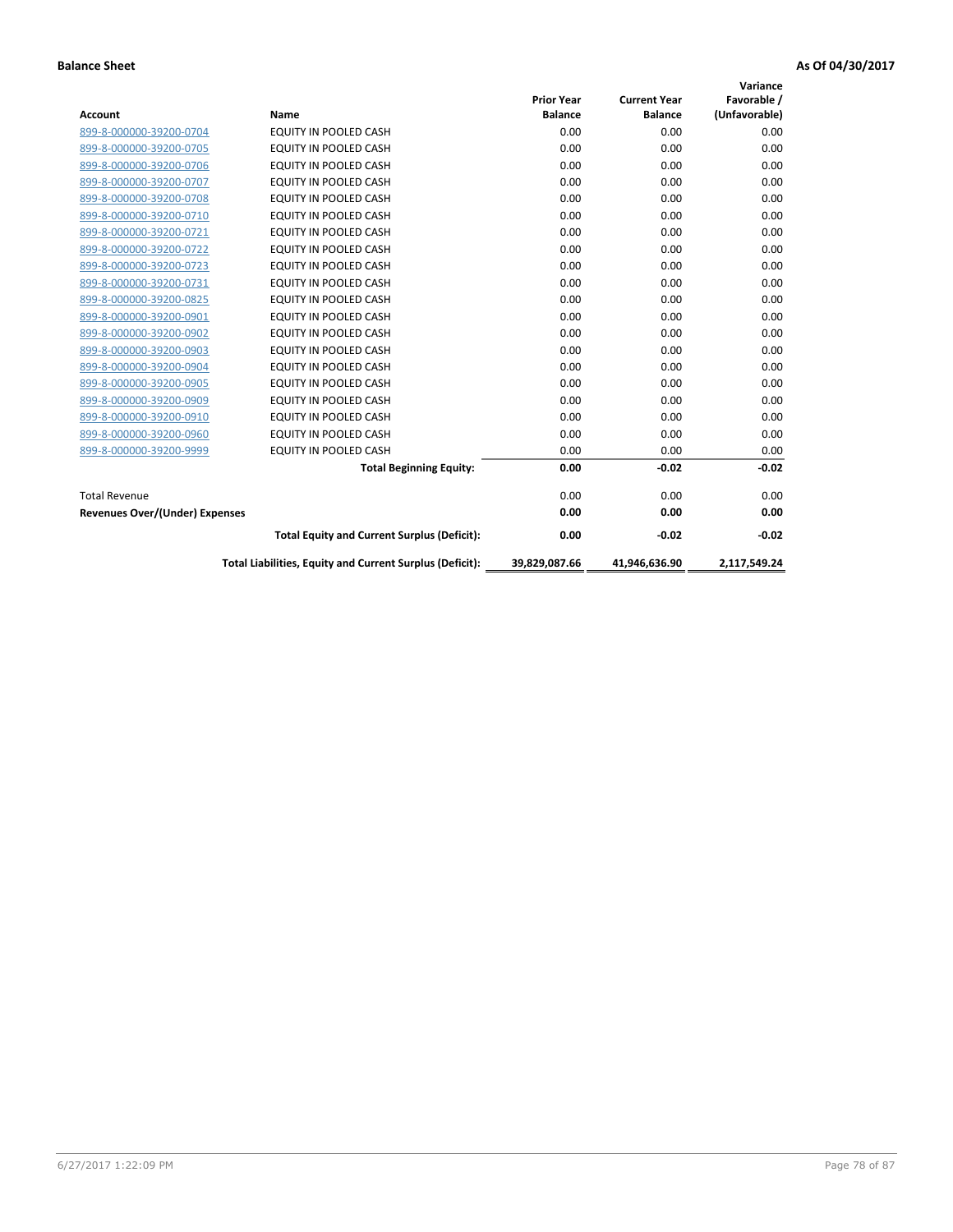|                                                    |                                                                  |                                     |                                       | Variance                     |
|----------------------------------------------------|------------------------------------------------------------------|-------------------------------------|---------------------------------------|------------------------------|
| <b>Account</b>                                     | Name                                                             | <b>Prior Year</b><br><b>Balance</b> | <b>Current Year</b><br><b>Balance</b> | Favorable /<br>(Unfavorable) |
| <b>Fund: 910 - ELECTRIC OPERATING FUND</b>         |                                                                  |                                     |                                       |                              |
| Assets                                             |                                                                  |                                     |                                       |                              |
| 910-9-000000-10000-1300                            | <b>CASH</b>                                                      | 11,344,891.23                       | 10,026,800.20                         | $-1,318,091.03$              |
| 910-9-000000-10209-1300                            | <b>ADMIN PETTY CASH</b>                                          | 658.89                              | 658.89                                | 0.00                         |
| 910-9-000000-10308-1300                            | <b>GEUS SERVICE CENTER CHANGE</b>                                | 849.90                              | 849.90                                | 0.00                         |
| 910-9-000000-10309-1300                            | <b>GEUS DOWNTOWN CHANGE</b>                                      | 1,650.00                            | 1,650.00                              | 0.00                         |
| 910-9-000000-12190-1810                            | DEFERRED ISSUANCE COSTS 2001                                     | 0.00                                | 0.00                                  | 0.00                         |
| 910-9-000000-12191-1810                            | DEFERRED ISSUANCE COST 2008 ENGINE PR                            | 0.00                                | 0.00                                  | 0.00                         |
| 910-9-000000-12192-1810                            | DEFERRED ISSUANCE COSTS 2010 BOA ENGI                            | 0.00                                | 0.00                                  | 0.00                         |
| 910-9-000000-12193-1810                            | DEFERRED ISSUANCE COSTS 2010 SCRUBBEI                            | 0.00                                | 0.00                                  | 0.00                         |
| 910-9-000000-12194-1810                            | DEFERRED ISSUANCE COSTS 2010 TMPA DEI                            | 0.00                                | 0.00                                  | 0.00                         |
| 910-9-000000-12201-1810                            | <b>BOND DISCOUNT</b>                                             | 136,516.38                          | 124,995.74                            | $-11,520.64$                 |
| 910-9-000000-13000-1420                            | <b>CUSTOMER ACCOUNTS RECEIVABLE</b>                              | 1,052,419.20                        | 1,119,593.67                          | 67,174.47                    |
| 910-9-000000-13001-1420                            | NON CURRENT CUSTOMER ACCTS RECEIVAE                              | 404,893.70                          | 462,925.79                            | 58,032.09                    |
| 910-9-000000-13002-1440                            | ALLOWANCE FOR UNCOLLECTABLE                                      | -394,609.78                         | $-486,011.78$                         | $-91,402.00$                 |
| 910-9-000000-13003-1422                            | UNBILLED YEAR-END ACCRUAL                                        | 5,109,446.76                        | 3,919,838.73                          | $-1,189,608.03$              |
| 910-9-000000-13009-1423                            | FUEL ADJUSTMENT - UNDER/OVER                                     | -592,479.14                         | $-240,024.36$                         | 352,454.78                   |
| 910-9-000000-13011-1420                            | AMP RECEIVABLE                                                   | 13,926.93                           | 31,047.03                             | 17,120.10                    |
| 910-9-000000-13066-1421                            | AMPY CUSTOMER ACCOUNTS RECEIVABLE                                | 0.00                                | 0.00                                  | 0.00                         |
| 910-9-000000-13067-1421                            | AMPY ARREARS ACCOUNTS RECEIVABLE                                 | $-2,645.03$                         | $-4,427.69$                           | $-1,782.66$                  |
| 910-9-000000-13068-1421                            | AMPY Customers Left With Balance A/R                             | 36,849.82                           | 42,420.94                             | 5,571.12                     |
| 910-9-000000-13201-1430                            | MISCELLANEOUS ACCOUNTS RECEIVABLE                                | 0.00                                | 0.00                                  | 0.00                         |
| 910-9-000000-13205-1710                            | <b>INTEREST RECEIVABLE</b>                                       | 0.00                                | 0.00                                  | 0.00                         |
| 910-9-000000-13290-1650                            | PREPAYMENTS                                                      | 0.00                                | 0.00                                  | 0.00                         |
| 910-9-000000-13291-1651                            | TMPA SCRUBBER PREPAYMENT                                         | 7,758,198.58                        | 7,440,456.58                          | $-317,742.00$                |
| 910-9-000000-13293-1653                            | TMPA FIXED COSTS PREPAYMENT                                      | 30,080,427.14                       | 28,848,273.72                         | $-1,232,153.42$              |
| 910-9-000000-13294-1654                            | TMPA DEMAND COSTS ESCROW                                         | 0.00                                | 0.00                                  | 0.00                         |
| 910-9-000000-13297-1657                            | <b>ERCOT CRR PREPAYMENTS</b>                                     | 108,928.91                          | 104,931.18                            | $-3,997.73$                  |
| 910-9-000000-13299-1655                            | <b>ERCOT COLLATERAL</b>                                          | 111,550.00                          | 111,550.00                            | 0.00                         |
| 910-9-000000-14001-1461                            | DUE FROM COG - GENERAL FUND                                      | 0.00                                | 0.00                                  | 0.00                         |
| 910-9-000000-14402-1469                            | DUE FROM DEBT SERVICE FUND                                       | 4,625,445.97                        | 4,625,445.97                          | 0.00                         |
| 910-9-000000-14501-1467                            | DUE FROM GBOD                                                    | 0.00                                | 0.00                                  | 0.00                         |
| 910-9-000000-14916-1469                            | DUE FROM FUND 916                                                | 0.00                                | 0.00                                  | 0.00                         |
| 910-9-000000-14999-1910                            | DUE FROM 906                                                     | 0.00                                | 0.00                                  | 0.00                         |
| 910-9-000000-15900-1540                            | <b>INVENTORY</b>                                                 | 2,329,245.85                        | 2,764,979.41                          | 435,733.56                   |
| 910-9-000000-15901-1541                            | <b>GEUS UNLEADED GASOLINE</b>                                    | $-246.17$                           | 241.10                                | 487.27                       |
| 910-9-000000-15902-1542                            | <b>GEUS DIESEL GASOLINE</b>                                      | 2,751.33                            | 2,789.98                              | 38.65                        |
| 910-9-000000-15903-1543                            | INVENTORY - SUBSTATION                                           | 7,771.80                            | 7,771.80                              | 0.00                         |
| 910-9-000000-15909-1510                            | STEAM PLANT FUEL OIL INVENTORY                                   | 582,687.63                          | 580,534.26                            | $-2,153.37$                  |
| 910-9-000000-16301-1070                            | <b>CWIP</b>                                                      | 368,786.52                          | 0.00                                  | -368,786.52                  |
| 910-9-000000-17501-1860                            | <b>EMPLOYEE CONTRIBUTIONS</b>                                    | 465,482.00                          | 457,380.00                            | $-8,102.00$                  |
| 910-9-000000-17504-1860                            | <b>INVESTMENT RETURN</b>                                         | 337,872.00                          | 2,134,124.00                          | 1,796,252.00                 |
| 910-9-000000-17508-1860                            | <b>EXPERIENCE DIFFERENCE</b>                                     | 4,057.00                            | 43,240.00                             | 39,183.00                    |
| 910-9-000000-17520-1860                            | <b>ASSUMPTION CHANGES</b>                                        | 0.00                                | 567,066.00                            | 567,066.00                   |
| 910-9-000000-19000-3100                            | STEAM - LAND                                                     | 117,340.90                          | 117,340.90                            | 0.00                         |
| 910-9-000000-19001-3110                            | STEAM PLANT - STRUCTURES<br>STEAM PLANT - BOILER PLANT EQUIPMENT | 1,056,896.04                        | 1,082,096.04                          | 25,200.00                    |
| 910-9-000000-19002-3120                            |                                                                  | 4,815,449.65                        | 4,865,386.86                          | 49,937.21                    |
| 910-9-000000-19003-3130<br>910-9-000000-19004-3140 | STEAM PLANT - ENGINES<br><b>STEAM PLANT - GENERATORS</b>         | 0.00<br>9,067,106.70                | 0.00<br>9,067,106.70                  | 0.00<br>0.00                 |
| 910-9-000000-19005-3150                            | STEAM PLANT - ACCESSORY ELECTRIC EQUIF                           |                                     |                                       | 398,886.68                   |
| 910-9-000000-19006-3160                            | STEAM PLANT - MISC POWER PLANT EQUIPI                            | 667,175.88<br>12,912.88             | 1,066,062.56<br>12,912.88             | 0.00                         |
| 910-9-000000-19100-3400                            | <b>ENGINE PLANT - LAND</b>                                       | 43,850.00                           | 43,850.00                             | 0.00                         |
| 910-9-000000-19101-3410                            | <b>ENGINE PLANT - STRUCTURES</b>                                 | 4,655,874.20                        | 4,655,874.20                          | 0.00                         |
| 910-9-000000-19101-3411                            | <b>ENGINE PLANT - STRUCTURES</b>                                 | 0.00                                | 0.00                                  | 0.00                         |
| 910-9-000000-19104-3440                            | ENGINE PLANT - ENGINE PLANT GENERATOF                            | 28,654,263.02                       | 28,654,263.02                         | 0.00                         |
| 910-9-000000-19105-3450                            | ENGINE PLANT - ACCESSORY ELECTRIC EQUI                           | 182,210.98                          | 216,217.48                            | 34,006.50                    |
| 910-9-000000-19106-3460                            | ENGINE PLANT - MISCELLANEOUS POWER P                             | 10,452.64                           | 24,458.10                             | 14,005.46                    |
| 910-9-000000-19204-3442                            | <b>ENGINE PLANT - RENEWABLE GENERATORS</b>                       | 245,000.01                          | 245,000.01                            | 0.00                         |
| 910-9-000000-19301-3500                            | TRANSMISSION - LAND                                              | 53,501.21                           | 53,501.21                             | 0.00                         |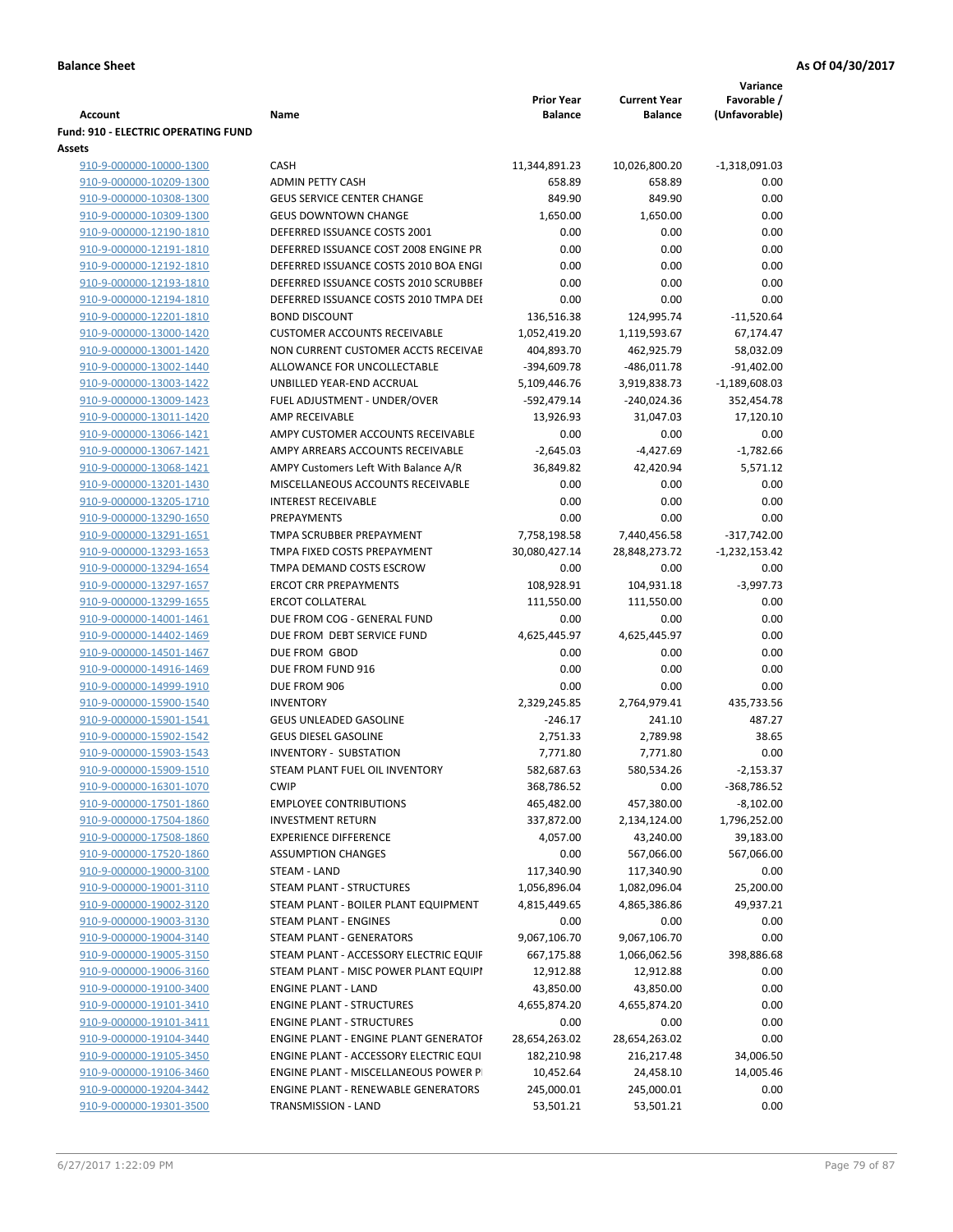|                         |                                                  | <b>Prior Year</b> | <b>Current Year</b> | Variance<br>Favorable / |
|-------------------------|--------------------------------------------------|-------------------|---------------------|-------------------------|
| Account                 | Name                                             | <b>Balance</b>    | <b>Balance</b>      | (Unfavorable)           |
| 910-9-000000-19302-3530 | <b>TRANSMISSION - SUBSTATIONS</b>                | 5,552,341.27      | 5,699,742.99        | 147,401.72              |
| 910-9-000000-19303-3572 | <b>TRANSMISSION - TMPA LINES</b>                 | 1,156,631.80      | 1,156,631.80        | 0.00                    |
| 910-9-000000-19304-3571 | TRANSMISSION - GEUS LINES                        | 3,722,472.15      | 3,661,064.79        | $-61,407.36$            |
| 910-9-000000-19401-3600 | <b>DISTRIBUTION - LAND</b>                       | 218,418.15        | 218,418.15          | 0.00                    |
| 910-9-000000-19402-3620 | <b>DISTRIBUTION - SUBSTATIONS</b>                | 5,985,037.00      | 6,010,987.00        | 25,950.00               |
| 910-9-000000-19403-3640 | <b>DISTRIBUTION - POLES</b>                      | 4,381,552.51      | 4,360,010.49        | $-21,542.02$            |
| 910-9-000000-19404-3650 | DISTRIBUTION - OH CONDUCTOR & DEVICES            | 3,518,976.80      | 3,596,762.98        | 77,786.18               |
| 910-9-000000-19405-3660 | DISTRIBUTION - UNDERGROUND CONDUIT               | 1,454,708.84      | 1,515,741.11        | 61,032.27               |
| 910-9-000000-19406-3670 | DISTRIBUTION - UG CONDUCTOR & DEVICES            | 2,833,506.40      | 2,942,593.48        | 109,087.08              |
| 910-9-000000-19407-3680 | <b>DISTRIBUTION - TRANSFORMERS</b>               | 4,279,270.60      | 4,349,000.32        | 69,729.72               |
| 910-9-000000-19408-3690 | <b>DISTRIBUTION - SERVICE CONNECTIONS</b>        | 647,016.84        | 601,984.40          | $-45,032.44$            |
| 910-9-000000-19409-3700 | <b>DISTRIBUTION - METERS</b>                     | 1,864,415.78      | 1,873,933.82        | 9,518.04                |
| 910-9-000000-19410-3710 | <b>DISTRIBUTION - VAPOR LIGHTS</b>               | 83,944.20         | 86,117.21           | 2,173.01                |
| 910-9-000000-19411-3750 | DISTRIBUTION - STREET LIGHTS & SIGNALS           | 89,881.93         | 92,156.68           | 2,274.75                |
| 910-9-000000-19501-3890 | <b>GENERAL - LAND</b>                            | 110,503.10        | 110,503.10          | 0.00                    |
| 910-9-000000-19502-3900 | <b>GENERAL - STRUCTURES</b>                      | 5,881,580.20      | 5,945,156.47        | 63,576.27               |
| 910-9-000000-19503-3910 | <b>GENERAL - FURNITURE &amp; OFFICE EQUIPMEN</b> | 555,753.77        | 583,464.65          | 27,710.88               |
| 910-9-000000-19504-3941 | <b>GENERAL - METER READING ASSETS</b>            | 38,482.00         | 38,482.00           | 0.00                    |
| 910-9-000000-19505-3911 | <b>GENERAL - CUSTOMER SERVICE EQUIPMENT</b>      | 11,750.00         | 11,750.00           | 0.00                    |
| 910-9-000000-19506-3914 | <b>GENERAL - BILLING EQUIPMENT</b>               | 0.00              | 0.00                | 0.00                    |
| 910-9-000000-19507-3915 | <b>GENERAL - CASHIERING EQUIPMENT</b>            | 7.033.54          | 7.033.54            | 0.00                    |
| 910-9-000000-19508-3920 | <b>GENERAL - TRANSPORTATION EQUIPMENT</b>        | 2,500,400.72      | 2,472,187.38        | $-28,213.34$            |
| 910-9-000000-19509-3930 | <b>GENERAL - WAREHOUSE EQUIPMENT</b>             | 69,324.02         | 69,324.02           | 0.00                    |
| 910-9-000000-19510-3940 | <b>GENERAL - TOOLS</b>                           | 13,918.37         | 13,918.37           | 0.00                    |
| 910-9-000000-19511-3950 | <b>GENERAL - LABORATORY EQUIPMENT</b>            | 336,291.99        | 336,291.99          | 0.00                    |
| 910-9-000000-19512-3960 | <b>GENERAL - POWER OPERATED EQUIPMENT</b>        | 338,718.53        | 343,749.03          | 5,030.50                |
| 910-9-000000-19513-3970 | <b>GENERAL - COMMUNICATIONS EQUIPMENT</b>        | 47,808.65         | 47,808.65           | 0.00                    |
| 910-9-000000-19514-3980 | <b>GENERAL - MISCELLANEOUS EQUIPMENT</b>         | 0.00              | 0.00                | 0.00                    |
| 910-9-000000-19999-1080 | ACCUMULATED DEPRECIATION                         | -38,561,238.83    | -40,511,039.12      | $-1,949,800.29$         |
|                         | <b>Total Assets:</b>                             | 120,615,861.86    | 118,426,946.32      | $-2,188,915.54$         |
|                         |                                                  |                   |                     |                         |
| Liability               |                                                  |                   |                     |                         |
| 910-9-000000-20101-2320 | <b>ACCOUNTS PAYABLE</b>                          | -563,736.84       | $-192.04$           | $-563,544.80$           |
| 910-9-000000-20102-2321 | <b>CREDIT CARD PAYABLE</b>                       | $-7,272.36$       | $-7.272.36$         | 0.00                    |
| 910-9-000000-20103-2322 | ACCRUED ACCOUNTS PAYABLE                         | 0.00              | 0.00                | 0.00                    |
| 910-9-000000-20139-2323 | RETAINAGES PAYABLE                               | 0.00              | 0.00                | 0.00                    |
| 910-9-000000-20141-0000 | <b>TELEPHONE CLEARING</b>                        | 0.00              | 0.00                | 0.00                    |
| 910-9-000000-20142-0000 | <b>ESCROW</b>                                    | 0.00              | 0.00                | 0.00                    |
| 910-9-000000-20815-2410 | SALES TAX PAYABLE - IN THE CITY                  | 62,019.55         | 64,165.84           | $-2.146.29$             |
| 910-9-000000-20816-2411 | SALES TAX PAYABLE - OUT OF CITY                  | 2,536.74          | 2,645.36            | $-108.62$               |
| 910-9-000000-21001-2341 | DUE TO COG - GEN FUND                            | 0.00              | 0.00                | 0.00                    |
| 910-9-000000-21406-2329 | <b>DUE TO 906</b>                                | 0.00              | 0.00                | 0.00                    |
| 910-9-000000-21507-2347 | DUE TO GBOD                                      | 0.00              | 0.00                | 0.00                    |
| 910-9-000000-22001-2327 | SALARIES PAYABLE                                 | 233,865.12        | 293,173.93          | -59,308.81              |
| 910-9-000000-22002-2328 | PTO PAYABLE                                      | 421,442.27        | 448,558.72          | $-27,116.45$            |
| 910-9-000000-23011-2211 | <b>REVENUE BONDS</b>                             | 455,000.00        | 475,000.00          | $-20,000.00$            |
| 910-9-000000-24000-2350 | <b>CUSTOMER DEPOSITS</b>                         | 1,962,867.09      | 2,251,178.41        | $-288,311.32$           |
| 910-9-000000-24014-2359 | <b>CUSTOMER DEPOSITS / AMPY EQUIPMENT</b>        | 107,668.03        | 102,627.53          | 5,040.50                |
| 910-9-000000-24015-2350 | AMP RESERVE                                      | 13,926.93         | 31,047.03           | $-17,120.10$            |
| 910-9-000000-25069-2530 | PREPAID ELECTRICITY - AMPY                       | 94,119.81         | 185,435.55          | $-91,315.74$            |
| 910-9-000000-26001-2283 | <b>OBLIGATION FOR COMPENSATED ABSENCES</b>       | 362,637.83        | 404,816.69          | $-42,178.86$            |
| 910-9-000000-26102-2210 | REVENUE BONDS PAYABLE                            | 38,763,000.00     | 38,288,000.00       | 475,000.00              |
| 910-9-000000-26107-2250 | PREMIUM ON 2010 ISSUE                            | 218,231.30        | 203,298.46          | 14,932.84               |
| 910-9-000000-26108-2250 | <b>SCRUBBER DEBT - 2010</b>                      | 10,395,000.00     | 10,395,000.00       | 0.00                    |
| 910-9-000000-26109-2250 | PREMIUM ON SCRUBBER                              | 185,526.87        | 172,831.89          | 12,694.98               |
|                         |                                                  |                   |                     |                         |
| 910-9-000000-26110-2250 | TMPA DEBT - 2010                                 | 20,640,000.00     | 20,640,000.00       | 0.00                    |

910-9-000000-29300-0000 ENCUMBRANCE SUMMARY 0.00 0.00 0.00 910-9-000000-29400-0100 RESERVED ACCOUNT / ENCUMBRANCES 0.00 0.00 0.00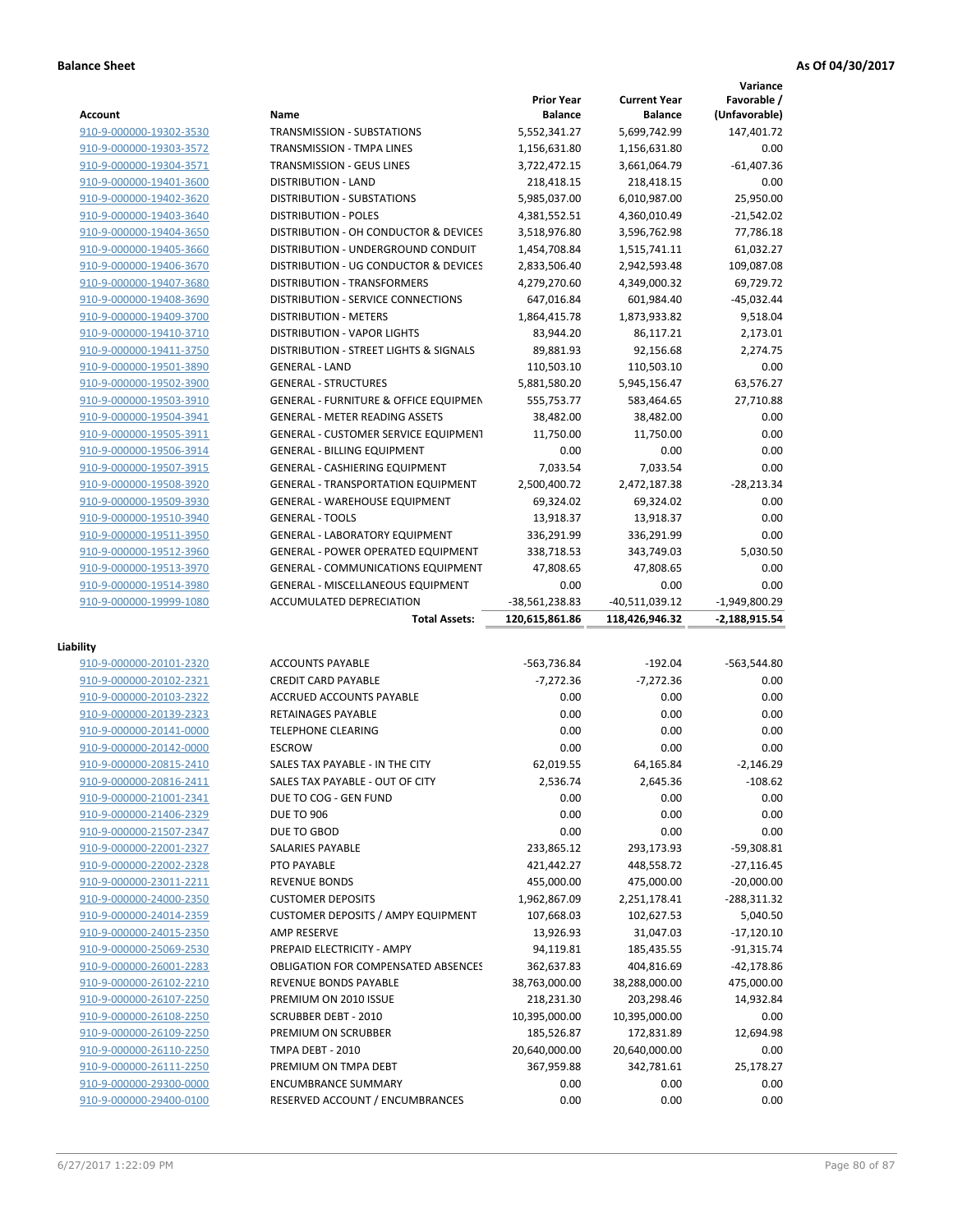| <b>Account</b>                 | Name                                                     | <b>Prior Year</b><br><b>Balance</b> | <b>Current Year</b><br><b>Balance</b> | Variance<br>Favorable /<br>(Unfavorable) |
|--------------------------------|----------------------------------------------------------|-------------------------------------|---------------------------------------|------------------------------------------|
| 910-9-000000-29999-2283        | <b>NET PENSION LIABILITY</b>                             | 609,947.00                          | 3,606,302.00                          | $-2,996,355.00$                          |
|                                | Total Liability:                                         | 74,324,739.22                       | 77,899,398.62                         | $-3,574,659.40$                          |
| Equity                         |                                                          |                                     |                                       |                                          |
| 910-9-000000-39100-2160        | UNRESERVED RETAINED EARNINGS                             | 47,623,065.55                       | 43,006,089.64                         | $-4,616,975.91$                          |
| 910-9-000000-39500-4210        | <b>NET POSITION - PENSION</b>                            | $-3,070.00$                         | $-3,070.00$                           | 0.00                                     |
|                                | <b>Total Beginning Equity:</b>                           | 47,619,995.55                       | 43,003,019.64                         | $-4,616,975.91$                          |
| <b>Total Revenue</b>           |                                                          | 26,915,088.15                       | 25,075,004.40                         | $-1,840,083.75$                          |
| <b>Total Expense</b>           |                                                          | 28,243,961.06                       | 27,550,476.34                         | 693,484.72                               |
| Revenues Over/(Under) Expenses |                                                          | -1,328,872.91                       | -2,475,471.94                         | -1,146,599.03                            |
|                                | <b>Total Equity and Current Surplus (Deficit):</b>       | 46,291,122.64                       | 40,527,547.70                         | $-5,763,574.94$                          |
|                                | Total Liabilities, Equity and Current Surplus (Deficit): | 120,615,861.86                      | 118,426,946.32                        | -2,188,915.54                            |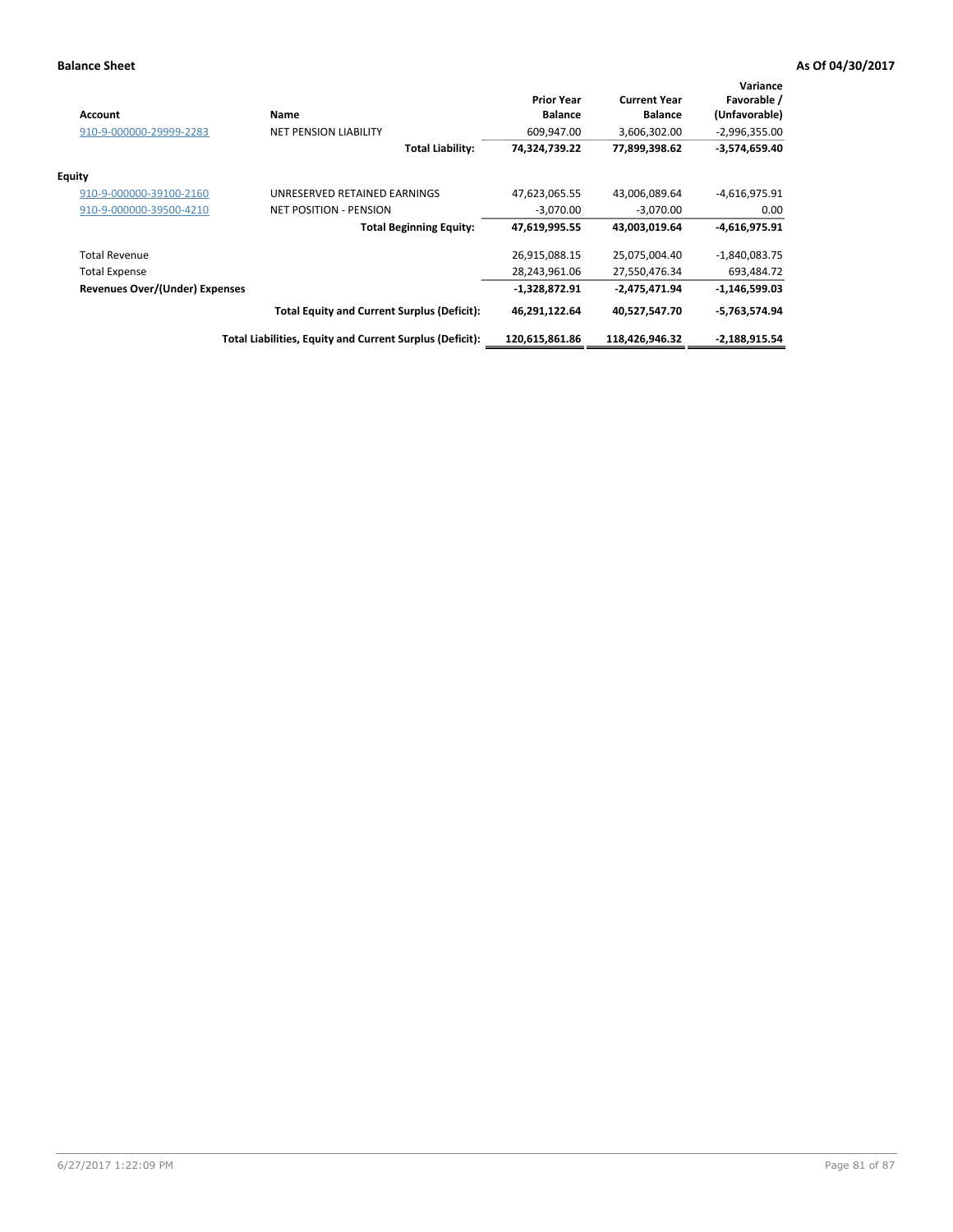| Account                                    | Name                                                     | <b>Prior Year</b><br><b>Balance</b> | <b>Current Year</b><br><b>Balance</b> | Variance<br>Favorable /<br>(Unfavorable) |
|--------------------------------------------|----------------------------------------------------------|-------------------------------------|---------------------------------------|------------------------------------------|
| <b>Fund: 911 - ELECTRIC DEBT REDUCTION</b> |                                                          |                                     |                                       |                                          |
| Assets                                     |                                                          |                                     |                                       |                                          |
| 911-9-000000-10000-1300                    | CASH                                                     | 3,020,804.21                        | 3,024,238.53                          | 3,434.32                                 |
| 911-9-000000-12002-0000                    | <b>GOVERNMENT OBLIGATIONS / AGENCIES</b>                 | 0.00                                | 0.00                                  | 0.00                                     |
| 911-9-000000-13201-1430                    | MISCELLANEOUS ACCOUNTS RECEIVABLE                        | 0.00                                | 0.00                                  | 0.00                                     |
| 911-9-000000-13205-1710                    | <b>INTEREST RECEIVABLE</b>                               | 0.00                                | 0.00                                  | 0.00                                     |
|                                            | <b>Total Assets:</b>                                     | 3,020,804.21                        | 3,024,238.53                          | 3,434.32                                 |
| Liability                                  |                                                          |                                     |                                       |                                          |
| 911-9-000000-20101-0000                    | <b>ACCOUNTS PAYABLE</b>                                  | 0.00                                | 0.00                                  | 0.00                                     |
| 911-9-000000-20103-0100                    | <b>ACCRUED ACCOUNTS PAYABLE</b>                          | 0.00                                | 0.00                                  | 0.00                                     |
| 911-9-000000-Z2430-0000                    | RESERVED ACCOUNT / ENCUMBRANCE SUM                       | 0.00                                | 0.00                                  | 0.00                                     |
| 911-9-000000-Z2520-0100                    | RESERVED ACCOUNT / ENCUMBRANCES                          | 0.00                                | 0.00                                  | 0.00                                     |
|                                            | <b>Total Liability:</b>                                  | 0.00                                | 0.00                                  | 0.00                                     |
| Equity                                     |                                                          |                                     |                                       |                                          |
| 911-9-000000-39100-2160                    | UNRESERVED RETAINED EARNINGS                             | 220,508.21                          | 3,024,538.46                          | 2,804,030.25                             |
|                                            | <b>Total Beginning Equity:</b>                           | 220,508.21                          | 3,024,538.46                          | 2,804,030.25                             |
| <b>Total Revenue</b>                       |                                                          | 2,800,296.00                        | $-299.93$                             | $-2,800,595.93$                          |
| <b>Total Expense</b>                       |                                                          | 0.00                                | 0.00                                  | 0.00                                     |
| <b>Revenues Over/(Under) Expenses</b>      |                                                          | 2,800,296.00                        | $-299.93$                             | $-2,800,595.93$                          |
|                                            | <b>Total Equity and Current Surplus (Deficit):</b>       | 3,020,804.21                        | 3,024,238.53                          | 3,434.32                                 |
|                                            | Total Liabilities, Equity and Current Surplus (Deficit): | 3,020,804.21                        | 3,024,238.53                          | 3,434.32                                 |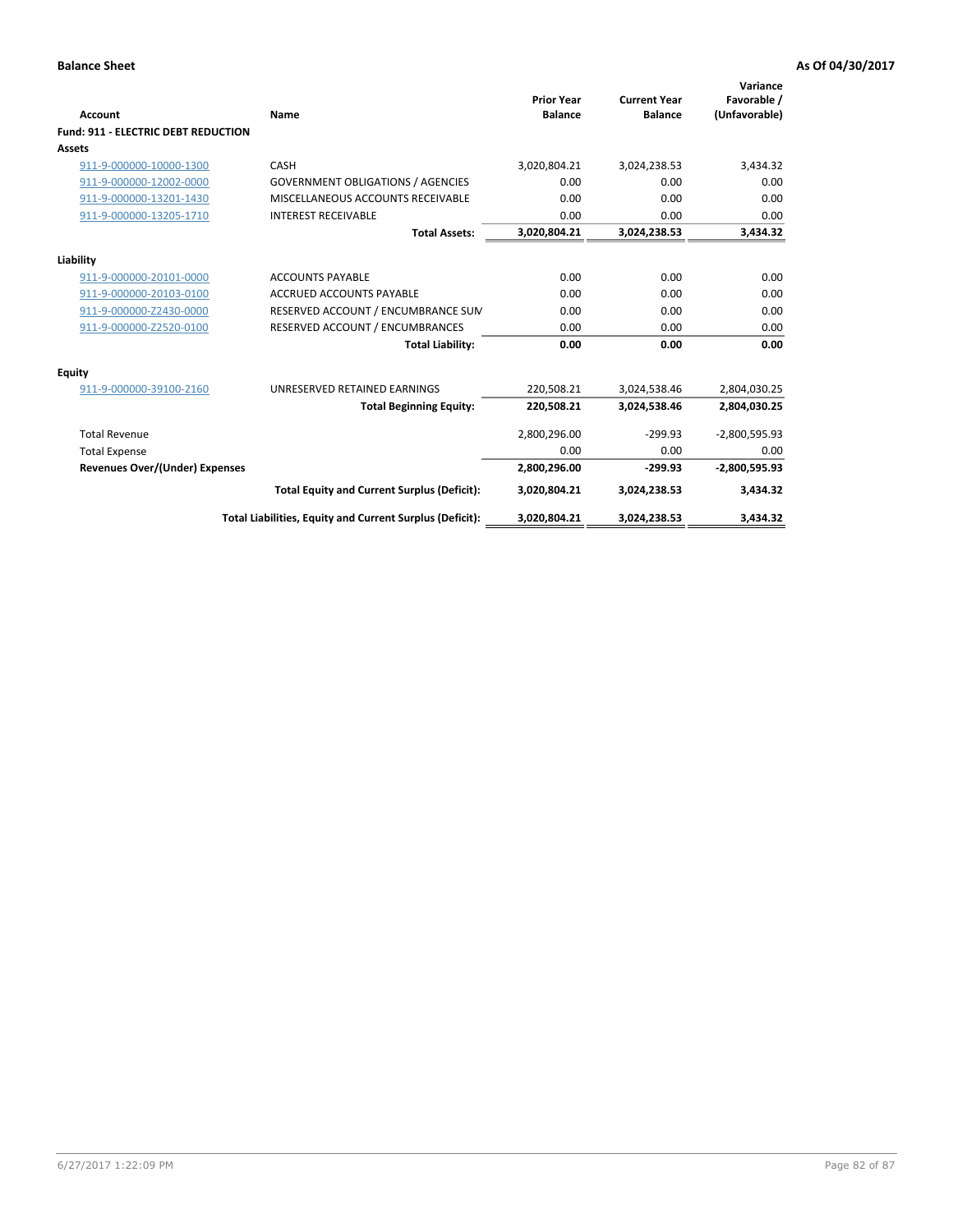| <b>Account</b>                           | Name                                                     | <b>Prior Year</b><br><b>Balance</b> | <b>Current Year</b><br><b>Balance</b> | Variance<br>Favorable /<br>(Unfavorable) |
|------------------------------------------|----------------------------------------------------------|-------------------------------------|---------------------------------------|------------------------------------------|
| <b>Fund: 912 - ELECTRIC DEBT SERVICE</b> |                                                          |                                     |                                       |                                          |
| <b>Assets</b>                            |                                                          |                                     |                                       |                                          |
| 912-9-000000-10000-1300                  | CASH                                                     | 2,117,519.58                        | 2,129,410.56                          | 11,890.98                                |
| 912-9-000000-11504-1301                  | RESERVE FUND - 2008 BOND ISSUE                           | 1,130,261.75                        | 1,142,930.35                          | 12,668.60                                |
| 912-9-000000-11506-1301                  | RESERVE FUND - 2010 BOND ISSUE                           | 3,306,619.50                        | 3,340,088.42                          | 33,468.92                                |
| 912-9-000000-11515-1301                  | RESERVE FUND - 2015 BOND ISSUE                           | 136.382.99                          | 137.097.17                            | 714.18                                   |
| 912-9-000000-11516-1301                  | RESERVE FUND - 2015 TAXABLE BONDS                        | 44,364.88                           | 44,597.21                             | 232.33                                   |
| 912-9-000000-13205-1710                  | <b>INTEREST RECEIVABLE</b>                               | 0.00                                | 0.00                                  | 0.00                                     |
|                                          | <b>Total Assets:</b>                                     | 6,735,148.70                        | 6,794,123.71                          | 58,975.01                                |
| Liability                                |                                                          |                                     |                                       |                                          |
| 912-9-000000-20101-2320                  | <b>ACCOUNTS PAYABLE</b>                                  | 0.00                                | 0.00                                  | 0.00                                     |
| 912-9-000000-20107-2370                  | <b>ACCRUED INTEREST PAYABLE</b>                          | 422,482.15                          | 469,566.18                            | $-47,084.03$                             |
| 912-9-000000-21400-2999                  | DUE TO GEUS 910 - ELECTRIC OPERATING                     | 4,625,445.97                        | 4,625,445.97                          | 0.00                                     |
| 912-9-000000-Z2430-0000                  | <b>ENCUMBRANCE SUMMARY</b>                               | 0.00                                | 0.00                                  | 0.00                                     |
| 912-9-000000-Z2520-0100                  | RESERVED ACCOUNT / ENCUMBRANCES                          | 0.00                                | 0.00                                  | 0.00                                     |
|                                          | <b>Total Liability:</b>                                  | 5,047,928.12                        | 5,095,012.15                          | $-47,084.03$                             |
| Equity                                   |                                                          |                                     |                                       |                                          |
| 912-9-000000-39100-2150                  | SEMI RESERVED RETAINED EARNINGS                          | 1,582,715.98                        | 1,613,381.08                          | 30,665.10                                |
|                                          | <b>Total Beginning Equity:</b>                           | 1,582,715.98                        | 1,613,381.08                          | 30,665.10                                |
| <b>Total Revenue</b>                     |                                                          | 2,240,000.00                        | 2,240,000.00                          | 0.00                                     |
| <b>Total Expense</b>                     |                                                          | 2,135,495.40                        | 2,154,269.52                          | $-18,774.12$                             |
| <b>Revenues Over/(Under) Expenses</b>    |                                                          | 104,504.60                          | 85,730.48                             | $-18,774.12$                             |
|                                          | <b>Total Equity and Current Surplus (Deficit):</b>       | 1,687,220.58                        | 1,699,111.56                          | 11,890.98                                |
|                                          | Total Liabilities, Equity and Current Surplus (Deficit): | 6,735,148.70                        | 6,794,123.71                          | 58.975.01                                |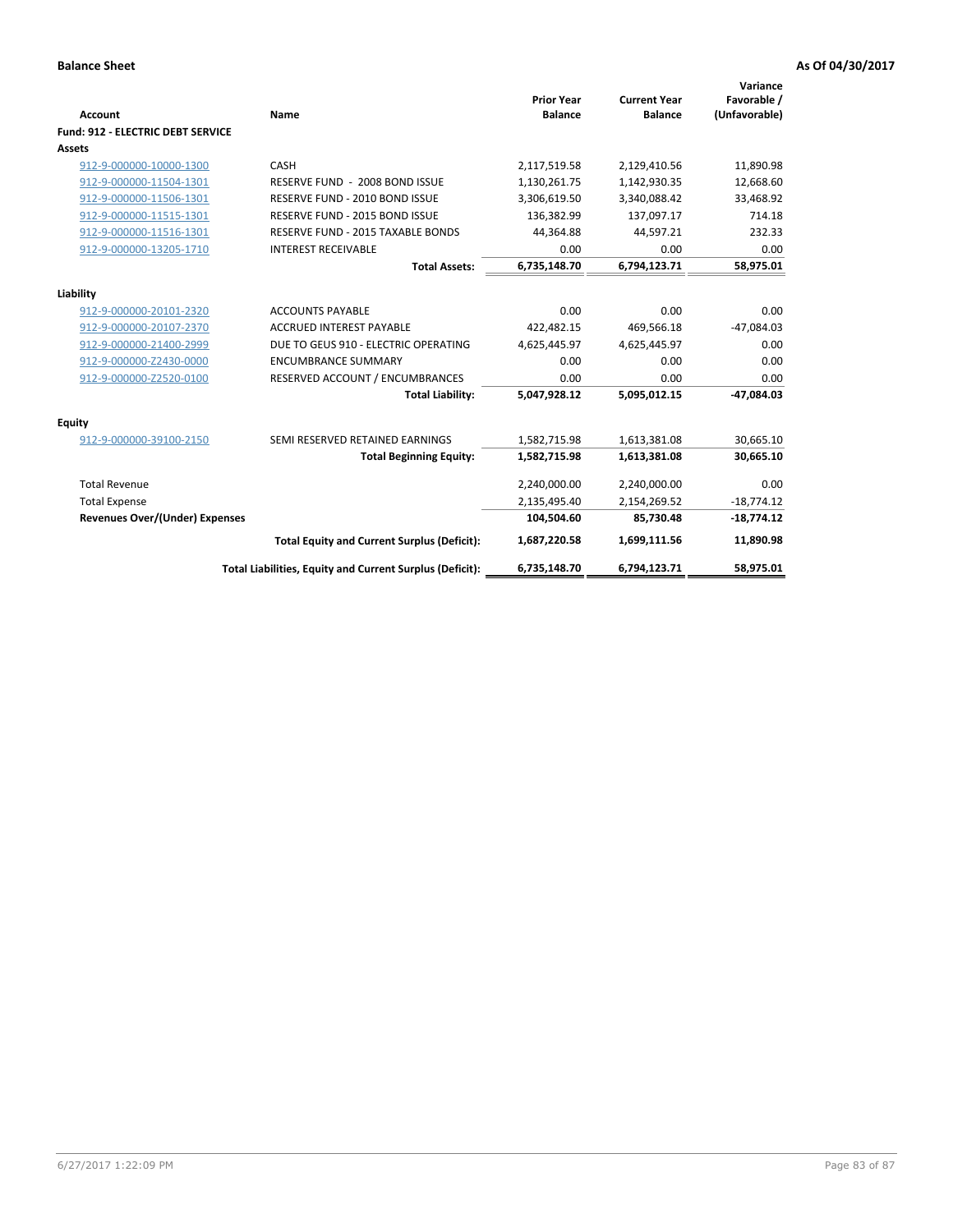| Account                                       | Name                                                     | <b>Prior Year</b><br><b>Balance</b> | <b>Current Year</b><br><b>Balance</b> | Variance<br>Favorable /<br>(Unfavorable) |
|-----------------------------------------------|----------------------------------------------------------|-------------------------------------|---------------------------------------|------------------------------------------|
| <b>Fund: 913 - ELECTRIC CONSTRUCTION FUND</b> |                                                          |                                     |                                       |                                          |
| <b>Assets</b>                                 |                                                          |                                     |                                       |                                          |
| 913-9-000000-10000-1300                       | CASH                                                     | 100,804.46                          | 100,915.99                            | 111.53                                   |
| 913-9-000000-13201-1430                       | MISCELLANEOUS ACCOUNTS RECEIVABLE                        | 0.00                                | 0.00                                  | 0.00                                     |
| 913-9-000000-13205-1710                       | <b>INTEREST RECEIVABLE</b>                               | 0.00                                | 0.00                                  | 0.00                                     |
|                                               | <b>Total Assets:</b>                                     | 100,804.46                          | 100,915.99                            | 111.53                                   |
| Liability                                     |                                                          |                                     |                                       |                                          |
| 913-9-000000-20101-2320                       | <b>ACCOUNTS PAYABLE</b>                                  | 0.00                                | 0.00                                  | 0.00                                     |
| 913-9-000000-20102-2321                       | <b>CREDIT CARD PAYABLE</b>                               | 0.00                                | 0.00                                  | 0.00                                     |
| 913-9-000000-20103-0000                       | <b>ACCRUED ACCOUNTS PAYABLE</b>                          | 0.00                                | 0.00                                  | 0.00                                     |
| 913-9-000000-29300-0000                       | <b>ENCUMBRANCE SUMMARY</b>                               | 0.00                                | 0.00                                  | 0.00                                     |
| 913-9-000000-29400-0100                       | RESERVED ACCOUNT / ENCUMBRANCES                          | 0.00                                | 0.00                                  | 0.00                                     |
|                                               | <b>Total Liability:</b>                                  | 0.00                                | 0.00                                  | 0.00                                     |
| <b>Equity</b>                                 |                                                          |                                     |                                       |                                          |
| 913-9-000000-39100-2160                       | SEMI RESERVED RETAINED EARNINGS                          | 100,682.87                          | 100,926.02                            | 243.15                                   |
|                                               | <b>Total Beginning Equity:</b>                           | 100,682.87                          | 100,926.02                            | 243.15                                   |
| <b>Total Revenue</b>                          |                                                          | 121.59                              | $-10.03$                              | $-131.62$                                |
| <b>Total Expense</b>                          |                                                          | 0.00                                | 0.00                                  | 0.00                                     |
| <b>Revenues Over/(Under) Expenses</b>         |                                                          | 121.59                              | $-10.03$                              | $-131.62$                                |
|                                               | <b>Total Equity and Current Surplus (Deficit):</b>       | 100,804.46                          | 100,915.99                            | 111.53                                   |
|                                               | Total Liabilities, Equity and Current Surplus (Deficit): | 100,804.46                          | 100,915.99                            | 111.53                                   |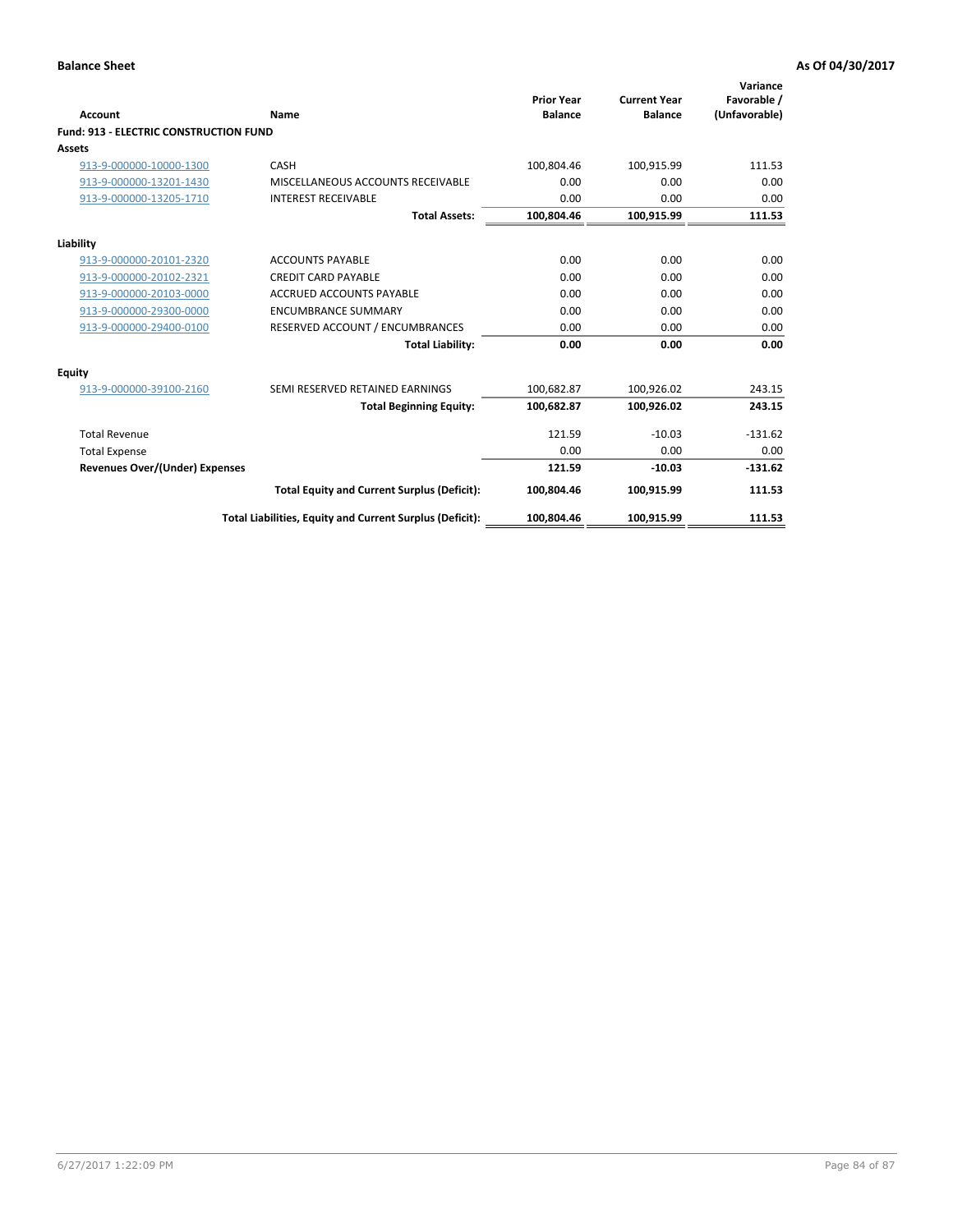| <b>Account</b>                        | Name                                                     | <b>Prior Year</b><br><b>Balance</b> | <b>Current Year</b><br><b>Balance</b> | Variance<br>Favorable /<br>(Unfavorable) |
|---------------------------------------|----------------------------------------------------------|-------------------------------------|---------------------------------------|------------------------------------------|
| Fund: 916 - 08 ENGINE BOND PROCEEDS   |                                                          |                                     |                                       |                                          |
| Assets                                |                                                          |                                     |                                       |                                          |
| 916-9-000000-10000-1300               | CASH                                                     | 0.00                                | 0.00                                  | 0.00                                     |
| 916-9-000000-12189-0000               | 08 ENGINE BOND PROCEEDS                                  | 0.00                                | 0.00                                  | 0.00                                     |
| 916-9-000000-13201-1430               | MISCELLANOEUS ACCOUNTS RECEIVABLE                        | 0.00                                | 0.00                                  | 0.00                                     |
| 916-9-000000-13205-1710               | <b>INTEREST RECEIVABLE</b>                               | 0.00                                | 0.00                                  | 0.00                                     |
| 916-9-000000-Z1030-1202               | 2008 GEUS REVENUE BOND - TEXAS TERM                      | 0.00                                | 0.00                                  | 0.00                                     |
| 916-9-000000-Z1030-1401               | 2008 GEUS REVENUE BOND - PFM                             | 0.00                                | 0.00                                  | 0.00                                     |
| 916-9-000000-Z1030-1402               | 2009 GEUS REVENUE BOND - PFM                             | 0.00                                | 0.00                                  | 0.00                                     |
| 916-9-000000-Z1030-3123               | 2009 GEUS REVENUE BOND - TEXAS TERM                      | 0.00                                | 0.00                                  | 0.00                                     |
|                                       | <b>Total Assets:</b>                                     | 0.00                                | 0.00                                  | 0.00                                     |
| Liability                             |                                                          |                                     |                                       |                                          |
| 916-9-000000-20101-2320               | <b>ACCOUNTS PAYABLE</b>                                  | 0.00                                | 0.00                                  | 0.00                                     |
| 916-9-000000-20139-2323               | <b>RETAINAGES PAYABLE</b>                                | 0.00                                | 0.00                                  | 0.00                                     |
| 916-9-000000-21401-2330               | DUE TO ELECTRIC OPERATING                                | 0.00                                | 0.00                                  | 0.00                                     |
| 916-9-000000-29300-0000               | <b>ENCUMBRANCE SUMMARY</b>                               | 0.00                                | 0.00                                  | 0.00                                     |
| 916-9-000000-29400-0100               | RESERVED ACCOUNT / ENCUMBRANCES                          | 0.00                                | 0.00                                  | 0.00                                     |
|                                       | <b>Total Liability:</b>                                  | 0.00                                | 0.00                                  | 0.00                                     |
| Equity                                |                                                          |                                     |                                       |                                          |
| 916-9-000000-39100-2150               | <b>RESERVED RETAINED EARNINGS</b>                        | 0.00                                | 0.00                                  | 0.00                                     |
|                                       | <b>Total Beginning Equity:</b>                           | 0.00                                | 0.00                                  | 0.00                                     |
| <b>Total Revenue</b>                  |                                                          | 0.00                                | 0.00                                  | 0.00                                     |
| <b>Total Expense</b>                  |                                                          | 0.00                                | 0.00                                  | 0.00                                     |
| <b>Revenues Over/(Under) Expenses</b> |                                                          | 0.00                                | 0.00                                  | 0.00                                     |
|                                       | <b>Total Equity and Current Surplus (Deficit):</b>       | 0.00                                | 0.00                                  | 0.00                                     |
|                                       | Total Liabilities, Equity and Current Surplus (Deficit): | 0.00                                | 0.00                                  | 0.00                                     |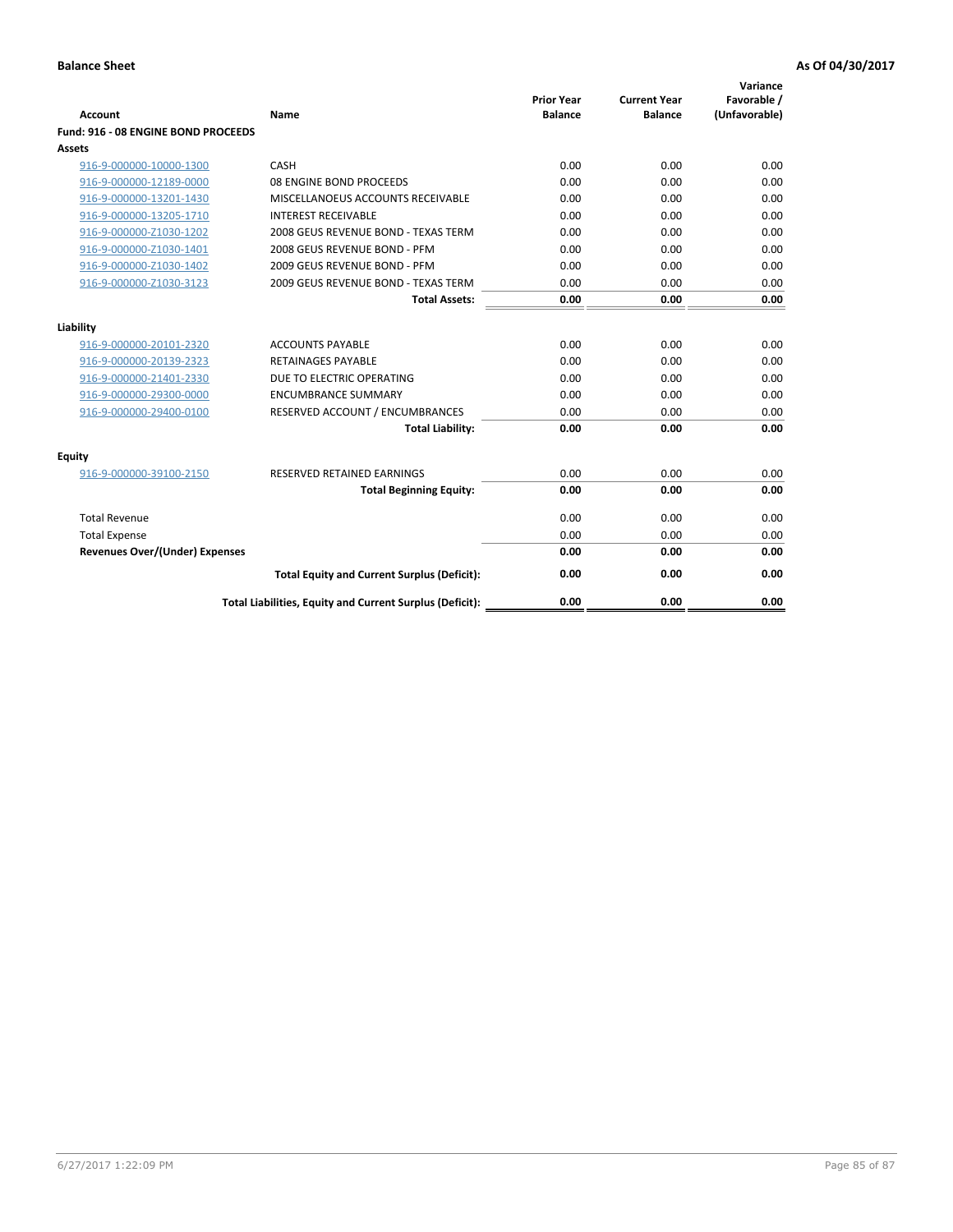|                                       |                                                          | <b>Prior Year</b> | <b>Current Year</b> | Variance<br>Favorable / |
|---------------------------------------|----------------------------------------------------------|-------------------|---------------------|-------------------------|
| <b>Account</b>                        | Name                                                     | <b>Balance</b>    | <b>Balance</b>      | (Unfavorable)           |
| Fund: 950 - CABLE / INTERNET          |                                                          |                   |                     |                         |
| Assets                                |                                                          |                   |                     |                         |
| 950-9-000000-10000-1300               | CASH                                                     | 964,411.37        | 1,155,015.18        | 190,603.81              |
| 950-9-000000-13000-1420               | <b>CUSTOMER ACCOUNTS RECEIVABLE</b>                      | 252,371.98        | 258,043.98          | 5,672.00                |
| 950-9-000000-13001-1420               | NON CURRENT CUSTOMER ACCTS RECEIVAE                      | 183,612.12        | 223,072.41          | 39,460.29               |
| 950-9-000000-13002-1440               | ALLOWANCE FOR UNCOLLECTABLE                              | $-140,386.51$     | $-173,526.51$       | $-33,140.00$            |
| 950-9-000000-13003-1421               | UNBILLED YEAR-END ACCRUAL                                | 534,908.95        | 453,890.27          | $-81,018.68$            |
| 950-9-000000-13201-1430               | MISCELLANEOUS ACCOUNTS RECEIVABLE                        | 0.00              | 0.00                | 0.00                    |
| 950-9-000000-13205-1710               | <b>INTEREST RECEIVABLE</b>                               | 0.00              | 0.00                | 0.00                    |
| 950-9-000000-15801-1540               | <b>INVENTORY</b>                                         | 185,771.36        | 189,771.22          | 3,999.86                |
| 950-9-000000-16301-1070               | <b>CWIP</b>                                              | 0.00              | 0.00                | 0.00                    |
| 950-9-000000-17501-1860               | <b>EMPLOYEE CONTRIBUTIONS</b>                            | 66,497.00         | 65,340.00           | $-1,157.00$             |
| 950-9-000000-17504-1860               | <b>INVESTMENT RETURN</b>                                 | 48,268.00         | 304,875.00          | 256,607.00              |
| 950-9-000000-17508-1860               | <b>EXPERIENCE DIFFERENCE</b>                             | 580.00            | 6,177.00            | 5,597.00                |
| 950-9-000000-17520-1860               | <b>ASSUMPTION CHANGES</b>                                | 0.00              | 81,009.00           | 81,009.00               |
| 950-9-000000-18001-5110               | HEADEND, TRUNK & DISTRIBUTION SYSTEM                     | 9,516,483.16      | 9,813,629.64        | 297,146.48              |
| 950-9-000000-18002-5111               | <b>HEADEND EQUIPMENT</b>                                 | 1,242,335.79      | 1,290,975.52        | 48,639.73               |
| 950-9-000000-18003-5120               | <b>DROPS</b>                                             | 3,921,968.10      | 3,201,165.34        | -720,802.76             |
| 950-9-000000-18101-5130               | <b>CUSTOMER PREMISES EQUIPMENT</b>                       | 1,196,536.42      | 1,234,540.00        | 38,003.58               |
| 950-9-000000-18102-5140               | PRODUCTION EQUIPMENT                                     | 60,397.97         | 69,984.90           | 9,586.93                |
| 950-9-000000-18201-5210               | CENTRAL INTERNET EQUIPMENT                               | 422,769.46        | 422,769.46          | 0.00                    |
| 950-9-000000-18202-5220               | <b>CUSTOMER INTERFACE EQUIPMENT</b>                      | 215,944.34        | 230,582.09          | 14,637.75               |
| 950-9-000000-18301-5000               | <b>FIBER OPTICS</b>                                      | 744,208.60        | 744,208.60          | 0.00                    |
| 950-9-000000-18501-5901               | <b>STRUCTURES &amp; IMPROVEMENTS</b>                     | 608,729.19        | 608,729.19          | 0.00                    |
| 950-9-000000-18502-5910               | <b>FURNITURE &amp; OFFICE EQUIPMENT</b>                  | 137,419.19        | 137,419.19          | 0.00                    |
| 950-9-000000-18503-5920               | <b>TRANSPORTATION EQUIPMENT</b>                          | 372,622.50        | 373,895.50          | 1,273.00                |
| 950-9-000000-18504-5950               | LABORATORY EQUIPMENT                                     | 163,348.67        | 163,348.67          | 0.00                    |
| 950-9-000000-18505-5960               | POWER OPERATED EQUIPMENT                                 | 5,500.00          | 5,500.00            | 0.00                    |
| 950-9-000000-18506-5980               | MISCELLANEOUS EQUIPMENT                                  | 0.00              | 0.00                | 0.00                    |
| 950-9-000000-18999-1080               | <b>ACCUMULATED DEPRECIATION</b>                          | $-10,329,328.35$  | $-10,600,059.27$    | -270,730.92             |
|                                       | <b>Total Assets:</b>                                     | 10,374,969.31     | 10,260,356.38       | $-114,612.93$           |
| Liability                             |                                                          |                   |                     |                         |
| 950-9-000000-20101-2320               | <b>ACCOUNTS PAYABLE</b>                                  | 0.00              | 0.00                | 0.00                    |
| 950-9-000000-20102-2321               | <b>CREDIT CARD PAYABLE</b>                               | 7,272.36          | 7,272.36            | 0.00                    |
| 950-9-000000-20103-2322               | ACCRUED ACCOUNTS PAYABLE                                 | 0.00              | 0.00                | 0.00                    |
| 950-9-000000-20815-2410               | SALES TAX PAYABLE - IN THE CITY                          | 30,026.87         | 31,652.11           | $-1,625.24$             |
| 950-9-000000-20816-2411               | SALES TAX PAYABLE - OUT OF CITY                          | 0.00              | 0.00                | 0.00                    |
| 950-9-000000-21001-1101               | DUE TO COG - GEN FUND                                    | 0.00              | 0.00                | 0.00                    |
| 950-9-000000-21507-2347               | DUE TO GBOD                                              | 0.00              | 0.00                | 0.00                    |
| 950-9-000000-22001-2327               | SALARIES PAYABLE                                         | 34,330.47         | 43,791.74           | $-9,461.27$             |
| 950-9-000000-22002-2328               | PTO PAYABLE                                              | 52,687.91         | 58,535.74           | $-5,847.83$             |
| 950-9-000000-24000-2350               | <b>CUSTOMER DEPOSITS</b>                                 | 11,372.27         | 12,687.27           | $-1,315.00$             |
| 950-9-000000-26001-2283               | <b>OBLIGATION FOR COMPENSATED ABSENCES</b>               | 10,900.97         | 13,908.37           | $-3,007.40$             |
| 950-9-000000-29300-0000               | <b>ENCUMBRANCE SUMMARY</b>                               | 0.00              | 0.00                | 0.00                    |
| 950-9-000000-29400-0100               | RESERVED ACCOUNT / ENCUMBRANCES                          | 0.00              | 0.00                | 0.00                    |
| 950-9-000000-29999-2283               | <b>NET PENSION LIABILITY</b>                             | 87,135.00         | 515,186.00          | $-428,051.00$           |
|                                       | <b>Total Liability:</b>                                  | 233,725.85        | 683,033.59          | -449,307.74             |
|                                       |                                                          |                   |                     |                         |
| <b>Equity</b>                         |                                                          |                   |                     |                         |
| 950-9-000000-39100-2160               | UNRESERVED RETAINED EARNINGS                             | 9,661,921.93      | 9,128,980.69        | -532,941.24             |
| 950-9-000000-39500-4210               | <b>NET POSITION - PENSION</b>                            | $-438.00$         | $-438.00$           | 0.00                    |
|                                       | <b>Total Beginning Equity:</b>                           | 9,661,483.93      | 9,128,542.69        | -532,941.24             |
| <b>Total Revenue</b>                  |                                                          | 3,799,686.51      | 3,828,765.18        | 29,078.67               |
| <b>Total Expense</b>                  |                                                          | 3,319,926.98      | 3,379,985.08        | -60,058.10              |
| <b>Revenues Over/(Under) Expenses</b> |                                                          | 479,759.53        | 448,780.10          | -30,979.43              |
|                                       | <b>Total Equity and Current Surplus (Deficit):</b>       | 10,141,243.46     | 9,577,322.79        | -563,920.67             |
|                                       |                                                          |                   |                     |                         |
|                                       | Total Liabilities, Equity and Current Surplus (Deficit): | 10,374,969.31     | 10,260,356.38       | $-114,612.93$           |